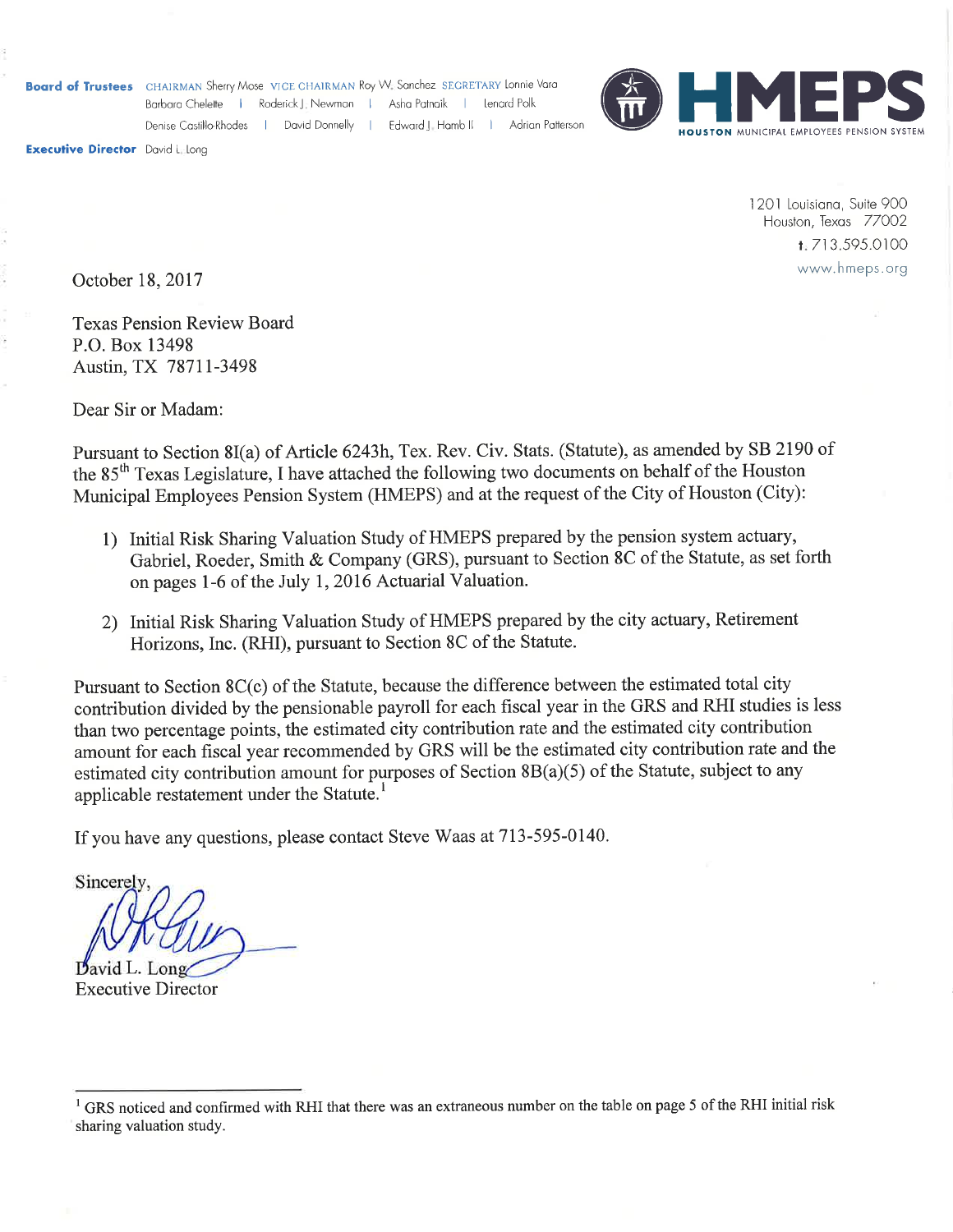

# **HOUSTON MUNICIPAL EMPLOYEES PENSION SYSTEM** ACTUARIAL VALUATION REPORT FOR THE YEAR BEGINNING JULY 1, 2016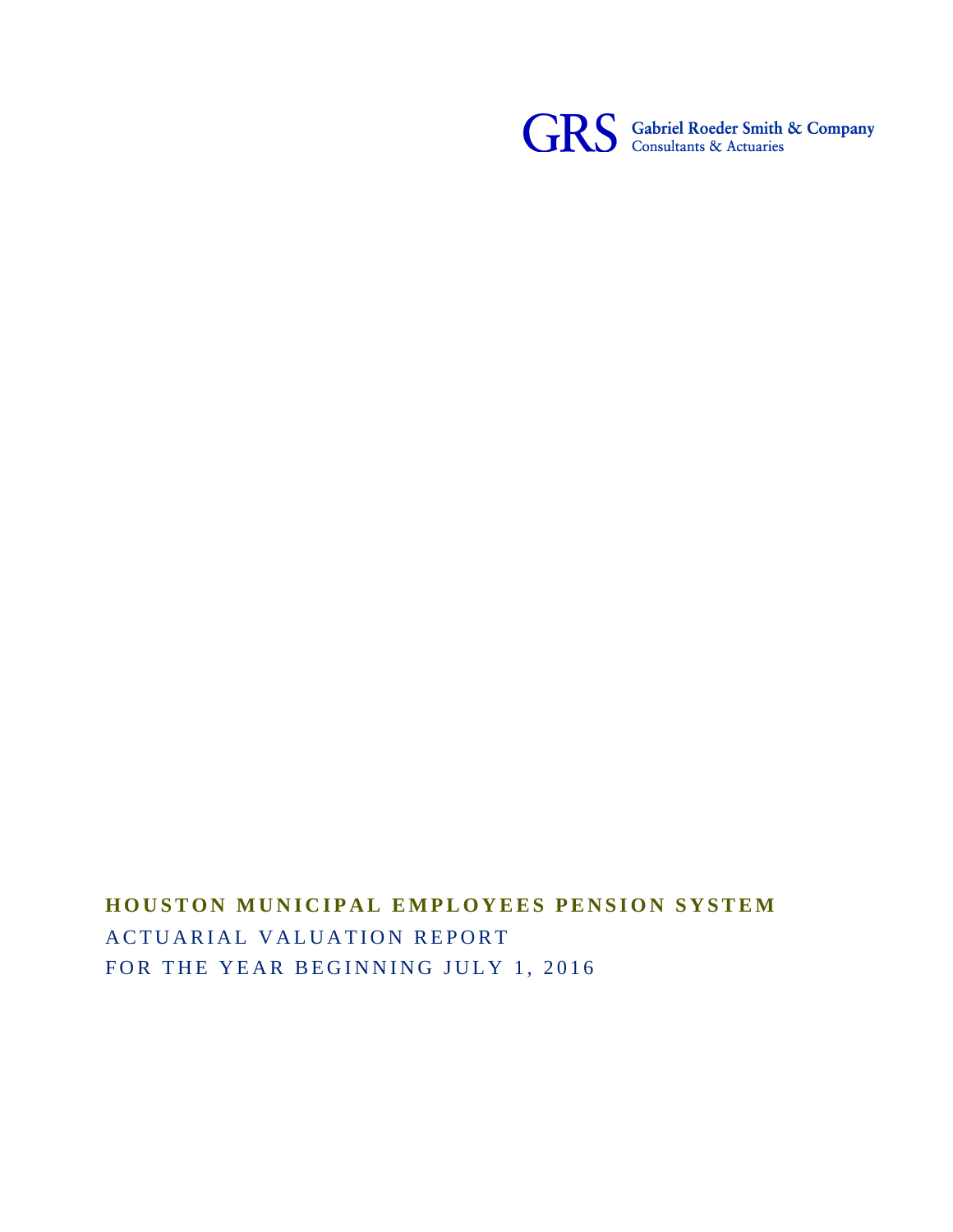

5605 N. MacArthur Blvd. Suite 870 Irving, TX 75038-2631

June 19, 2017

Board of Trustees Houston Municipal Employees Pension System 1201 Louisiana Suite 900 Houston, TX 77002

#### **Subject: Risk Sharing Valuation Study as of July 1, 2016**

Dear Members of the Board:

This Risk Sharing Valuation Study (RSVS, or sometimes referred to as the actuarial valuation in the report) describes the current actuarial condition of the Houston Municipal Employees Pension System (HMEPS), determines the City Contribution Rate, and analyzes changes in this contribution rate. The results presented herein may not be applicable for other purposes. Valuations are prepared annually, as of July 1, the first day of the HMEPS plan year. This report was prepared at the request of the Board and is intended for use by the HMEPS staff and those designated or approved by the Board. This report may be provided to parties other than HMEPS staff only in its entirety and only with the permission of the Board, or as required by law.

Based on the changes to the HMEPS statute, the employer contribution is now comprised of two pieces. The first piece is the amortization of the Legacy Liability as of July 1, 2016 determined as part of the July 1, 2016 Risk Sharing Valuation Study. The Legacy Liability is amortized over a 30-year period beginning on July 1, 2017. These amortization payments are fixed and grow at the assumed payroll growth rate of 2.75%. The second part of the contribution is the City Contribution Rate determined by the valuation and implemented by the Board. The City Contribution Rate becomes effective twelve months after the valuation date, i.e., the rate determined by this July 1, 2016 actuarial valuation will be used by the Board when establishing the City Contribution Rate for the year beginning July 1, 2017 and ending June 30, 2018.

The contribution rate for fiscal year 2017 was established under the Amended and Restated Meet & Confer Agreement (ARM&CA) between the Board and the City of Houston. The City will contribute the greater of the 2016 fiscal year contribution increased by \$10 million or 29.36% of payroll in fiscal year 2017. It is expected that the 29.36% of payroll will be the ultimate contribution for fiscal year 2017.

Based on the revised statutes that govern HMEPS, the estimated City contribution for FY 2018 is estimated to be \$175.5 million. This is comprised \$124.0 million for the Legacy Liability amortization payment and \$51.5 million based on the City Contribution Rate of 8.17% of pay and an estimated payroll of \$630.7 million.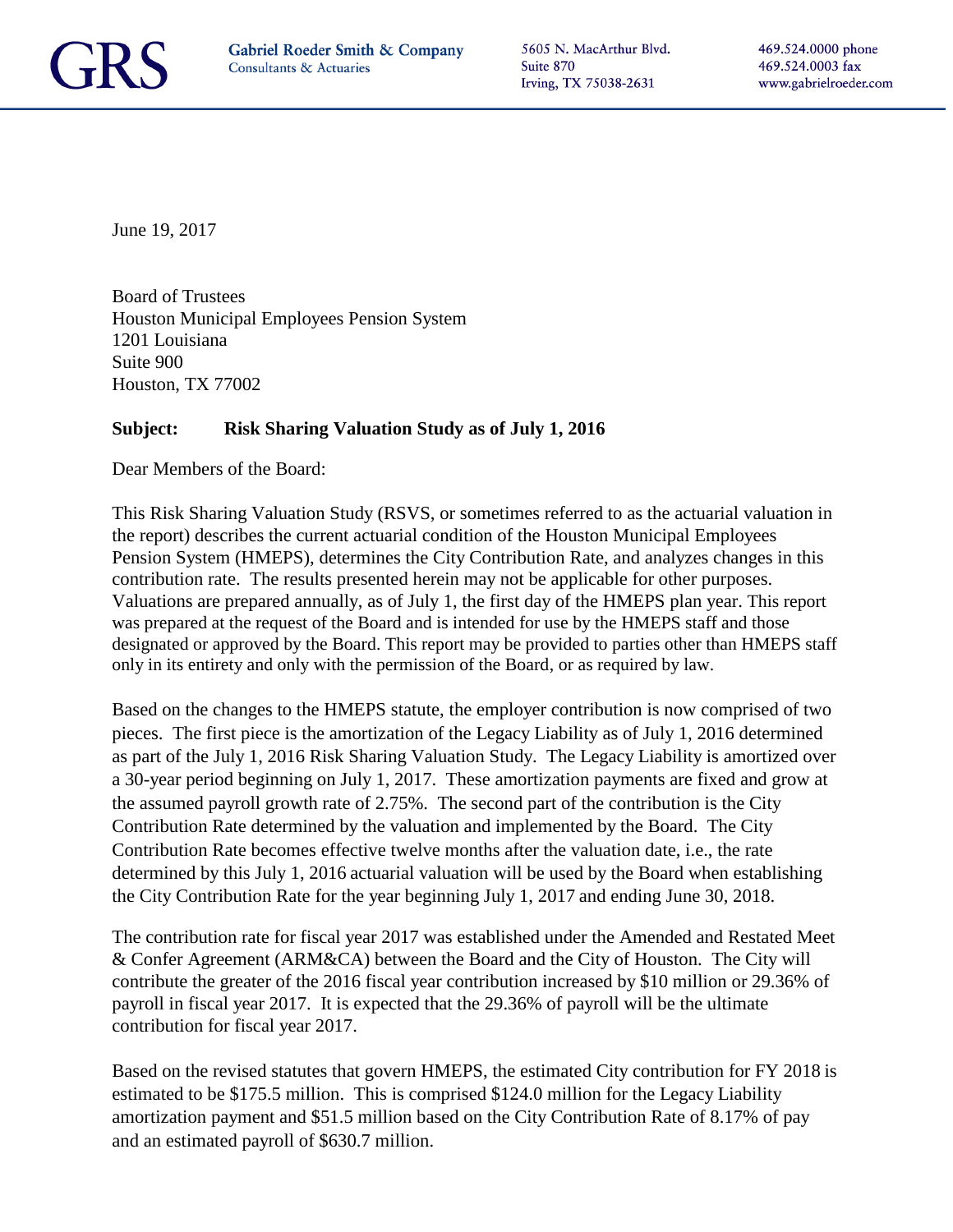#### **Financing objectives and funding policy**

The Legacy Liability as of July 1, 2016 is established as part of this RSVS. As specified by statute, the Legacy Liability is amortized over 30 years beginning on July 1, 2017. The Legacy Liability payments are fixed payments that grow at 2.75% per year.

Each future valuation will establish either a liability gain layer or a liability loss layer. These layers will represent unexpected increases/decreases in the unfunded actuarial accrued liability (after subtracting out any remaining Legacy Liability or any remaining prior years' liability layers). These bases will be amortized over a 30-year period beginning one year after the valuation date using a level percentage of payroll amortization method. Because the Legacy Liability is equal to the UAAL as of July 1, 2016 there is no liability gain/loss layer established with this valuation.

The contribution rate and liabilities are computed using the Entry Age Normal actuarial cost method. The employer contribution is the sum of two pieces: the Legacy Liability amortization payment, and the City Contribution Rate. The City Contribution Rate is comprised of two pieces: (i) the employer normal cost rate and (ii) the amortization of the liability gain/loss layers. Both the normal cost rate and the amortization of the liability gain/loss layers are determined as a level percentage of pay. Each liability gain/loss layer is amortized over a 30-year period beginning one year after the valuation date for which the layer was established. The amortization rate is adjusted for the one-year deferral in contribution rates.

#### **Progress toward realization of financing objectives**

The funded ratio (the ratio of the actuarial value of assets to the actuarial accrued liability) is a standard measure of a plan's funded status. In the absence of benefit improvements, it should increase over time, until it reaches 100%. The funded ratio as of July 1, 2016 is 55.5%. This is an increase from the 54.2% funded ratio from the prior year's valuation. The funded ratio includes recognition of \$250 million in Pension Obligation Bonds proceeds as a receivable. These proceeds are expected to be received by December 31, 2017. The funded status alone is not appropriate for assessing the need for or the amount of future contributions and is not appropriate for assessing the sufficiency of plan assets to cover the estimated cost of settling the plan's benefit obligations.

The calculated City Contribution Rate for FY 2018 is 8.17%. This excludes the contribution for the Legacy Liability. When the amortization payment for the Legacy Liability is included, it is estimated that the FY 2018 rate will be approximately 27.84% of pay. This rate is less than the 31.81% rated calculated in the 2015 valuation for fiscal year 2017. This decrease is due to the change in the plan provisions and the inclusion of the Pension Obligation Bond proceeds as a receivable. Please see Table 6 for a detailed analysis of the change in the calculated employer contribution rate from the prior year to this year.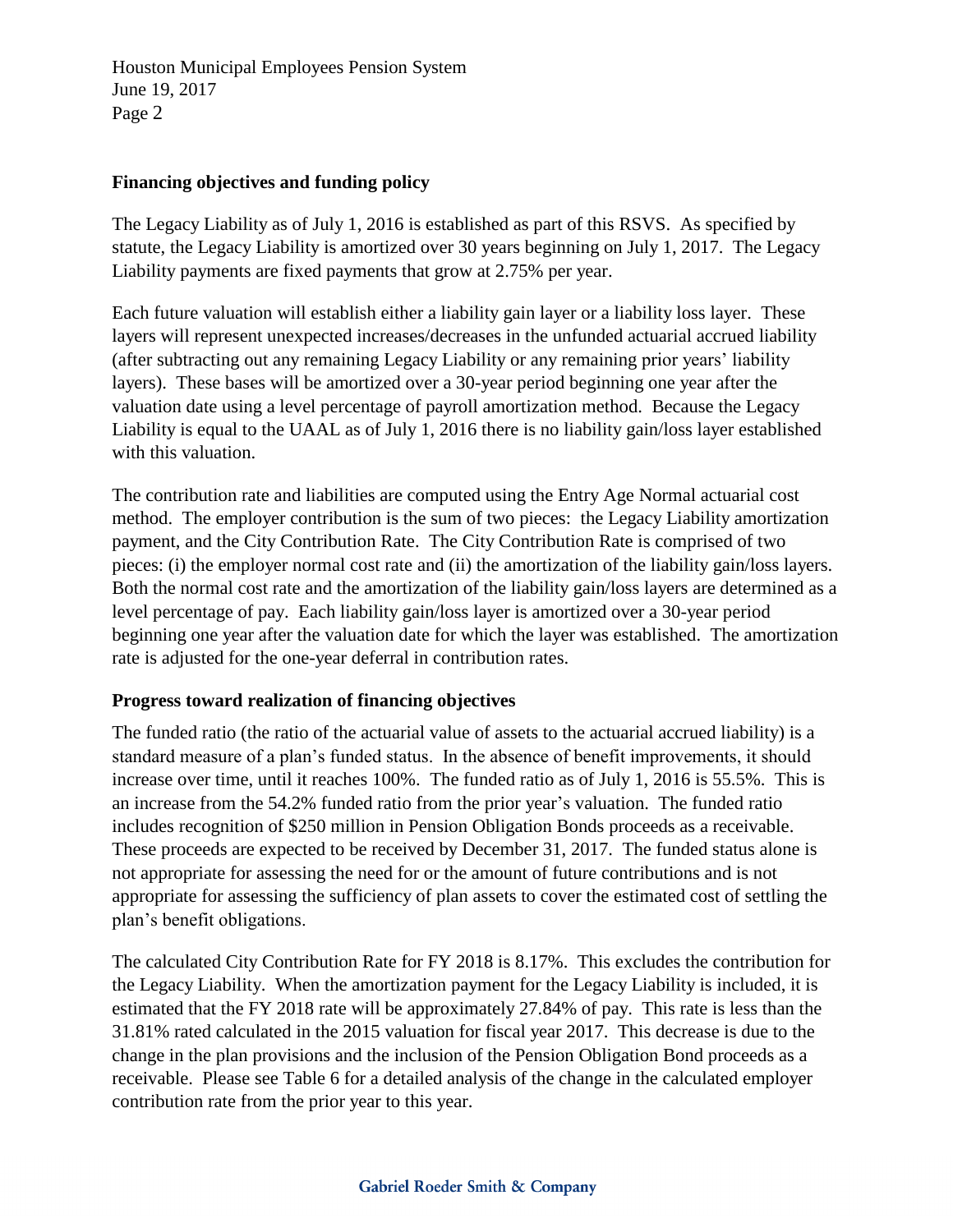#### **Plan Experience**

As part of each valuation, we examine the System's experience relative to the assumptions. The aggregate results of these analyses are disclosed in Tables  $5 \& 6$ . This past fiscal year the System had an experience liability loss of approximately \$7.5 million and an experience loss on the actuarial value of assets of approximately \$76.1 million. Note, due to the magnitude of the changes to benefit provisions, funding policies, and actuarial assumptions, the fiscal year 2016 experience information is less meaningful. Thus we have provided less detail in this year's report.

#### **Benefit provisions**

The benefit provisions reflected in this valuation are those in effect following the passage and signing into law of SB 2190. There have been substantial changes in the benefit provisions since the prior valuation date that have a material financial impact on HMEPS. The primary changes are as follows:

- Modification of cost-of-living adjustment (COLA) to be 50% of the five-year average on investments less 5%; e.g. if five-year average is 7.0% the COLA is 1% [(7%-5%) x 50%], but not more than 2% or less than 0%
- Increases in the member contribution rates to 8.0%, 4.0% and 3.0% respectively for Groups A, B and D
- One third of the Group D 3.0% contribution (or  $1.0\%$ ) will be a contribution to a notional cash-balance account
- Group D members receive a COLA (except those who terminated prior to the effective date of the 2017 legislation)
- Deferred Retirement Option Plan accounts and cash-balance accounts will be credited with half of the five-year average of the investment returns, but not more than 7.5% or less than 2.5%
- Survivor benefits were decreased from 100% to 80% or 50%, depending on date of termination of employment and marital status at termination of employment

The benefit provisions are summarized in Appendix B.

#### **Assumptions and methods**

Except as noted below, the actuarial assumptions and methods are set by the Board of Trustees, based upon recommendations made by the plan's actuary. Except as noted below, the current assumptions were adopted by the Board in 2016 following a regularly scheduled experience study. The rationale for all of the current assumptions is included in that report, dated February 25, 2016.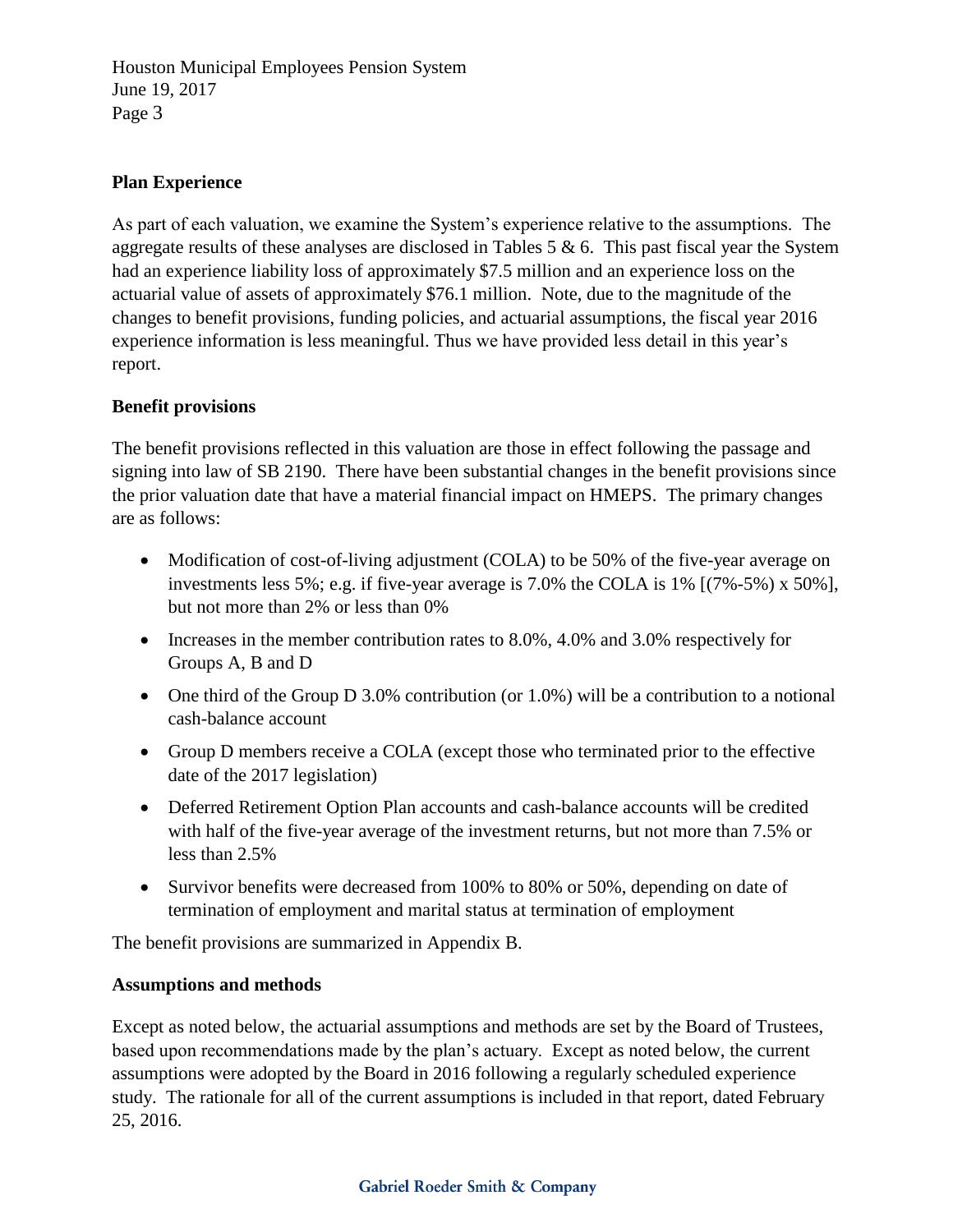As part of the legislation enacting the benefit changes, the investment return assumption (7.0%) was set into statute (Article 6243h, Vernon's Texas Civil Statutes). This assumption is now considered a prescribed assumption under the actuarial standards of practice. With the lowering of the investment return assumption from 8.0% to 7.0% we believe it is appropriate to make changes to other economic assumptions that are correlated with the investment return assumption. In particular, we are recommending the inflation assumption be decreased from 2.50% to 2.25% and that corresponding decreases in the salary increase assumptions and payroll growth assumptions also be made.

The actuarial assumptions represent estimates of future experience and are not market measures. The results of the actuarial valuation are dependent on the actuarial assumptions used. Actual results (and future measures) can and almost certainly will differ, as actual experience deviates from the assumptions. Even seemingly minor changes in the assumptions can materially change the liabilities, calculated contribution rates and funding periods. The actuarial calculations are intended to provide information for rational decision making.

This report does not include a more robust assessment of the risks of future experience not meeting the actuarial assumptions. Additional assessment of risks was outside the scope of this assignment.

All assumptions and methods are described in Appendix A.

#### **GASB 67**

The System was required to begin complying with Governmental Accounting Standards Board Statement No. 67 with the fiscal year ending June 30, 2014. The GASB No. 67 information for the fiscal year ending June 30, 2016 was provided to HMEPS in a separate report dated October 14, 2016 and is not contained in this report.

#### **Data**

Member data for retired, active and inactive members was supplied as of July 1, 2016 by the HMEPS staff. We did not audit this data, but we did apply a number of tests to the data, and we concluded that it was reasonable and consistent with the prior year's data.

Asset information as of July 1, 2016 was taken from the Comprehensive Annual Financial Report (CAFR) for the Year Ended June 30, 2016.

#### **Certification**

We were asked to determine if an unanticipated actuarial cost occurred in the administration of the Deferred Retirement Option Plan (DROP). It is our opinion that the administration of the DROP had no material unanticipated actuarial costs during the prior fiscal year.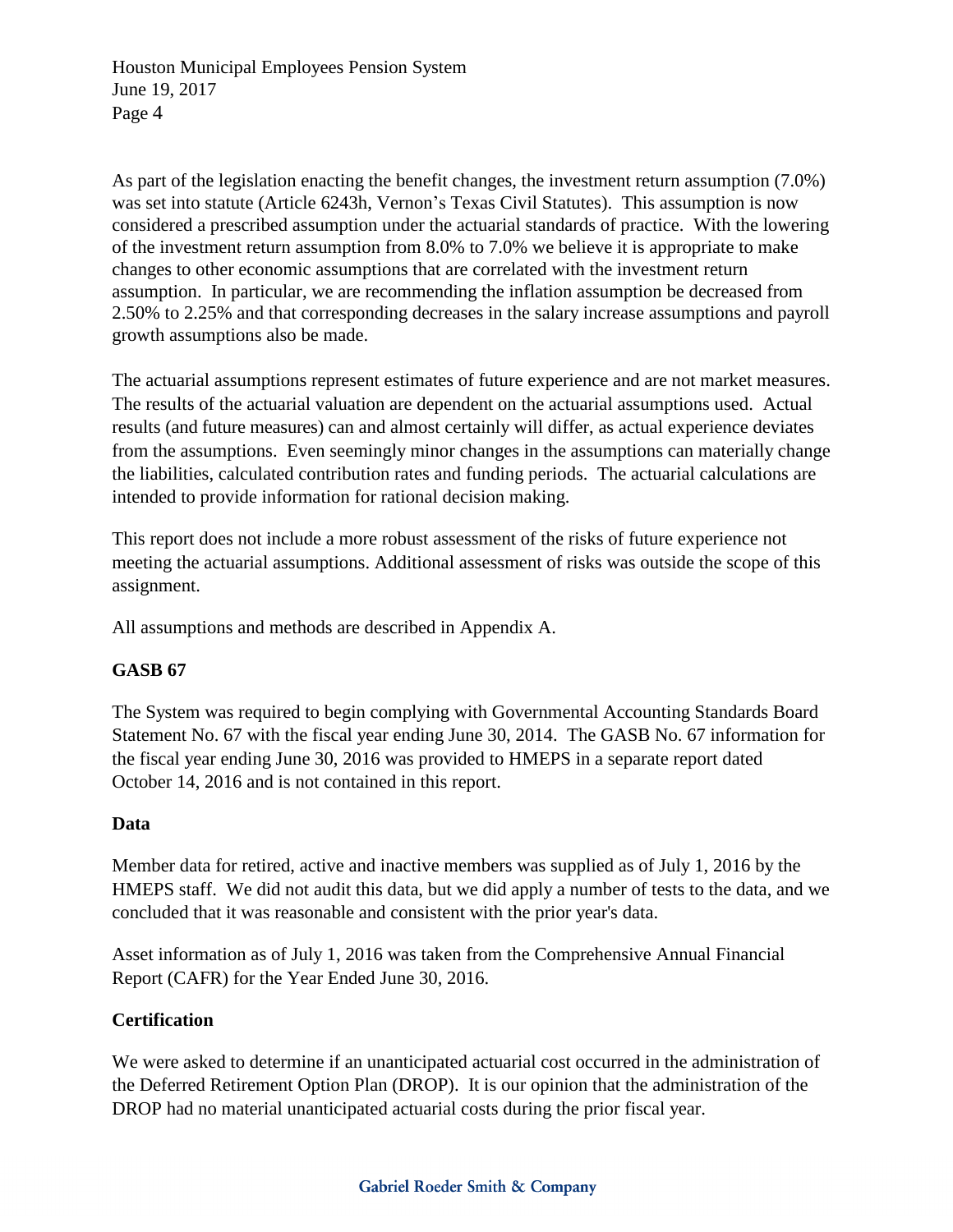All of the tables contained in this actuarial valuation report were prepared by Gabriel, Roeder, Smith & Company. The trend data schedules shown in the Notes section of the HMEPS CAFR are based on our valuation reports, but were prepared by HMEPS staff. We certify that the information presented herein is accurate and fairly portrays the actuarial position of HMEPS as of July 1, 2016.

All of our work conforms with generally accepted actuarial principles and practices, and the Actuarial Standards of Practice issued by the Actuarial Standards Board. In our opinion, our calculations also comply with the requirements of state law and, where applicable, the Internal Revenue Code, ERISA, and the Statements of the Governmental Accounting Standards Board. The undersigned are independent actuaries and consultants. Mr. Newton is an Enrolled Actuary and also a Member of the American Academy of Actuaries, and meets the Qualification Standards of the American Academy of Actuaries. Both of the undersigned are experienced in performing valuations for large public retirement systems.

Sincerely,

Gabriel, Roeder, Smith & Company

Joseph P. Newton, FSA, EA, MAAA Pension Market Leader and Actuary

Lewis Ward

Lewis Ward Consultant

Val\2016\_HMEPS.doc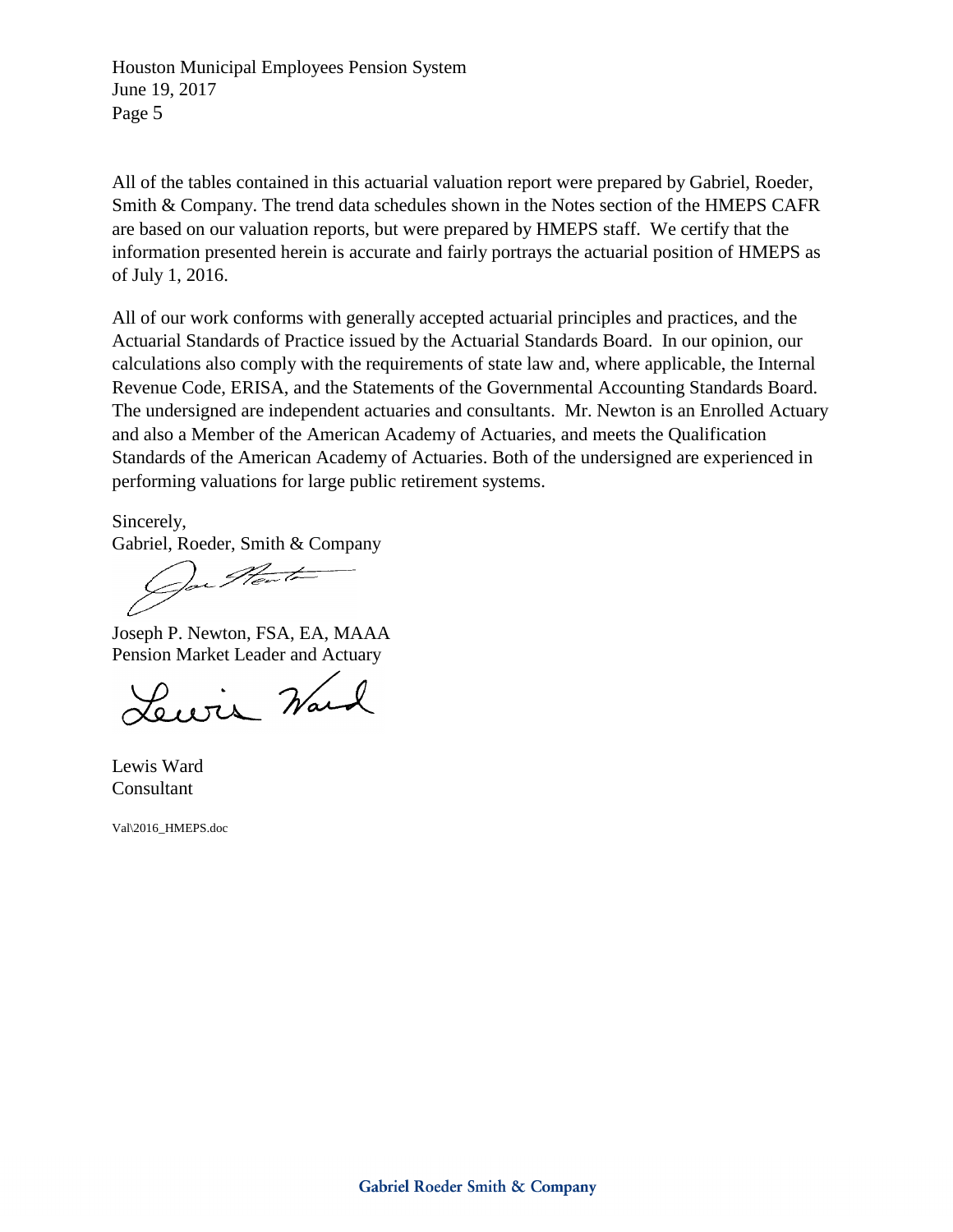Page

#### **Section I — Risk Sharing Valuation Study (RSVS)**

## **Section II — Discussion**

## **Section III — Supporting Exhibits**

| $\overline{\phantom{0}}$ |                                                                    |  |
|--------------------------|--------------------------------------------------------------------|--|
|                          |                                                                    |  |
|                          | Change in Calculated Contribution Rate Since the Prior Valuation24 |  |
|                          |                                                                    |  |
|                          |                                                                    |  |
|                          |                                                                    |  |
|                          |                                                                    |  |
|                          |                                                                    |  |
|                          |                                                                    |  |
|                          |                                                                    |  |
|                          |                                                                    |  |

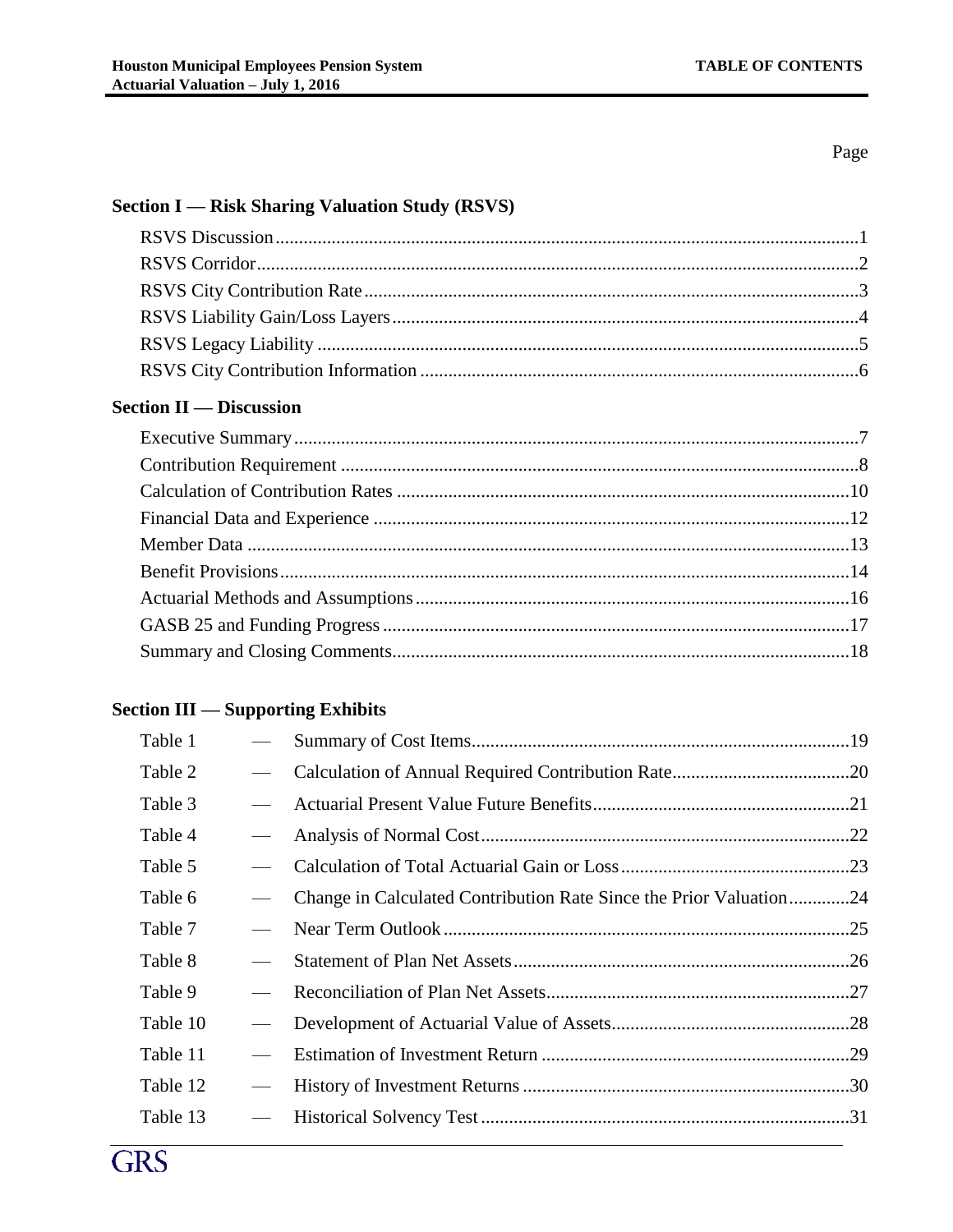| Table 14  |                                                            |  |
|-----------|------------------------------------------------------------|--|
| Table 15  |                                                            |  |
| Table 16  |                                                            |  |
| Table 17  | Retirees, Beneficiaries, & Disabled Participants Added     |  |
| Table 18  |                                                            |  |
| Table 19a | Distribution of Group A Active Members by Age and by Years |  |
| Table 19b | Distribution of Group B Active Members by Age and by Years |  |
| Table 19c | Distribution of Group D Active Members by Age and by Years |  |
| Table 19d | Distribution of All Active Members by Age and by Years     |  |
|           |                                                            |  |
|           |                                                            |  |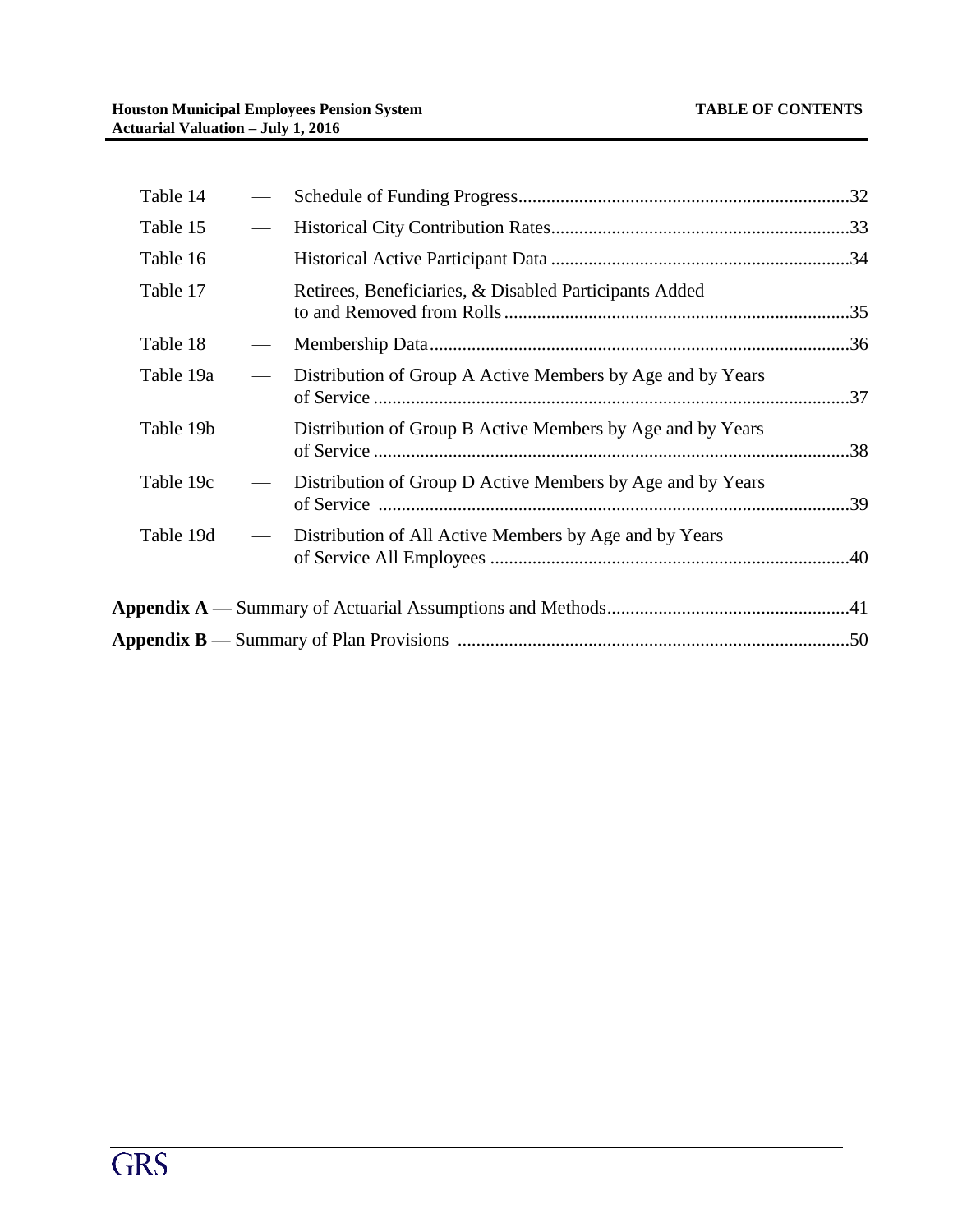#### **Risk Sharing Valuation Study**

The purpose of the Risk Sharing Valuation Study (RSVS) is to determine the City Contribution Rate for the fiscal year beginning one year after the valuation date. In addition, since this is the initial RSVS this study also determines two additional items.

- The initial RSVS determines the Corridor and Corridor midpoint to be used in all future RSVS
- The initial RSVS determines the Legacy Liability as well as the schedule of Legacy Liability payments for fiscal year 2018 – 2047 (contribution amounts are scheduled amounts unless revised per the state statute)

The first exhibit in this section shows the RSVS Corridor. Column 3 shows the Corridor Midpoint which for fiscal year 2018 is 8.17% of pay. Columns 2 and 4 show the Corridor Minimum and Corridor Maximum respectively. Column 5 shows the actual City Contribution Rate for the fiscal year.

The next exhibit shows the individual pieces and total City Contribution Rate. While only one year of information is shown, this table is intended to show historic information in the future.

The third exhibit shows the Liability Gain/Loss Layers established by each RSVS. Columns 2 and 3 show the original liability layer and any remaining liability layer respectively. Column 4 is the payment on that particular layer for the fiscal year beginning one year after the valuation date. The payment is determined using a level percentage of payroll and the remaining amortization period as shown in column 5. The payments reflect the one year delay between the determination of the payment and the beginning of the fiscal year in which the payment is made. The dollar amounts of the payments are summed and then converted to a percentage of payroll based on the projected payroll for the fiscal year beginning one year after the valuation date.

The final exhibit is the Legacy Liability schedule. This table shows the amortization schedule of the Legacy Liability for each of the next 30 years. Column 2 shows the remaining Legacy Liability as of that measurement date while Column 3 shows the payment on the Legacy Liability for the fiscal year beginning one year after the valuation date.

The unfunded actuarial accrued liability is equal to the sum of the Remaining Layer column on the Liability Gain/Loss Layers exhibit and the Remaining Legacy Liability column as of the valuation date.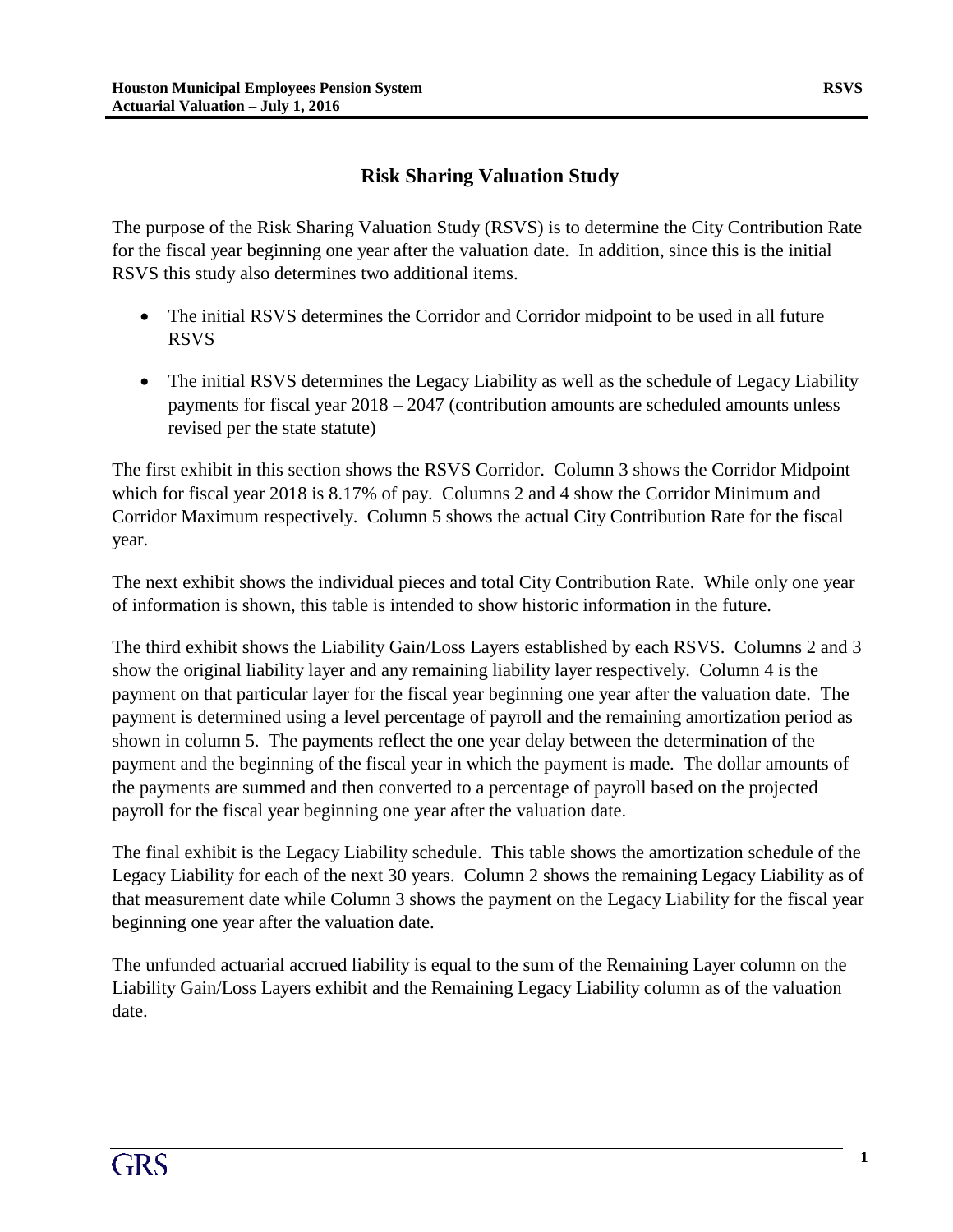| <b>Fiscal Year</b> | Corridor | Corridor | Corridor | <b>Actual City</b><br>Contribution |
|--------------------|----------|----------|----------|------------------------------------|
| Ending             | Minimum  | Midpoint | Maximum  | Rate                               |
| (1)                | (2)      | (3)      | (4)      | (5)                                |
| June 30, 2018      | 3.17%    | 8.17%    | 13.17%   | 8.17%                              |
| June 30, 2019      | 3.27%    | 8.27%    | 13.27%   |                                    |
| June 30, 2020      | 3.32%    | 8.32%    | 13.32%   |                                    |
| June 30, 2021      | 3.36%    | 8.36%    | 13.36%   |                                    |
| June 30, 2022      | 3.41%    | 8.41%    | 13.41%   |                                    |
| June 30, 2023      | 3.44%    | 8.44%    | 13.44%   |                                    |
| June 30, 2024      | 3.48%    | 8.48%    | 13.48%   |                                    |
| June 30, 2025      | 3.51%    | 8.51%    | 13.51%   |                                    |
| June 30, 2026      | 3.54%    | 8.54%    | 13.54%   |                                    |
| June 30, 2027      | 3.57%    | 8.57%    | 13.57%   |                                    |
| June 30, 2028      | 3.59%    | 8.59%    | 13.59%   |                                    |
| June 30, 2029      | 3.61%    | 8.61%    | 13.61%   |                                    |
| June 30, 2030      | 3.63%    | 8.63%    | 13.63%   |                                    |
| June 30, 2031      | 3.65%    | 8.65%    | 13.65%   |                                    |
| June 30, 2032      | 3.67%    | 8.67%    | 13.67%   |                                    |
| June 30, 2033      | 3.69%    | 8.69%    | 13.69%   |                                    |
| June 30, 2034      | 3.70%    | 8.70%    | 13.70%   |                                    |
| June 30, 2035      | 3.71%    | 8.71%    | 13.71%   |                                    |
| June 30, 2036      | 3.72%    | 8.72%    | 13.72%   |                                    |
| June 30, 2037      | 3.73%    | 8.73%    | 13.73%   |                                    |
| June 30, 2038      | 3.74%    | 8.74%    | 13.74%   |                                    |
| June 30, 2039      | 3.74%    | 8.74%    | 13.74%   |                                    |
| June 30, 2040      | 3.75%    | 8.75%    | 13.75%   |                                    |
| June 30, 2041      | 3.76%    | 8.76%    | 13.76%   |                                    |
| June 30, 2042      | 3.77%    | 8.77%    | 13.77%   |                                    |
| June 30, 2043      | 3.78%    | 8.78%    | 13.78%   |                                    |
| June 30, 2044      | 3.79%    | 8.79%    | 13.79%   |                                    |
| June 30, 2045      | 3.79%    | 8.79%    | 13.79%   |                                    |
| June 30, 2046      | 3.80%    | 8.80%    | 13.80%   |                                    |
| June 30, 2047      | 3.81%    | 8.81%    | 13.81%   |                                    |

# **Risk Sharing Valuation - Corridor**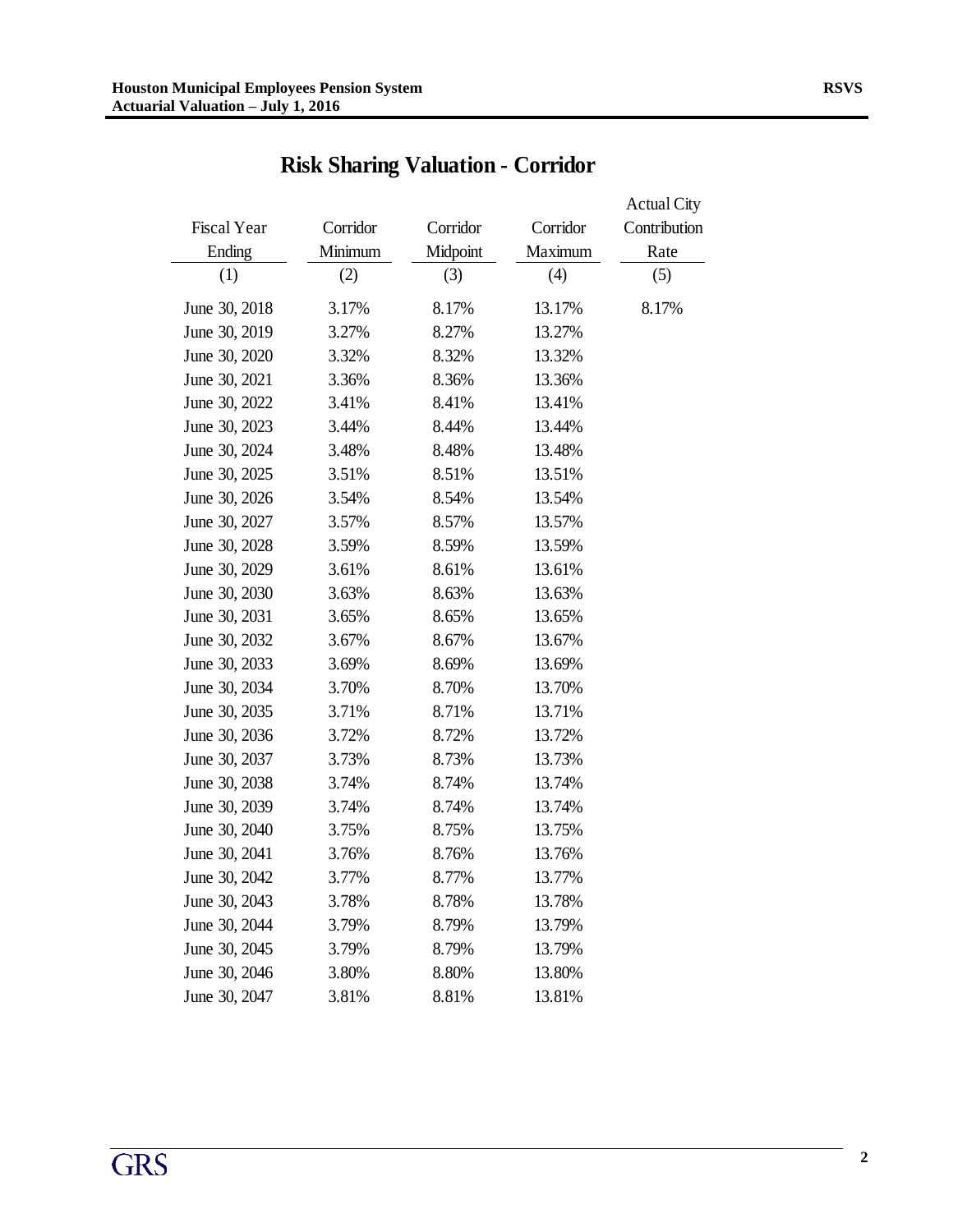|                    | Employer      |              | City         |
|--------------------|---------------|--------------|--------------|
| <b>Fiscal Year</b> | <b>Normal</b> | Amortization | Contribution |
| Ending             | Cost          | Payment      | Rate         |
| (1)                | (2)           | (3)          | (4)          |
| June 30, 2018      | 8.17%         | 0.00%        | 8.17%        |

# **Risk Sharing Valuation - City Contribution Rate**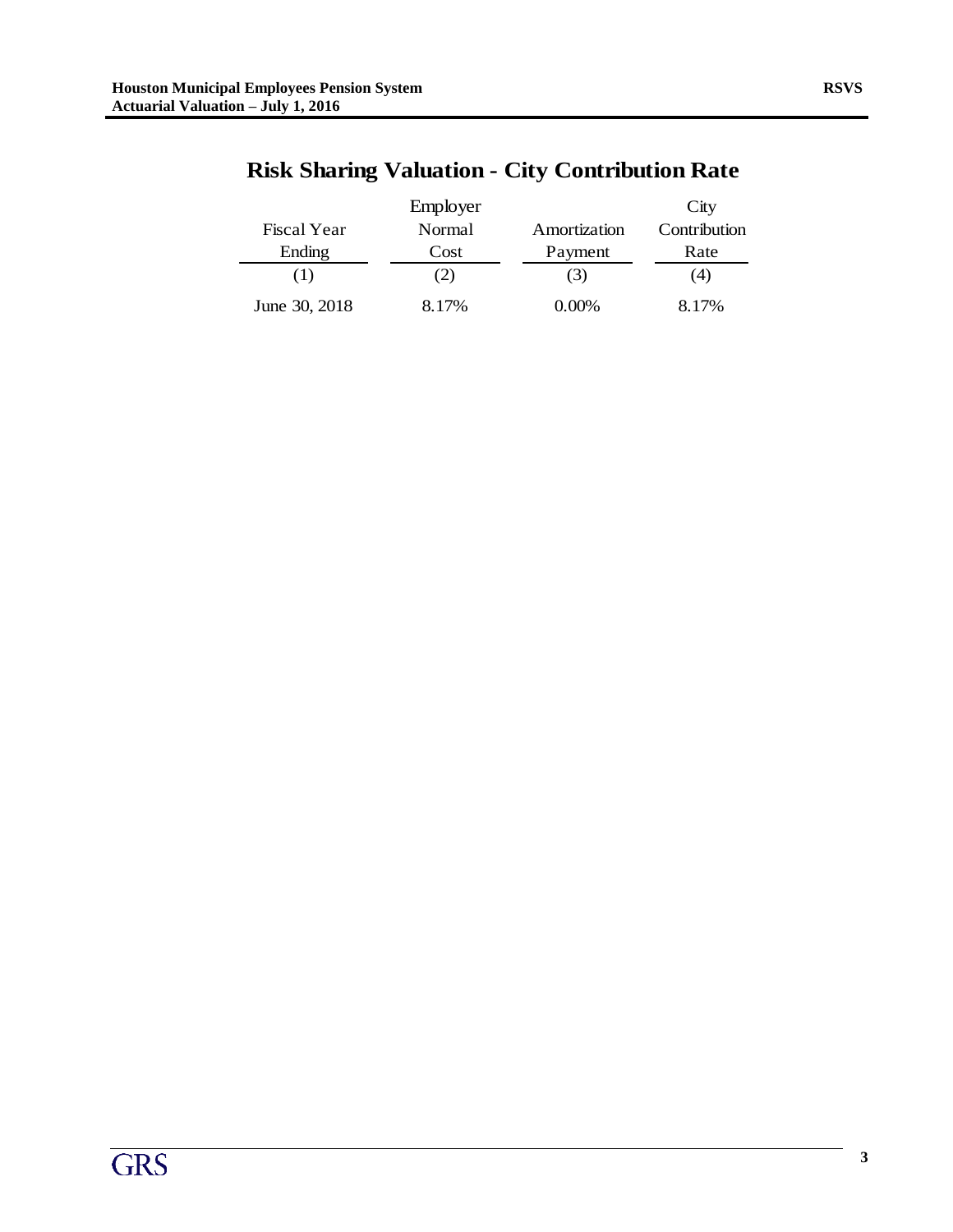| Valuation Year                              | Original | Remaining | Current<br>Year's    | <b>Years Remaining</b><br>From Date |  |  |
|---------------------------------------------|----------|-----------|----------------------|-------------------------------------|--|--|
| <b>Base Established</b>                     | Layer    | Layer     | Payment <sup>1</sup> | Established                         |  |  |
| (1)                                         | (2)      | (3)       | (4)                  | (5)                                 |  |  |
| \$<br>July 1, 2016                          |          | \$        | \$                   | N/A                                 |  |  |
| July 1, 2015                                |          |           |                      |                                     |  |  |
| July 1, 2014                                |          |           |                      |                                     |  |  |
| July 1, 2013                                |          |           |                      |                                     |  |  |
| July 1, 2012                                |          |           |                      |                                     |  |  |
| July 1, 2011                                |          |           |                      |                                     |  |  |
| July 1, 2010                                |          |           |                      |                                     |  |  |
| July 1, 2009                                |          |           |                      |                                     |  |  |
| July 1, 2008                                |          |           |                      |                                     |  |  |
| July 1, 2007                                |          |           |                      |                                     |  |  |
| July 1, 2006                                |          |           |                      |                                     |  |  |
| July 1, 2005                                |          |           |                      |                                     |  |  |
| July 1, 2004                                |          |           |                      |                                     |  |  |
| July 1, 2003                                |          |           |                      |                                     |  |  |
| July 1, 2002                                |          |           |                      |                                     |  |  |
| July 1, 2001                                |          |           |                      |                                     |  |  |
| July 1, 2000                                |          |           |                      |                                     |  |  |
| July 1, 1999                                |          |           |                      |                                     |  |  |
| July 1, 1998                                |          |           |                      |                                     |  |  |
| July 1, 1997                                |          |           |                      |                                     |  |  |
| July 1, 1996                                |          |           |                      |                                     |  |  |
| July 1, 1995                                |          |           |                      |                                     |  |  |
| July 1, 1994                                |          |           |                      |                                     |  |  |
| July 1, 1993                                |          |           |                      |                                     |  |  |
| July 1, 1992                                |          |           |                      |                                     |  |  |
| July 1, 1991                                |          |           |                      |                                     |  |  |
| July 1, 1990                                |          |           |                      |                                     |  |  |
| July 1, 1989                                |          |           |                      |                                     |  |  |
| July 1, 1988                                |          |           |                      |                                     |  |  |
| July 1, 1987                                |          |           |                      |                                     |  |  |
| Total                                       |          | \$        | \$                   |                                     |  |  |
| Projected Payroll for Fiscal Year +1        |          |           | \$630,651,218        |                                     |  |  |
| Amortization Payments as % of Projected Pay |          |           | 0.00%                |                                     |  |  |

# **Risk Sharing Valuation - Liability (Gain)/Loss Layers**

 $1$  This is the payment to be made for the fiscal year beginning one year after the valuation date.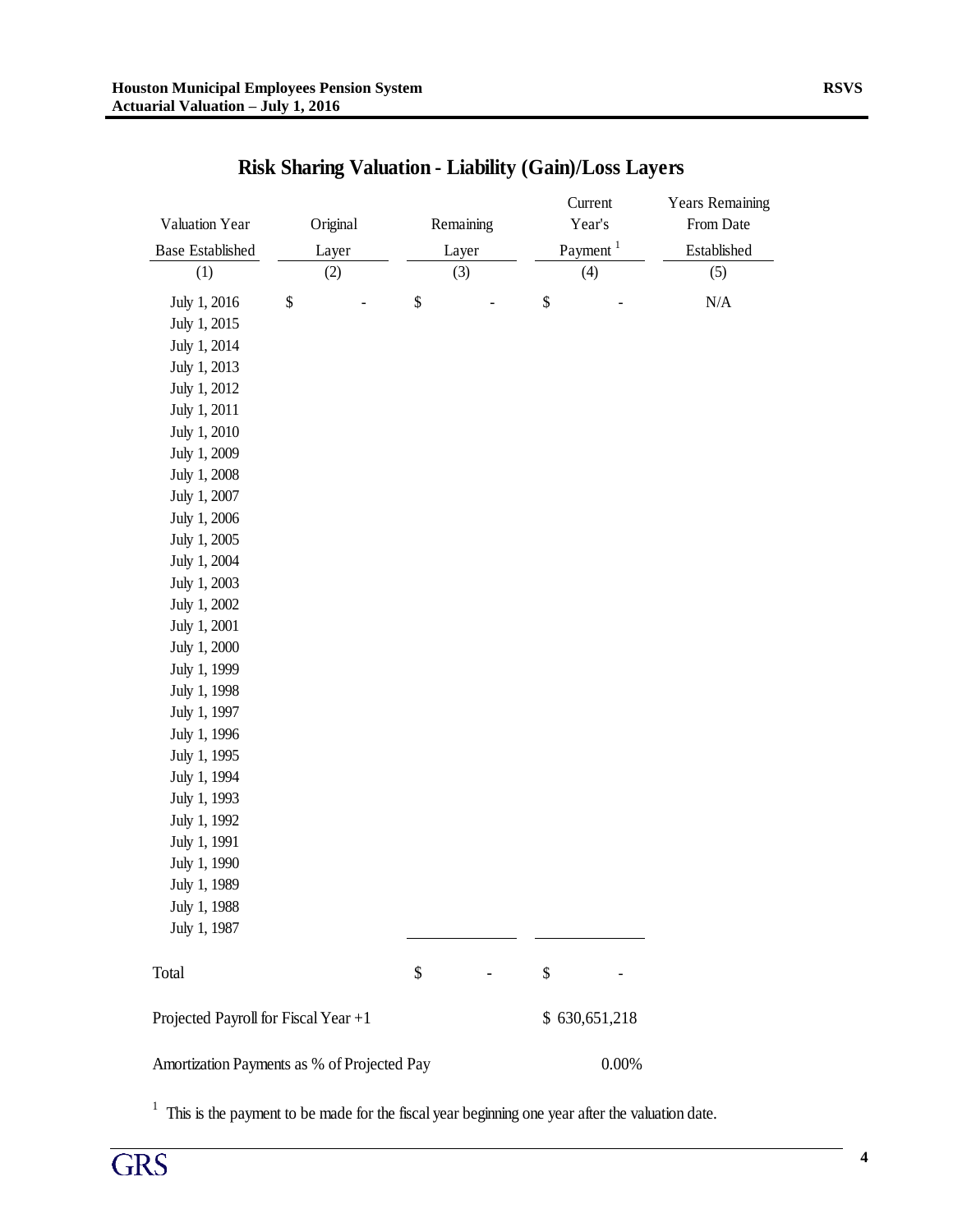|                 |                     | Current              |
|-----------------|---------------------|----------------------|
|                 | Remaining           | Year's               |
| Fiscal Year End | Legacy Liability    | Payment <sup>1</sup> |
| (1)             | (2)                 | (3)                  |
| June 30, 2016   | \$<br>2,109,103,348 | Determined by M&C    |
| June 30, 2017   | 2,123,880,499       | \$<br>124,030,357    |
| June 30, 2018   | 2,144,254,135       | 127,441,192          |
| June 30, 2019   | 2,162,525,731       | 130,945,824          |
| June 30, 2020   | 2,178,451,118       | 134,546,835          |
| June 30, 2021   | 2,191,766,369       | 138,246,872          |
| June 30, 2022   | 2,202,186,338       | 142,048,661          |
| June 30, 2023   | 2,209,403,104       | 145,955,000          |
| June 30, 2024   | 2,213,084,295       | 149,968,762          |
| June 30, 2025   | 2,212,871,302       | 154,092,903          |
| June 30, 2026   | 2,208,377,355       | 158,330,458          |
| June 30, 2027   | 2,199,185,471       | 162,684,546          |
| June 30, 2028   | 2,184,846,251       | 167, 158, 371        |
| June 30, 2029   | 2,164,875,526       | 171,755,226          |
| June 30, 2030   | 2,138,751,826       | 176,478,494          |
| June 30, 2031   | 2,105,913,679       | 181,331,653          |
| June 30, 2032   | 2,065,756,717       | 186,318,273          |
| June 30, 2033   | 2,017,630,566       | 191,442,026          |
| June 30, 2034   | 1,960,835,534       | 196,706,682          |
| June 30, 2035   | 1,894,619,048       | 202,116,115          |
| June 30, 2036   | 1,818,171,846       | 207,674,309          |
| June 30, 2037   | 1,730,623,900       | 213,385,352          |
| June 30, 2038   | 1,631,040,048       | 219,253,449          |
| June 30, 2039   | 1,518,415,320       | 225,282,919          |
| June 30, 2040   | 1,391,669,929       | 231,478,199          |
| June 30, 2041   | 1,249,643,912       | 237,843,850          |
| June 30, 2042   | 1,091,091,395       | 244,384,556          |
| June 30, 2043   | 914,674,442         | 251, 105, 131        |
| June 30, 2044   | 718,956,486         | 258,010,522          |
| June 30, 2045   | 502,395,281         | 265, 105, 812        |
| June 30, 2046   | 263,335,367         | 272,396,221          |
| June 30, 2047   |                     |                      |

# **Risk Sharing Valuation - Legacy Liability**

 $1$  Contribution amount for fiscal year that begins one year after valuation date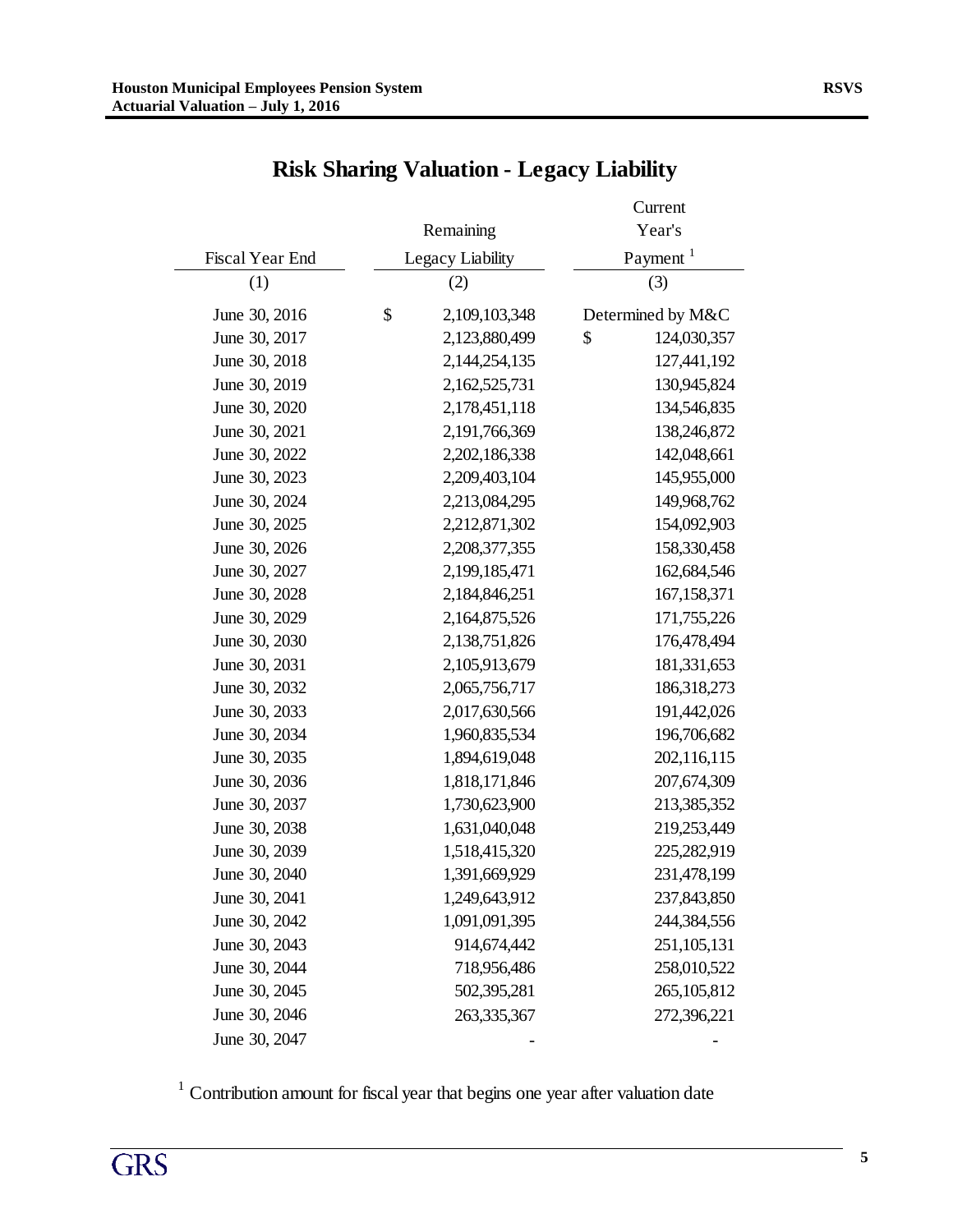|                 |              |                   |              |                   | Estimated    |
|-----------------|--------------|-------------------|--------------|-------------------|--------------|
|                 |              |                   | City         |                   | Total City   |
|                 |              |                   | Contribution | Estimated         | Contribution |
|                 | City         | City              | Amount as %  | <b>Total City</b> | Amount as %  |
| Fiscal Year     | Contribution | Contribution      | of Expected  | Contribution      | of Expected  |
| of City Payment | Rate         | Amount            | Payroll      | $(\$)$            | Payroll      |
| (1)             | (2)          | (3)               | (4)          | (5)               | (6)          |
| June 30, 2018   | 8.17%        | 124,030,357<br>\$ | 19.67%       | 175,546,778<br>\$ | 27.84%       |
| June 30, 2019   | 8.27%        | 127,441,192       | 19.67%       | 181,046,673       | 27.94%       |
| June 30, 2020   | 8.32%        | 130,945,824       | 19.67%       | 186,330,592       | 27.99%       |
| June 30, 2021   | 8.36%        | 134,546,835       | 19.67%       | 191,726,607       | 28.03%       |
| June 30, 2022   | 8.41%        | 138,246,872       | 19.67%       | 197,349,343       | 28.08%       |
| June 30, 2023   | 8.44%        | 142,048,661       | 19.67%       | 202,992,116       | 28.11%       |
| June 30, 2024   | 8.48%        | 145,955,000       | 19.67%       | 208,870,563       | 28.15%       |
| June 30, 2025   | 8.51%        | 149,968,762       | 19.67%       | 214,842,569       | 28.18%       |
| June 30, 2026   | 8.54%        | 154,092,903       | 19.67%       | 220,985,542       | 28.21%       |
| June 30, 2027   | 8.57%        | 158,330,458       | 19.67%       | 227,301,329       | 28.24%       |
| June 30, 2028   | 8.59%        | 162,684,546       | 19.67%       | 233,714,836       | 28.26%       |
| June 30, 2029   | 8.61%        | 167,158,371       | 19.67%       | 240,309,433       | 28.28%       |
| June 30, 2030   | 8.63%        | 171,755,226       | 19.67%       | 247,090,007       | 28.30%       |
| June 30, 2031   | 8.65%        | 176,478,494       | 19.67%       | 254,061,943       | 28.32%       |
| June 30, 2032   | 8.67%        | 181,331,653       | 19.67%       | 261,230,596       | 28.34%       |
| June 30, 2033   | 8.69%        | 186,318,273       | 19.67%       | 268,601,525       | 28.36%       |
| June 30, 2034   | 8.70%        | 191,442,026       | 19.67%       | 276,083,121       | 28.37%       |
| June 30, 2035   | 8.71%        | 196,706,682       | 19.67%       | 283,773,345       | 28.38%       |
| June 30, 2036   | 8.72%        | 202,116,115       | 19.67%       | 291,677,814       | 28.39%       |
| June 30, 2037   | 8.73%        | 207,674,309       | 19.67%       | 299,802,585       | 28.40%       |
| June 30, 2038   | 8.74%        | 213,385,352       | 19.67%       | 308,146,935       | 28.41%       |
| June 30, 2039   | 8.74%        | 219,253,449       | 19.67%       | 316,723,730       | 28.41%       |
| June 30, 2040   | 8.75%        | 225,282,919       | 19.67%       | 325,532,176       | 28.42%       |
| June 30, 2041   | 8.76%        | 231,478,199       | 19.67%       | 334,585,805       | 28.43%       |
| June 30, 2042   | 8.77%        | 237,843,850       | 19.67%       | 343,883,912       | 28.44%       |
| June 30, 2043   | 8.78%        | 244,384,556       | 19.67%       | 353,440,601       | 28.45%       |
| June 30, 2044   | 8.79%        | 251, 105, 131     | 19.67%       | 363,255,304       | 28.46%       |
| June 30, 2045   | 8.79%        | 258,010,522       | 19.67%       | 373,342,814       | 28.46%       |
| June 30, 2046   | 8.80%        | 265, 105, 812     | 19.67%       | 383,702,236       | 28.47%       |
| June 30, 2047   | 8.81%        | 272,396,221       | 19.67%       | 394,349,585       | 28.48%       |

# **Risk Sharing Valuation - City Contribution Information**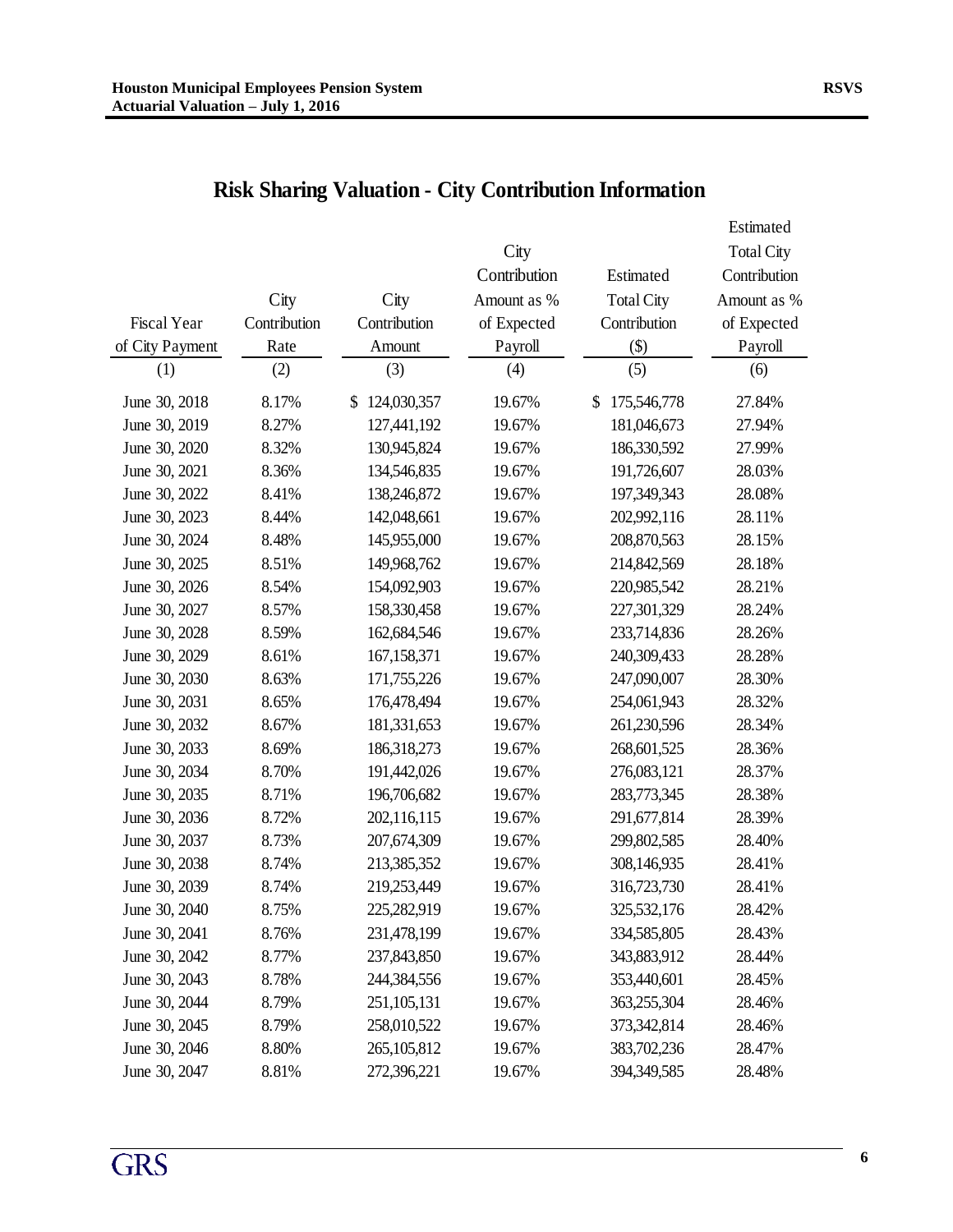# **Executive Summary**

| Item                                              |               | July 1, 2016           | July 1, 2015              |           |  |
|---------------------------------------------------|---------------|------------------------|---------------------------|-----------|--|
| Membership                                        |               |                        |                           |           |  |
| Number of:<br>- Active members                    |               | $\mathbf{1}$<br>12,103 |                           | 11,827    |  |
| - Retirees and beneficiaries                      |               | 10,289                 |                           | 10,023    |  |
| - Inactive members                                |               | 5,606                  |                           | 5,495     |  |
| - Total                                           |               | 27,998                 |                           | 27,345    |  |
| Covered payroll (annualized)                      | $\mathbb{S}$  | 608,210                | $\boldsymbol{\mathsf{S}}$ | 584,025   |  |
| <b>Calculated Employer Contribution rates</b>     |               | $8.17\%$ <sup>2</sup>  |                           | 31.81%    |  |
| Assets                                            |               |                        |                           |           |  |
| Market value                                      | $\mathcal{S}$ | 2,400,023              | $\boldsymbol{\mathsf{S}}$ | 2,456,544 |  |
| Actuarial value                                   |               | 2,625,896 <sup>3</sup> |                           | 2,582,510 |  |
| Estimation of return on market value              |               | 1.2%                   |                           | 2.8%      |  |
| Estimation of return on actuarial value           |               | $-3.8%$                |                           | 6.8%      |  |
| Employer contribution                             | \$            | 159,959                | \$                        | 145,007   |  |
| Member contribution                               | $\mathsf{\$}$ | 15,874                 | $\mathbb{S}$              | 16,198    |  |
| Ratio of actuarial value to market value          |               | 109.4%                 |                           | 105.1%    |  |
| External cash flow as % of market value assets    |               | $-3.6%$                |                           | $-3.4%$   |  |
| <b>Actuarial Information</b>                      |               |                        |                           |           |  |
| Unfunded actuarial accrued liability (UAAL)       | \$            | 2,109,103              | \$                        | 2,183,209 |  |
| GASB funded ratio                                 |               | 55.5%                  |                           | 54.2%     |  |
| Employer normal cost $\%$                         |               | 8.17%                  |                           | 8.11%     |  |
| Amortization rate <sup>4</sup>                    |               | 0.00%                  |                           | 23.70%    |  |
| <b>City Contribution Rate</b>                     |               | 8.17%                  |                           | 31.81%    |  |
|                                                   |               |                        |                           |           |  |
| Estimated Total City Contribution for Fiscal Year |               | 2018                   |                           | 2017      |  |
| <b>City Contribution Rate</b>                     | \$            | 51,524,205             |                           | N/A       |  |
| Legacy Liability Payment                          |               | 124,030,357            |                           | N/A       |  |
| Total                                             |               | 175,554,562            |                           | N/A       |  |

Note: Dollar amounts in \$000, unless otherwise noted

 $1$  Counts include an additional 170 Group D members.

<sup>2</sup> For 7-1-2015 column this rate is determined in accordance with the ARM&CA.

For 7-1-2016 column this rate is the City Contribution Rate determined in accordance with the State statute.

<sup>3</sup> AVA has been marked to market with a receivable of \$250 million in POB proceeds discounted from December 31, 2017.

4 30 years for 7-1-2015, beginning July 1, 2016 amortization rate of liability layers, excluding Legacy Liability.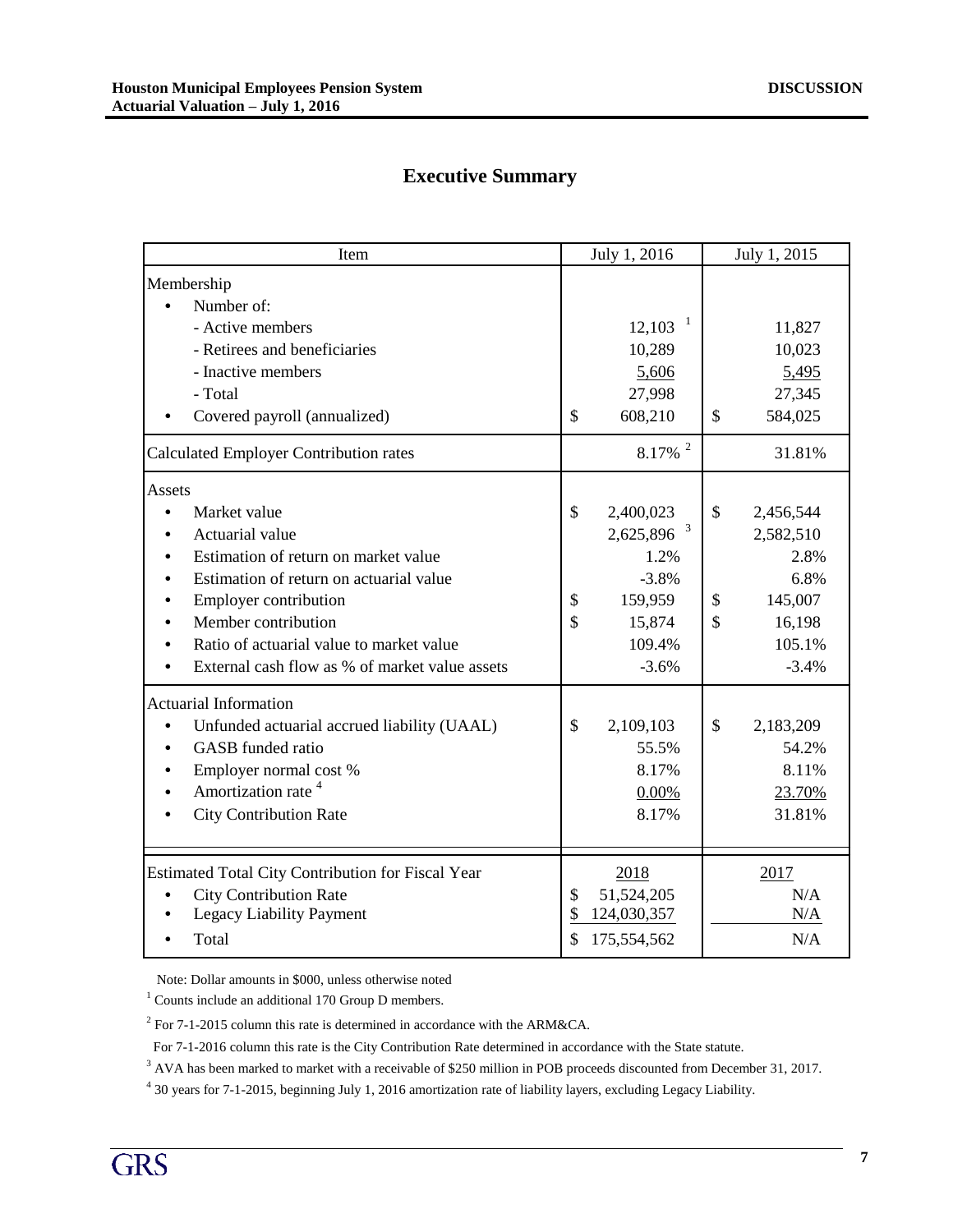## **Contribution Requirements**

- The Executive Summary shows the estimated contribution amount for fiscal year 2018
	- Comprised of the known Legacy Liability payment of \$124.0 million, and
	- City Contribution Rate times estimated payroll of \$631 million  $= $51.5$  million
- City Contribution Rates shown on the Executive Summary are calculated rates for the twelvemonth period beginning one year after the valuation date, based on statute
- Table 6 reconciles the calculated contribution rate from the prior valuation to the current valuation
- There were material changes to the benefit provisions reflected in this valuation:
	- Modification of cost-of-living adjustment (COLA) to be 50% of the five-year average on investments less 5% (e.g. if five-year average is 7.0% the COLA is 1% [(7%-5%) x 50%], but not more than 2% or less than 0%
	- Increases in the member contribution rates to 8.0%, 4.0% and 3.0% respectively for Groups A, B and D
	- One third of the Group D 3.0% contribution (or 1.0%) will be a contribution to a notional cash-balance account
	- Group D members receive a COLA
	- Deferred Retirement Option Plan accounts and cash-balance accounts will be credited with half of the five-year average of the investment returns, but not more than 7.5% or less than 2.5%
	- Survivor benefits were decreased from 100% to 80% or 50%, depending on date of termination of employment and marital status at termination of employment
- There were material changes to the actuarial assumptions and methods reflected in this valuation:
	- The investment return assumption was decreased from 8.00% to 7.00%
	- The inflation assumption was decreased from 2.50% to 2.25%
	- All salary increase assumptions were decreased 0.25%
	- The payroll growth rate assumption was decreased from 3.00% to 2.75%
	- The Actuarial Value of Assets was marked to Market Value of Assets
- Legacy Liability was determined as \$2,109 million as of July 1, 2016
	- Reflects \$250 million receivable for Pension Obligation Bonds to be received by December 31, 2017
	- Schedule of Legacy Liability contribution amounts shown in RSVS section
- Amortization of liability gain/loss layers are based on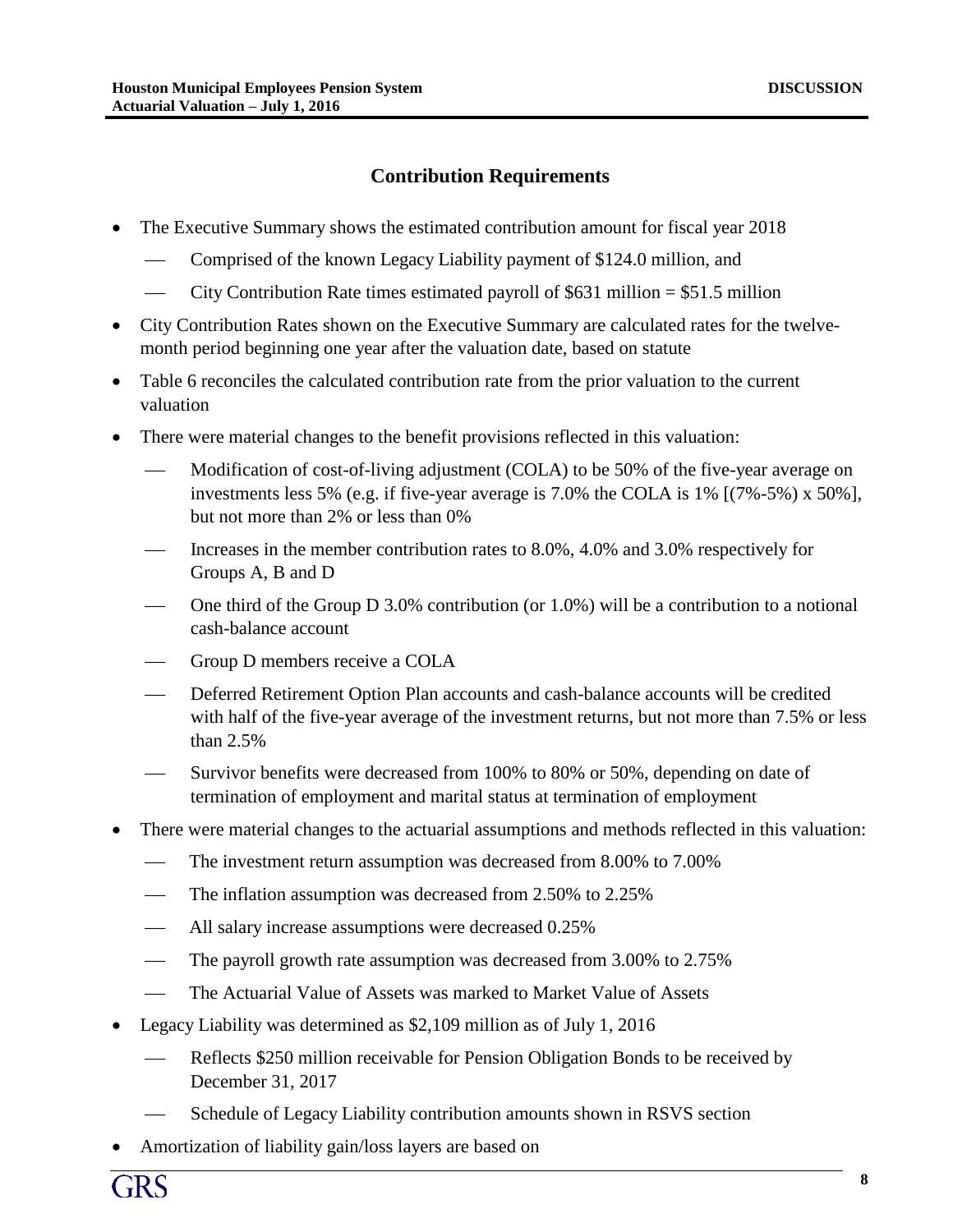- 30-year funding period beginning one year after the valuation date the layer is established using level percentage of payroll amortization based on 2.75% payroll growth rate
- Amortization payment for layers is the sum of all payments divided by the projected payroll for the fiscal year beginning one year after the valuation date
- No future growth in the number of active members is taken into account
- The Plan's calculated contribution rate, prior to the removal of the Legacy Liability, decreased from the prior year due to of the impact of the new plan provisions and recognition of the \$250 million receivable for Pension Obligation Bonds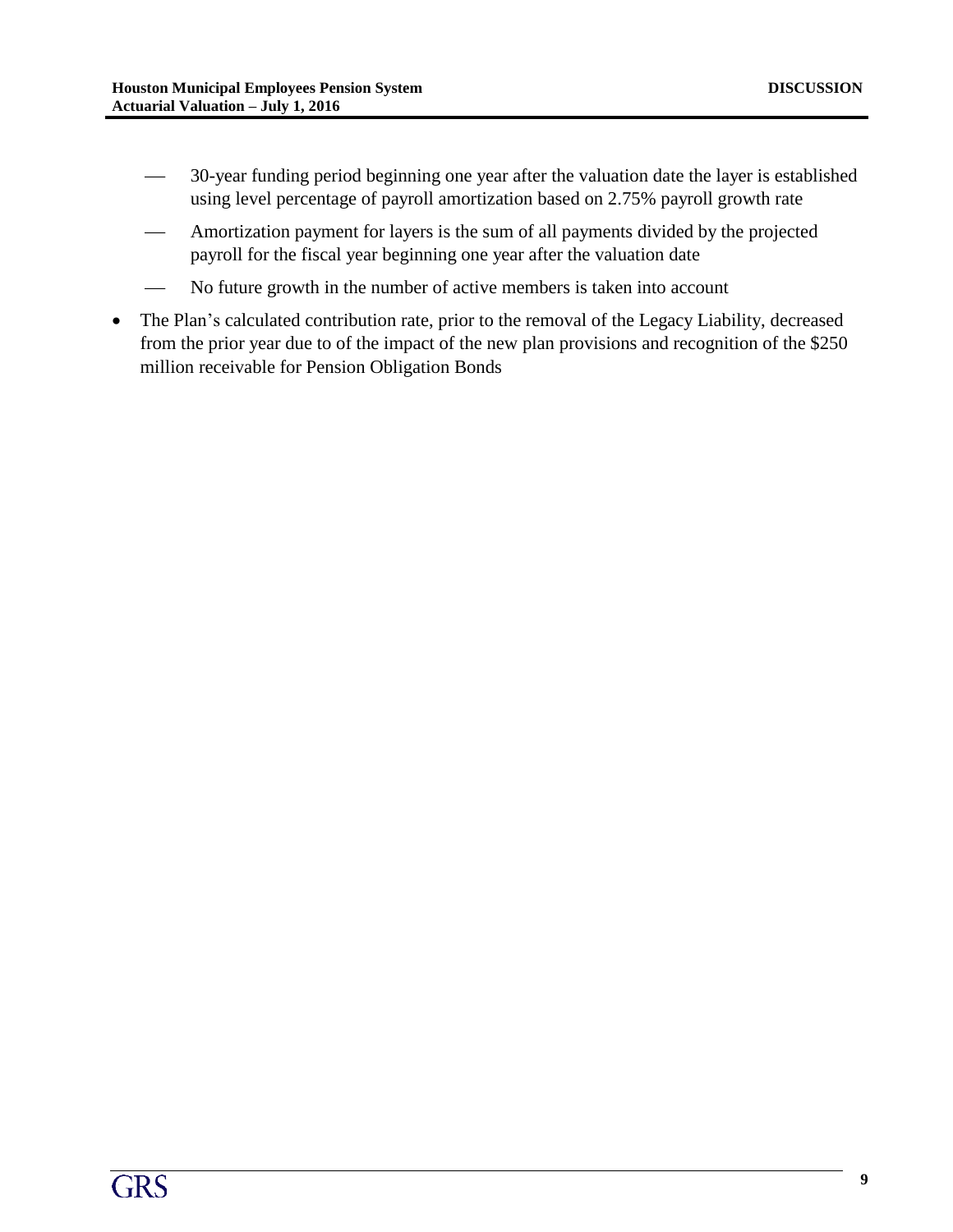## **Calculation of Contribution Rates**

The funds available to pay benefits come from two sources, contributions and investment income on those contributions (the majority of the funds available to pay benefits come from investment income). HMEPS receives contributions from two sources, employer contributions and member contributions. The employer contribution is comprised of two pieces. The first piece is a fixed dollar amount to amortize the Legacy Liability as of July 1, 2016 over a 30-year beginning on July 1, 2017. The second piece is the City Contribution Rate.

As shown in Table 2, the City Contribution Rate has two components:

- The employer normal cost percentage (NC%)
- The amortization percentage (Liability Layers%)

The NC% is the theoretical amount which would be required to pay the members' benefits, based on the plan provisions for new employees, if this amount had been contributed from each member's entry date and if the fund's experience exactly followed the actuarial assumptions. This is the amount it should cost to provide the benefits for an average new member. The employer NC% includes a provision for administrative expenses and is net of member contributions. The NC% is shown in Table 4.

The actuarial accrued liability (AAL) is the difference between (i) the actuarial present value of all future benefits for all current participants of the fund, including active, inactive and retired members, and (ii) the actuarial present value of future normal costs. Thus the AAL represents the liability associated with past years. The unfunded actuarial accrued liability (UAAL) is the difference between the AAL and the actuarial value of assets (AVA). It is the shortfall/excess between the liability associated with prior years (the AAL) and the assets actually accumulated (the AVA). This shortfall/excess can arise from several sources, including actuarial gains and losses which are caused by differences between actual experience and the plan's assumptions, changes to the plan's actuarial assumptions, and amendments to the benefit provisions.

As of July 1, 2016, the UAAL is partitioned off into the Legacy Liability which has its own amortization schedule. In future valuations, any unexpected gains or losses will be set up as new liability gain/loss layers. These layers will be amortized over 30 years using level percentage of payroll amortization beginning on the July  $1<sup>st</sup>$  one year after the valuation date the layer is determined. The sum of any such layers' payments will be aggregated and converted to a percentage of projected payroll for the fiscal year beginning one year after the valuation date. This percentage is the Liability Layers%.

In addition to these two pieces, the City Contribution Rate also includes a provision for administrative expenses which is currently equal to 1.19% of payroll. It is anticipated that the administrative expenses provision will increase to 1.25% effective with the July 1, 2017 valuation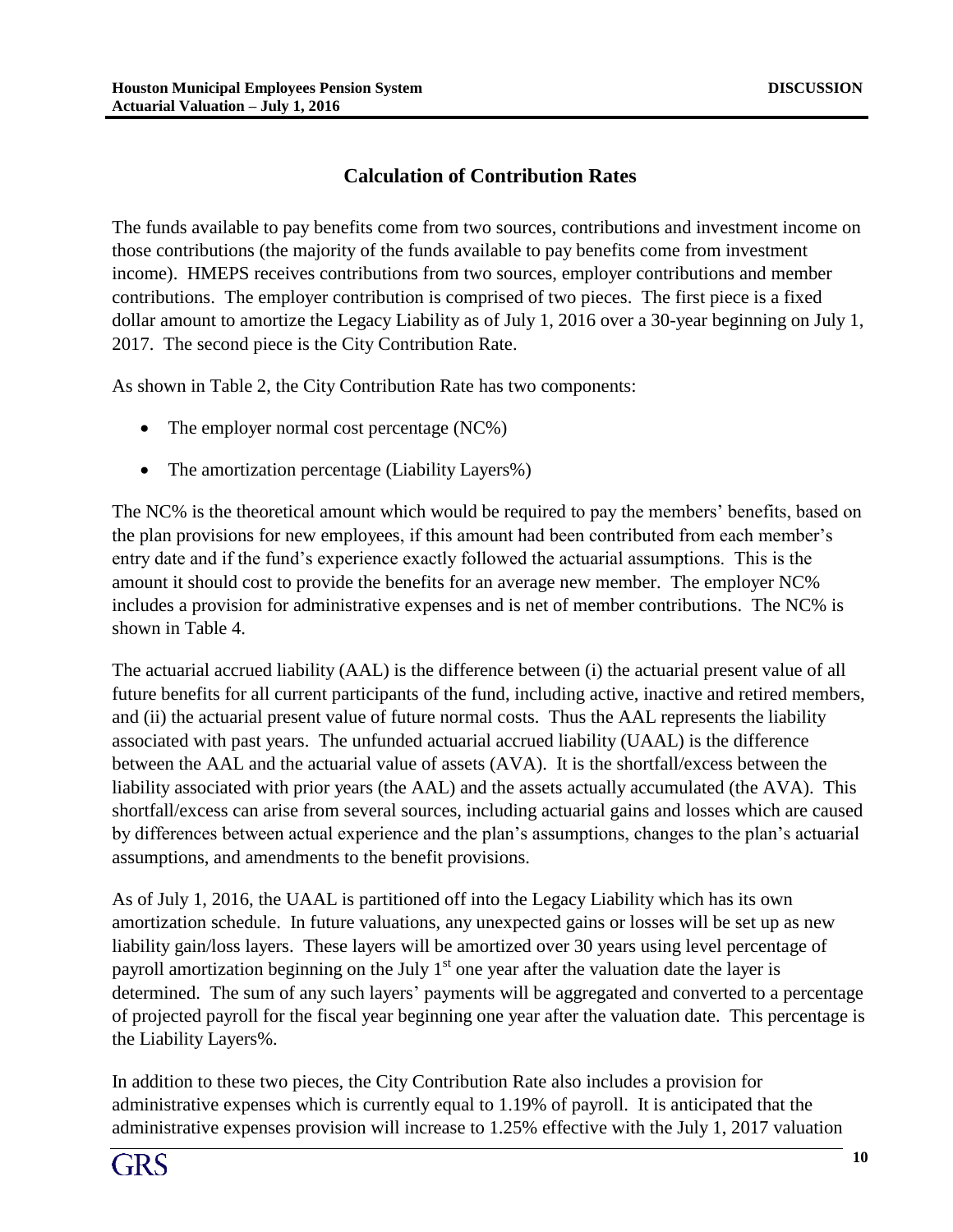due to higher administrative costs for implementing several of the items from the pension reform. The maximum addition to the City Contribution Rate for administrative expenses is 1.25%, unless the City agrees to a higher rate. If the addition to the City Contribution Rate for administrative expenses is capped at 1.25%, then administrative expenses in excess of 1.25% of payroll (if any) will become part of the next year's liability gain/loss layer.

The City Contribution Rate necessary to meet the funding policy specified by statute for the twelvemonth period beginning July 1, 2017 is 8.17%. Based on projected payroll, the FY 2018 actuarially determined employer contribution is estimated to be approximately \$175.5 million. The contribution is comprised of the fixed Legacy Liability payment of \$124.0 million and the estimated payment of \$51.5 based on the City Contribution Rate of 8.17% and a projected FY 2018 payroll of \$631 million.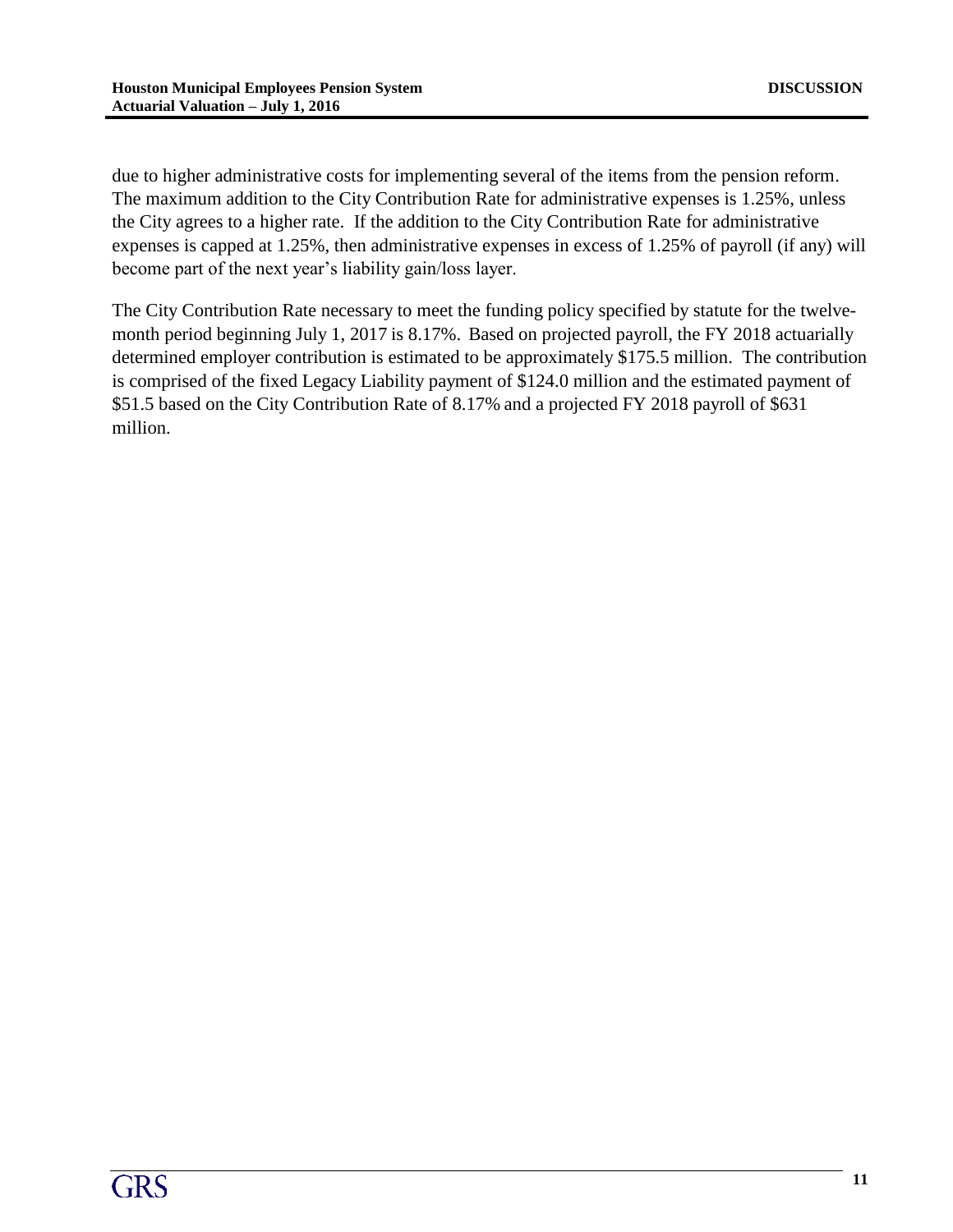## **Financial Data and Experience**

As of July 1, 2016, HMEPS has a total market value of about \$2.40 billion. Financial information was gathered from the 2016 HMEPS Comprehensive Annual Financial Report.

This report includes a number of exhibits related to plan assets. Table 8 shows how the total market value is distributed among the various classes of investments. Current investment policy allocates 52.5% of invested assets to equities, 15% of invested assets to fixed income, and 32.5% of invested assets to alternative investments and real estate.

Table 9 shows a reconciliation of the market values between the beginning and end of FY2016.

As shown on Table 11, the dollar-weighted return net of investment expenses for FY2016 was 1.21%.

In determining the contribution rates and funded status of the System, an actuarial value of assets (AVA) is used, rather than the market value of assets. This "smoothing method" is intended to help reduce the volatility of the contribution rates from year to year. The method used to compute the AVA takes the difference between the actual market value of assets and the expected actuarial value of assets (based on the prior year's assumed investment return rate), and establishes a base each year which is equal to this difference less any unrecognized bases from prior years. If the current year's base is of opposite sign from the prior years' bases then it is offset dollar for dollar against the prior years' bases (oldest bases first) until either the prior years' bases or the current year's base is reduced to zero. Any remaining bases are then recognized over the remaining period for the base (5 less the number of years between the base year and the valuation year) in equal dollar amounts.

However, as part of the legislation enacted by the 2017 Legislature, all prior years' bases have been fully recognized as of July 1, 2016. In other words, the actuarial value of assets has been "market to market".

The development of the AVA is shown on Table 10. The AVA prior to the recognition of a receivable for the Pension Obligation Bonds (POB) is \$2.40 billion. The AVA is 100.0% of the MVA, compared to 105.1 % last year. For the Risk Sharing Valuation Study, a receivable equal to the discounted value of the POBs is recognized in the AVA brining the final AVA to \$2.63 billion.

In addition to the market return, Table 11 also shows the return on the actuarial value of assets for HMEPS. For FY2016, this return was -3.81%. The return was negative due to the AVA being marked to the market value of assets. All prior years' deferred losses were recognized in this year's AVA. Because this is less than the previously assumed 8.0% investment return, an actuarial loss occurred increasing the unfunded actuarial accrued liabilities of the plan. Table 12 shows a summary of market and actuarial return rates in recent years.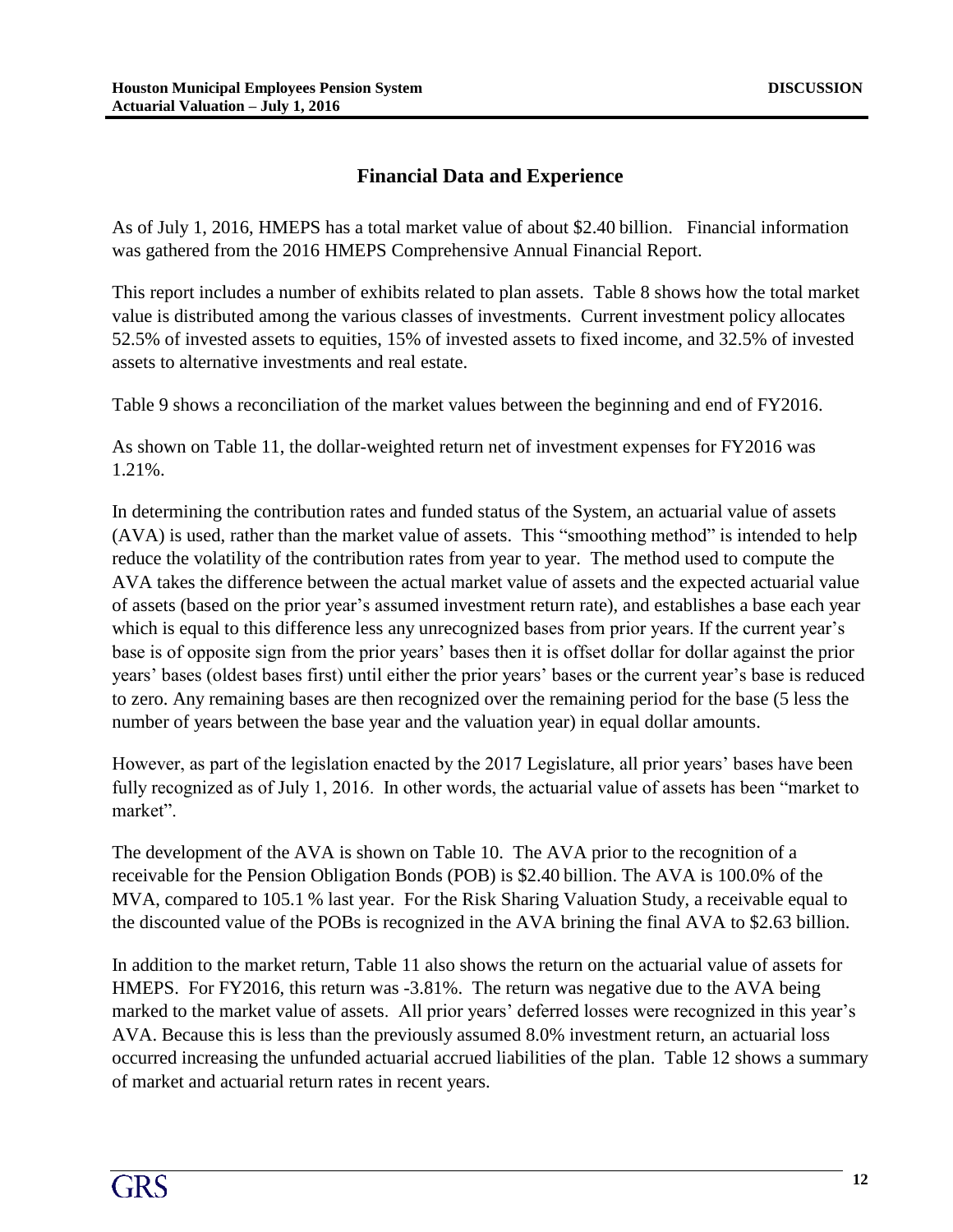# **Member Data**

Member data as of July 1, 2016 was supplied electronically by HMEPS staff. While we did not audit this data, we did perform various tests to ensure that it was internally consistent, consistent with the prior year's data, and was reasonable overall.

Tables 16 and 17 show the summaries of certain historical data, including membership statistics. Table 18 shows the number of members by category (active, inactive, retired, etc.). Tables 19(a-d) show the active member statistics by Group and in total.

The number of active members increased from 11,827 to 12,103, a 2.3 % increase. Note that the active member count includes 170 employees of HFC, HFF and CCSI for which incomplete information has been provided. These members are all assumed to be in Group D and to have the average group D profile.

The total annualized salaries shown on Table 2 and on the statistical tables is the amount that was supplied by HMEPS, annualized or adjusted for number of hours reported if necessary. For the cost calculations, the pays were adjusted in accordance with the actuarial assumptions to reflect one year's salary increase. The annualized salaries for active members increased 1.8% over last year, compared with an increase of 3.7% the prior year.

We also show the projected payroll in Item 2 of Table 2. This is the payroll used for determining the expected amortization payments (amortization percentage) towards the unfunded actuarial accrued liability. The projected pay is determined by summing all pensionable pay for the just ended fiscal year for anyone who received pensionable pay during the year (actives, terminated members, retirees, etc.) and increasing this sum by the payroll growth rate. The number is then adjusted by the ratio of the number of active members on the valuation date to the average of the number of active members at the current and prior year's valuation dates. We believe this provides a better expectation of the upcoming year's actual payroll than the annualized salaries described above.

The overall trend in payroll is less significant than in prior years due to the creation of the Legacy Liability. The payments of the Legacy Liability were determined in a manner that is consistent with the payroll growth assumption, but those payment amounts are now fixed and will be contributed whether payroll grows slower or faster than assumed. The future liability gain/loss layers will be amortized using level percentage of payroll amortization. Because the methodology used in amortizing these layers assumes a growing payroll into the future, if the payroll does not grow at the assumed 2.75% a year on average, the amortization payments (as a percentage of pay) will need to increase in order to keep the contribution dollars that amortize the UAAL growing at 2.75%. However, these layers are expected to be much smaller in magnitude than the Legacy Liability and therefore, the impact of the payroll growing slower or faster than expected is expected to be much less for many years into the future.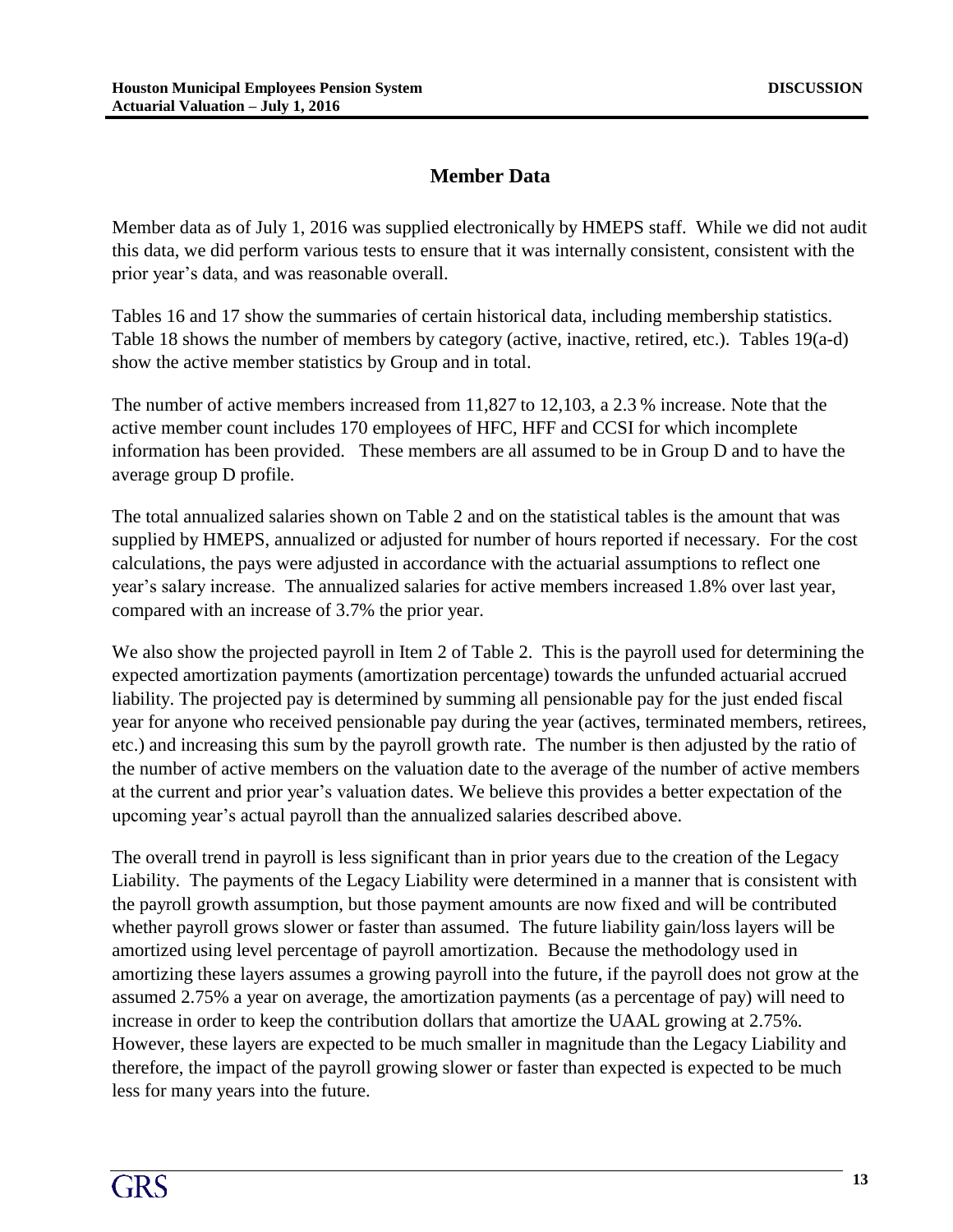## **Benefit Provisions**

SB 2190 passed by the 2017 Legislature made a few but very significant changes to the benefit provisions of HMEPS.

Prior to the legislation members hired prior to January 1, 2005 were eligible for a cost of living adjustment (COLA) each year equal to 3% of their base benefit. Members hired on or after January 1, 2005 and prior to January 1, 2008 were eligible for a COLA based on 2% of their base benefit. Group D members were not eligible for any COLA. Effective with the 2018 COLA, all current and future retirees (except as noted below) will be eligible for the same COLA. The COLA will be equal to 50% of the average five-year investment return rates less five percentage points, with a minimum of 0% and a maximum of 2%. Group D members who are entitled to an annuity but who terminated employment prior to the effective date of the 2017 legislation will not be eligible for any COLA.

Active members in DROP will not be eligible for a COLA on their DROP account until they have attained the age of 62 as of January 1 of the year in which the increase is made.

The member contributions for all groups have changed. Group A member contribution rate increased from 5.0% of pay to 8.0% of pay. Group B member contribution rate increased from no contributions to 4% of pay. Group D member contribution rate increased from no contributions to  $3\%$  of pay.  $1/3^{rd}$  of the Group D member contribution rate is attributed to a notional cash balance account.

The interest credit rate on DROP accounts and the notional cash balance accounts will be based on 50% of the five-year average of the rate of return on the market value of assets, but not less than 2.5% or more than 7.5%.

Survivor benefits:

- Effective July 1, 2017, if an active Group A, Group B or Group D member with at least 5 years of credited service dies while still in service with the City (off-duty death), the spousal survivor benefit will be 80% of the normal accrued pension, payable immediately, provided that the spouse was married to the participant for at least one continuous year as of the date of death. If such spouse was married less than one continuous year as of the date of death, the survivor benefit is 50% of the normal accrued pension.
- Effective July 1, 2017, if a Group A or Group B retiree dies, the spousal survivor benefit will be 80% of the retirement benefit being received by the retiree at the time of death, payable immediately, provided that the spouse was married to the retiree at the time of death and for at least one continuous year as of the date of separation from service (the marriage requirement applies for separations from service on or after July 1, 2017). If such spouse was married less than one continuous year as of the date of separation from service (the marriage requirement applies for separations from service on or after July 1, 2017), the spousal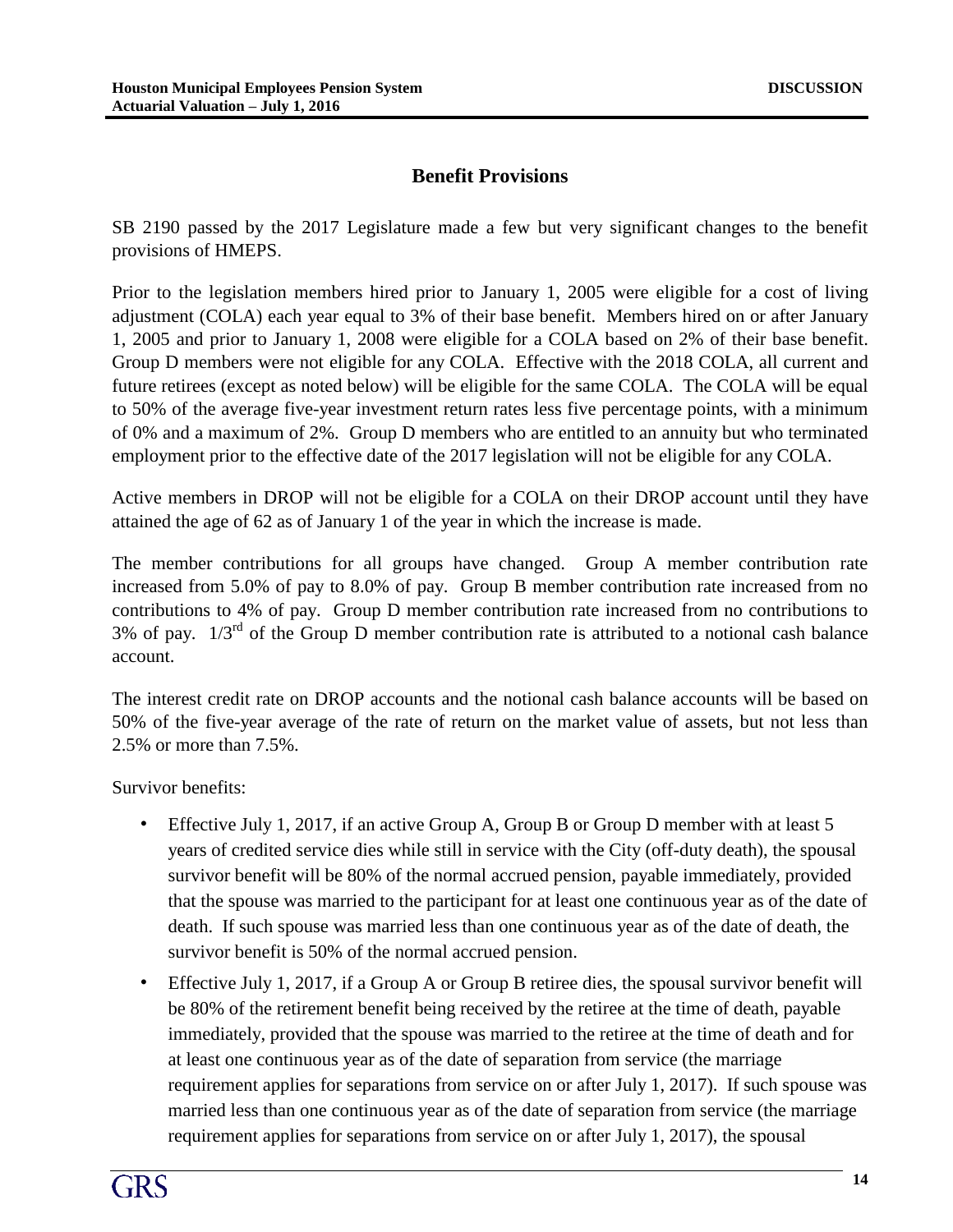survivor benefit is 50% of the retirement benefit being received by the retiree at the time of death.

- · Effective July 1, 2017, if a Group A or Group B deferred participant (not yet receiving a pension benefit) dies, the spousal survivor benefit is 50% of the normal accrued pension, payable at the participant's eligibility date. However, the surviving spouse can elect an earlier actuarially equivalent benefit.
- · Effective July 1, 2017, if an active Group A, Group B or Group D member dies from a service-related (on-duty) death, the spousal survivor benefit is 80% of the participant's final average salary, payable immediately.

This valuation reflects all benefits offered to members. There are no ancillary benefits that might be deemed a liability if continued beyond the availability of funding by the current funding source.

The change in the benefit provisions decreased the liabilities of HMEPS by \$816 million.

Appendix B of our Report includes a summary of the benefit provisions for HMEPS.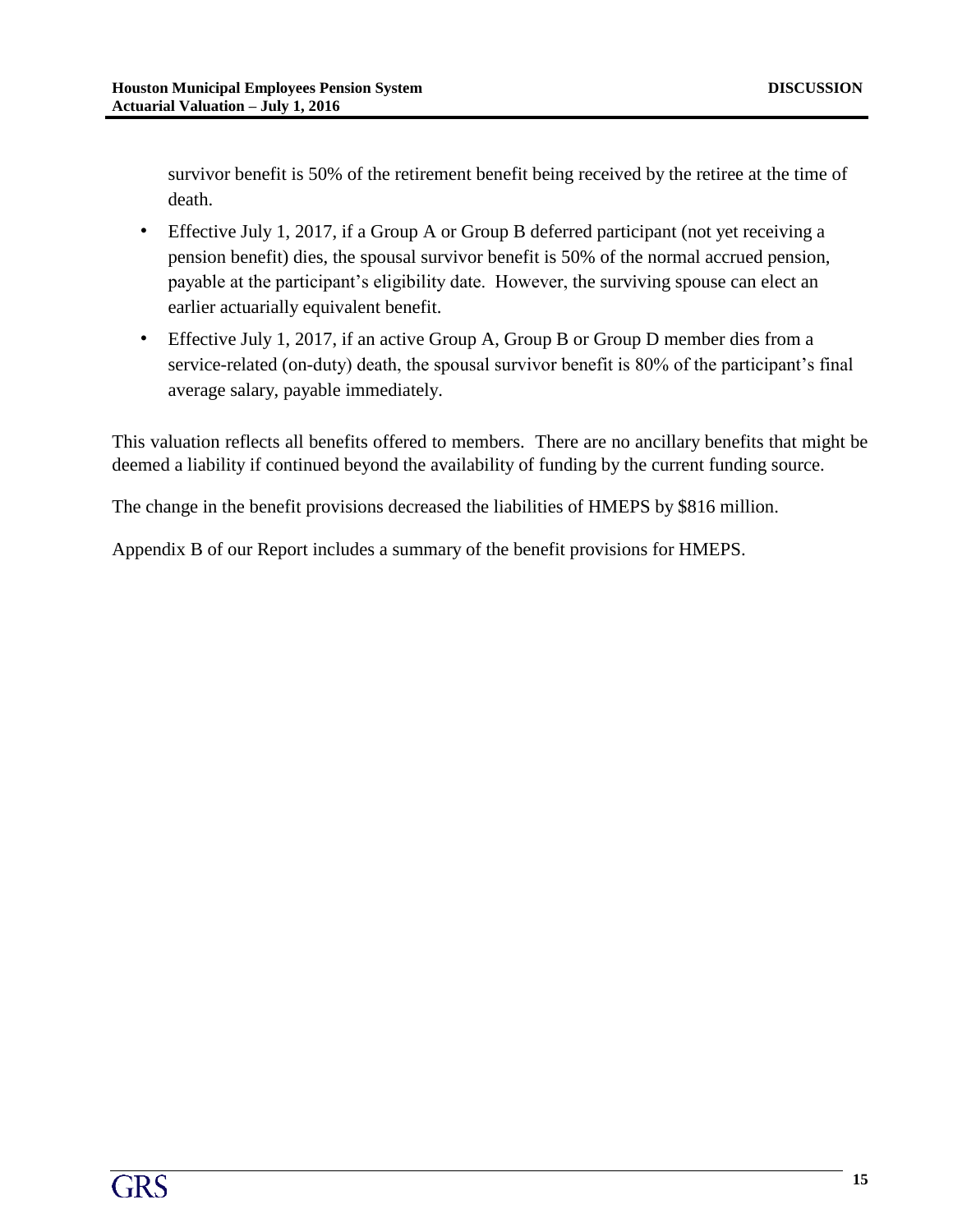#### **Actuarial Methods and Assumptions**

Except as noted below, the actuarial assumptions and methods are set by the Board of Trustees, based upon recommendations made by the plan's actuary. Except as noted below, the Board adopted the actuarial assumptions used in this valuation in connection with an actuarial experience study performed by GRS. Please see our report dated February 25, 2016 for a complete description of the changes in assumptions and for the rationale behind the current assumption set. These assumptions were used beginning with the July 1, 2015 valuation. It is anticipated that the next experience study will be conducted during the fall of 2021.

As part of the legislation enacting the benefit changes, the investment return assumption (7.0%) was set into statute (Article 6243h, Vernon's Texas Civil Statutes). In addition the actuarial cost method was also set into statute. This assumption and method are now considered prescribed assumptions and methods under the actuarial standards of practice.

Liabilities are determined using the Entry Age Normal actuarial cost method. The assumed investment return rate is 7.00%.

With the lowering of the investment return assumption from 8.0% to 7.0% we believe it is appropriate to make changes to other economic assumptions that are correlated with the investment return assumption. In particular, we are recommending the inflation assumption be decreased from 2.50% to 2.25% and that corresponding decreases in the salary increase assumptions and payroll growth assumptions also be made.

The changes in the actuarial assumptions increased the liabilities of HMEPS by \$608 million.

While the actuarial asset smoothing method was not modified, as part of the legislation all prior years deferred investment losses were recognized as of July 1, 2016. This increased the total loss on the actuarial value of assets from a \$76 million experience loss to \$300 million including the loss for the method change.

Please see Appendix A of our Report for a complete description of these assumptions.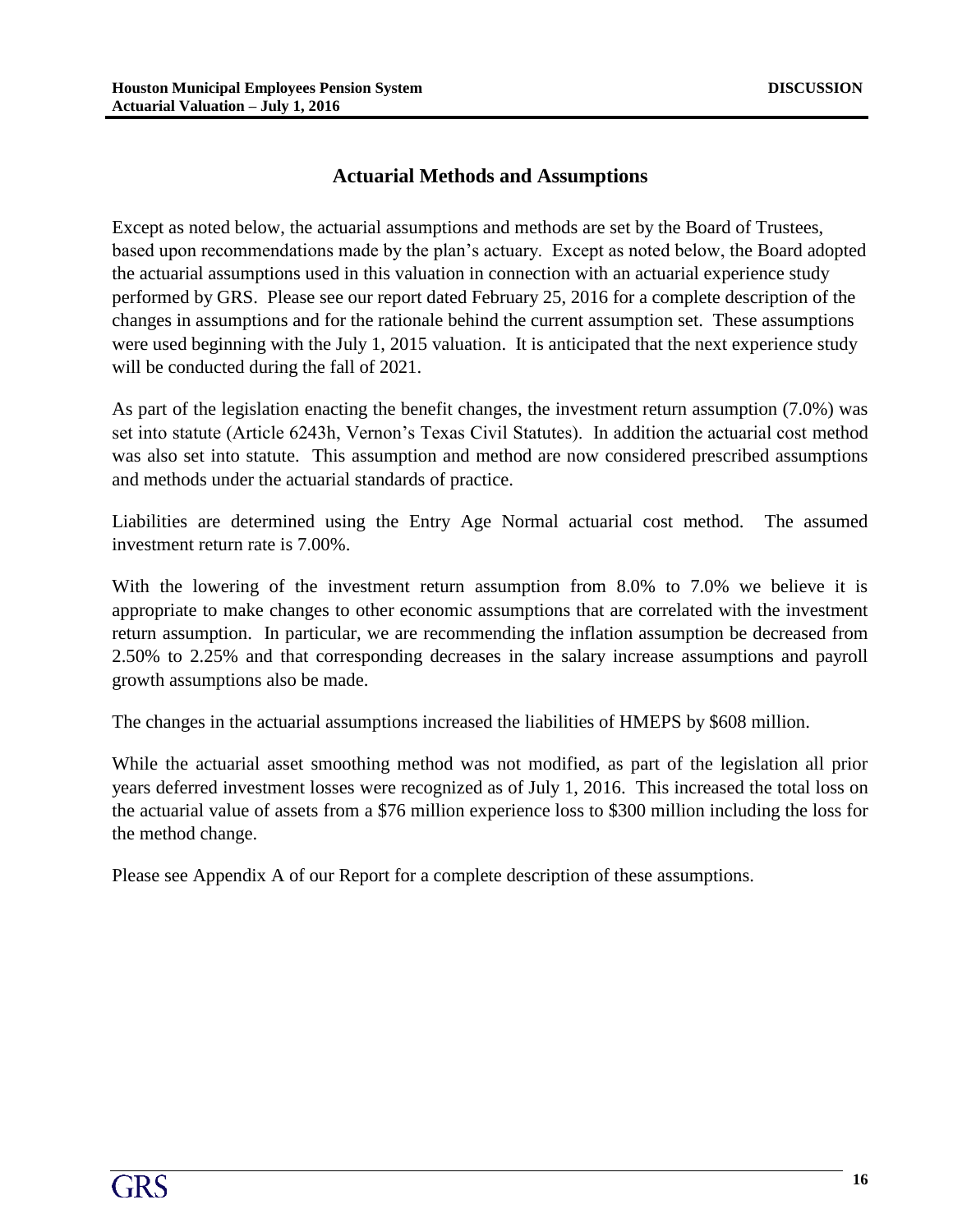# **Funding Progress**

As you are aware, the Governmental Accounting Standards Board Statements (GASB) that apply to the System have changed. In prior years, GASB Statement No. 25 applied to the System. Beginning with the 2014 fiscal year GASB Statement No. 67 applies to the System. The GASB No. 67 disclosure information has been provided in a separate report.

Although GASB No. 25 no longer applies to HMEPS, there are certain schedules from GASB No. 25 which we believe provide useful information and therefore we are continuing to include these in our report. In particular, we are continuing to show the Schedule of Funding Progress (Table 14) and the Schedule of Employer Contributions (Table 15).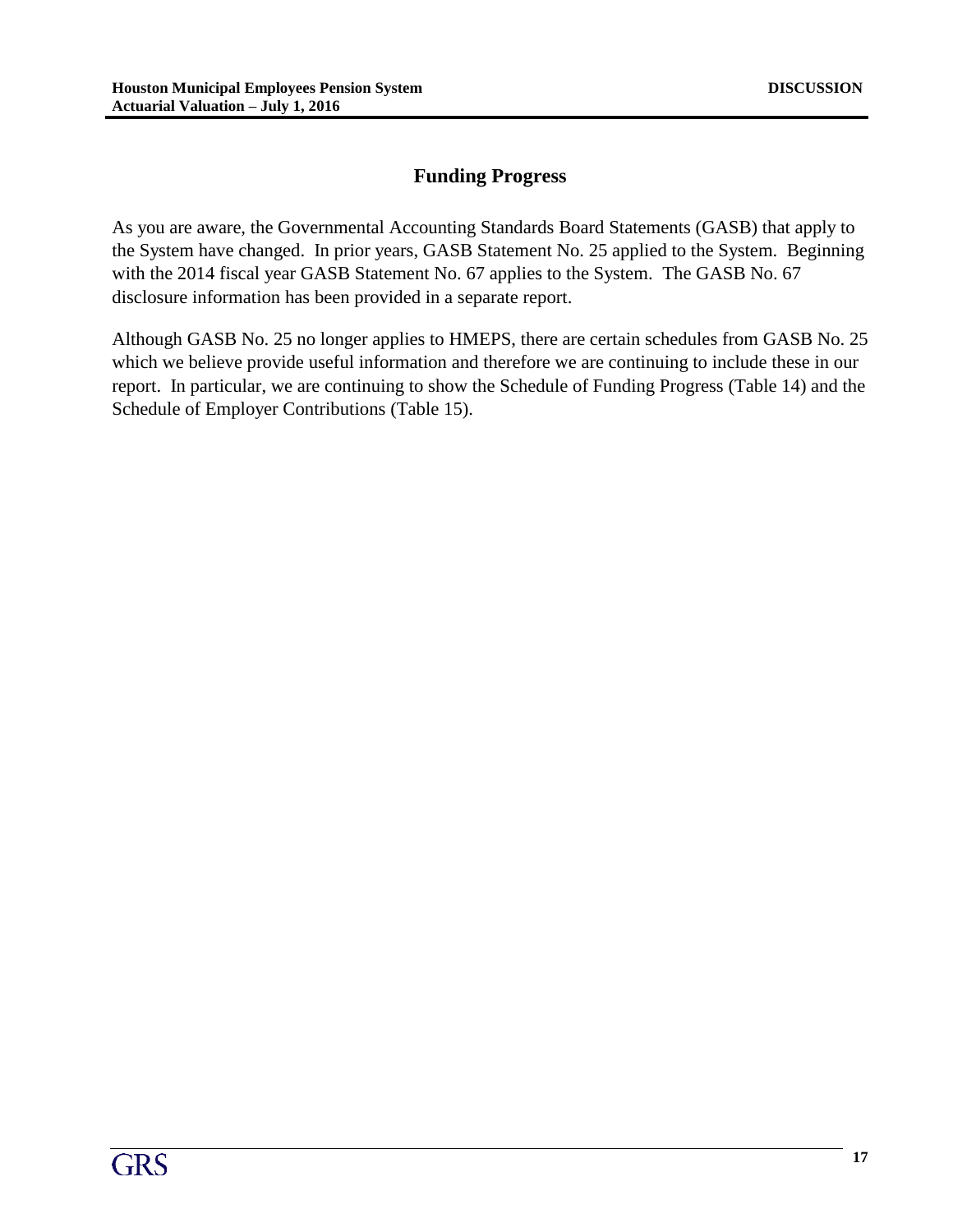#### **Summary and Closing Comments**

As a result of the legislation enacted in 2017, significant changes to the benefits and financing of HMEPS have occurred. We believe these changes have significantly improved the financial outlook of HMEPS.

The System's funded status increased from 54.2% to 55.5% and the actuarially determined contribution rate decreased from 31.81% to an approximate rate of 27.84%.

Given the plan's contribution policy, if all actuarial assumptions are met (including the assumption of the plan earning 7.00% on the actuarial valuation of assets), it is expected that:

- a. The employer normal cost as a percentage of pay will remain relatively level over time (upward drift will occur due to generational mortality),
- b. The funding ratio will increase slowly,
- c. The UAAL will grow in nominal dollars until the amortization period on the Legacy Liability is reduced to approximately 20 years, at which point the UAAL will begin to decrease and be expected to be fully amortized by the July 1, 2047 valuation, or 31 years after the July 1, 2016 valuation date.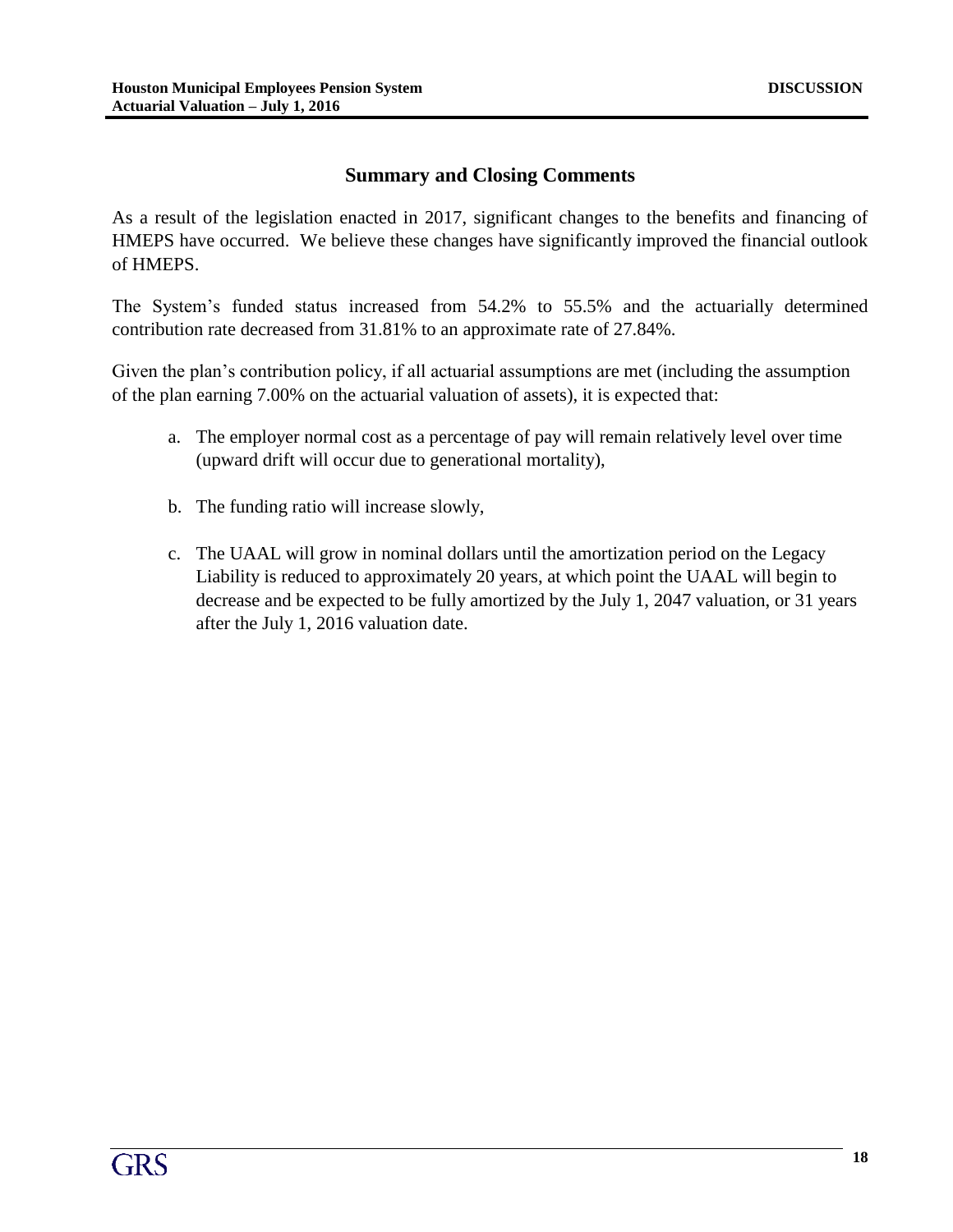# **Summary of Cost Items**

|                                                              | Valuation as of<br>July 1, 2016 |                     | Valuation as of<br>July 1, 2015 |                     |
|--------------------------------------------------------------|---------------------------------|---------------------|---------------------------------|---------------------|
|                                                              | Cost Item                       | Cost as %<br>of Pay | Cost Item                       | Cost as %<br>of Pay |
|                                                              | (1)                             | (2)                 | (3)                             | $\overline{(4)}$    |
| 1. Participants                                              |                                 |                     |                                 |                     |
| a. Actives                                                   | 12,103                          |                     | 11,827                          |                     |
| b. Retirees                                                  | 8,084                           |                     | 7,819                           |                     |
| c. Disabled retirees                                         | 336                             |                     | 350                             |                     |
| d. Beneficiaries                                             | 1,869                           |                     | 1,854                           |                     |
| e. Inactive, deferred vested                                 | 3,432                           |                     | 3,202                           |                     |
| f. Inactive, nonvested                                       | 2,174                           |                     | 2,293                           |                     |
| g. Total                                                     | 27,998                          |                     | 27,345                          |                     |
| 2. Covered payroll                                           | \$<br>608,210                   |                     | \$<br>584,025                   |                     |
| 3. Averages for active members                               |                                 |                     |                                 |                     |
| a. Average age                                               | 47.1                            |                     | 47.1                            |                     |
| b. Average years of service                                  | 11.1                            |                     | 11.2                            |                     |
| c. Average pay (\$)                                          | \$<br>50,253                    |                     | \$<br>49,381                    |                     |
| 4. Present value of future pay                               | \$<br>4,482,435                 |                     | \$<br>4,141,116                 |                     |
| 5. Employer normal cost rate                                 | 8.17%                           |                     | 6.92%                           |                     |
| 6. Present value of future benefits                          | \$<br>5,256,414                 | 864.2%              | \$<br>5,147,907                 | 881.5%              |
| 7. Present value of future normal costs                      | \$<br>521,414                   | 85.7%               | \$<br>382,188                   | 65.4%               |
| 8. Actuarial accrued liability (6 - 7)                       | \$<br>4,734,999                 | 778.5%              | \$<br>4,765,719                 | 816.0%              |
| 9. Present actuarial assets                                  | \$<br>2,625,896                 | 431.7%              | \$<br>2,582,510                 | 442.2%              |
| 10. Unfunded actuarial accrued liability (UAAL)<br>$(8 - 9)$ | \$<br>2,109,103                 | 346.8%              | \$<br>2,183,209                 | 373.8%              |
| 11. Calculated employer contribution rate                    |                                 |                     |                                 |                     |
| Employer normal cost<br>a.                                   | 8.17%                           |                     | 8.11%                           |                     |
| b. Amortization charge $1$                                   | $0.00\%$                        |                     | 23.70%                          |                     |
| c. Total                                                     | 8.17%                           |                     | 31.81%                          |                     |
| 12. Average estimated return                                 |                                 |                     |                                 |                     |
| a. Based on market value                                     | 1.21%                           |                     | 2.78%                           |                     |
| b. Based on actuarial value                                  | $-3.81%$                        |                     | 6.82%                           |                     |
| 13. Funded ratio $(9 \div 8)$                                | 55.5%                           |                     | 54.2%                           |                     |
| 14. Legacy Liability payment for fiscal year                 |                                 |                     |                                 |                     |
| beginning one year after valuation date                      | \$<br>124,030,357               |                     | N/A                             |                     |

Note: Dollar amounts in \$000

<sup>1</sup> For 7-1-2015 column this is 30-year amortization of UAAL

For 7-1-2016 column this is the layered amortization payment excluding Legacy Liability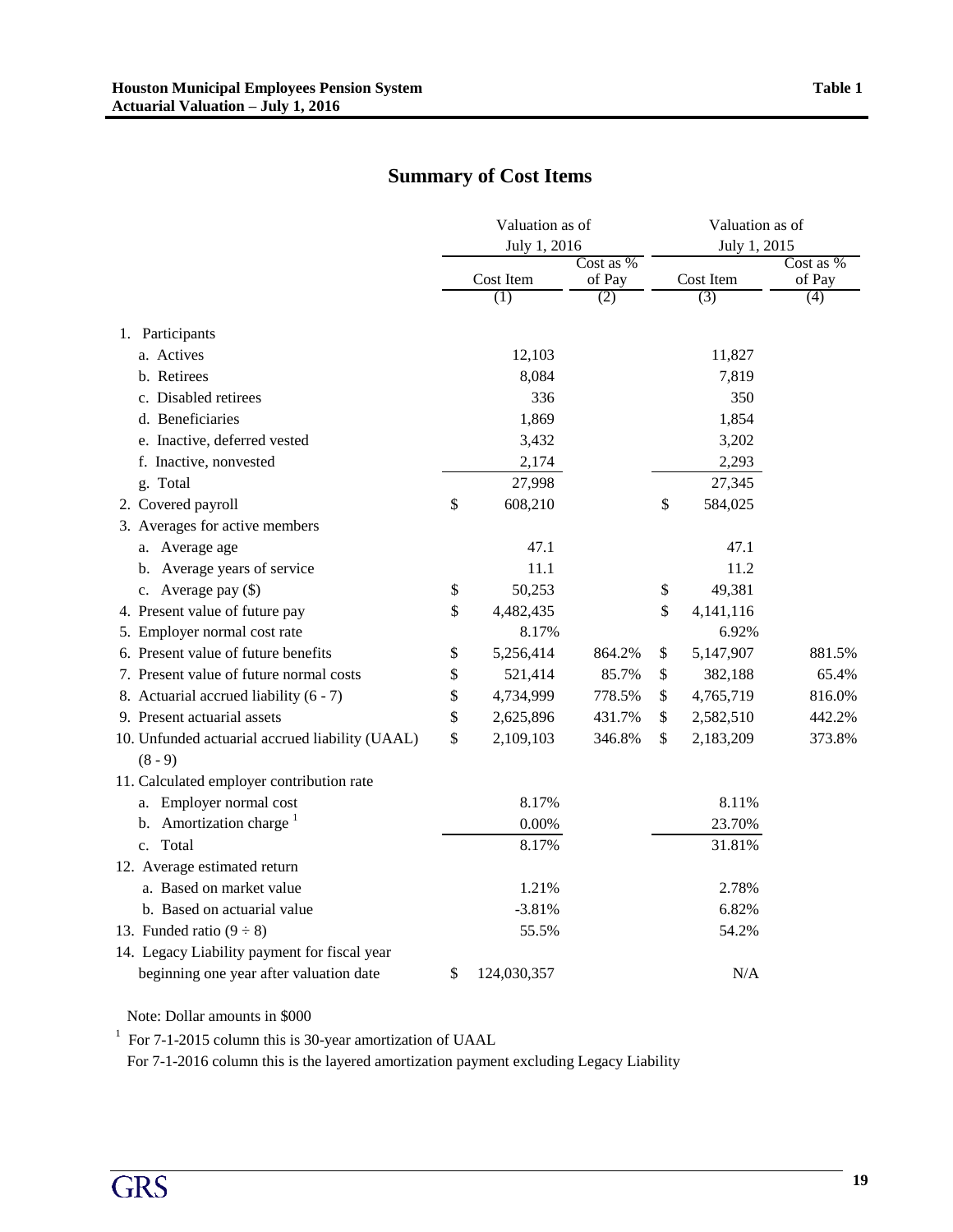|    |                                                                                                                                                                                                                                                                                            |                                           | July 1, 2016                                      |                                | July 1, 2015                                       |
|----|--------------------------------------------------------------------------------------------------------------------------------------------------------------------------------------------------------------------------------------------------------------------------------------------|-------------------------------------------|---------------------------------------------------|--------------------------------|----------------------------------------------------|
|    |                                                                                                                                                                                                                                                                                            |                                           | (1)                                               |                                | (2)                                                |
| 1. | Annualized salaries on valuation date                                                                                                                                                                                                                                                      | \$                                        | 608,210                                           | \$                             | 584,025                                            |
| 2. | Projected payroll for upcoming fiscal year <sup>1</sup>                                                                                                                                                                                                                                    | \$                                        | 613,772                                           | \$                             | 590,674                                            |
| 3. | Present value of future pay                                                                                                                                                                                                                                                                | \$                                        | 4,482,435                                         | \$                             | 4,141,116                                          |
| 4. | Employer normal cost rate                                                                                                                                                                                                                                                                  |                                           | 8.17%                                             |                                | 6.92%                                              |
| 5. | Actuarial accrued liability for active members<br>Present value of future benefits for active members<br>a.<br>Less: present value of future employer normal costs<br>$b$ .<br>Less: present value of future employee contributions<br>$\mathbf{c}$ .<br>Actuarial accrued liability<br>d. | \$<br>$\overline{\mathcal{S}}$            | 2,361,925<br>(426, 297)<br>(95, 117)<br>1,840,511 | \$<br>$\overline{\mathcal{S}}$ | 2,315,047<br>(270, 476)<br>(111, 712)<br>1,932,859 |
| 6. | Total actuarial accrued liability for:<br>Retirees and beneficiaries<br>a.<br>Inactive participants<br>b.<br>Active members (Item 5d)<br>c.<br>d.<br>Total                                                                                                                                 | \$<br>\$<br>\$<br>$\overline{\mathbf{s}}$ | 2,704,998<br>189,491<br>1,840,511<br>4,734,999    | \$<br>$\mathsf{\$}$            | 2,638,305<br>194,555<br>1,932,859<br>4,765,719     |
| 7. | Actuarial value of assets                                                                                                                                                                                                                                                                  | \$                                        | $2,625,896$ <sup>2</sup>                          | \$                             | 2,582,510                                          |
| 8. | Unfunded actuarial accrued liability (UAAL)<br>(Item 6d - Item 7)                                                                                                                                                                                                                          | \$                                        | 2,109,103                                         | \$                             | 2,183,209                                          |
| 9. | Assumed payroll growth rate                                                                                                                                                                                                                                                                |                                           | 2.75%                                             |                                | 3.00%                                              |
|    | 10. Estimated employer contribution requirement<br>UAAL amortization payment as % of projected pay<br>a.<br>Employer normal cost<br>b.<br>Contribution requirement $(a + b)$<br>c.                                                                                                         |                                           | 19.67%<br>8.17%<br>27.84%                         |                                | 23.70%<br>8.11%<br>31.81%                          |

# **Calculation of Annual Required Contribution Rate**

Note: Dollar amounts in \$000

 $1$  The projected payroll is the actual pay received for the just completed fiscal year (including pay for any member who received pay during the year: i.e. active, terminated, retired, etc.). This pay is then increased by the payroll growth rate and by the ratio of the current number of active members to the average number of active members during the prior fiscal year.

<sup>2</sup> Actuarial value of assets marked to market at July 1, 2016. Includes receivable of \$250 million Pension Obligation Bonds to be received by December 31, 2017.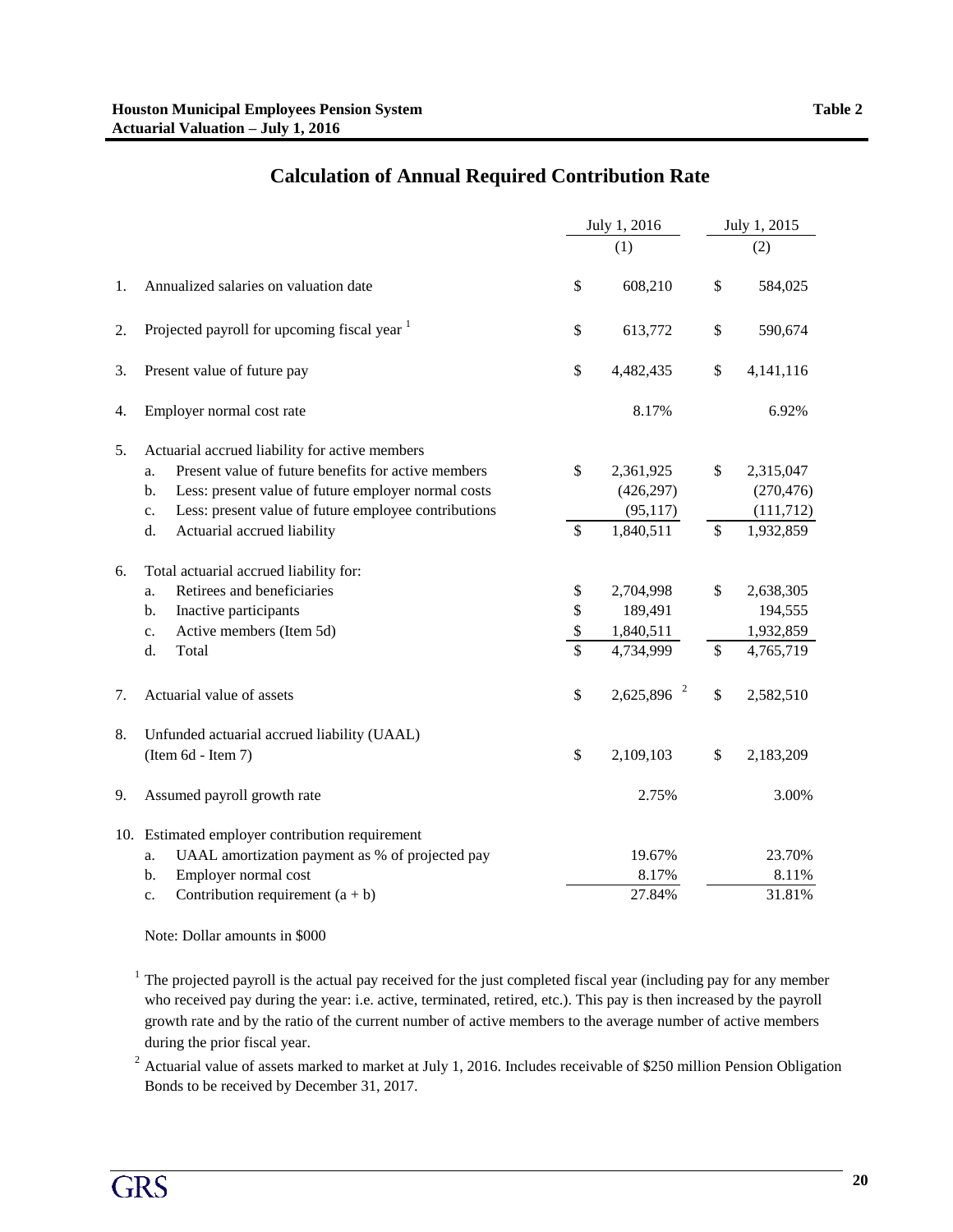# **Actuarial Present Value of Future Benefits**

|    |                       |                                                                        | July 1, 2016  |                      |               | July 1, 2015         |  |  |
|----|-----------------------|------------------------------------------------------------------------|---------------|----------------------|---------------|----------------------|--|--|
|    |                       |                                                                        |               | (1)                  |               | (2)                  |  |  |
| 1. | a.<br>b.              | Active members<br>Retirement benefits<br>Deferred termination benefits | \$            | 2,127,351<br>137,067 | \$            | 2,093,301<br>121,170 |  |  |
|    | $\mathcal{C}$ .<br>d. | Refunds<br>Death benefits                                              |               | 12,647<br>72,880     |               | 11,227<br>77,388     |  |  |
|    | e.                    | Disability benefits                                                    |               | 11,980               |               | 11,961               |  |  |
|    | f.                    | Total                                                                  | $\mathcal{S}$ | 2,361,925            | $\mathcal{S}$ | 2,315,047            |  |  |
| 2. |                       | Members in Pay Status                                                  |               |                      |               |                      |  |  |
|    | a.                    | Service retirements                                                    | \$            | 2,408,724            | \$            | 2,354,163            |  |  |
|    | b.                    | Disability retirements                                                 |               | 36,248               |               | 40,160               |  |  |
|    | c.                    | <b>Beneficiaries</b>                                                   |               | 260,026              |               | 243,982              |  |  |
|    | d.                    | Total                                                                  | $\mathcal{S}$ | 2,704,998            | \$            | 2,638,305            |  |  |
| 4. |                       | Inactive members                                                       |               |                      |               |                      |  |  |
|    | a.                    | Vested terminations                                                    | \$            | 185,737              | \$            | 188,994              |  |  |
|    | b.                    | Nonvested terminations                                                 |               | 3,754                |               | 5,561                |  |  |
|    | c.                    | Total                                                                  | $\mathcal{S}$ | 189,491              | $\mathcal{S}$ | 194,555              |  |  |
| 5. |                       | Total actuarial present value of future benefits                       | \$            | 5,256,414            | \$            | 5,147,907            |  |  |

Note: Dollar amounts in \$000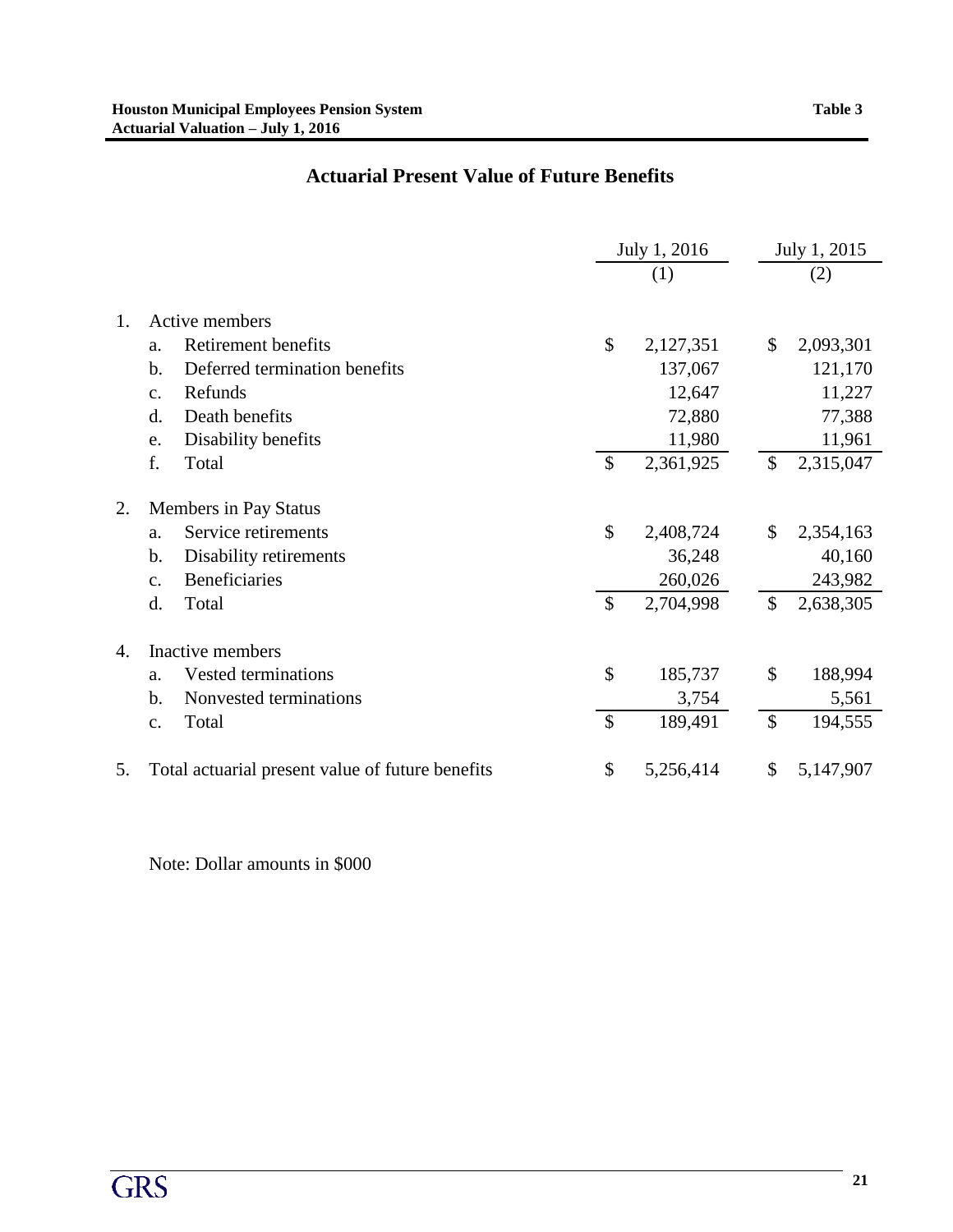# **Analysis of Normal Cost**

|    |                                                                 | July 1, 2016 | July 1, 2015 |
|----|-----------------------------------------------------------------|--------------|--------------|
|    |                                                                 | (1)          | (2)          |
| 1. | Gross normal cost rate                                          |              |              |
|    | Retirement benefits<br>a.                                       | 7.39%        | 5.59%        |
|    | Deferred termination benefits<br>b.                             | 1.41%        | 0.88%        |
|    | Refunds <sup>1</sup><br>$\mathbf{c}$ .                          | 0.63%        | 0.00%        |
|    | Disability benefits<br>d.                                       | 0.13%        | 0.08%        |
|    | Death benefits<br>e.                                            | 0.42%        | 0.37%        |
|    | f.<br>Administrative expenses                                   | 1.19%        | 1.19%        |
|    | Total<br>g.                                                     | 11.17%       | 8.11%        |
| 2. | Employee Contribution rate                                      | 3.00%        | 0.00%        |
| 3. | <b>Employer Normal Cost (including Administrative expenses)</b> | 8.17%        | 8.11%        |

<sup>1</sup> For the July 1, 2015 valuation, refund of employee contributions were excluded due to use of replacement life normal cost method for ongoing plan. New members (Group D) did not contribute to the plan at that time. Effective with July 1, 2016 valuation, refunds are included because new members now contribute 3% in total to the plan.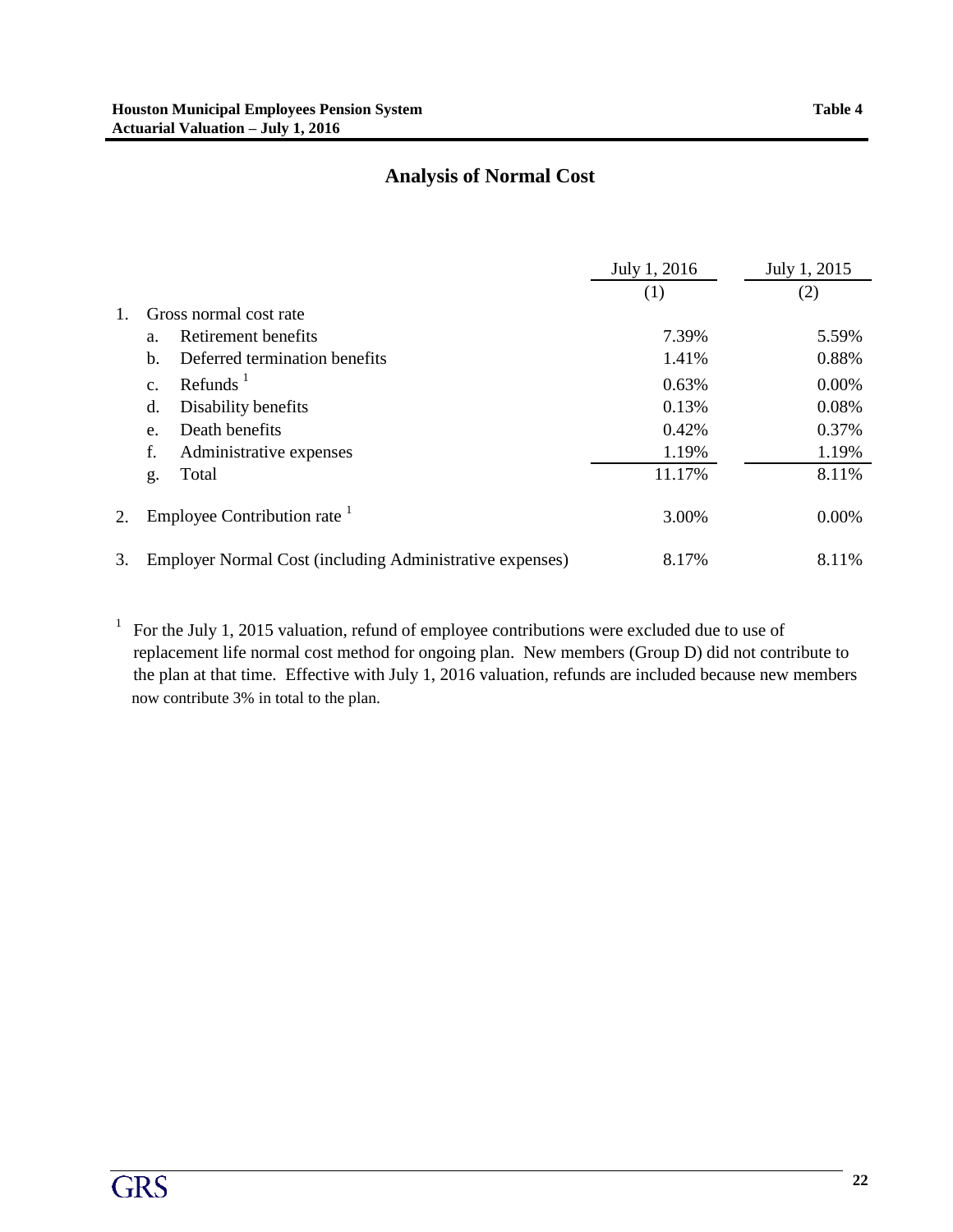# **Calculation of Total Actuarial Gain or Loss**

| 1. Unfunded actuarial accrued liability (UAAL) as of July 1, 2015        | \$                        | 2,183,209  |
|--------------------------------------------------------------------------|---------------------------|------------|
| 2. Employer normal cost and administrative expense for year <sup>1</sup> |                           | 41,987     |
| 3. Employer Contributions during year ending June 30, 2016 <sup>1</sup>  |                           | (159, 959) |
| 4. Interest on UAAL for one year                                         |                           | 174,657    |
| 5. Interest on Item 2 and Item 3 for one-half year                       |                           | (4,628)    |
| 6. Expected UAAL as of July 1, 2016 $(1+2+3+4+5)$                        | \$                        | 2,235,266  |
| 7. Actual UAAL as of July 1, 2016                                        | \$                        | 2,109,103  |
| 8. Actuarial gain/(loss) for the period $(6 - 7)$                        | \$                        | 126,163    |
| <b>SOURCE OF GAINS/(LOSSES)</b>                                          |                           |            |
| 9. Asset gain/(loss) (See Table 10)                                      | \$                        | (76,061)   |
| 10. Plan changes                                                         | \$                        | 816,049    |
| 11. Assumption changes                                                   | \$                        | (608, 392) |
| 12. Method change                                                        | \$                        | (223, 850) |
| 13. Receivable for Pension Obligation Bonds proceeds                     | \$                        | 225,873    |
| 14. Total liability gain/(loss) for the period                           | $\boldsymbol{\mathsf{S}}$ | (7, 456)   |
| 15. Actuarial gain/(loss) for the period                                 | \$                        | 126,163    |

Note: Dollar amounts in \$000

 $1$  Employee contributions excluded due to use of replacement life normal cost method for ongoing plan. New members (Group D) did not contribute to the plan for fiscal year 2016.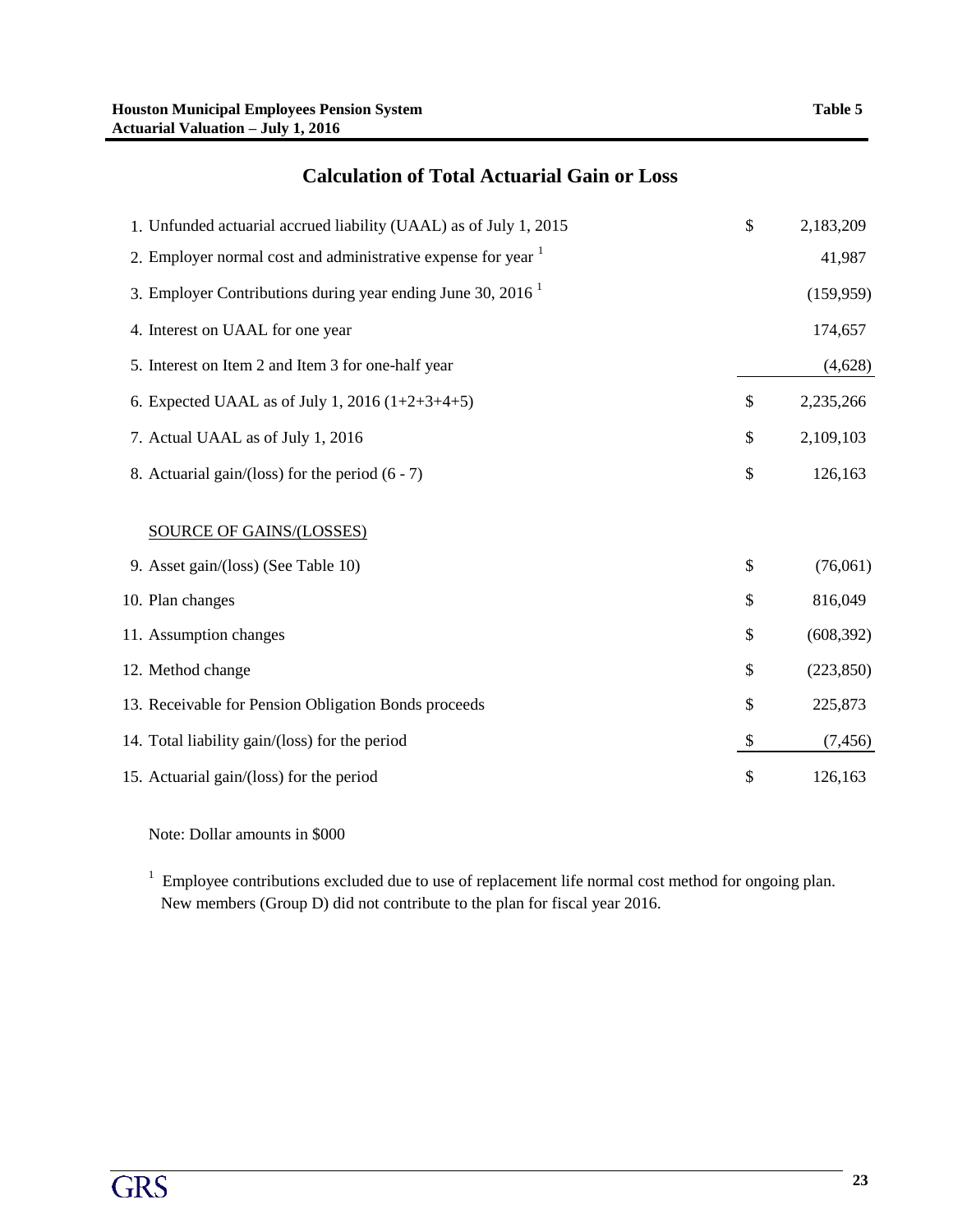# **Change in Calculated Contribution Rate Since the Prior Valuation**

| 1. |                | Calculated Contribution Rate as of July 1, 2015                   |         | 31.81%     |
|----|----------------|-------------------------------------------------------------------|---------|------------|
|    |                |                                                                   |         |            |
| 2. |                | Change in Contribution Rate During Year                           |         |            |
|    | a.             | Change in Employer Normal Cost                                    | N/A     |            |
|    | b.             | Addition of administrative expenses                               | N/A     |            |
|    | c.             | Recognition of prior years' asset losses                          | N/A     |            |
|    | d.             | Actuarial loss from current year asset performance                | N/A     |            |
|    | e.             | Actuarial loss from liability sources                             | N/A     |            |
|    | f.             | Impact of City contributing less than actuarially determined rate | N/A     |            |
|    | g.             | Effect of projected payroll growing slower than expected          | N/A     |            |
|    | h.             | Effect of resetting amortization period to 30 years               | N/A     |            |
|    | i.             | Change in Actuarial Assumptions and Methods                       | N/A     |            |
|    | J <sub>1</sub> | <b>Impact of Pension Reforms</b>                                  | (3.97%) |            |
|    | k.             | <b>Total Change</b>                                               |         | $(3.97\%)$ |
| 3. |                | Calculated Contribution Rate as of July 1, 2016                   |         | 27.84%     |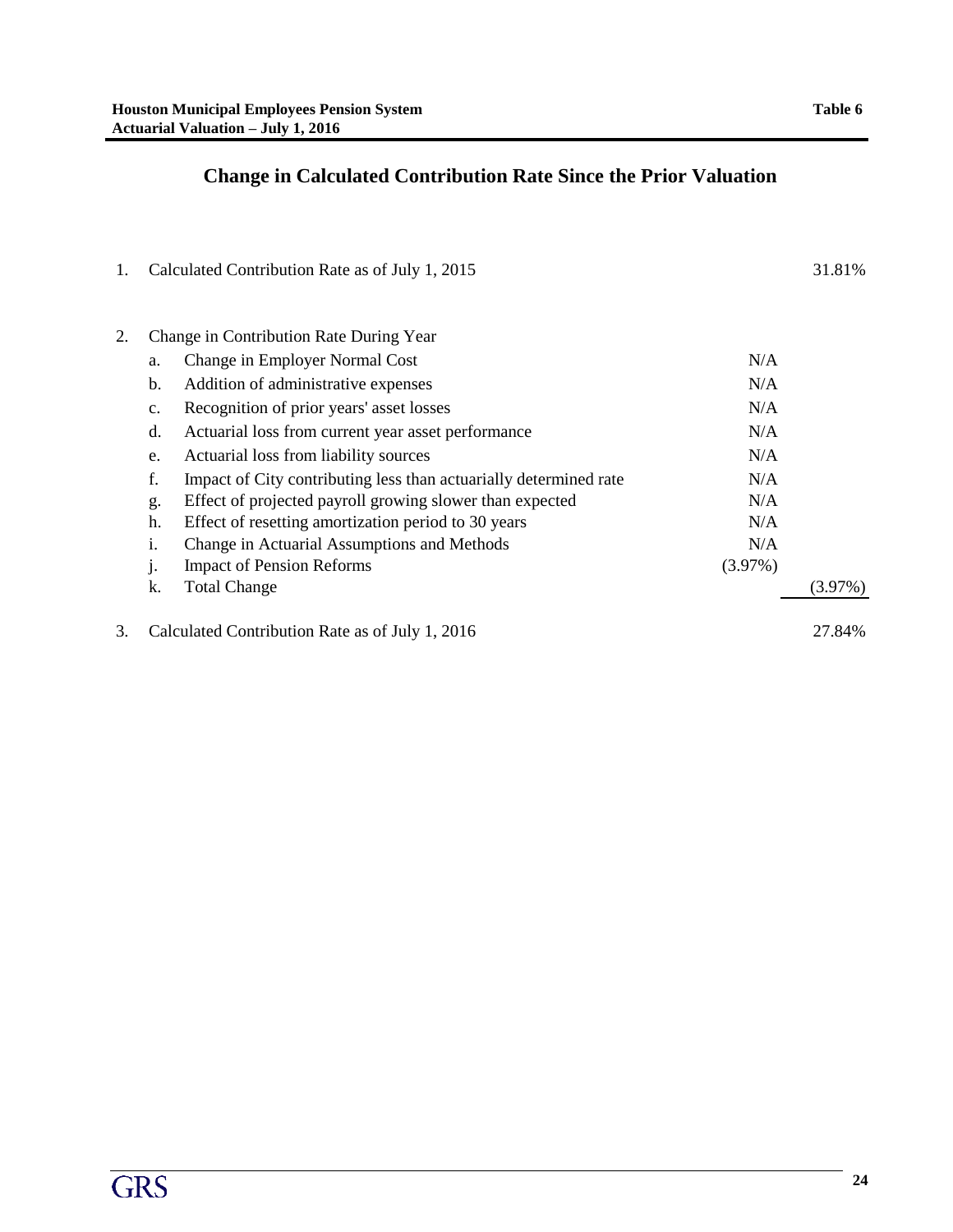|           |                          |        |              |          |                 | <b>Near Term Outlook</b> |               |                          |                 |                       |             |
|-----------|--------------------------|--------|--------------|----------|-----------------|--------------------------|---------------|--------------------------|-----------------|-----------------------|-------------|
|           | Unfunded                 |        |              |          |                 | For Fiscal               |               |                          |                 |                       |             |
| Valuation | Actuarial                |        | City         |          | Market Value    | Year                     |               |                          |                 |                       | <b>Net</b>  |
| as of     | <b>Accrued Liability</b> | Funded | Contribution | Corridor | of Fund         | Ending                   | Projected     | Employer                 | Employee        | Benefit               | External    |
| July 1,   | (UAAL, in 000s)          | Ratio  | Rate         | Midpoint | (in 000s)       | June $30$ ,              | Compensation  | Contributions            | Contributions   | Payments <sup>2</sup> | Cash Flow   |
| (1)       | (2)                      | (3)    | (4)          | (5)      | (6)             | (7)                      | (8)           | (9)                      | (10)            | (11)                  | (12)        |
|           |                          |        |              |          |                 |                          |               |                          |                 |                       |             |
| 2016      | \$<br>2,109,103          | 55.5%  | 8.17%        | 8.17%    | 2,625,896<br>\$ | 2017                     | \$<br>613,772 | 180,204<br><sup>\$</sup> | \$<br>15,785 \$ | 297,508               | \$(101,519) |
| 2017      | 2,123,880                | 56.0%  | 8.27%        | 8.27%    | 2,705,541       | 2018                     | 630,651       | 175,547                  | 34,167          | 313,329               | (103, 615)  |
| 2018      | 2,144,254                | 56.5%  | 8.32%        | 8.32%    | 2,788,645       | 2019                     | 647,994       | 181,047                  | 33,707          | 331,163               | (116,409)   |
| 2019      | 2,162,526                | 57.0%  | 8.36%        | 8.36%    | 2,864,385       | 2020                     | 665,814       | 186,331                  | 33,283          | 349,427               | (129, 814)  |
| 2020      | 2,178,451                | 57.4%  | 8.41%        | 8.41%    | 2,931,614       | 2021                     | 684,124       | 191,727                  | 32,897          | 367,533               | (142,910)   |
| 2021      | 2,191,766                | 57.7%  | 8.44%        | 8.44%    | 2,990,054       | 2022                     | 702,937       | 197,349                  | 32,539          | 385,900               | (156, 012)  |
| 2022      | 2,202,186                | 58.0%  | 8.48%        | 8.48%    | 3,039,085       | 2023                     | 722,268       | 202,992                  | 32,208          | 404,229               | (169,028)   |
| 2023      | 2,209,403                | 58.2%  | 8.51%        | 8.51%    | 3,078,138       | 2024                     | 742,130       | 208,871                  | 31,917          | 422,292               | (181, 504)  |
| 2024      | 2,213,084                | 58.4%  | 8.54%        | 8.54%    | 3,107,070       | 2025                     | 762,539       | 214,843                  | 31,670          | 397,556               | (151, 044)  |

2025 2,212,871 58.9% 8.57% 8.57% 3,169,464 2026 783,509 220,986 31,467 408,377 (155,925) 2026 2,208,377 59.4% 8.59% 8.59% 3,231,207 2027 805,055 227,301 31,321 417,117 (158,494)

These projections are based on the HMEPS statute as amended by SB 2190 of the 2017 Legislature.

 $1$  Contribution rate goes into effect 12 months after the valuation date

 $2$  Includes refunds taken by terminating members and plan administrative expenses Note: Dollar amounts in \$000.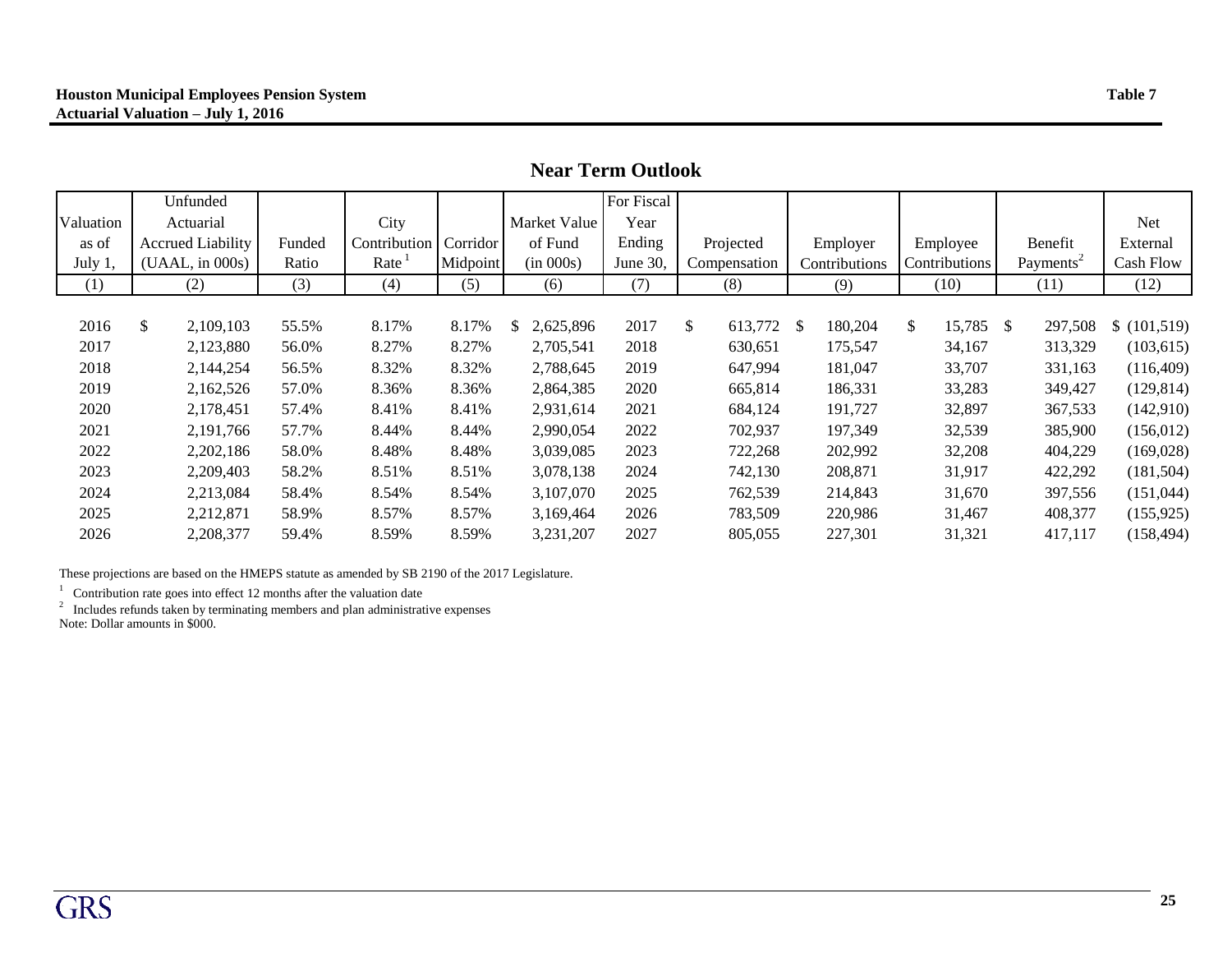# **Statement of Plan Net Assets**

|                                                             |                         | July 1, 2016 |                   | July 1, 2015 |  |  |
|-------------------------------------------------------------|-------------------------|--------------|-------------------|--------------|--|--|
| A. ASSETS                                                   |                         | (1)          | (2)               |              |  |  |
| 1. Current Assets                                           |                         |              |                   |              |  |  |
| a. Cash and short term investments                          |                         |              |                   |              |  |  |
| 1) Cash on hand                                             | \$                      | 7,551        | \$                | 622          |  |  |
| 2) Short term investments                                   |                         | 79,292       |                   | 78,699       |  |  |
| b. Accounts Receivable                                      |                         |              |                   |              |  |  |
| 1) Sale of investments                                      |                         | 6,048        |                   | 19,724       |  |  |
| 2) Other                                                    |                         | 7,330        |                   | 5,156        |  |  |
| c. Total Current Assets                                     | $\mathbb{S}$            | 100,221      | \$                | 104,201      |  |  |
| 2. Long Term Investments                                    |                         |              |                   |              |  |  |
| a. US. Government securities                                | \$                      | 92,417       | \$                | 85,623       |  |  |
| b. Corporate bonds                                          |                         | 200,401      |                   | 225,280      |  |  |
| Capital stocks<br>c.                                        |                         | 664,796      |                   | 768,811      |  |  |
| d. Commingled Funds                                         |                         | 364,165      |                   | 393,973      |  |  |
| e. LP's, real estate trusts, loans and mortgages            |                         | 995,727      |                   | 914,954      |  |  |
| Total long term investments<br>f.                           | \$                      | 2,317,506    | \$                | 2,388,641    |  |  |
| <b>Other Assets</b><br>3.                                   |                         |              |                   |              |  |  |
| Collateral on securities lending<br>a                       | \$                      | 73,941       | \$                | 101,533      |  |  |
| b. Furniture, fixtures and equipment, net                   |                         | 298          |                   | 395          |  |  |
| c. Total other assets                                       | $\frac{1}{2}$           | 74,239       | $\boldsymbol{\$}$ | 101,928      |  |  |
| <b>Total Assets</b><br>4.                                   | $\overline{\mathbb{S}}$ | 2,491,966    | \$                | 2,594,770    |  |  |
|                                                             |                         |              |                   |              |  |  |
| <b>B. LIABILITIES</b>                                       |                         |              |                   |              |  |  |
| 1. Current Liabilities                                      |                         |              |                   |              |  |  |
| a. Amounts due on asset purchases                           | \$                      | 12,133       | \$                | 30,782       |  |  |
| b. Accrued liabilities                                      |                         | 5,869        |                   | 5,911        |  |  |
| c. Collateral on securities lending                         |                         | 73,941       |                   | 101,533      |  |  |
| <b>Total Liabilities</b><br>2.                              |                         | 91,943       |                   | 138,226      |  |  |
| 3.<br>Net Assets Held in Trust                              | \$                      | 2,400,023    | \$                | 2,456,544    |  |  |
| C. TARGET ASSET ALLOCATION FOR CASH & LONG TERM INVESTMENTS |                         |              |                   |              |  |  |
| Cash<br>1.                                                  |                         | 0.0%         |                   | 0.0%         |  |  |
| <b>Fixed Income</b><br>2.                                   |                         | 15.0%        |                   | 15.0%        |  |  |
| <b>Real Estate</b><br>3.                                    |                         | 10.0%        |                   | 10.0%        |  |  |
| Private Equities<br>4.                                      |                         | 17.5%        |                   | 17.5%        |  |  |
| <b>Global Equities</b><br>5.                                |                         | 35.0%        |                   | 35.0%        |  |  |
| <b>Alternative Investments</b><br>6.                        |                         | 22.5%        |                   | 22.5%        |  |  |
| 7. Total                                                    |                         | 100.0%       |                   | 100.0%       |  |  |
|                                                             |                         |              |                   |              |  |  |

Note: Dollar amounts in \$000 Columns may not add due to rounding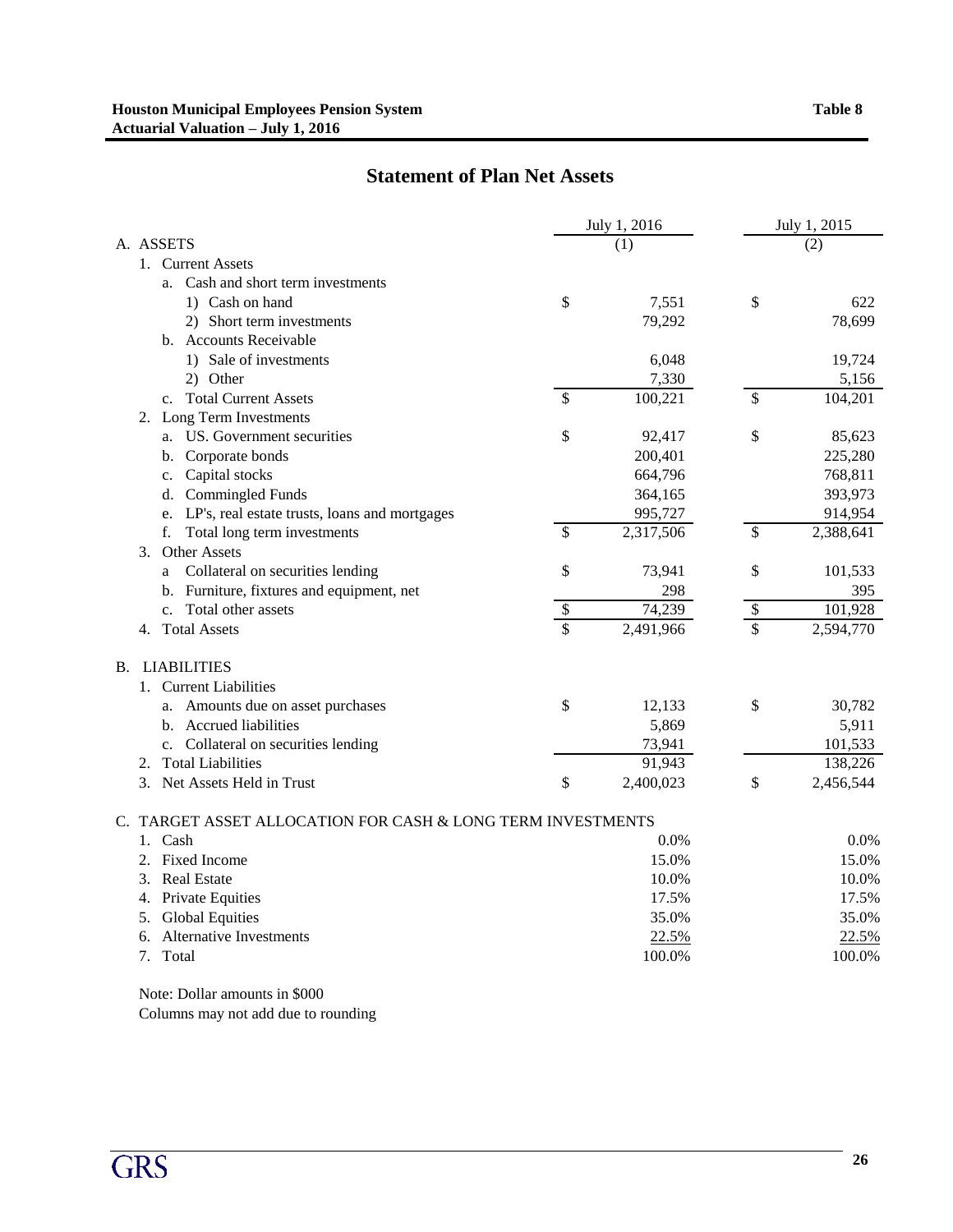# **Reconciliation of Plan Net Assets**

|    |                                                                        |               | <b>Year Ending</b> |                           |                   |  |
|----|------------------------------------------------------------------------|---------------|--------------------|---------------------------|-------------------|--|
|    |                                                                        |               | June 30, 2016      |                           | June 30, 2015     |  |
|    |                                                                        |               | (1)                |                           | (2)               |  |
| 1. | Market value of assets at beginning of year                            | \$            | 2,456,544          | \$                        | 2,464,439         |  |
| 2. | Revenue for the year                                                   |               |                    |                           |                   |  |
|    | Contributions<br>a.                                                    |               |                    |                           |                   |  |
|    | Member contributions<br>i.<br>ii.<br>Employer contributions (see note) | \$            | 15,874<br>159,959  | \$                        | 16,198<br>145,007 |  |
|    | iii.<br>Total                                                          | \$            | 175,833            | \$                        | 161,205           |  |
|    | Net investment income<br>$b$ .                                         |               |                    |                           |                   |  |
|    | i.<br>Interest                                                         | \$            | 17,753             | \$                        | 17,417            |  |
|    | Dividends<br>ii.                                                       |               | 18,843             |                           | 19,323            |  |
|    | iii.<br>Earnings from LP's and real estate trusts                      |               | 1,034              |                           | 8,679             |  |
|    | Net appreciation (depreciation) on investments<br>iv.                  |               | (2, 454)           |                           | 36,335            |  |
|    | Net proceeds from lending securities<br>v.                             |               | 349                |                           | 484               |  |
|    | Less investment expenses<br>vi.                                        |               | (7,538)            |                           | (8, 384)          |  |
|    | Other<br>vii.                                                          |               | 1,303              |                           | 557               |  |
|    | Total revenue<br>c.                                                    | $\mathcal{S}$ | 205,123            | $\mathcal{S}$             | 235,616           |  |
| 3. | Expenditures for the year                                              |               |                    |                           |                   |  |
|    | Refunds<br>a.                                                          | \$            | 1,105              | \$                        | 1,549             |  |
|    | $b$ .<br>Benefit payments                                              |               | 253,179            |                           | 234,955           |  |
|    | Administrative and miscellaneous expenses<br>c.                        |               | 7,360              |                           | 7,007             |  |
|    | d.<br>Total expenditures                                               | $\mathcal{S}$ | 261,644            | $\boldsymbol{\mathsf{S}}$ | 243,511           |  |
| 4. | Increase in net assets (Item 2c - Item 3d)                             | \$            | (56, 521)          | \$                        | (7,895)           |  |
| 5. | Market value of assets at end of year (Item $1 +$ Item 4)              | \$            | 2,400,023          | \$                        | 2,456,544         |  |

Note: Dollar amounts in \$000

Employer contribution does not include amounts contributed to the replacement benefit plan. Columns may not add due to rounding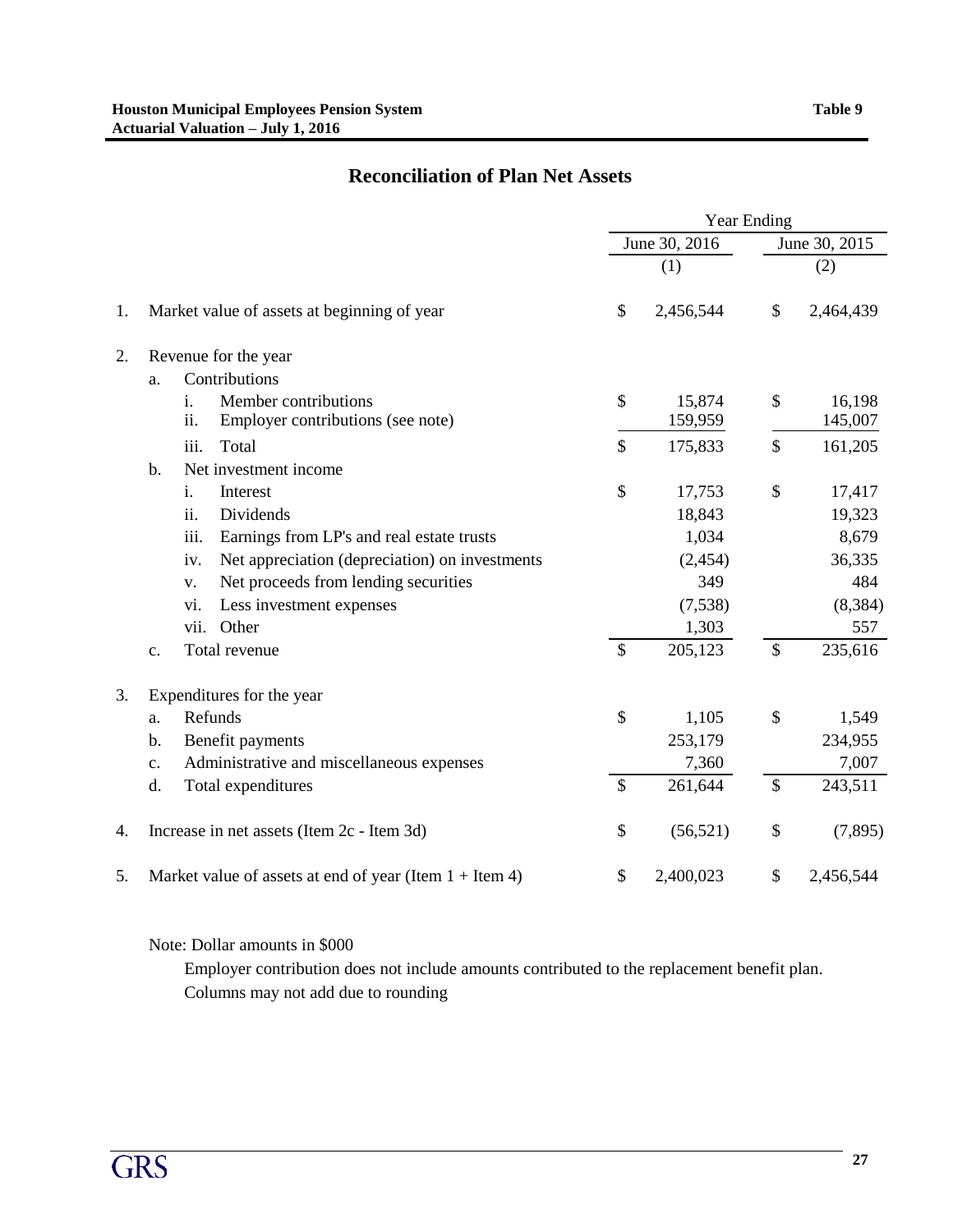## **Development of Actuarial Value of Assets**

|                                                                                           | July 1, 2016                             |
|-------------------------------------------------------------------------------------------|------------------------------------------|
| 1. Actuarial value of assets at beginning of year                                         | \$<br>2,582,510                          |
| 2. Net new investments<br>a. Contributions<br>b. Benefits and refunds paid<br>c. Subtotal | \$<br>175,833<br>(261, 644)<br>(85, 811) |
| 3. Assumed investment return rate for fiscal year                                         | 8.00%                                    |
| 4. Assumed investment income for fiscal year                                              | \$<br>203,235                            |
| 5. Expected Actuarial Value at end of year $(1+2+4)$                                      | \$<br>2,699,934                          |
| 6. Market value of assets at end of year                                                  | \$<br>2,400,023                          |
| 7. Difference $(6 - 5)$                                                                   | \$<br>(299.911)                          |

#### 8. Development of amounts to be recognized as of July 1, 2016:

| Fiscal | <b>Remaining Deferrals</b>                                                                                                                    |                  |                   |                |                |                   |          |                       |  |  |
|--------|-----------------------------------------------------------------------------------------------------------------------------------------------|------------------|-------------------|----------------|----------------|-------------------|----------|-----------------------|--|--|
| Year   | of Excess (Shortfall)                                                                                                                         | Offsetting of    | Net Deferrals     | Years          | Recognized for |                   |          | Remaining after       |  |  |
| End    | of Investment Income                                                                                                                          | Gains/(Losses)   | Remaining         | Remaining      |                | this valuation    |          | this valuation        |  |  |
|        | (1)                                                                                                                                           | (2)              | $(3) = (1) + (2)$ | (4)            |                | $(5) = (3) / (4)$ |          | $(6) = (3) - (5)$     |  |  |
| 2012   | \$<br>$(13,041)$ \$                                                                                                                           | $\mathbf{0}$     | \$<br>(13,041)    |                | \$             | $(13,041)$ \$     |          | (0)                   |  |  |
| 2013   | $\theta$                                                                                                                                      | $\theta$         | $\Omega$          | $\overline{2}$ |                | 0                 |          | $\Omega$              |  |  |
| 2014   | 0                                                                                                                                             | $_{0}$           | $\Omega$          | 3              |                | $\Omega$          |          | $\Omega$              |  |  |
| 2015   | (112, 925)                                                                                                                                    | 0                | (112, 925)        | 4              |                | (28, 231)         |          | (84, 694)             |  |  |
| 2016   | (173, 945)                                                                                                                                    | 0                | (173, 945)        | 5              |                | (34, 789)         |          | (139, 156)            |  |  |
| Total  | \$<br>$(299, 911)$ \$                                                                                                                         | $\boldsymbol{0}$ | \$<br>(299, 911)  |                | \$             | $(76,061)$ \$     |          | (223, 850)            |  |  |
|        | 9. Preliminary actuarial value of plan net assets, end of year (Item 6 - Item 8 Column 6)<br>10. Asset gain (loss) for year (Item 9 - Item 5) |                  |                   |                |                |                   | \$<br>\$ | 2,623,873<br>(76,061) |  |  |
|        | 11. Asset gain (loss) as % of actual actuarial assets                                                                                         |                  |                   |                |                |                   |          | $(2.90\%)$            |  |  |
|        | 12. Ratio of actuarial value to market value                                                                                                  |                  |                   |                |                |                   |          | 109.4%                |  |  |
|        | 13. Final Actuarial value of plan net assets                                                                                                  |                  |                   |                |                |                   |          |                       |  |  |
|        | a. Change to mark actuarial value of assets to market                                                                                         |                  |                   |                |                |                   | \$       | (223, 850)            |  |  |
|        | b. Estimated 2016 POB proceeds discounted to valuation date                                                                                   |                  |                   |                |                |                   |          | 225,873               |  |  |
|        | c. Final actuarial value of assets (Item $9 +$ Item $13a +$ Item $13b$ )                                                                      |                  |                   |                |                |                   | \$       | 2,625,896             |  |  |

Notes: Remaining deferrals in Column (1) for prior years are from last year's report column (6) of Table 10. The number in the current year is the difference between the remaining deferrals for prior years and the total Excess/(Shortfall) return shown in Item 7. Column 2 is a direct offset of the current year's excess/(shortfall) return against prior years' excess/(shortfall) of the opposite type.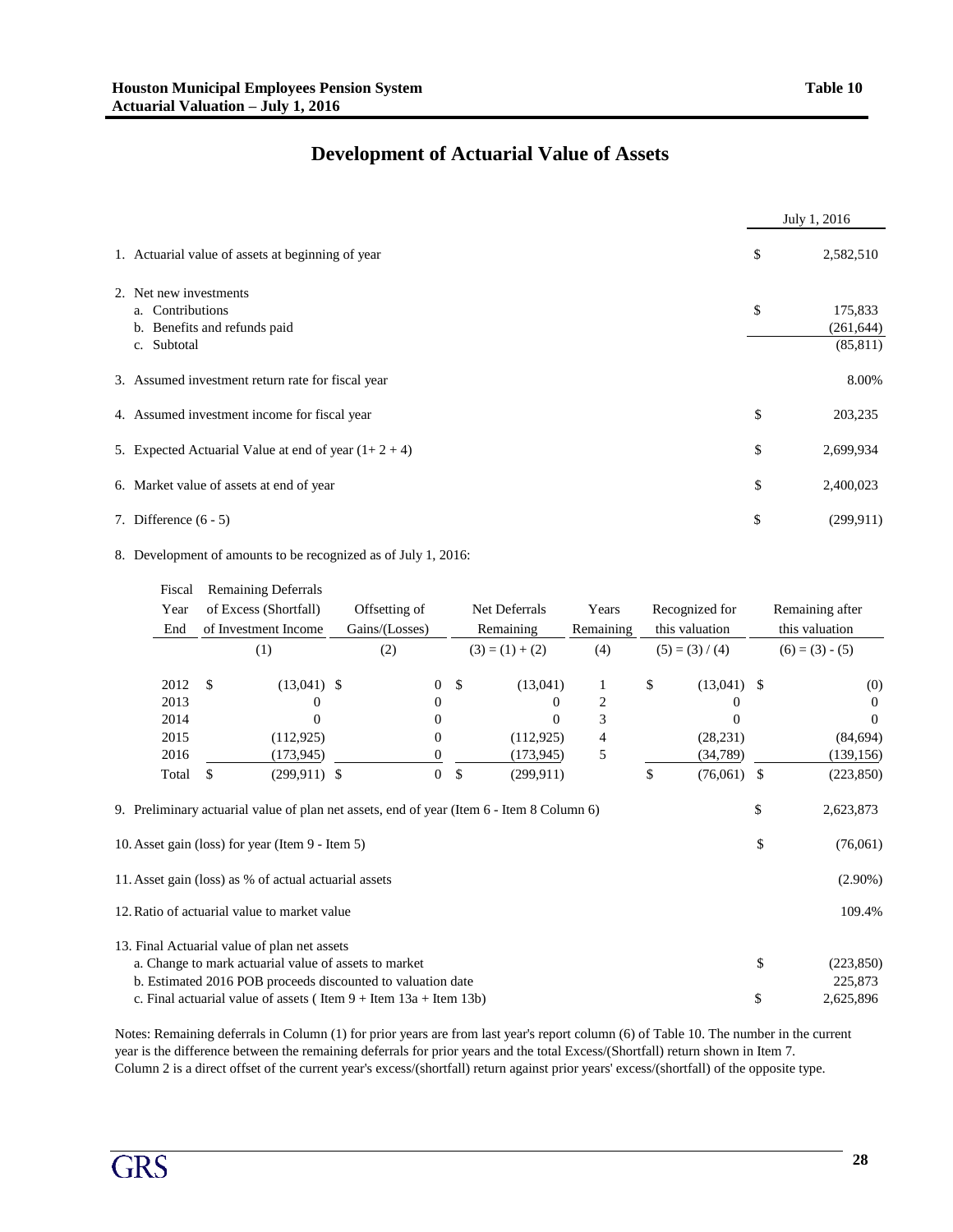| Item                                                               | July 1, 2016             | July 01, 2015   |  |
|--------------------------------------------------------------------|--------------------------|-----------------|--|
| (1)                                                                | (2)                      | (3)             |  |
| A. Market value yield                                              |                          |                 |  |
| Beginning of year net market assets                                | \$<br>2,456,544          | \$<br>2,464,439 |  |
| 2. Net Investment income (net of investment expenses) <sup>1</sup> | 29,290                   | 67,404          |  |
| 3. End of year market assets                                       | 2,400,023                | 2,456,544       |  |
| Estimated market value yield<br>4.                                 | 1.21%                    | 2.78%           |  |
| B. Actuarial value yield                                           |                          |                 |  |
| Beginning of year actuarial assets                                 | \$<br>2,582,510          | \$<br>2,490,521 |  |
| 2. Net Investment income (net of investment expenses) <sup>1</sup> | (96, 676)                | 167,288         |  |
| End of year actuarial assets<br>3.                                 | $2,400,023$ <sup>2</sup> | 2,582,510       |  |
| Estimated actuarial value yield<br>4.                              | $-3.81%$                 | 6.82%           |  |

## **Estimation of Investment Return Yield (Net of Expenses)**

<sup>1</sup> Net investment income for 2015 is net of investment and administrative expenses

 $2^2$  Reflects actuarial value of assets being marked to market but is prior to recognition of POB receivable

Note: Dollar amounts in \$000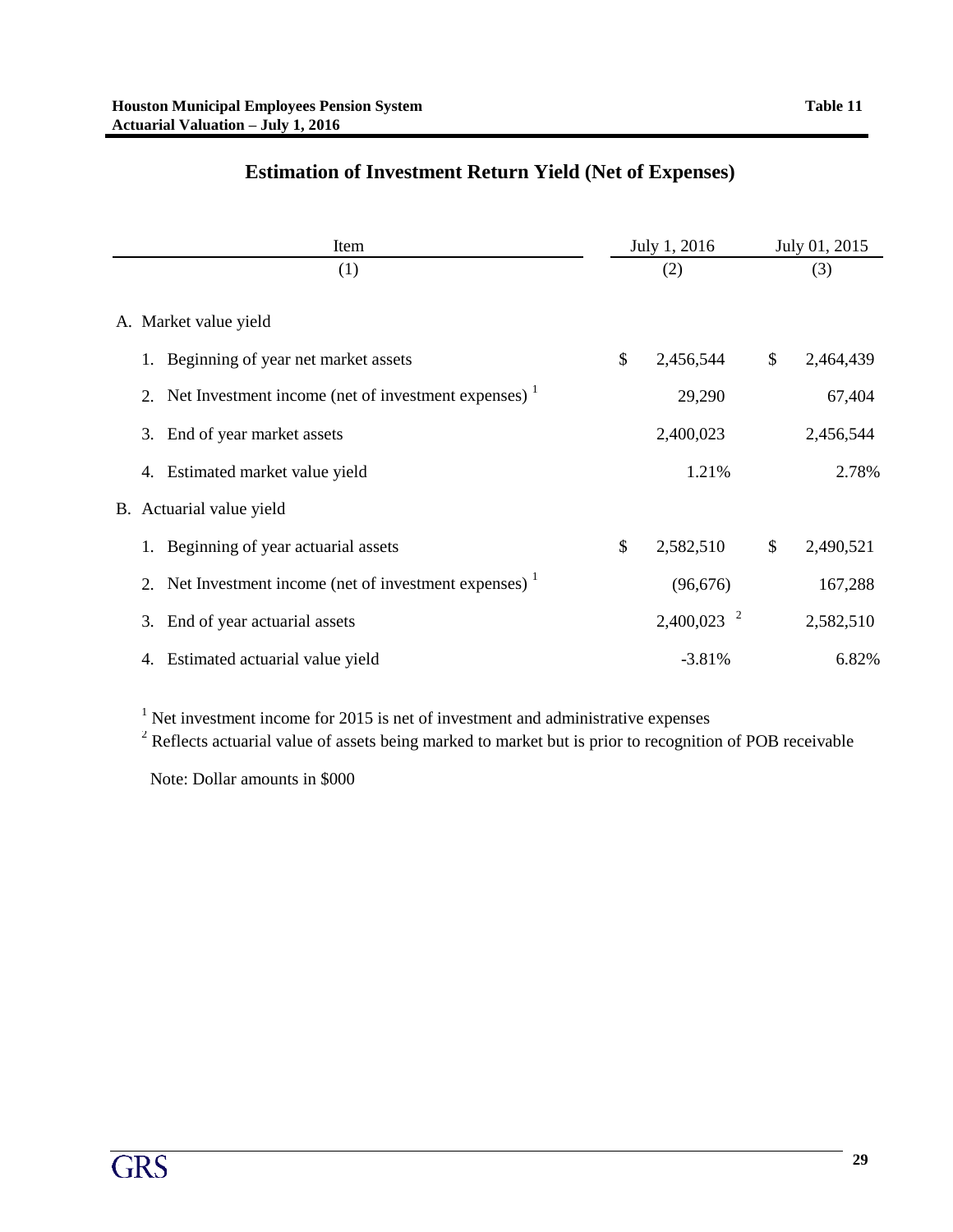| For Fiscal Year                        |              |                        |
|----------------------------------------|--------------|------------------------|
| Ending                                 | Market Value | <b>Actuarial Value</b> |
| (1)                                    | (2)          | (3)                    |
|                                        |              |                        |
| June 30, 2003                          | 2.34%        | 1.69%                  |
|                                        |              |                        |
| June 30, 2004                          | 18.10%       | 4.16%                  |
|                                        |              |                        |
| June 30, 2005                          | 12.85%       | 4.12%                  |
|                                        |              |                        |
| June 30, 2006                          | 16.41%       | 8.95%                  |
|                                        |              |                        |
| June 30, 2007                          | 17.85%       | 21.51%                 |
| June 30, 2008                          |              | 8.97%                  |
|                                        | $(0.25\%)$   |                        |
| June 30, 2009                          | $(20.14\%)$  | 2.60%                  |
|                                        |              |                        |
| June 30, 2010                          | 11.21%       | 3.54%                  |
|                                        |              |                        |
| June 30, 2011                          | 21.56%       | 6.27%                  |
|                                        |              |                        |
| June 30, 2012                          | $(0.89\%)$   | 4.46%                  |
|                                        |              |                        |
| June 30, 2013                          | 13.02%       | 5.39%                  |
|                                        |              |                        |
| June 30, 2014                          | 16.04%       | 7.95%                  |
| June 30, 2015                          | 2.78%        | 6.82%                  |
|                                        |              |                        |
| June 30, 2016                          | 1.21%        | $(3.81\%)$             |
|                                        |              |                        |
|                                        |              |                        |
| Average Compound Return - last 5 years | 6.22%        | 4.08%                  |
|                                        |              |                        |

## **History of Investment Returns**

Note: Investment returns are estimations made by the actuary. Prior to June 30, 2016 these are dollar-weighted returns net of administrative and investment expenses. Beginning with June 30, 2016 the returns are net of investment expenses only.

Average Compound Return - last 10 years 5.55% 6.20%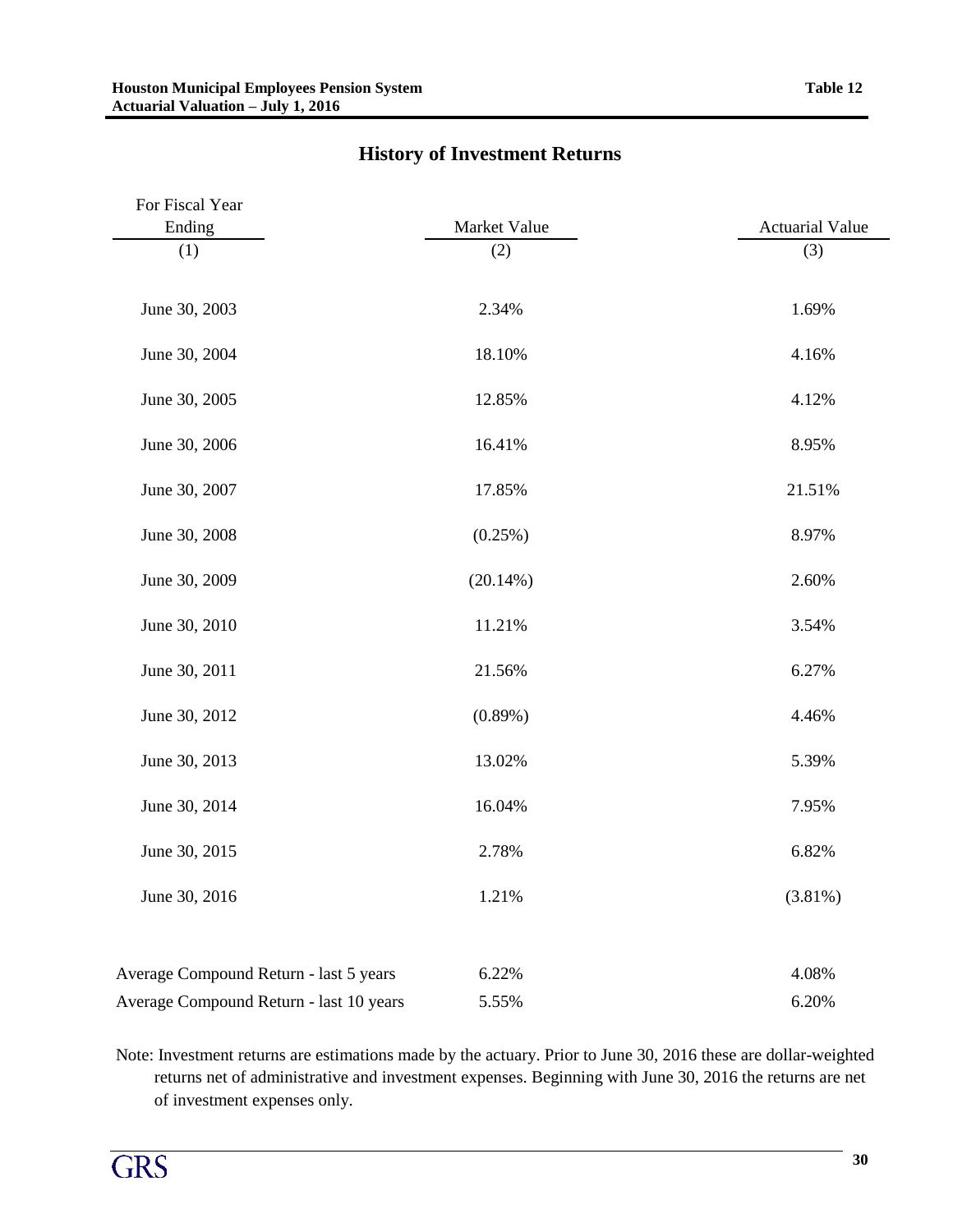|                       |                | Aggregated Accrued Liabilities for |                           |               |                                         |                 |                  |  |  |  |
|-----------------------|----------------|------------------------------------|---------------------------|---------------|-----------------------------------------|-----------------|------------------|--|--|--|
|                       |                | Retirees                           |                           |               | Portions of Accrued Liabilities Covered |                 |                  |  |  |  |
|                       | Active         | <b>Beneficiaries</b>               | Members                   | Actuarial     | by Reported Assets                      |                 |                  |  |  |  |
|                       | <b>Members</b> | and Vested                         | (City                     | Value of      |                                         |                 | $[(5)-(2)-(3)]/$ |  |  |  |
| <b>Valuation Date</b> | Contributions  | Terminations <sup>1</sup>          | <b>Financed Portion</b> ) | Assets        | (5)/(2)                                 | $[(5)-(2)]/(3)$ | (4)              |  |  |  |
| (1)                   | (2)            | (3)                                | (4)                       | (5)           | (6)                                     | (7)             | (8)              |  |  |  |
| July 1, 1996          | 45,819<br>\$   | \$<br>438,486                      | \$<br>558,154             | \$<br>857,332 | 100.0%                                  | 100.0%          | 67%              |  |  |  |
| July 1, 1998          | 34,781         | 502,335                            | 703,025                   | 1,095,617     | 100.0%                                  | 100.0%          | 79%              |  |  |  |
| July 1, 1999          | 33,985         | 599,270                            | 706,678                   | 1,222,240     | 100.0%                                  | 100.0%          | 83%              |  |  |  |
| July 1, 2000          | 38,292         | 646,611                            | 824,470                   | 1,376,020     | 100.0%                                  | 100.0%          | 84%              |  |  |  |
| July 1, 2001          | 36,449         | 804,901                            | 1,114,456                 | 1,490,179     | 100.0%                                  | 100.0%          | 58%              |  |  |  |
| July 1, 2002          | 35,888         | 893,568                            | 1,585,733                 | 1,519,717     | 100.0%                                  | 100.0%          | 37%              |  |  |  |
| July 1, 2003          | 44,388         | 1,115,801                          | 2,118,063                 | 1,510,264     | 100.0%                                  | 100.0%          | 17%              |  |  |  |
| July 1, 2004          | 62,062         | 1,355,157                          | 1,216,599                 | 1,501,235     | 100.0%                                  | 100.0%          | 7%               |  |  |  |
| July 1, 2005          | 48,150         | 1,577,345                          | 1,099,777                 | 1,777,656     | 100.0%                                  | 100.0%          | 14%              |  |  |  |
| July 1, 2006          | 58,043         | 1,729,863                          | 1,106,389                 | 1,867,293     | 100.0%                                  | 100.0%          | 7%               |  |  |  |
| July 1, 2007          | 69,544         | 1,824,992                          | 1,234,178                 | 2,193,745     | 100.0%                                  | 100.0%          | 24%              |  |  |  |
| July 1, 2008          | 81,182         | 1,904,333                          | 1,310,855                 | 2,310,384     | 100.0%                                  | 100.0%          | 25%              |  |  |  |
| July 1, 2009          | 95,268         | 1,974,714                          | 1,381,428                 | 2,284,442     | 100.0%                                  | 100.0%          | 16%              |  |  |  |
| July 1, 2010          | 107,421        | 2,058,813                          | 1,466,236                 | 2,273,142     | 100.0%                                  | 100.0%          | 7%               |  |  |  |
| July 1, 2011          | 118,202        | 2,154,959                          | 1,517,167                 | 2,328,804     | 100.0%                                  | 100.0%          | 4%               |  |  |  |
| July 1, 2012          | 124,848        | 2,312,548                          | 1,529,468                 | 2,344,128     | 100.0%                                  | 96.0%           | 0%               |  |  |  |
| July 1, 2013          | 132,238        | 2,431,950                          | 1,565,395                 | 2,382,585     | 100.0%                                  | 92.5%           | 0%               |  |  |  |
| July 1, 2014          | 139,203        | 2,538,225                          | 1,611,151                 | 2,490,521     | 100.0%                                  | 92.6%           | 0%               |  |  |  |
| July 1, 2015          | 143,097        | 2,832,860                          | 1,789,762                 | 2,582,510     | 100.0%                                  | 86.1%           | 0%               |  |  |  |
| July 1, 2016          | 146,407        | 2,894,489                          | 1,694,103                 | 2,400,023     | 100.0%                                  | 77.9%           | 0%               |  |  |  |

Note: Dollar amounts in \$000

 $1$  Column (3) included AAL for DROP participants until 2003, thereafter in Column (4)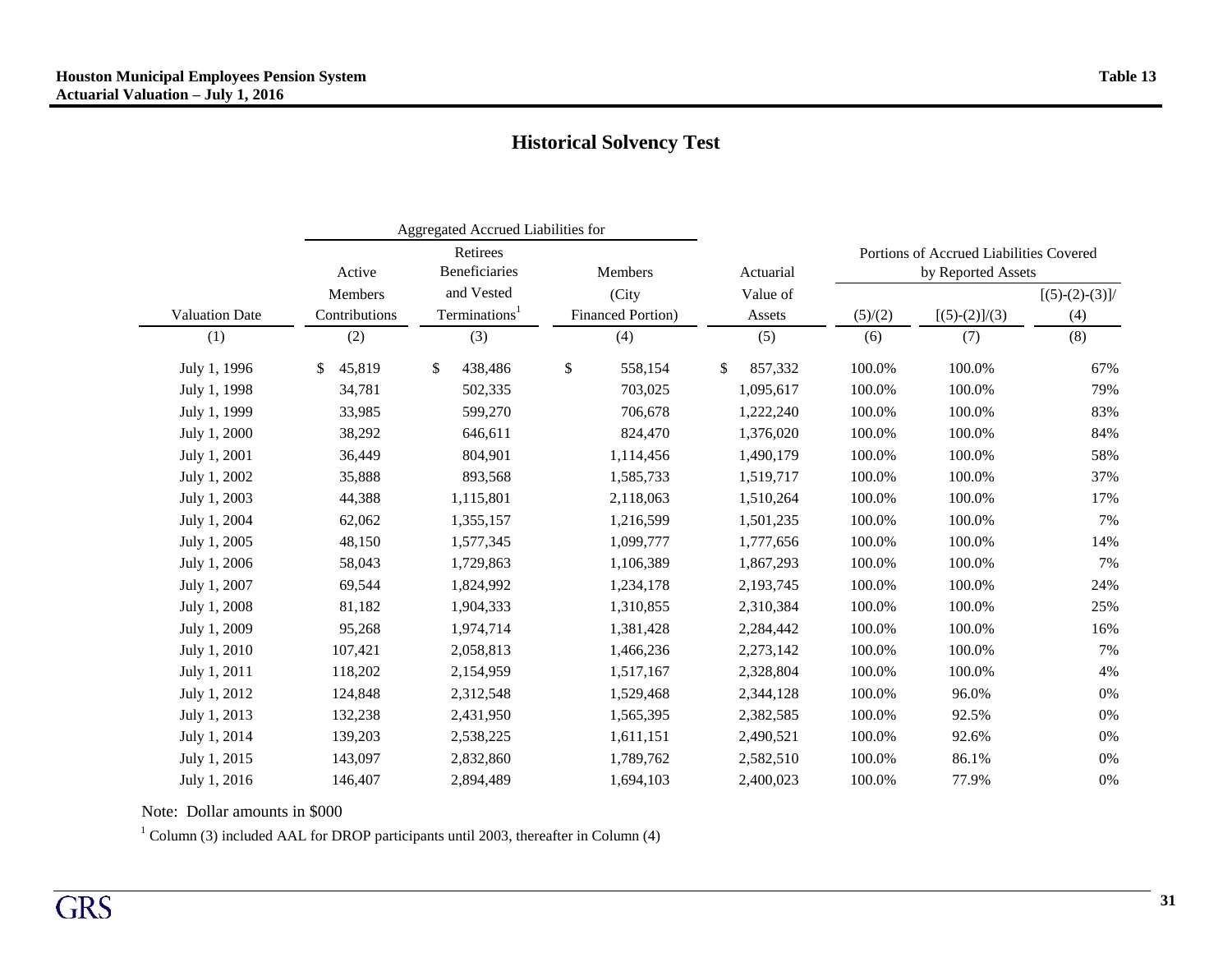| Date         | <b>Actuarial Value</b><br>of Assets (AVA) | <b>Actuarial Accrued</b><br>Liability (AAL) | <b>Unfunded Actuarial</b><br><b>Accrued Liability</b><br>$(UAAL) (3) - (2)$ | <b>Funded Ratio</b><br>(2)/(3) | Annualized<br>Salaries  | UAAL as % of<br>Salaries $(4)/(6)$ |  |
|--------------|-------------------------------------------|---------------------------------------------|-----------------------------------------------------------------------------|--------------------------------|-------------------------|------------------------------------|--|
| (1)          | (2)                                       | (3)                                         | (4)                                                                         | (5)                            | (6)                     | (7)                                |  |
| July 1, 1996 | \$<br>857,332                             | $\mathbb{S}$<br>1,042,459                   | \$<br>185,127                                                               | 82.2%                          | $\mathbb{S}$<br>367,610 | 50.4%                              |  |
| July 1, 1998 | 1,095,617                                 | 1,240,141                                   | 144,524                                                                     | 88.3%                          | 397,698                 | 36.3%                              |  |
| July 1, 1999 | 1,222,240                                 | 1,339,933                                   | 117,693                                                                     | 91.2%                          | 407,733                 | 28.9%                              |  |
| July 1, 2000 | 1,376,020                                 | 1,509,373                                   | 133,353                                                                     | 91.2%                          | 432,604                 | 30.8%                              |  |
| July 1, 2001 | 1,490,179                                 | 1,955,806                                   | 465,627                                                                     | 76.2%                          | 418,234                 | 111.3%                             |  |
| July 1, 2002 | 1,519,717                                 | 2,515,189                                   | 995,472                                                                     | 60.4%                          | 399,794                 | 249.0%                             |  |
| July 1, 2003 | 1,510,264                                 | 3,278,251                                   | 1,767,987                                                                   | 46.1%                          | 390,314                 | 453.0%                             |  |
| July 1, 2004 | 1,501,235                                 | 2,633,817                                   | 1,132,582                                                                   | 57.0%                          | 366,190                 | 309.3%                             |  |
| July 1, 2005 | 1,777,656                                 | 2,725,272                                   | 947,616                                                                     | 65.2%                          | 404,565                 | 234.2%                             |  |
| July 1, 2006 | 1,867,293                                 | 2,894,295                                   | 1,027,002                                                                   | 64.5%                          | 422,496                 | 243.1%                             |  |
| July 1, 2007 | 2,193,745                                 | 3,128,713                                   | 934,968                                                                     | 70.1%                          | 448,925                 | 208.3%                             |  |
| July 1, 2008 | 2,310,384                                 | 3,296,370                                   | 985,986                                                                     | 70.1%                          | 483,815                 | 203.8%                             |  |
| July 1, 2009 | 2,284,442                                 | 3,451,410                                   | 1,166,968                                                                   | 66.2%                          | 539,023                 | 216.5%                             |  |
| July 1, 2010 | 2,273,142                                 | 3,632,470                                   | 1,359,328                                                                   | 62.6%                          | 550,709                 | 246.8%                             |  |
| July 1, 2011 | 2,328,804                                 | 3,790,328                                   | 1,461,524                                                                   | 61.4%                          | 544,665                 | 268.3%                             |  |
| July 1, 2012 | 2,344,128                                 | 3,966,864                                   | 1,622,736                                                                   | 59.1%                          | 534,394                 | 303.7%                             |  |
| July 1, 2013 | 2,382,585                                 | 4,129,583                                   | 1,746,998                                                                   | 57.7%                          | 549,971                 | 317.7%                             |  |
| July 1, 2014 | 2,490,521                                 | 4,288,579                                   | 1,798,058                                                                   | 58.1%                          | 568,992                 | 316.0%                             |  |
| July 1, 2015 | 2,582,510                                 | 4,765,719                                   | 2,183,209                                                                   | 54.2%                          | 584,025                 | 373.8%                             |  |
| July 1, 2016 | 2,625,896                                 | 4,734,999                                   | 2,109,103                                                                   | 55.5%                          | 608,210                 | 346.8%                             |  |

# **Schedule of Funding Progress**

Note: Dollar amounts in \$000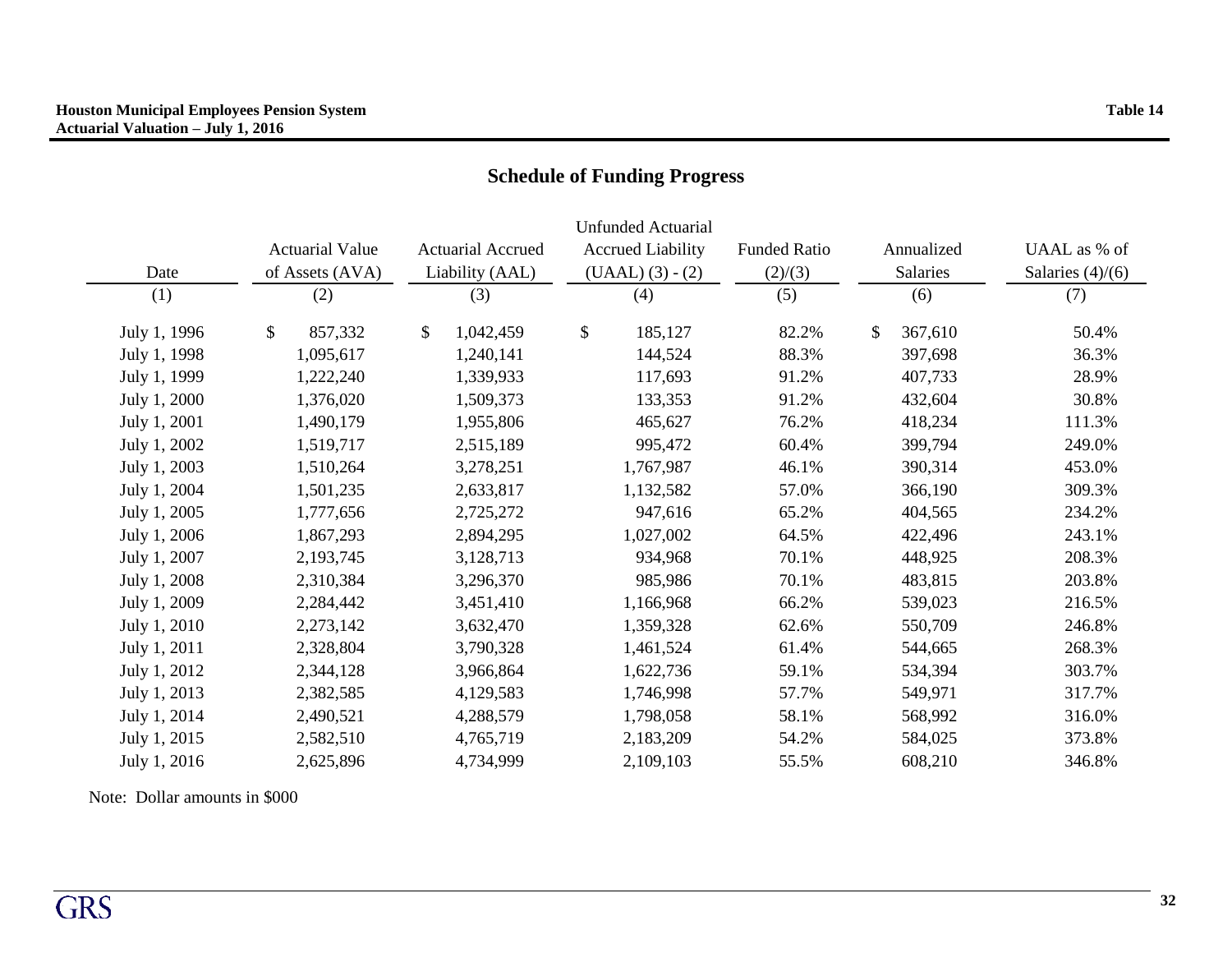|                       | Calculated<br>Contribution |                                           | Actual<br>Contribution |
|-----------------------|----------------------------|-------------------------------------------|------------------------|
| <b>Valuation Date</b> | Rate <sup>1</sup>          | Time Period for Contribution Rate         | Rate                   |
| (1)                   | (2)                        | (3)                                       | (4)                    |
| July 1, 1987          | 5.83%                      | January 1, 1988 through December 31, 1988 | 5.15%                  |
| July 1, 1988          | 6.27                       | January 1, 1989 through December 31, 1989 | 5.15                   |
| July 1, 1989          | 6.88                       | January 1, 1990 through December 31, 1990 | 6.27                   |
| July 1, 1990          | 6.23                       | January 1, 1991 through December 31, 1991 | 6.27                   |
| July 1, 1991          | 8.77                       | January 1, 1992 through June 30, 1993     | 6.27                   |
| July 1, 1992          | 9.11                       | July 1, 1993 through June 30, 1994        | 9.11                   |
| July 1, 1993          | 9.30                       | July 1, 1994 through June 30, 1995        | 9.30                   |
| July 1, 1994          | 8.80                       | July 1, 1995 through June 30, 1996        | 8.80                   |
| July 1, 1995          | 9.20                       | July 1, 1996 through June 30, 1997        | 9.20                   |
| July 1, 1996          | 9.10                       | July 1, 1997 through June 30, 1998        | 9.10                   |
|                       |                            | July 1, 1998 through June 30, 1999        | 9.10                   |
| July 1, 1998          | 9.30                       | July 1, 1999 through June 30, 2000        | 9.30                   |
| July 1, 1999          | 9.80                       | July 1, 2000 through June 30, 2001        | 10.00                  |
| July 1, 2000          | 9.50                       | July 1, 2001 through June 30, 2002        | 10.00                  |
| July 1, 2001          | 17.70                      | July 1, 2002 through June 30, 2003        | 10.00                  |
| July 1, 2002          | 31.80                      | July 1, 2003 through June 30, 2004        | 14.70                  |
| July 1, 2003          | 52.89                      | July 1, 2004 through June 30, 2005        | $92.55^{2,3}$          |
| July 1, 2004          | 29.43                      | July 1, 2005 through June 30, 2006        | $15.49^{3}$            |
| July 1, 2005          | 24.10                      | July 1, 2006 through June 30, 2007        | $15.89^{3}$            |
| July 1, 2006          | 24.63                      | July 1, 2007 through June 30, 2008        | $15.52^{4}$            |
| July 1, 2007          | 19.47                      | July 1, 2008 through June 30, 2009        | 14.63 <sup>4</sup>     |
| July 1, 2008          | 19.20                      | July 1, 2009 through June 30, 2010        | $14.65^4$              |
| July 1, 2009          | 20.07                      | July 1, 2010 through June 30, 2011        | $16.30^{4}$            |
| July 1, 2010          | 22.36                      | July 1, 2011 through June 30, 2012        | $17.74^{5}$            |
| July 1, 2011          | 23.45                      | July 1, 2012 through June 30, 2013        | $21.10^5$              |
| July 1, 2012          | 26.10                      | July 1, 2013 through June 30, 2014        | $23.70^{5}$            |
| July 1, 2013          | 27.50                      | July 1, 2014 through June 30, 2015        | $25.11^{5}$            |
| July 1, 2014          | 27.38                      | July 1, 2015 through June 30, 2016        | 27.09 <sup>5</sup>     |
| July 1, 2015          | 31.81                      | July 1, 2016 through June 30, 2017        | N/A                    |
| July 1, 2016          | 27.84                      | July 1, 2017 through June 30, 2018        | N/A                    |

### **Historical City Contribution Rates**

<sup>1</sup> Rate determined by the actuarial valuation is for the fiscal year beginning on the July 1st next following the valuation date.

<sup>2</sup> Includes \$300 million note.

<sup>3</sup> As pursuant to the funding schedule from the 2004 Meet and Confer Agreement.

<sup>4</sup> As pursuant to the funding schedule from the Fourth Amendment.

 $<sup>5</sup>$  As pursuant to the funding schedule from the ARM&CA.</sup>

Note: beginning with the July 1, 2016 valuation, the caclualted contribution rate is comprised of the fixed Legacy Liability contribution amount and the City Contribution Rate. The rate shown is an estimate based on the conversion of the fixed Legacy Liability contribution amount to a percentage of projected payroll.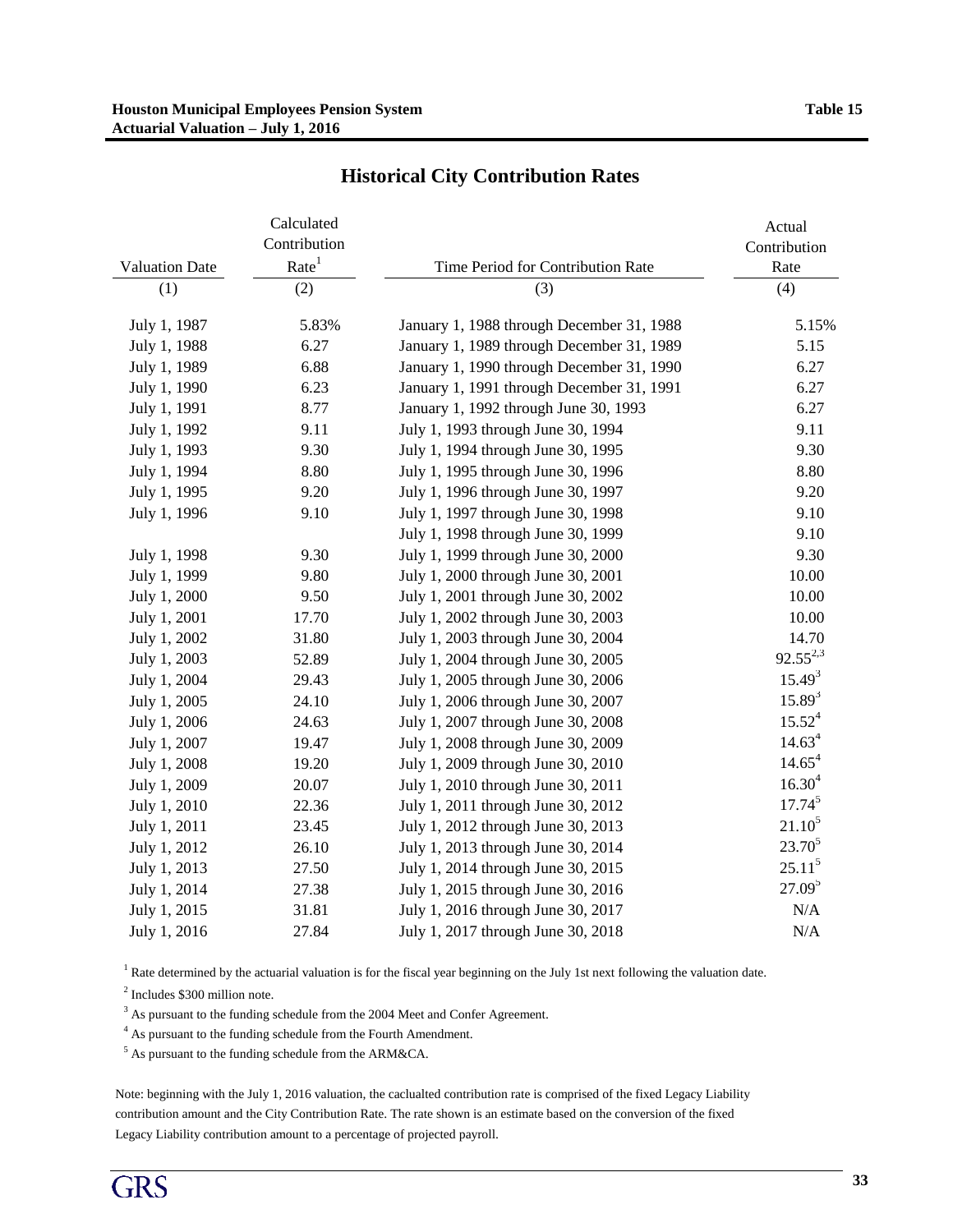| Valuation         |                     | Average   | Average | Annualized | Average  | Percent   |
|-------------------|---------------------|-----------|---------|------------|----------|-----------|
| Date              | <b>Active Count</b> | Age       | Svc     | Salaries   | Salary   | Changes   |
| (1)               | (2)                 | (3)       | (4)     | (5)        | (6)      | (7)       |
| 1989              | 11,356              | $\rm N/A$ | N/A     | \$235,400  | \$20,729 | 3.2%      |
| 1990              | 12,037              | 40.0      | N/A     | \$258,556  | \$21,480 | 3.6%      |
| 1991              | 12,488              | 40.3      | N/A     | \$284,914  | \$22,815 | 6.2%      |
| 1992              | 12,913              | 40.5      | N/A     | \$314,686  | \$24,370 | 6.8%      |
| 1993              | 13,112              | 40.9      | N/A     | \$340,249  | \$25,949 | 6.5%      |
| 1994              | 14,027              | 40.9      | N/A     | \$366,561  | \$26,133 | 0.7%      |
| 1995              | 14,364              | 41.3      | N/A     | \$378,511  | \$26,351 | 0.8%      |
| 1996              | 14,067              | 41.8      | N/A     | \$367,610  | \$26,133 | $(0.8\%)$ |
| 1998 <sup>1</sup> | 13,764              | 42.8      | 9.8     | \$394,919  | \$28,692 | 9.8%      |
| 1999 <sup>1</sup> | 13,286              | 42.9      | 9.8     | \$396,617  | \$29,852 | 4.0%      |
| $2000^1$          | 13,126              | 43.7      | 10.3    | \$421,591  | \$32,119 | 7.6%      |
| 2001 <sup>1</sup> | 12,928              | 43.9      | 10.3    | \$413,021  | \$31,948 | $(0.5\%)$ |
| 2002              | 12,527              | 44.7      | 11      | \$399,794  | \$31,915 | $(0.1\%)$ |
| 2003              | 12,120              | 45.2      | 11.2    | \$390,314  | \$32,204 | 0.9%      |
| 2004              | 11,856              | 45.1      | 10.3    | \$366,190  | \$30,886 | $(4.1\%)$ |
| 2005 <sup>2</sup> | 11,974              | 44.8      | 9.6     | \$404,565  | \$33,787 | 9.4%      |
| 2006              | 12,145              | 44.8      | 9.3     | \$422,496  | \$34,788 | 3.0%      |
| 2007              | 12,376              | 45.2      | 9.3     | \$448,925  | \$36,274 | 4.3%      |
| 2008              | 12,653              | 45.2      | 9.3     | \$483,815  | \$38,237 | 5.4%      |
| 2009              | 13,333              | 45.1      | 9.2     | \$539,023  | \$40,428 | 5.7%      |
| 2010              | 12,913              | 45.8      | 10.0    | \$550,709  | \$42,648 | 5.5%      |
| 2011              | 12,345              | 46.5      | 10.6    | \$544,665  | \$44,120 | 3.5%      |
| 2012              | 11,670              | 46.8      | 11.1    | \$534,394  | \$45,792 | 3.8%      |
| 2013              | 11,781              | 46.9      | 11.1    | \$549,971  | \$46,683 | 1.9%      |
| 2014              | 11,949              | 46.9      | 11.1    | \$568,992  | \$47,618 | 2.0%      |
| 2015              | 11,827              | 47.1      | 11.2    | \$584,025  | \$49,381 | 3.7%      |
| 2016              | 12,103              | 47.1      | 11.1    | \$608,210  | \$50,253 | 1.8%      |

## **Historical Active Participant Data**

Note: Dollar amounts in \$000

<sup>1</sup> Excludes DROP participants

<sup>2</sup> Beginning with the 2005 valuation, a change in methodology now annualizes payroll for new entrants. If the methodology had not been changed, the covered payroll for 2005 would have been \$376,208,345 and the average payroll would have been \$31,419.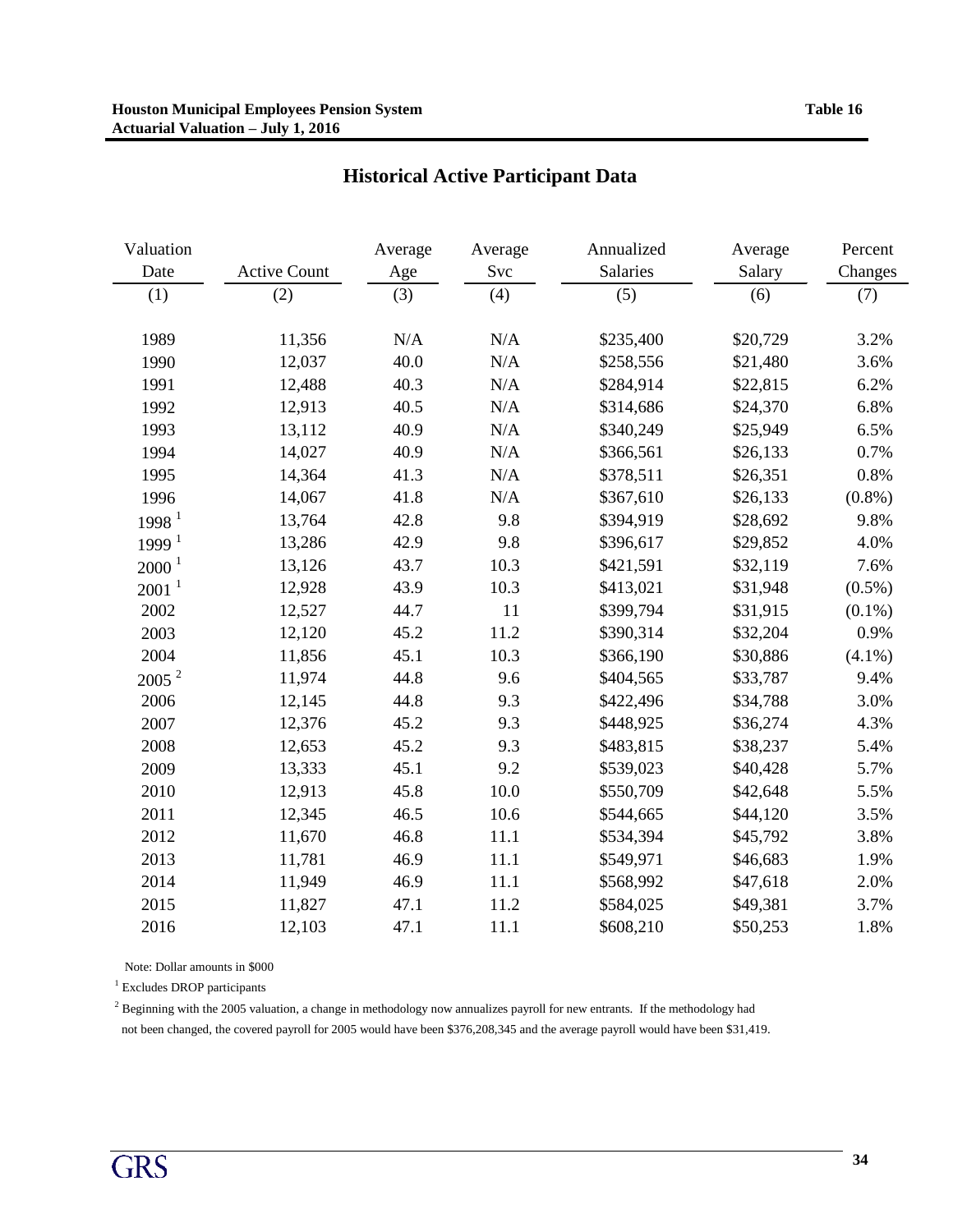|                      |                                | Added to Rolls |        | Removed from Rolls |                      |        | Rolls-End of Year    |         |                                       |     |                                 |
|----------------------|--------------------------------|----------------|--------|--------------------|----------------------|--------|----------------------|---------|---------------------------------------|-----|---------------------------------|
| Valuation<br>July 1, | Annual<br>Number<br>Allowances |                | Number |                    | Annual<br>Allowances | Number | Annual<br>Allowances |         | % Increase<br>in Annual<br>Allowances |     | Average<br>Annual<br>Allowances |
| (1)                  | (2)                            | (3)            | (4)    | (5)                |                      | (6)    | (7)                  |         | (8)                                   | (9) |                                 |
| 1996                 | 416                            | \$<br>3,119    | 239    | $\mathcal{S}$      | 1,438                | 4,618  | \$                   | 38,815  | 6.4%                                  | \$  | 8,405                           |
| 1998                 | 693                            | 5,840          | 441    |                    | 3,212                | 4,870  |                      | 43,394  | 11.8%                                 |     | 8,910                           |
| 1999                 | 432                            | 2,131          | 303    |                    | 1,515                | 4,999  |                      | 46,732  | 7.7%                                  |     | 9,348                           |
| 2000                 | 360                            | 3,412          | 255    |                    | 1,380                | 5,104  |                      | 49,970  | 6.9%                                  |     | 9,790                           |
| 2001                 | 652                            | 8,937          | 299    |                    | 1,030                | 5,457  |                      | 57,877  | 15.8%                                 |     | 10,606                          |
| 2002                 | 777                            | 15,061         | 306    |                    | 2,476                | 5,928  |                      | 72,256  | 24.8%                                 |     | 12,189                          |
| 2003                 | 598                            | 11,497         | 311    |                    | 1,873                | 6,215  |                      | 84,519  | 17.0%                                 |     | 13,599                          |
| 2004                 | 942                            | 25,189         | 279    |                    | 2,624                | 6,878  |                      | 107,084 | 26.7%                                 |     | 15,569                          |
| 2005                 | 861                            | 18,054         | 216    |                    | 1,926                | 7,523  |                      | 123,212 | 15.1%                                 |     | 16,378                          |
| 2006                 | 654                            | 14,722         | 397    |                    | 2,246                | 7,780  |                      | 135,688 | 10.1%                                 |     | 17,441                          |
| 2007                 | 440                            | 10,280         | 249    |                    | 3,007                | 7,971  |                      | 142,961 | 5.4%                                  |     | 17,935                          |
| 2008                 | 464                            | 11,052         | 280    |                    | 3,420                | 8,155  |                      | 150,592 | 5.3%                                  |     | 18,466                          |
| 2009                 | 474                            | 11,430         | 289    |                    | 3,667                | 8,340  |                      | 158,356 | 5.2%                                  |     | 18,988                          |
| 2010                 | 476                            | 12,040         | 290    |                    | 3,938                | 8,526  |                      | 166,458 | 5.1%                                  |     | 19,524                          |
| 2011                 | 502                            | 13,202         | 311    |                    | 4,451                | 8,717  |                      | 175,210 | 5.3%                                  |     | 20,100                          |
| 2012                 | 654                            | 16,299         | 293    |                    | 3,993                | 9,078  |                      | 187,515 | 7.0%                                  |     | 20,656                          |
| 2013                 | 695                            | 15,566         | 346    |                    | 5,051                | 9,427  |                      | 198,030 | 5.6%                                  |     | 21,007                          |
| 2014                 | 619                            | 15,370         | 361    |                    | 5,717                | 9,685  |                      | 207,683 | 4.9%                                  |     | 21,444                          |
| 2015                 | 771                            | 17,334         | 433    |                    | 5,534                | 10,023 |                      | 219,484 | 5.7%                                  |     | 21,898                          |
| 2016                 | 928                            | 29,096         | 324    |                    | 5,842                | 10,289 |                      | 230.937 | 11.2%                                 |     | 22,445                          |

## **Retirees, Beneficiaries, and Disabled Participants Added to and Removed from Rolls**

Note: Dollar amounts in \$000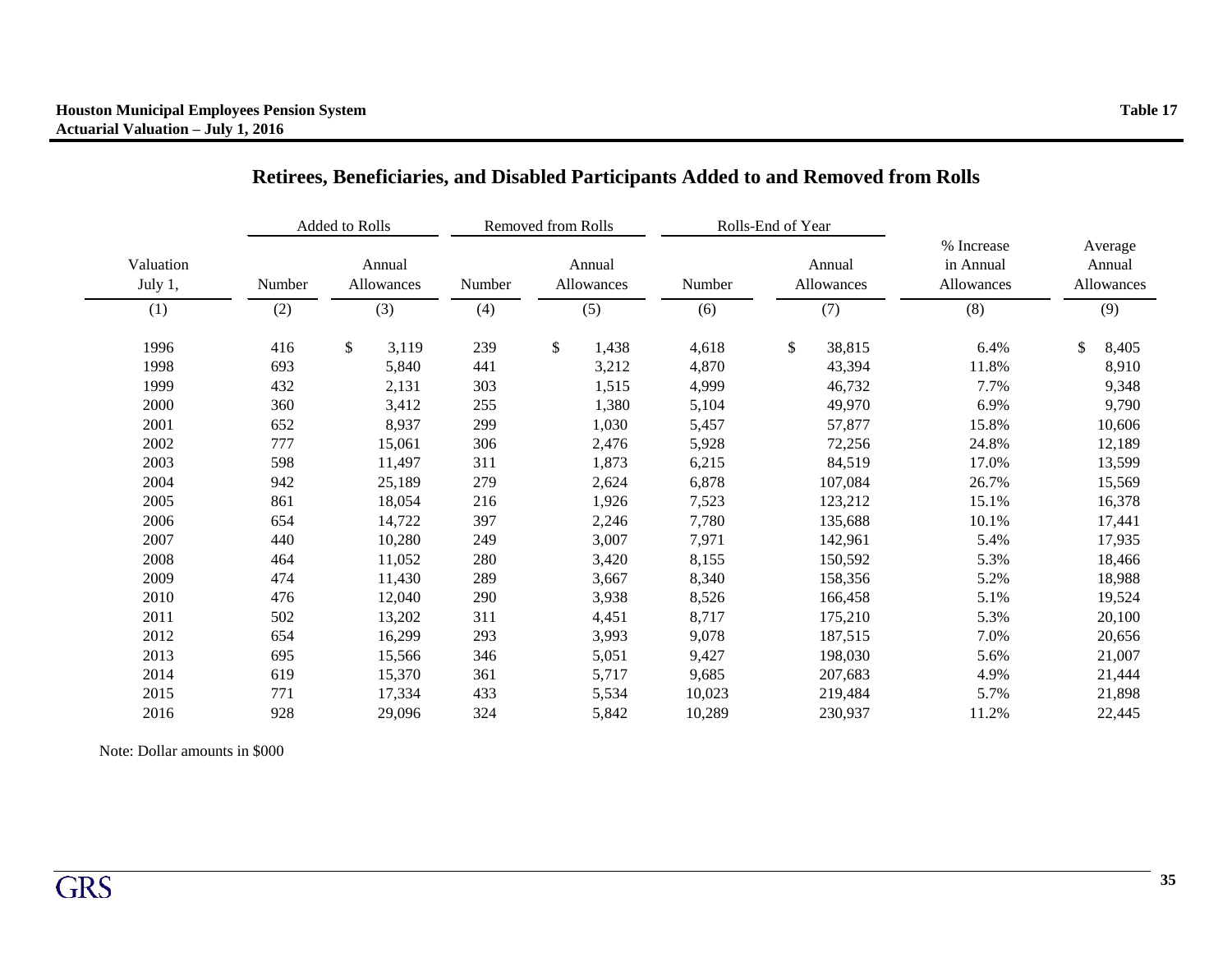# **Membership Data**

|    |                                          | July 1, 2016               | July 1, 2015       | July 1, 2014      |
|----|------------------------------------------|----------------------------|--------------------|-------------------|
|    |                                          | (1)                        | (2)                | (3)               |
|    |                                          |                            |                    |                   |
| 1. | Active members                           |                            |                    |                   |
|    | Number<br>a.                             | 12,103<br>$\ast$           | 11,827             | 11,949            |
|    | Number vested<br>b.                      | 7,966                      | 8,352              | 8,818             |
|    | Annualized salaries<br>$C_{\bullet}$     | \$608,210,000              | \$584,025,000      | \$<br>568,992,000 |
|    | Average salary<br>d.                     | 50,253                     | 49,381             | 47,618            |
|    | Average age<br>e.                        | 47.1                       | 47.1               | 46.9              |
|    | Average service<br>f.                    | 11.1                       | 11.2               | 11.1              |
| 2. | Inactive participants                    |                            |                    |                   |
|    | Vested<br>a.                             | 3,432                      | 3,202              | 3,313             |
|    | Total annual benefits (deferred)<br>b.   | 24,273,639<br>\$.          | 22,450,520<br>\$   | \$<br>23,048,675  |
|    | Average annual benefit<br>$\mathbf{c}$ . | 7,073                      | 7,011              | 6,957             |
|    | NonVested<br>$d_{\cdot}$                 | 2,174                      | 2,293              | 2,219             |
| 3. | Service retirees                         |                            |                    |                   |
|    | Number<br>a.                             | 8,084                      | 7,819              | 7,498             |
|    | Total annual benefits<br>b.              | \$198,363,966              | 188,491,161<br>\$. | 178,109,613<br>\$ |
|    | Average annual benefit<br>$\mathbf{c}$ . | 24,538                     | 24,107             | 23,754            |
|    | Average age<br>d.                        | 68.5                       | 68.5               | 68.5              |
| 4. | Disabled retirees                        |                            |                    |                   |
|    | Number<br>a.                             | 336                        | 350                | 371               |
|    | Total annual benefits<br>$\mathbf{b}$ .  | \$<br>3,560,156            | \$<br>3,643,233    | 3,749,983<br>\$   |
|    | Average annual benefit<br>c.             | 10,596                     | 10,409             | 10,108            |
|    | Average age<br>d.                        | 64.8                       | 64.8               | 64.8              |
| 5. | Beneficiaries and spouses                |                            |                    |                   |
|    | Number<br>a.                             | 1,869                      | 1,854              | 1,816             |
|    | Total annual benefits<br>b.              | 29,012,963<br>$\mathbb{S}$ | \$<br>27,349,358   | \$<br>25,823,664  |
|    | Average annual benefit<br>c.             | 15,523                     | 14,752             | 14,220            |
|    | Average age<br>d.                        | 67.8                       | 68.3               | 69.7              |

\* Counts include an additional 170 Group D members.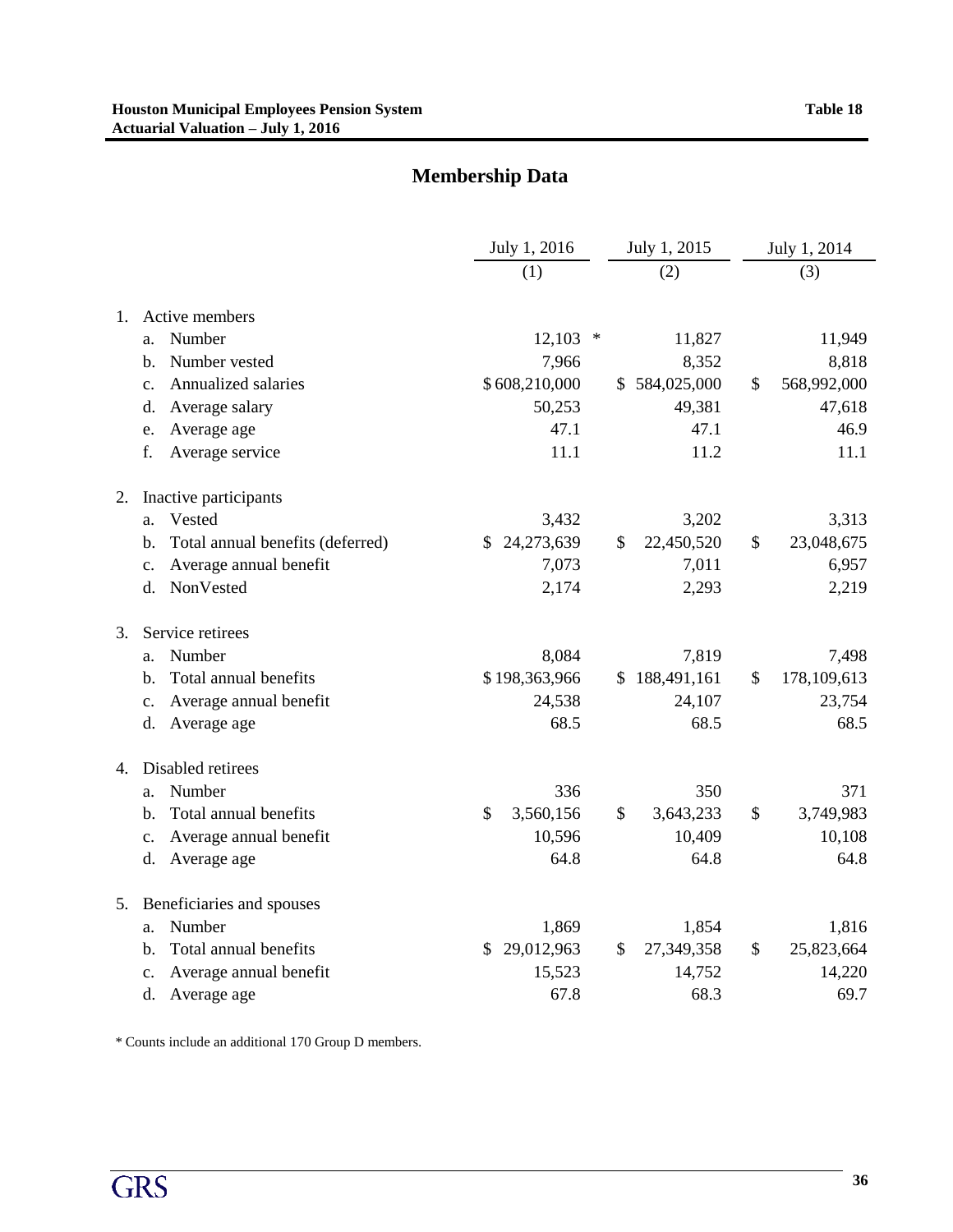## **Distribution of Group A Active Members by Age and by Years of Service**

| Attained<br>Age | $\Omega$<br>No. & Avg.<br>Comp. | No. & Avg.<br>Comp.        | 2<br>No. & Avg.<br>Comp.    | 3<br>No. & Avg.<br>Comp.   | $\overline{4}$<br>No. & Avg.<br>Comp. | $5-9$<br>No. & Avg.<br>Comp. | $10-14$<br>No. & Avg.<br>Comp. | $15-19$<br>No. & Avg.<br>Comp. | $20 - 24$<br>No. & Avg.<br>Comp. | $25-29$<br>No. & Avg.<br>Comp. | $30 - 34$<br>No. & Avg.<br>Comp. | 35 & Over<br>No. & Avg.<br>Comp. | Total<br>No. & Avg.<br>Comp. |
|-----------------|---------------------------------|----------------------------|-----------------------------|----------------------------|---------------------------------------|------------------------------|--------------------------------|--------------------------------|----------------------------------|--------------------------------|----------------------------------|----------------------------------|------------------------------|
| Under 25        |                                 |                            |                             |                            |                                       |                              |                                |                                |                                  |                                |                                  |                                  |                              |
| 25-29           |                                 |                            |                             | \$35,000                   |                                       | 15<br>\$36,560               | 5<br>\$49,731                  |                                |                                  |                                |                                  |                                  | 21<br>\$39,621               |
| 30-34           | 1<br>\$31,512                   | 5<br>\$46,491              | 5<br>\$54,078               | 8<br>\$37,967              | 3<br>\$45,430                         | 111<br>\$45,402              | 102<br>\$42,529                | \$77,434                       |                                  |                                |                                  |                                  | 236<br>\$44,193              |
| 35-39           | $\overline{4}$<br>\$55,468      | $\overline{4}$<br>\$55,202 | 6<br>\$42,581               | $\overline{9}$<br>\$47,342 | 9<br>\$35,606                         | 167<br>\$51,029              | 238<br>\$51,252                | 44<br>\$49,433                 | 1<br>\$66,240                    |                                |                                  |                                  | 482<br>\$50,635              |
| 40-44           | 3<br>\$36,254                   | 9<br>\$40,760              | $\overline{7}$<br>\$51,882  | 12<br>\$58,212             | 6<br>\$47,109                         | 136<br>\$50,891              | 249<br>\$52,904                | 109<br>\$48,703                | 36<br>\$54,235                   | 2<br>\$75,639                  |                                  |                                  | 569<br>\$51,540              |
| 45-49           | 6<br>\$30,425                   | 2<br>\$37,373              | $7\phantom{.0}$<br>\$43,414 | $\overline{9}$<br>\$44,105 | $\overline{4}$<br>\$38,898            | 154<br>\$51,552              | 307<br>\$54,146                | 158<br>\$53,511                | 116<br>\$58,633                  | 48<br>\$53,607                 | $\overline{2}$<br>\$44,105       |                                  | 813<br>\$53,620              |
| 50-54           | 6<br>\$45,808                   | $\tau$<br>\$37,856         | $\overline{4}$<br>\$48,416  | 10<br>\$54,191             | 17<br>\$42,879                        | 172<br>\$52,501              | 322<br>\$53,116                | 200<br>\$52,889                | 161<br>\$59,825                  | 150<br>\$57,387                | 53<br>\$52,367                   | 4<br>\$58,967                    | 1,106<br>\$54,220            |
| 55-59           | 5<br>\$49,966                   | $\overline{4}$<br>\$31,141 | 10<br>\$37,744              | 7<br>\$60,789              | 10<br>\$75,761                        | 135<br>\$50,496              | 308<br>\$52,913                | 198<br>\$53,923                | 177<br>\$60,147                  | 131<br>\$62,307                | 92<br>\$61,247                   | 34<br>\$66,827                   | 1,111<br>\$56,203            |
| 60-64           | 2<br>\$36,379                   | 3<br>\$51,824              | 5<br>\$51,625               | 5<br>\$40,059              | 5<br>\$41,281                         | 98<br>\$50,801               | 248<br>\$54,083                | 147<br>\$54,264                | 127<br>\$59,983                  | 98<br>\$69,763                 | 39<br>\$69,189                   | 27<br>\$68,228                   | 804<br>\$57,532              |
| 65 & Over       |                                 | \$54,612                   |                             | -1<br>\$69,795             | $\overline{2}$<br>\$66,896            | 64<br>\$54,501               | 132<br>\$57,962                | 68<br>\$58,291                 | 66<br>\$62,346                   | 27<br>\$71,540                 | 20<br>\$65,390                   | 14<br>\$81,547                   | 395<br>\$60,397              |
| Total           | 27<br>\$42,301                  | 35<br>\$42,700             | 44<br>\$45,958              | 62<br>\$49,965             | 56<br>\$48,603                        | 1,052<br>\$50,650            | 1,911<br>\$52,875              | 925<br>\$53,201                | 684<br>\$59,694                  | 456<br>\$61,980                | 206<br>\$60,701                  | 79<br>\$69,516                   | 5,537<br>\$54,381            |
|                 | Average:                        | Age:<br>Service:           | 51.58<br>15.53              |                            | Number of participants:               |                              |                                | Fully vested:<br>Not Vested:   | 5,313<br>224                     |                                | Males:<br>Females:               | 3,008<br>2,529                   |                              |

Note: A former Group A employee who is rehired on or after January 1, 2008 is still a Group A employee.

Note: The chart includes four employees who were formerly members of Group C. The chart also includes employees who switch from Group B to Group A.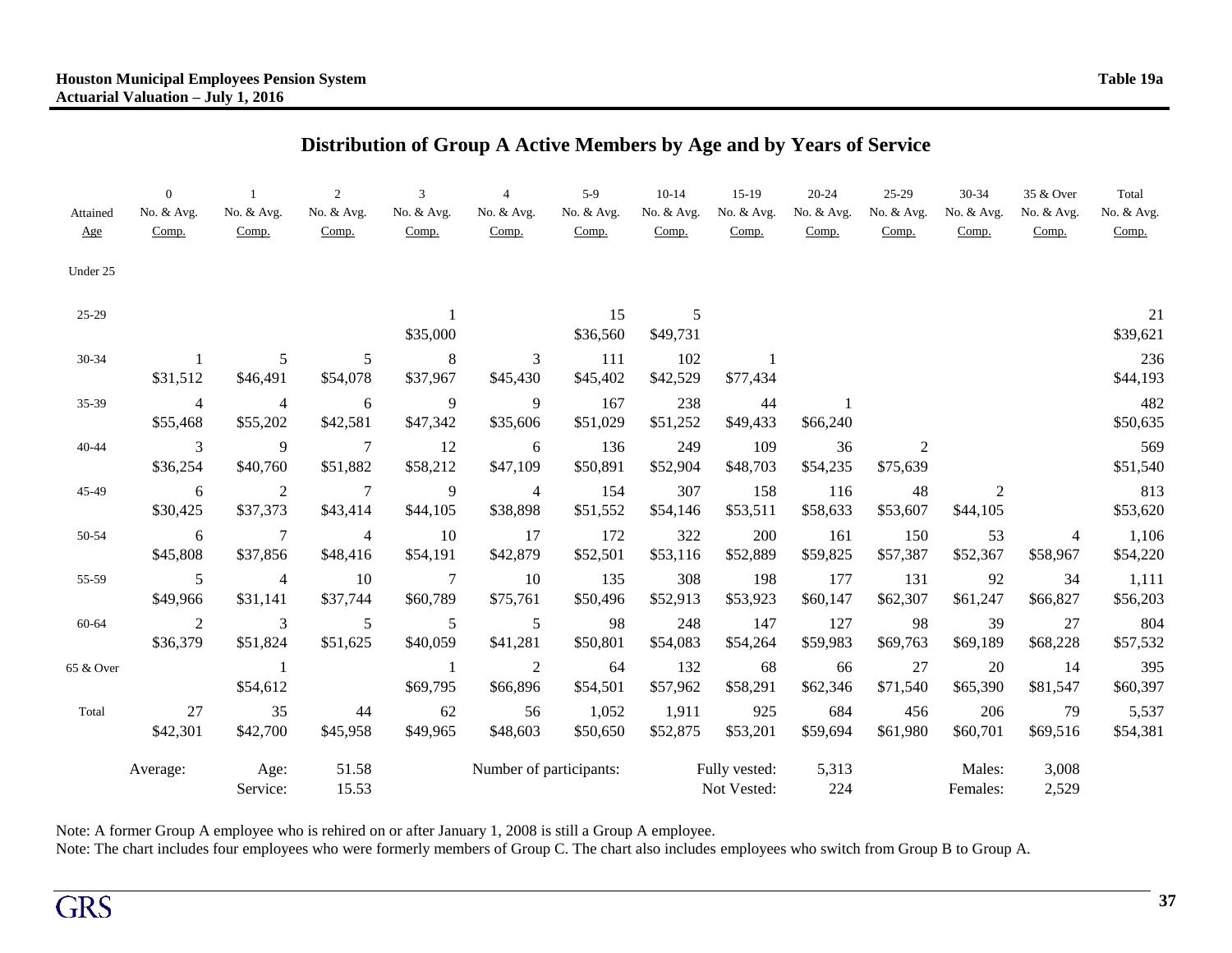# **Distribution of Group B Active Members by Age and by Years of Service**

| Attained<br>Age | $\Omega$<br>No. & Avg.<br>Comp. | No. & Avg.<br>Comp.        | $\overline{2}$<br>No. & Avg.<br>Comp. | 3<br>No. & Avg.<br>Comp.   | $\overline{4}$<br>No. & Avg.<br>Comp. | $5-9$<br>No. & Avg.<br>Comp. | $10 - 14$<br>No. & Avg.<br>Comp. | $15-19$<br>No. & Avg.<br>Comp. | 20-24<br>No. & Avg.<br>Comp. | $25-29$<br>No. & Avg.<br>Comp. | 30-34<br>No. & Avg.<br>Comp. | 35 & Over<br>No. & Avg.<br>Comp. | Total<br>No. & Avg.<br>Comp. |
|-----------------|---------------------------------|----------------------------|---------------------------------------|----------------------------|---------------------------------------|------------------------------|----------------------------------|--------------------------------|------------------------------|--------------------------------|------------------------------|----------------------------------|------------------------------|
| Under 25        |                                 |                            |                                       |                            |                                       |                              |                                  |                                |                              |                                |                              |                                  |                              |
| 25-29           | 2<br>\$28,704                   | \$34,478                   |                                       | 3<br>\$25,807              |                                       | \$31,897                     |                                  |                                |                              |                                |                              |                                  | 9<br>\$29,444                |
| 30-34           | $\overline{1}$<br>\$27,165      |                            |                                       |                            |                                       | 5<br>\$36,923                | 5<br>\$39,183                    |                                |                              |                                |                              |                                  | 11<br>\$37,063               |
| 35-39           | $\sim$ 1<br>\$36,317            | $\mathfrak{2}$<br>\$34,626 |                                       |                            |                                       | $\sqrt{2}$<br>\$56,791       | $\boldsymbol{2}$<br>\$25,714     | 20<br>\$49,222                 | 2<br>\$51,550                |                                |                              |                                  | 29<br>\$46,832               |
| 40-44           | $\sim$ 1<br>\$24,394            |                            | 4<br>\$42,074                         | 4<br>\$48,159              | 2<br>\$45,497                         | 8<br>\$46,827                | \$27,435                         | 57<br>\$46,006                 | 39<br>\$46,049               |                                |                              |                                  | 116<br>\$45,661              |
| 45-49           | 3<br>\$36,081                   | \$41,163                   | $\overline{2}$<br>\$30,230            | -1<br>\$35,501             | $\mathfrak 2$<br>\$36,153             | 10<br>\$38,747               | \$25,367                         | 81<br>\$45,254                 | 122<br>\$49,457              | 43<br>\$50,089                 |                              |                                  | 266<br>\$47,307              |
| 50-54           | $\mathfrak{Z}$<br>\$75,559      | $\overline{4}$<br>\$46,987 | $\overline{3}$<br>\$42,425            | $\overline{4}$<br>\$32,050 | $\boldsymbol{7}$<br>\$50,582          | <sup>11</sup><br>\$50,609    |                                  | 72<br>\$45,240                 | 109<br>\$48,194              | 99<br>\$51,804                 | 41<br>\$47,887               | $\mathbf{1}$<br>\$61,140         | 354<br>\$48,713              |
| 55-59           | 3<br>\$52,293                   | 5<br>\$46,872              | 2<br>\$54,337                         | $\sqrt{5}$<br>\$73,096     | $\overline{4}$<br>\$47,317            | 13<br>\$55,760               | \$170,324                        | 63<br>\$48,831                 | 113<br>\$48,770              | 73<br>\$49,398                 | 37<br>\$54,088               | 12<br>\$50,395                   | 331<br>\$50,602              |
| 60-64           | $\overline{1}$<br>\$47,258      | 2<br>\$40,606              | $\overline{1}$<br>\$44,283            | $\overline{4}$<br>\$51,840 | $\overline{2}$<br>\$65,903            | 6<br>\$62,241                | -1<br>\$88,613                   | 46<br>\$49,397                 | 68<br>\$48,462               | 58<br>\$55,200                 | 19<br>\$51,771               | 9<br>\$73,137                    | 217<br>\$52,466              |
| 65 & Over       |                                 |                            | $\overline{4}$<br>\$45,686            | $\mathbf{1}$<br>\$25,398   | -1<br>\$41,949                        | \$38,341                     | \$104,742                        | 14<br>\$46,535                 | 38<br>\$55,495               | 19<br>\$51,402                 | $\overline{4}$<br>\$68,568   | $\overline{1}$<br>\$58,084       | 84<br>\$53,125               |
| Total           | 15<br>\$45,623                  | 15<br>\$43,228             | 16<br>\$43,233                        | 22<br>\$46,909             | 18<br>\$48,911                        | 59<br>\$48,294               | 12<br>\$55,319                   | 353<br>\$46,826                | 491<br>\$49,086              | 292<br>\$51,599                | 101<br>\$51,708              | 23<br>\$60,096                   | 1,417<br>\$49,225            |
|                 | Average:                        | Age:<br>Service:           | 53.33<br>21.28                        |                            | Number of participants:               |                              |                                  | Fully vested:<br>Not Vested:   | 1,331<br>86                  |                                | Males:<br>Females:           | 680<br>737                       |                              |

Note: A former Group B employee who is rehired on or after January 1, 2008 is still a Group B employee.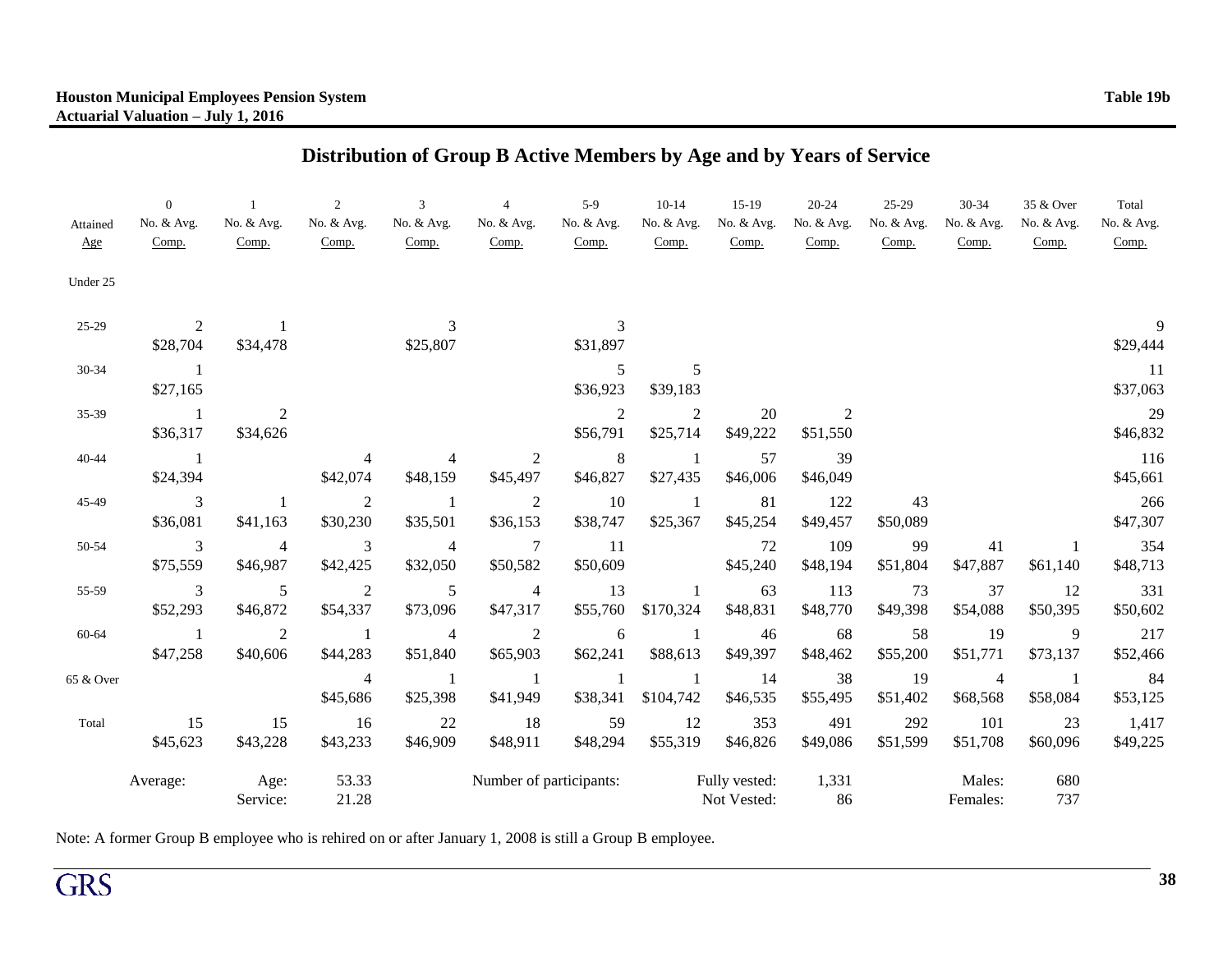| Attained<br>Age | $\overline{0}$<br>No. & Avg.<br>Comp. | $\mathbf{1}$<br>No. & Avg.<br>Comp. | $\overline{2}$<br>No. & Avg.<br>Comp. | 3<br>No. & Avg.<br>Comp. | $\overline{4}$<br>No. & Avg.<br>Comp. | $5-9$<br>No. & Avg.<br>Comp. | $10-14$<br>No. & Avg.<br>Comp. | $15-19$<br>No. & Avg.<br>Comp. | 20-24<br>No. & Avg.<br>Comp. | $25-29$<br>No. & Avg.<br>Comp. | 30-34<br>No. & Avg.<br>Comp. | 35 & Over<br>No. & Avg.<br>Comp. | Total<br>No. & Avg.<br>Comp. |
|-----------------|---------------------------------------|-------------------------------------|---------------------------------------|--------------------------|---------------------------------------|------------------------------|--------------------------------|--------------------------------|------------------------------|--------------------------------|------------------------------|----------------------------------|------------------------------|
| Under 25        | 93<br>\$32,997                        | 48<br>\$31,979                      | 36<br>\$31,433                        | 11<br>\$32,169           | $\,8\,$<br>\$36,173                   | $\mathfrak{Z}$<br>\$41,366   |                                |                                |                              |                                |                              |                                  | 199<br>\$32,676              |
| 25-29           | 239<br>\$36,739                       | 135<br>\$36,919                     | 158<br>\$37,511                       | 95<br>\$37,695           | 63<br>\$38,455                        | 83<br>\$38,168               |                                |                                |                              |                                |                              |                                  | 773<br>\$37,339              |
| $30 - 34$       | 208<br>\$40,471                       | 139<br>\$42,970                     | 158<br>\$43,534                       | 109<br>\$44,728          | 77<br>\$43,954                        | 253<br>\$44,877              |                                |                                |                              |                                |                              |                                  | 944<br>\$43,308              |
| 35-39           | 142<br>\$46,378                       | 109<br>\$47,591                     | 107<br>\$45,993                       | 78<br>\$45,599           | 52<br>\$49,630                        | 192<br>\$50,017              |                                |                                |                              |                                |                              |                                  | 680<br>\$47,699              |
| $40 - 44$       | 118<br>\$43,933                       | 100<br>\$50,788                     | 87<br>\$48,991                        | 68<br>\$51,406           | 44<br>\$53,296                        | 169<br>\$52,392              |                                |                                |                              |                                |                              |                                  | 586<br>\$49,863              |
| 45-49           | 109<br>\$44,535                       | 80<br>\$49,760                      | 62<br>\$46,367                        | 61<br>\$53,712           | 53<br>\$52,547                        | 163<br>\$50,167              |                                |                                |                              |                                |                              |                                  | 528<br>\$49,145              |
| 50-54           | 100<br>\$44,234                       | 62<br>\$51,017                      | 72<br>\$46,154                        | 51<br>\$44,757           | 43<br>\$47,208                        | 161<br>\$54,903              |                                |                                |                              |                                |                              |                                  | 489<br>\$49,205              |
| 55-59           | 78<br>\$48,572                        | 63<br>\$55,433                      | 58<br>\$44,246                        | 64<br>\$51,732           | 31<br>\$62,649                        | 137<br>\$52,825              |                                |                                |                              |                                |                              |                                  | 431<br>\$51,826              |
| 60-64           | 27<br>\$48,975                        | 28<br>\$38,705                      | 34<br>\$64,205                        | 35<br>\$46,986           | 18<br>\$58,293                        | 106<br>\$58,011              |                                |                                |                              |                                |                              |                                  | 248<br>\$54,161              |
| 65 & Over       | 3<br>\$48,887                         | 10<br>\$43,205                      | 11<br>\$62,073                        | 12<br>\$58,785           | 10<br>\$50,577                        | 55<br>\$61,072               |                                |                                |                              |                                |                              |                                  | 101<br>\$57,739              |
| Total           | 1,117<br>\$41,694                     | 774<br>\$45,103                     | 783<br>\$44,381                       | 584<br>\$46,374          | 399<br>\$48,457                       | 1,322<br>\$50,579            |                                |                                |                              |                                |                              |                                  | 4,979<br>\$46,096            |
|                 | Average:                              | Age:<br>Service:                    | 40.63<br>3.45                         |                          | Number of participants:               |                              |                                | Fully vested:<br>Not Vested:   | 1,322<br>3,657               |                                | Males:<br>Females:           | 2,779<br>2,200                   |                              |

## **Distribution of Group D Active Members by Age and by Years of Service**

Note: An additional 170 Group D members are not shown in this table because we did not receive sufficient data to categorize the members.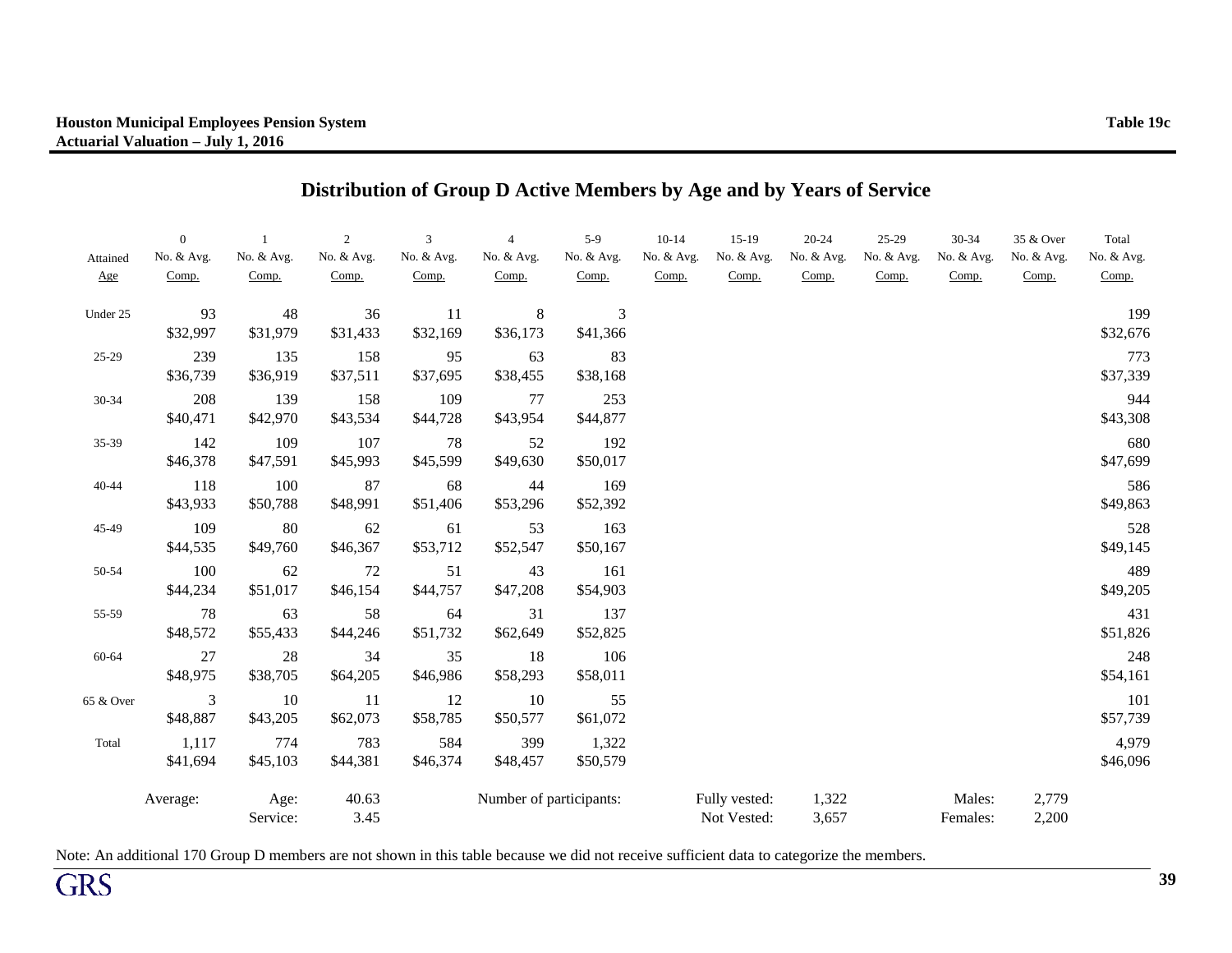## **Distribution of All Active Members by Age and by Years of Service All Employees**

|           | $\overline{0}$          |            | $\overline{2}$ | 3          | $\overline{4}$          | $5-9$      | $10-14$    | $15-19$       | $20 - 24$  | $25-29$        | 30-34      | 35 & Over  | Total      |
|-----------|-------------------------|------------|----------------|------------|-------------------------|------------|------------|---------------|------------|----------------|------------|------------|------------|
| Attained  | No. & Avg.              | No. & Avg. | No. & Avg.     | No. & Avg. | No. & Avg.              | No. & Avg. | No. & Avg. | No. & Avg.    | No. & Avg. | No. & Avg.     | No. & Avg. | No. & Avg. | No. & Avg. |
| Age       | Comp.                   | Comp.      | Comp.          | Comp.      | Comp.                   | Comp.      | Comp.      | Comp.         | Comp.      | Comp.          | Comp.      | Comp.      | Comp.      |
| Under 25  | 93                      | 48         | 36             | 11         | 8                       | 3          |            |               |            |                |            |            | 199        |
|           | \$32,997                | \$31,979   | \$31,433       | \$32,169   | \$36,173                | \$41,366   |            |               |            |                |            |            | \$32,676   |
| 25-29     | 241                     | 136        | 158            | 99         | 63                      | 101        | 5          |               |            |                |            |            | 803        |
|           | \$36,673                | \$36,901   | \$37,511       | \$37,308   | \$38,455                | \$37,743   | \$49,731   |               |            |                |            |            | \$37,310   |
| 30-34     | 210                     | 144        | 163            | 117        | 80                      | 369        | 107        |               |            |                |            |            | 1,191      |
|           | \$40,365                | \$43,093   | \$43,858       | \$44,266   | \$44,010                | \$44,927   | \$42,373   | \$77,434      |            |                |            |            | \$43,426   |
| 35-39     | 147                     | 115        | 113            | 87         | 61                      | 361        | 240        | 64            | 3          |                |            |            | 1,191      |
|           | \$46,557                | \$47,630   | \$45,812       | \$45,779   | \$47,561                | \$50,523   | \$51,039   | \$49,367      | \$56,446   |                |            |            | \$48,866   |
| 40-44     | 122                     | 109        | 98             | 84         | 52                      | 313        | 250        | 166           | 75         | $\overline{2}$ |            |            | 1,271      |
|           | \$43,584                | \$49,960   | \$48,915       | \$52,224   | \$52,282                | \$51,597   | \$52,802   | \$47,777      | \$49,978   | \$75,639       |            |            | \$50,231   |
| 45-49     | 118                     | 83         | 71             | 71         | 59                      | 327        | 308        | 239           | 238        | 91             | 2          |            | 1,607      |
|           | \$43,602                | \$49,358   | \$45,621       | \$52,237   | \$51,066                | \$50,470   | \$54,052   | \$50,712      | \$53,929   | \$51,944       | \$44,105   |            | \$51,105   |
| 50-54     | 109                     | 73         | 79             | 65         | 67                      | 344        | 322        | 272           | 270        | 249            | 94         | 5          | 1,949      |
|           | \$45,183                | \$49,534   | \$46,127       | \$45,426   | \$46,462                | \$53,565   | \$53,116   | \$50,864      | \$55,130   | \$55,168       | \$50,413   | \$59,401   | \$51,961   |
| 55-59     | 86                      | 72         | 70             | 76         | 45                      | 285        | 309        | 261           | 290        | 204            | 129        | 46         | 1,873      |
|           | \$48,783                | \$53,489   | \$43,605       | \$53,972   | \$64,200                | \$51,856   | \$53,293   | \$52,694      | \$55,714   | \$57,688       | \$59,194   | \$62,540   | \$54,206   |
| 60-64     | 30                      | 33         | 40             | 44         | 25                      | 210        | 249        | 193           | 195        | 156            | 58         | 36         | 1,269      |
|           | \$48,078                | \$40,012   | \$62,134       | \$46,640   | \$55,499                | \$54,767   | \$54,222   | \$53,104      | \$55,965   | \$64,348       | \$63,483   | \$69,455   | \$56,007   |
| 65 & Over | $\overline{\mathbf{3}}$ | 11         | 15             | 14         | 13                      | 120        | 133        | 82            | 104        | 46             | 24         | 15         | 580        |
|           | \$48,887                | \$44,242   | \$57,703       | \$57,187   | \$52,424                | \$57,378   | \$58,313   | \$56,284      | \$59,843   | \$63,222       | \$65,919   | \$79,983   | \$58,881   |
| Total     | 1,159                   | 824        | 843            | 668        | 473                     | 2,433      | 1,923      | 1,278         | 1,175      | 748            | 307        | 102        | 11,933     |
|           | \$41,759                | \$44,967   | \$44,441       | \$46,725   | \$48,492                | \$50,554   | \$52,890   | \$51,440      | \$55,261   | \$57,928       | \$57,743   | \$67,392   | \$50,312   |
|           | Average:                | Age:       | 47.13          |            | Number of participants: |            |            | Fully vested: | 7,966      |                | Males:     | 6,467      |            |
|           |                         | Service:   | 11.06          |            |                         |            |            | Not Vested:   | 3,967      |                | Females:   | 5,466      |            |

Note: An additional 170 Group D members are not shown in this table because we did not receive sufficient data to categorize the members.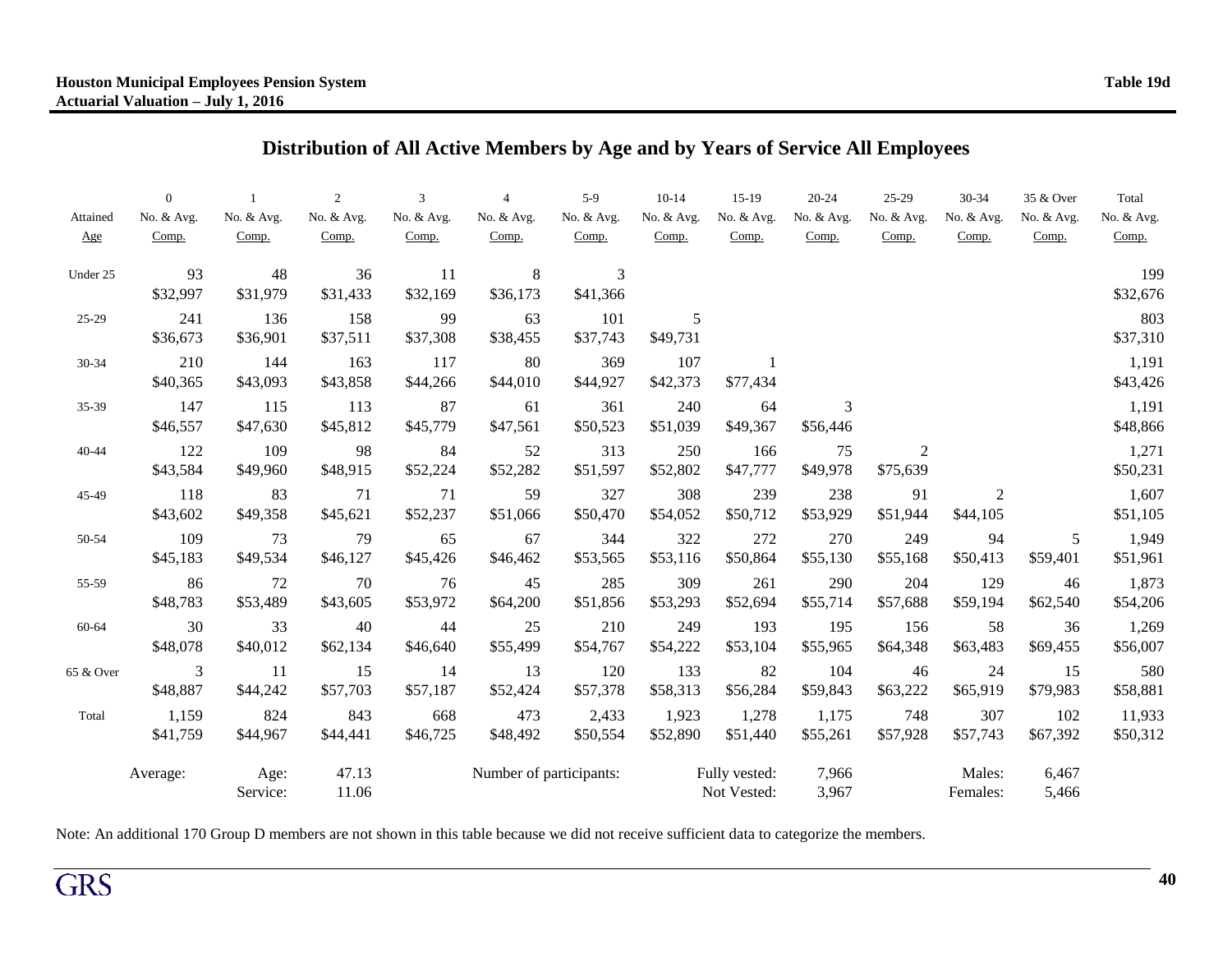### **Summary of Actuarial Assumptions and Methods**

The following methods and assumptions were used in preparing the July 1, 2016, actuarial valuation. These assumptions were adopted by the Board effective for the July 1, 2016 valuation.

1. Valuation Date

The valuation date is July 1st of each plan year. This is the date as of which the actuarial present value of future benefits and the actuarial value of assets are determined.

#### 2. Actuarial Cost Method (Prescribed Method under Actuarial Standards of Practice)

The actuarial valuation uses the Entry Age Normal actuarial cost method. Under this method, the employer contribution rate is the sum of (i) the employer normal cost rate, and (ii) a rate that will amortize the unfunded actuarial liability.

- a. The valuation is prepared on the projected benefit basis, under which the present value, at the investment return rate assumed to be earned in the future (7.0 percent), of each participant's expected benefit payable at retirement or death is determined, based on his/her age, service, sex and compensation. calculations take into account the probability of a participant's death or termination of employment prior to becoming eligible for a benefit, as well as the possibility of his/her terminating with a service, disability, or survivor's benefit. Future salary increases are also anticipated. The present value of the expected benefits payable on account of the active participants is added to the present value of the expected future payments to retired participants and beneficiaries to obtain the present value of all expected benefits payable from the Plan on account of the present group of participants and beneficiaries.
- b. The employer contributions required to support the benefits of the Plan are determined using a level funding approach, and consist of a normal cost contribution and an accrued liability contribution.
- c. The normal contribution is determined using the "entry age normal" method. Under this cost method, a calculation is made to determine the average uniform and constant percentage rate of employer contribution which, if applied to the compensation of each participant during the entire period of his/her anticipated covered service, would be required to meet the cost of all benefits payable on his behalf based on the benefits provisions for new employees hired on or after January 1, 2008.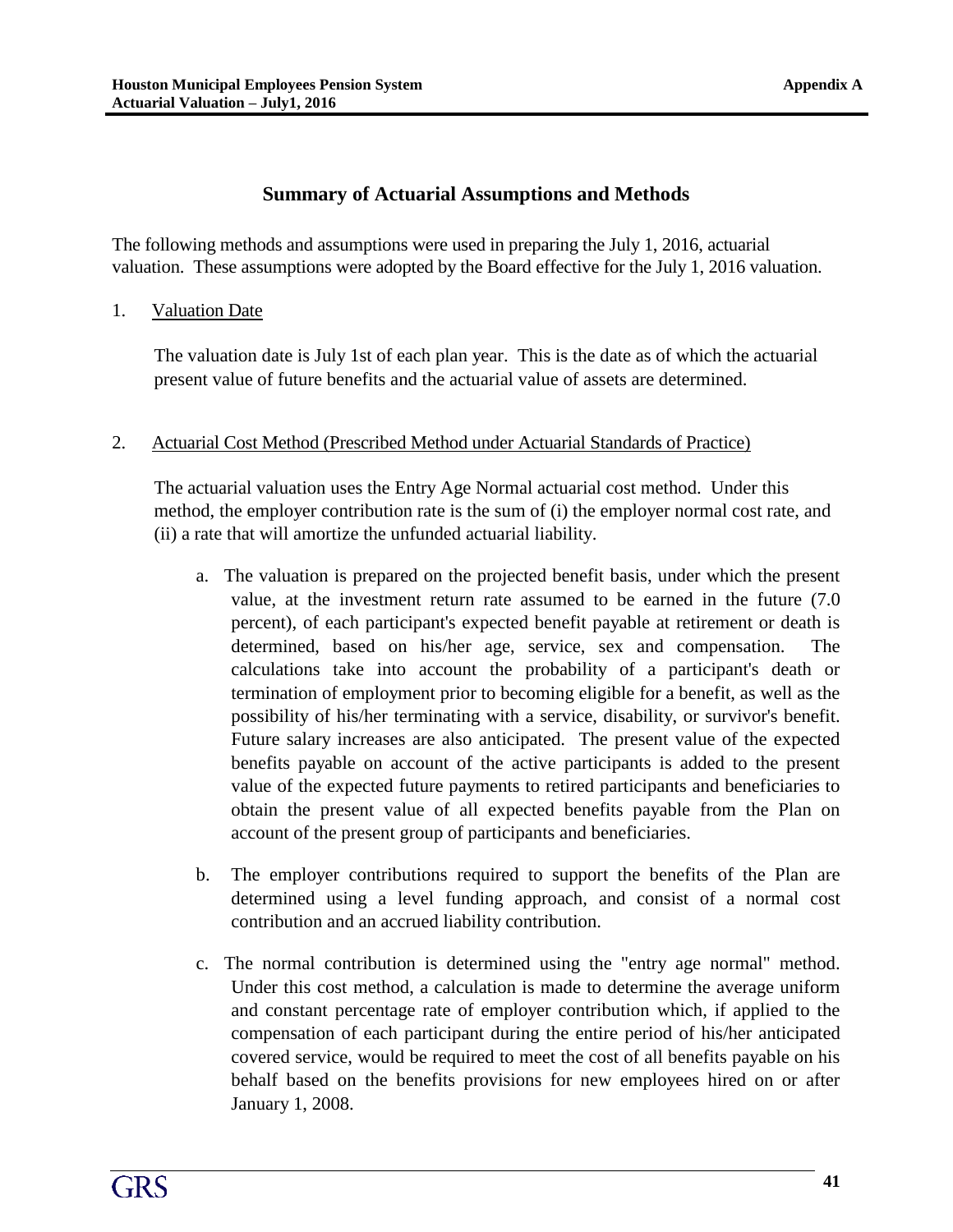- d. The actuarial accrued liability (AAL) for each member is the difference between their present value of future benefits (PVFB), based on the tier of benefits that apply to the member, and their present value of future normal costs determined using the normal cost rate described in item c above. For inactive and retired members their AAL is equal to their PVFB.
- e. The unfunded accrued liability contributions are determined by subtracting the actuarial value of assets from the actuarial accrued liability and amortizing the result over 30 years from the valuation date.

The contribution rate determined by this valuation will not be effective until one year later and the determination of the rate reflects this deferral. It is assumed that there will be no change in the employer normal cost rate due to the deferral, and it is assumed that payments are made uniformly throughout the year.

3. Actuarial Value of Assets

The actuarial value of assets is equal to the market value of assets less a five-year phase in of the excess (shortfall) between expected investment return and actual income. The actual calculation is based on the difference between actual market value and the expected actuarial value of assets each year, and recognizes the cumulative excess return (or shortfall) at a minimum rate of 20% per year. Each year a base is set up to reflect this difference. If the current year's base is of opposite sign to the deferred bases then it is offset dollar for dollar against the deferred bases. Any remaining bases are then recognized over the remaining period for the base (5 less the number of years between the base year and the valuation year). This is intended to ensure the smoothed value of assets will converge towards the market value in a reasonable amount of time.

Expected earnings are determined using the assumed investment return rate and the beginning of year actuarial value of assets (adjusted for receipts and disbursements during the year). The returns are computed net of investment expenses.

The actuarial value of assets was marked to market value as of July 1, 2016 by recognizing all deferred investment shortfalls on that date. The method described above will begin again with the 2017 valuation. In addition, the actuarial value of assets includes an expected \$250 million in Pension Obligation Bonds (POBs), discounted from December 31, 2017 to the valuation date at 7%.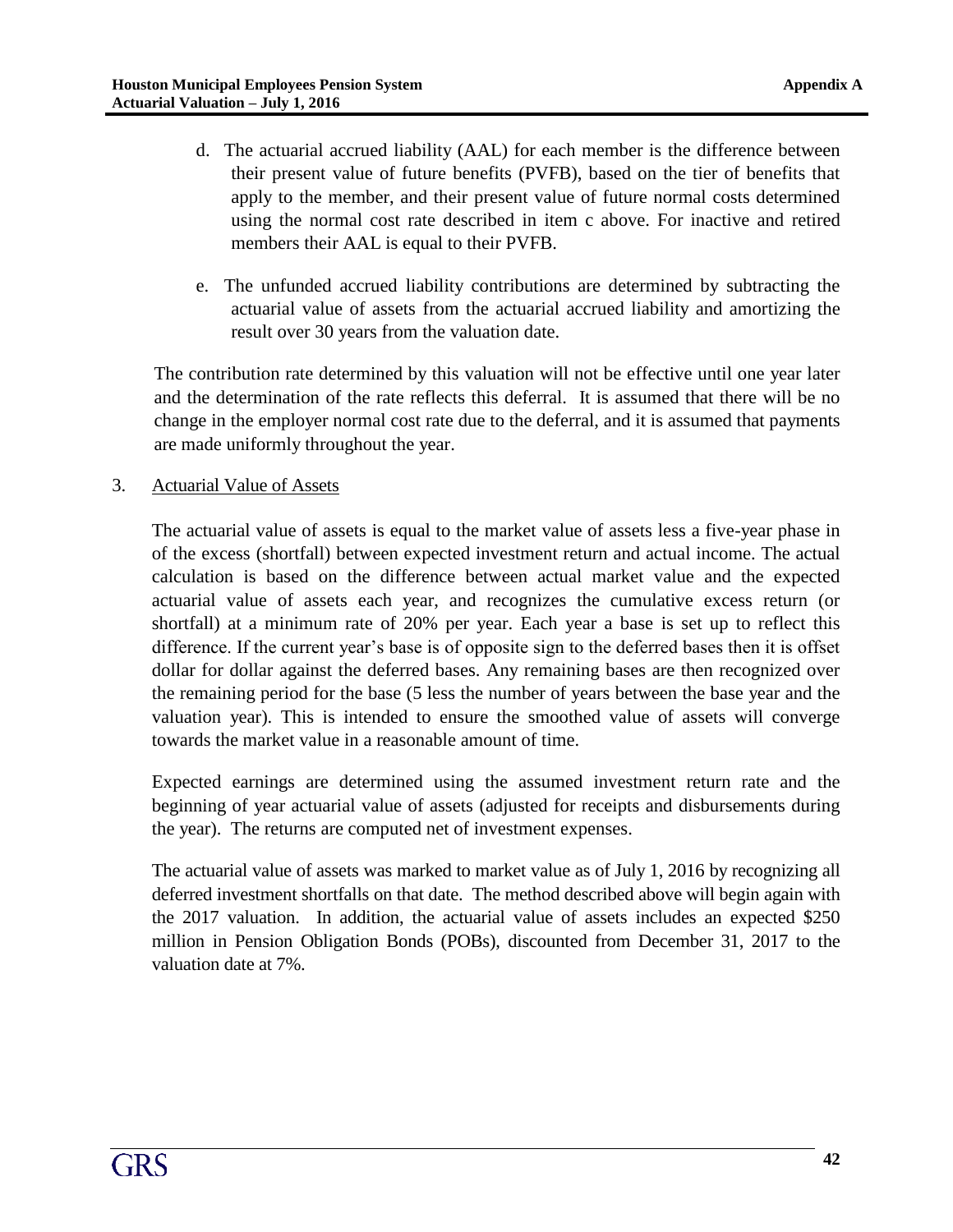#### 4. Economic Assumptions

- a. Investment return: 7.00% per year, compounded annually, composed of an assumed 2.25% inflation rate and a 4.75% net real rate of return. This rate represents the assumed return, net of all investment expenses.
- b. Salary increase rate: A 2.25% inflation component, plus a 0.75% general increase, plus a service-related component as follows:

|                |                 | <b>Total Annual Rate of Increase</b> |  |  |  |
|----------------|-----------------|--------------------------------------|--|--|--|
|                |                 | Including 2.25% Inflation            |  |  |  |
| Years of       | Service-related | Component and                        |  |  |  |
| Service        | Component       | 0.75% General Increase Rate          |  |  |  |
| (1)            | (2)             | (3)                                  |  |  |  |
|                |                 |                                      |  |  |  |
| 1              | 2.25%           | 5.25%                                |  |  |  |
| $\overline{2}$ | 2.25            | 5.25                                 |  |  |  |
| 3              | 2.75            | 5.75                                 |  |  |  |
| 4              | 2.25            | 5.25                                 |  |  |  |
| 5              | 1.75            | 4.75                                 |  |  |  |
| 6              | 1.50            | 4.50                                 |  |  |  |
|                | 1.25            | 4.25                                 |  |  |  |
| 8              | 1.00            | 4.00                                 |  |  |  |
| 9              | 0.75            | 3.75                                 |  |  |  |
| $10-24$        | 0.50            | 3.50                                 |  |  |  |
| $25+$          | 0.00            | 3.00                                 |  |  |  |

c. Payroll growth rate: In the amortization of the unfunded actuarial accrued liability, payroll is assumed to increase 2.75% per year. This increase rate is solely due to the effect of inflation on salaries, with no allowance for future membership growth.

The investment return assumption is established in statute at 7.0% and therefore is considered prescribed assumption under the Actuarial Standards of Practice.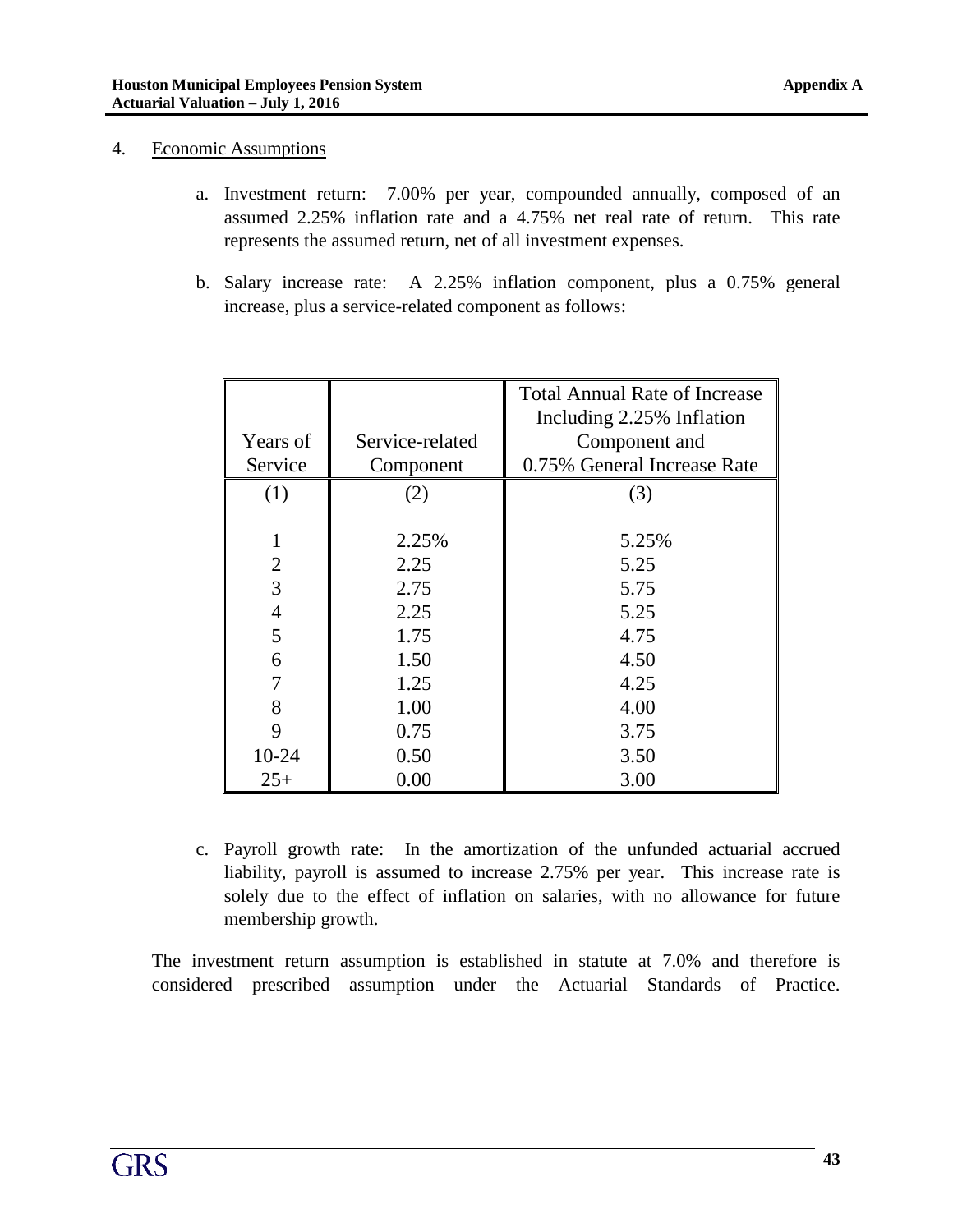#### 5. Demographic Assumptions

a. Retirement Rates

|       | <b>Expected Retirements per 100 Lives</b> |         |                 |                |  |  |  |
|-------|-------------------------------------------|---------|-----------------|----------------|--|--|--|
|       | Group $A \& B$ Members                    |         | Group D Members |                |  |  |  |
| Age   | Males                                     | Females | Males           | Females        |  |  |  |
| (1)   | (2)                                       | (3)     | (4)             | (5)            |  |  |  |
| 45-49 | 15                                        | 12      | 0               | $\theta$       |  |  |  |
| 50-54 | 10                                        | 11      | 3               | 3              |  |  |  |
| 55    | 10                                        | 11      | $\overline{4}$  | $\overline{4}$ |  |  |  |
| 56    | 10                                        | 11      | 5               | 5              |  |  |  |
| 57    | 10                                        | 11      | 6               | 6              |  |  |  |
| 58    | 10                                        | 11      | 7               | 7              |  |  |  |
| 59    | 10                                        | 11      | 8               | 8              |  |  |  |
| 60    | 12                                        | 11      | 10              | 10             |  |  |  |
| 61    | 14                                        | 11      | 13              | 13             |  |  |  |
| 62    | 16                                        | 20      | 35              | 35             |  |  |  |
| 63    | 18                                        | 18      | 25              | 18             |  |  |  |
| 64    | 20                                        | 12      | 18              | 20             |  |  |  |
| 65    | 20                                        | 22      | 20              | 20             |  |  |  |
| 66-69 | 20                                        | 20      | 20              | 19             |  |  |  |
| 70-74 | 20                                        | 25      | 20              | 19             |  |  |  |
| $75+$ | 100                                       | 100     | 100             | 100            |  |  |  |

b. DROP Participation

65% of eligible members are assumed to enter DROP.

c. DROP Entry Date

Those active members (not already in DROP) are assumed to enter DROP when first eligible. For members who have already entered DROP, the actual DROP entry date supplied in the data is used.

d. DROP Interest Credit

Interests are credited as 50% of the average five-year investment return, with a minimum of 2.5% and a maximum of 7.5%. Assumed to be 4.00% per year.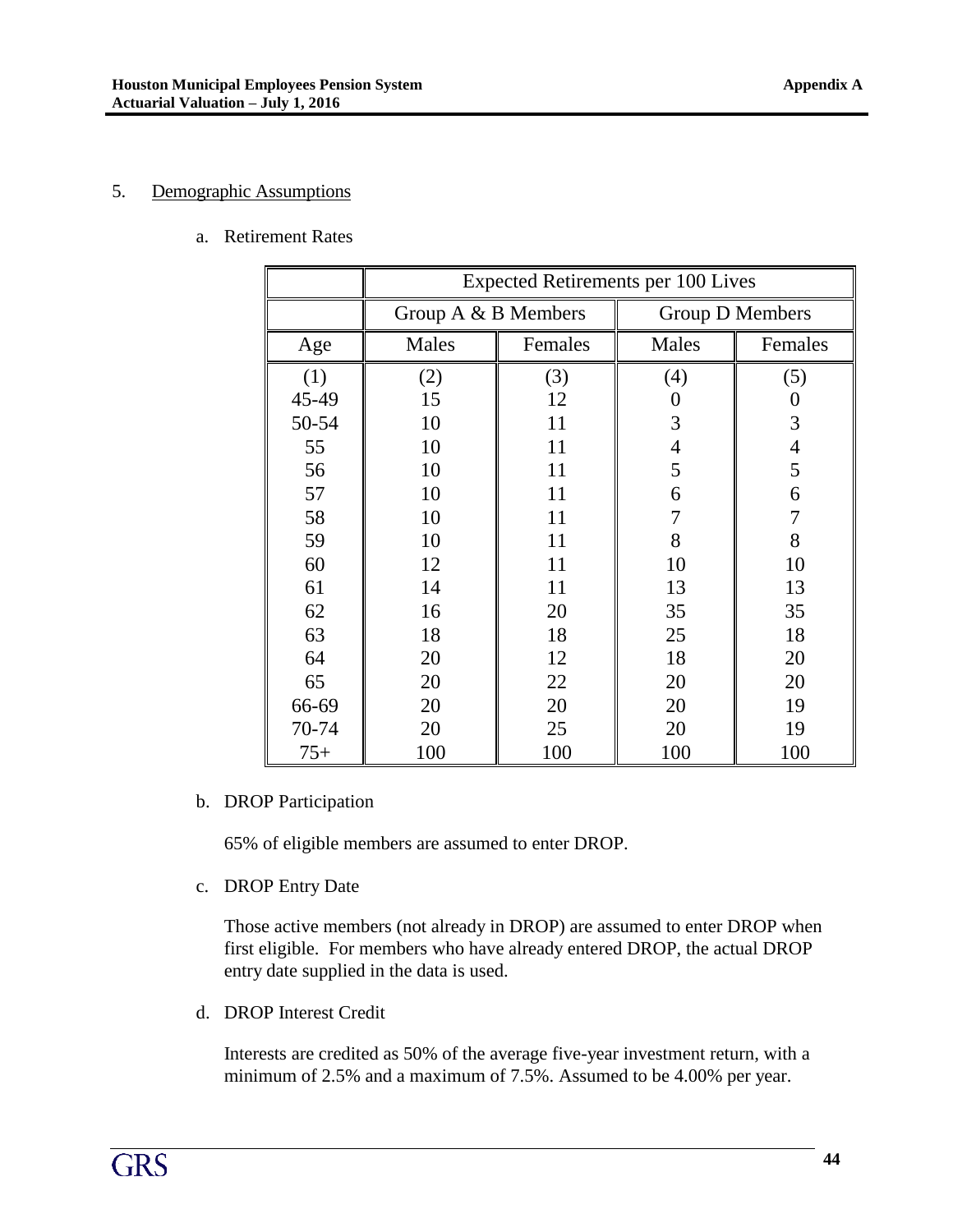e. Mortality rates (active members)

Based on the Retired Pensioners 2000 Mortality Table (combined). Rates are scaled by 90% for male and 80% for female. 90% of the rates are assumed to be for non-service related deaths and 10% for service related deaths.

Sample rates are shown below:

|     | <b>Rates</b>                       |                                             |                                          |                                     |  |  |  |
|-----|------------------------------------|---------------------------------------------|------------------------------------------|-------------------------------------|--|--|--|
| Age | Non-<br>service<br>related<br>Male | Non-<br>service<br>related<br><b>Female</b> | <b>Service</b><br>related<br><b>Male</b> | <b>Service</b><br>related<br>Female |  |  |  |
|     |                                    |                                             |                                          |                                     |  |  |  |
| 20  | 0.000279                           | 0.000138                                    | 0.000031                                 | 0.000015                            |  |  |  |
| 25  | 0.000305                           | 0.000149                                    | 0.000034                                 | 0.000017                            |  |  |  |
| 30  | 0.000360                           | 0.000190                                    | 0.000040                                 | 0.000021                            |  |  |  |
| 35  | 0.000626                           | 0.000342                                    | 0.000070                                 | 0.000038                            |  |  |  |
| 40  | 0.000874                           | 0.000508                                    | 0.000097                                 | 0.000056                            |  |  |  |
| 45  | 0.001221                           | 0.000809                                    | 0.000136                                 | 0.000090                            |  |  |  |
| 50  | 0.001732                           | 0.001207                                    | 0.000192                                 | 0.000134                            |  |  |  |
| 55  | 0.002935                           | 0.001956                                    | 0.000326                                 | 0.000217                            |  |  |  |
| 60  | 0.005465                           | 0.003640                                    | 0.000607                                 | 0.000404                            |  |  |  |
| 65  | 0.010317                           | 0.006988                                    | 0.001146                                 | 0.000776                            |  |  |  |
| 70  | 0.017987                           | 0.012054                                    | 0.001999                                 | 0.001339                            |  |  |  |
| 75  | 0.030646                           | 0.020236                                    | 0.003405                                 | 0.002248                            |  |  |  |
|     |                                    |                                             |                                          |                                     |  |  |  |

Mortality rates (retired members and beneficiaries):

Healthy Retirees and beneficiaries: Gender-distinct RP2000 Combined Healthy Mortality Tables with Blue Collar Adjustment. Male rates are multiplied by 125% and female rates are multiplied by 112%. The rates are projected on a fully generational basis by scale BB to account for future mortality improvements.

Disabled Retirees: Gender-distinct RP2000 Combined Healthy Mortality Tables with Blue Collar Adjustment. Male rates are multiplied by 125% and female rates are multiplied by 112%. The rates are projected on a fully generational basis by scale BB to account for future mortality improvements. Rates are set-forward five years. A minimum rate of 0.04 is applied to male and 0.03 to female.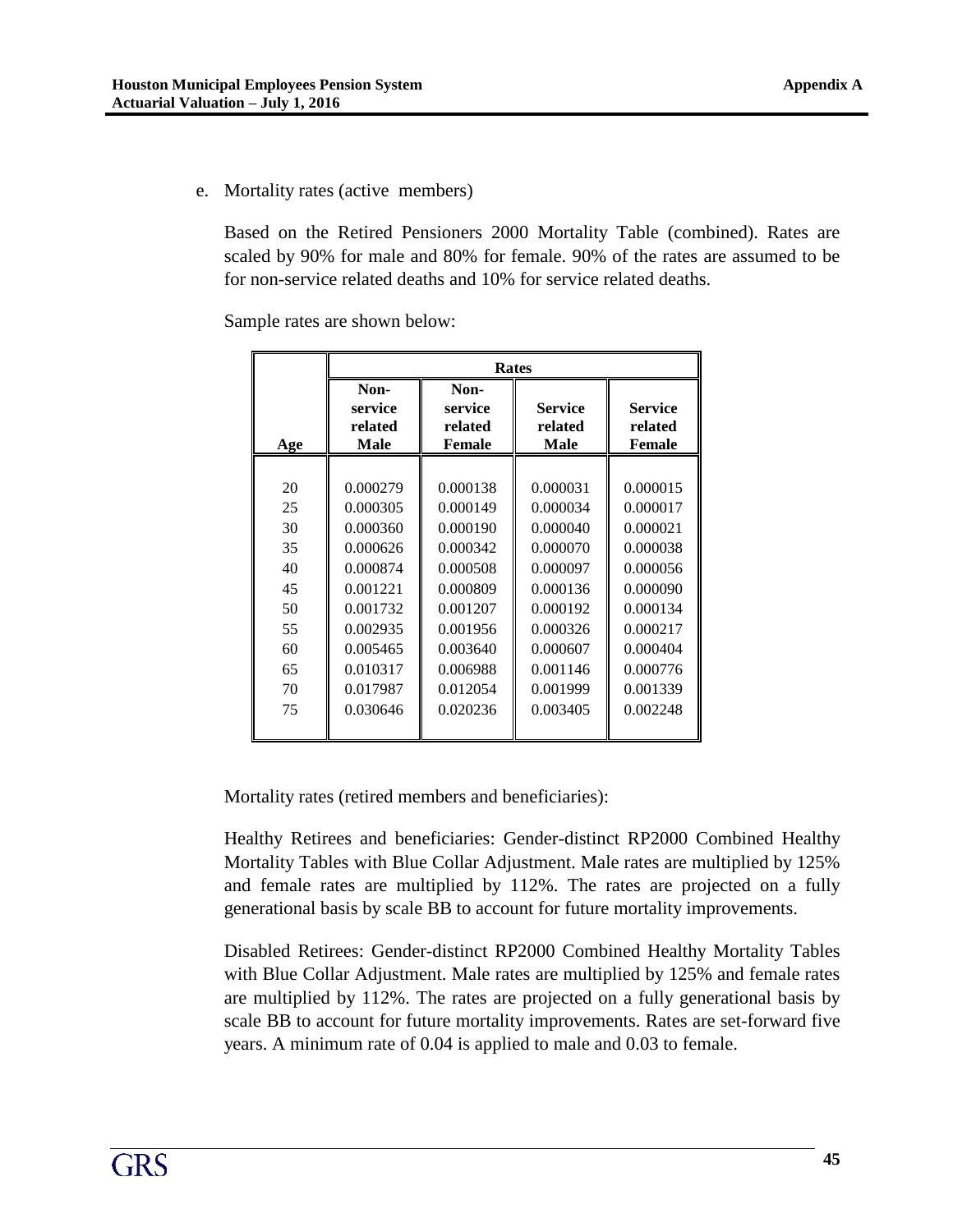| <b>Attained Age</b> | Rates                  |                                 |                         |                                  |  |  |  |  |
|---------------------|------------------------|---------------------------------|-------------------------|----------------------------------|--|--|--|--|
| in 2014             | <b>Healthy</b><br>Male | <b>Healthy</b><br><b>Female</b> | <b>Disabled</b><br>Male | <b>Disabled</b><br><b>Female</b> |  |  |  |  |
|                     |                        |                                 |                         |                                  |  |  |  |  |
| 45                  | 0.002149               | 0.001489                        | 0.040000                | 0.030000                         |  |  |  |  |
| 50                  | 0.002891               | 0.002108                        | 0.040000                | 0.030000                         |  |  |  |  |
| 55                  | 0.005029               | 0.002918                        | 0.040000                | 0.030000                         |  |  |  |  |
| 60                  | 0.009369               | 0.004815                        | 0.040000                | 0.030000                         |  |  |  |  |
| 65                  | 0.016403               | 0.009835                        | 0.040000                | 0.030000                         |  |  |  |  |
| 70                  | 0.027069               | 0.017625                        | 0.043632                | 0.030000                         |  |  |  |  |
| 75                  | 0.043632               | 0.029215                        | 0.071367                | 0.046301                         |  |  |  |  |
| 80                  | 0.071367               | 0.046301                        | 0.116414                | 0.078599                         |  |  |  |  |
| 85                  | 0.116414               | 0.078599                        | 0.194603                | 0.131126                         |  |  |  |  |
| 90                  | 0.194603               | 0.131126                        | 0.298126                | 0.198245                         |  |  |  |  |
| 95                  | 0.298126               | 0.198245                        | 0.412954                | 0.255008                         |  |  |  |  |
| 100                 | 0.412954               | 0.255008                        | 0.497358                | 0.328290                         |  |  |  |  |
|                     |                        |                                 |                         |                                  |  |  |  |  |

Sample rates are shown below:

#### f. Termination Rates and Disability Rates

Termination rates (for causes other than death, disability or retirement):

Termination rates are a function of the member's age and service. Termination rates are not applied after a member becomes eligible for a retirement benefit. Rates at selected ages are shown below.

|     | <b>Years of Service</b> |        |        |        |                |        |        |        |        |        |        |
|-----|-------------------------|--------|--------|--------|----------------|--------|--------|--------|--------|--------|--------|
| Age | $\theta$                |        |        |        | $\overline{4}$ |        | 6      |        |        | 9      | $10+$  |
| 20  | 0.3244                  | 0.2682 | 0.2300 | 0.2060 | 0.1926         | 0.1824 | 0.1617 | 0.1507 | 0.1400 | 0.1278 | 0.0541 |
| 30  | 0.2585                  | 0.2146 | 0.1808 | 0.1563 | 0.1396         | 0.1275 | 0.1143 | 0.1057 | 0.0985 | 0.0919 | 0.0449 |
| 40  | 0.2003                  | 0.1645 | 0.1351 | 0.1124 | 0.0954         | 0.0832 | 0.0750 | 0.0683 | 0.0634 | 0.0603 | 0.0357 |
| 50  | 0.1559                  | 0.1258 | 0.1013 | 0.0824 | 0.0681         | 0.0577 | 0.0510 | 0.0454 | 0.0411 | 0.0383 | 0.0265 |
| 60  | 0.1341                  | 0.1083 | 0.0887 | 0.0740 | 0.0634         | 0.0557 | 0.0469 | 0.0407 | 0.0344 | 0.0277 | 0.0173 |

Probability of Decrement Due to Withdrawal – Male Members

Probability of Decrement Due to Withdrawal – Female Members

|     | <b>Years of Service</b> |        |        |        |                |        |                                    |        |        |        |        |
|-----|-------------------------|--------|--------|--------|----------------|--------|------------------------------------|--------|--------|--------|--------|
| Age | 0                       |        |        | 3      | $\overline{4}$ | C.     | 6                                  |        |        | 9      | $10+$  |
| 20  | 0.2811                  | 0.2574 | 0.2344 | 0.2123 |                |        | 0.1912 0.1711 0.1506 0.1282 0.1040 |        |        | 0.0784 | 0.1385 |
| 30  | 0.2155                  | 0.1943 | 0.1736 | 0.1539 | 0.1356 0.1188  |        | 0.1032                             | 0.0879 | 0.0730 | 0.0585 | 0.0795 |
| 40  | 0.1688                  | 0.1460 | 0.1250 | 0.1063 | 0.0903         | 0.0770 | 0.0664                             | 0.0581 | 0.0517 | 0.0472 | 0.0367 |
| 50  | 0.1510                  | 0.1223 | 0.0984 | 0.0791 | 0.0645         | 0.0544 | 0.0481                             | 0.0452 | 0.0453 | 0.0481 | 0.0339 |
| 60  | 0.1794                  |        | 0.1049 | 0.0812 | 0.0653         | 0.0570 | 0.0540                             | 0.0552 | 0.0601 | 0.0682 | 0.0339 |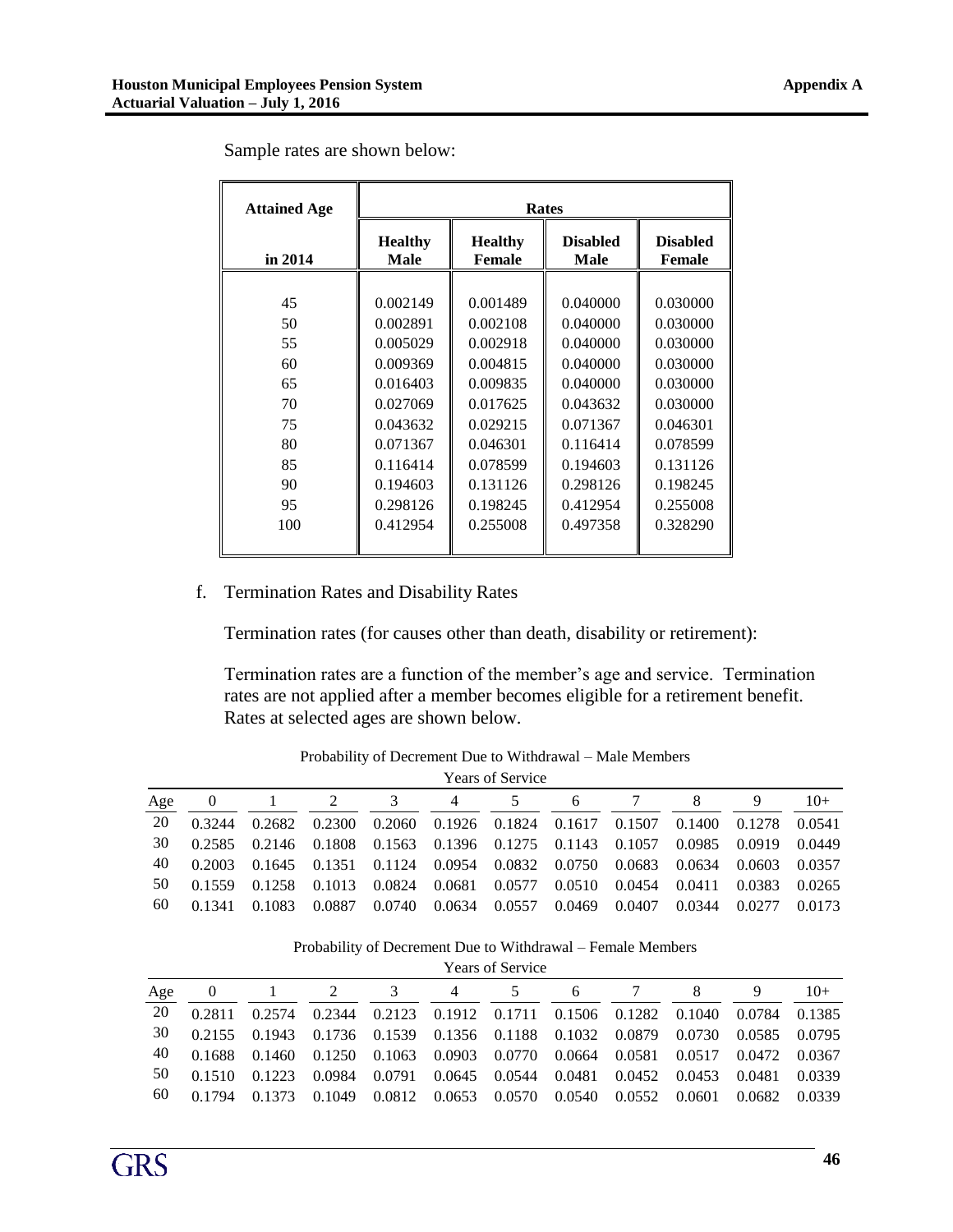| Age | Males    | <b>Females</b> | Service-related<br>Males | Service-related<br><b>Females</b> |
|-----|----------|----------------|--------------------------|-----------------------------------|
|     |          |                |                          |                                   |
| 20  | 0.000004 | 0.000006       | 0.000000                 | 0.000001                          |
| 25  | 0.000009 | 0.000013       | 0.000001                 | 0.000002                          |
| 30  | 0.000073 | 0.000065       | 0.000005                 | 0.000008                          |
| 35  | 0.000318 | 0.000102       | 0.000022                 | 0.000013                          |
| 40  | 0.000650 | 0.000234       | 0.000045                 | 0.000029                          |
| 45  | 0.001259 | 0.000528       | 0.000087                 | 0.000066                          |
| 50  | 0.002195 | 0.001256       | 0.000151                 | 0.000157                          |
| 55  | 0.003171 | 0.002021       | 0.000219                 | 0.000253                          |
| 60  | 0.004188 | 0.002436       | 0.000289                 | 0.000305                          |

Rates of Decrement Due to Disability

Rates of disability are reduced to zero once a member becomes eligible for retirement.

#### 6. Other Assumptions

- a. Projected payroll for contribution purposes: The aggregate projected payroll for the fiscal year following the valuation date is calculated by increasing the actual payroll paid during the previous fiscal year to all members (actives, terminated and retired) by the payroll growth rate and multiplying by the ratio of current active members to the average number of active members during the previous fiscal year.
- b. Percent married: 70% of employees are assumed to be married. (No beneficiaries other than the spouse assumed). The 70% assumption is intended to provide sufficient margin to cover the costs of any surviving children benefits.
- c. Age difference: Male members are assumed to be three years older than their spouses, and female members are assumed to be three years younger than their spouses.
- d. Percent electing annuity on death (when eligible): All of the spouses of vested, married participants are assumed to elect an annuity.
- e. Percent electing deferred termination benefit: Vested terminating members are assumed to elect a refund or a deferred benefit, whichever is more valuable at the time of termination.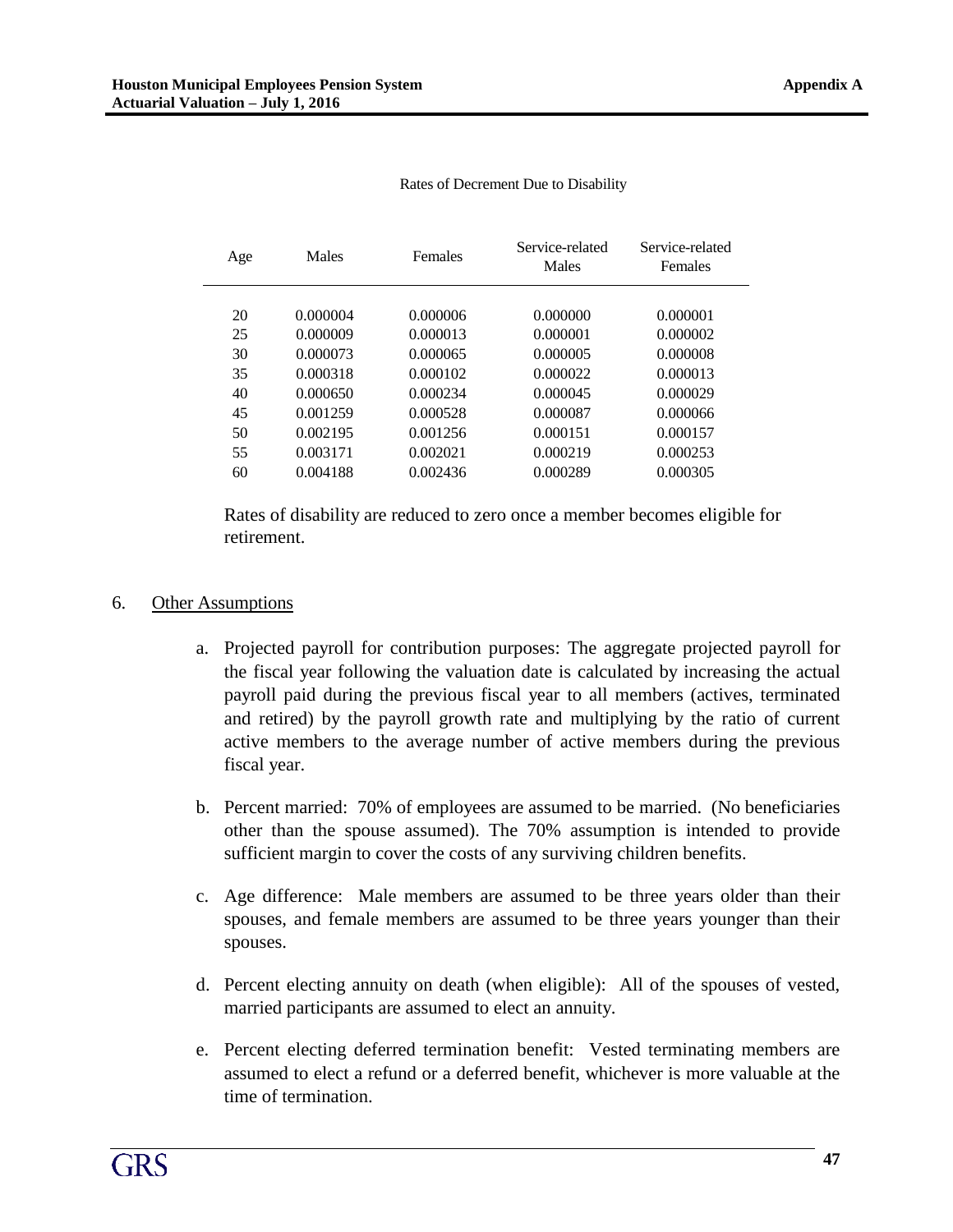- f. There will be no recoveries once disabled.
- g. No surviving spouse will remarry.
- h. Assumed age for commencement of deferred benefits: Members electing to receive a deferred benefit are assumed to commence receipt at the first age at which unreduced benefits are available.
- i. Administrative expenses: The administrative expenses of the plan are added into the employer contribution rate as a percentage of payroll.
- j. Pay increase timing: Beginning of (fiscal) year. This is equivalent to assuming that reported pays represent amounts paid to members during the year ended on the valuation date.
- k. Decrement timing: Decrements of all types are assumed to occur mid-year.
- l. Eligibility testing: Eligibility for benefits is determined based upon the age nearest birthday and service nearest whole year on the date the decrement is assumed to occur.
- m. Decrement relativity: Decrement rates are used directly from the experience study, without adjustment for multiple decrement table effects.
- n. Incidence of Contributions**:** Contributions are assumed to be received continuously throughout the year based upon the computed percent of payroll shown in this report, and the actual payroll payable at the time contributions are made.
- o. Benefit Service: All members are assumed to accrue 1 year of service each year. Fractional service is used to determine the amount of benefit payable.
- p. Retiree DROP Balances Payout Duration: It is assumed that retirees will receive their DROP balances in equal installments over the eight years following retirement.
- q. COLA is assumed to be 1.00% per year for almost all members effective 7/1/2017. Group D members who terminated prior to the effective date of the 2017 legislation are not eligible for a COLA.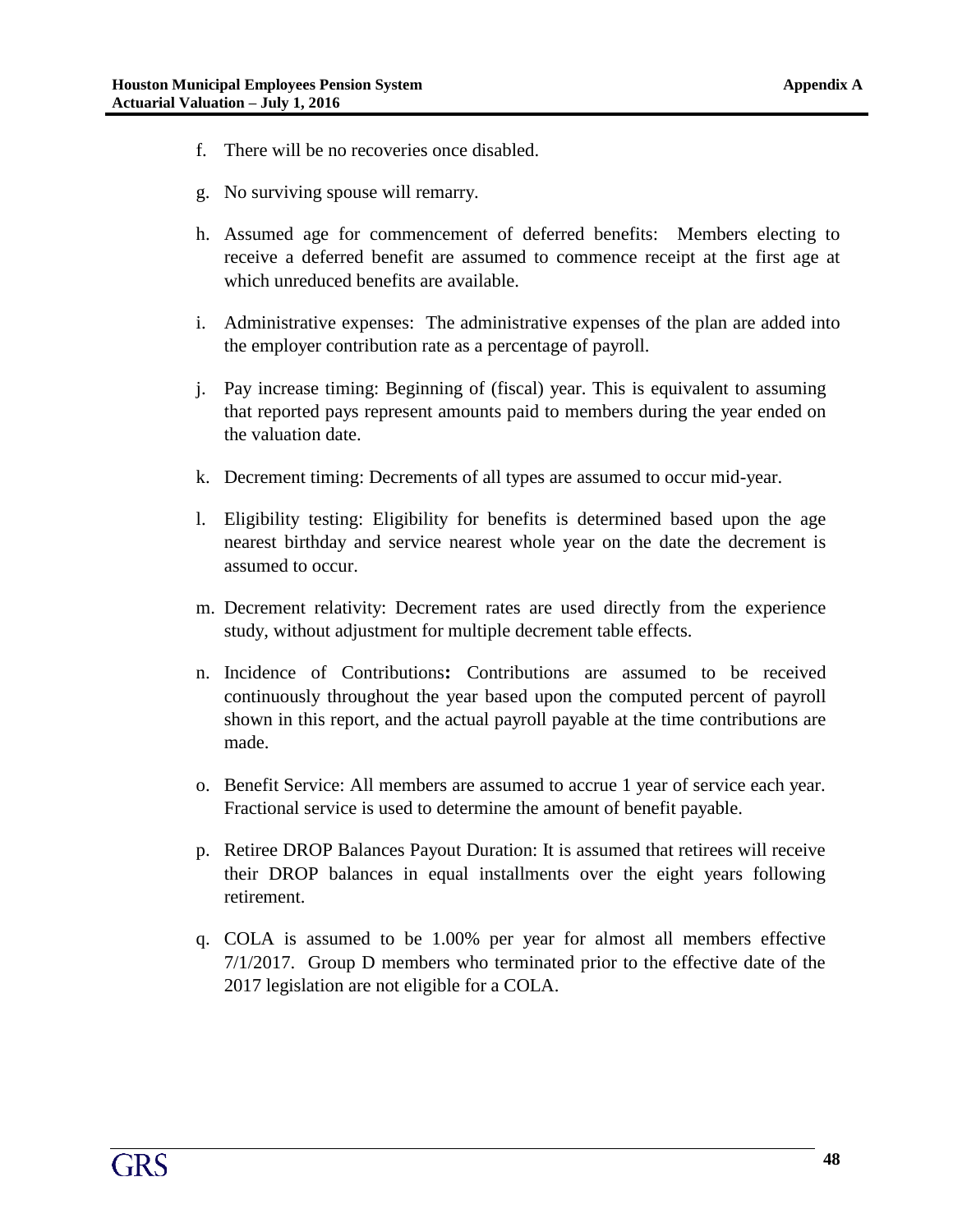#### 7. Participant Data

Participant data was supplied on electronic files. There were separate files for (i) active members, (ii) inactive members, and (ii) members and beneficiaries receiving benefits.

The data for active members included birth date, sex, most recent hire date, salary paid during last fiscal year, hours worked by the employee, and employee contribution amounts. For retired members and beneficiaries, the data included date of birth, sex, amount of monthly benefit, and date of retirement. Also included was the member's Group and for members participating in DROP, their account balances and monthly DROP income.

All healthy and disabled retirees are assumed to have 100% joint and survivor, prorated by the 70% marriage assumption and reflecting the 3 year spousal age differential. All nonchildren beneficiaries are assumed to have life only benefits and all children beneficiaries' annuities are assumed to stop at age 21.

Salary for the prior fiscal year as well as an annualized rate of pay is provided in the data. The annualized rate increased by one-year's salary increase is the rate of pay the member is assumed to earn in the upcoming fiscal year.

Except as noted below, assumptions were made to correct for missing, or inconsistent data. These had no material impact on the results presented.

We received salary information on City of Houston employees employed by HFC, HFF, and CCSI. Where we had additional information because of prior HMEPS service, we added the salary information and treated the records as active employees. For the 170 records where we had no additional information, we assumed these records were Group D members and we grossed up the Group D liabilities and payroll to reflect these additions.

#### 8. Group Transfers

We assume no current Group B members will transfer to Group A.

#### 9. Change in Assumptions Since Prior Valuation

- The actuarial assumptions were modified since the prior valuation. In particular the investment return assumption was decreased from 8.00% to 7.00%.
- The inflation assumption was lowered to 2.25%.
- The ultimate salary scale assumption was changed to 3.00%.
- The payroll growth rate assumptions were changed to 2.75%.
- The Actuarial Value of Assets was marked to Market Value, plus an expected \$250 million in Pension Obligation Bonds (POBs), discounted from December 31, 2017 at 7%.
- COLAs are assumed to be 1.00% per year for all members
- DROP crediting rate is 4.00% per year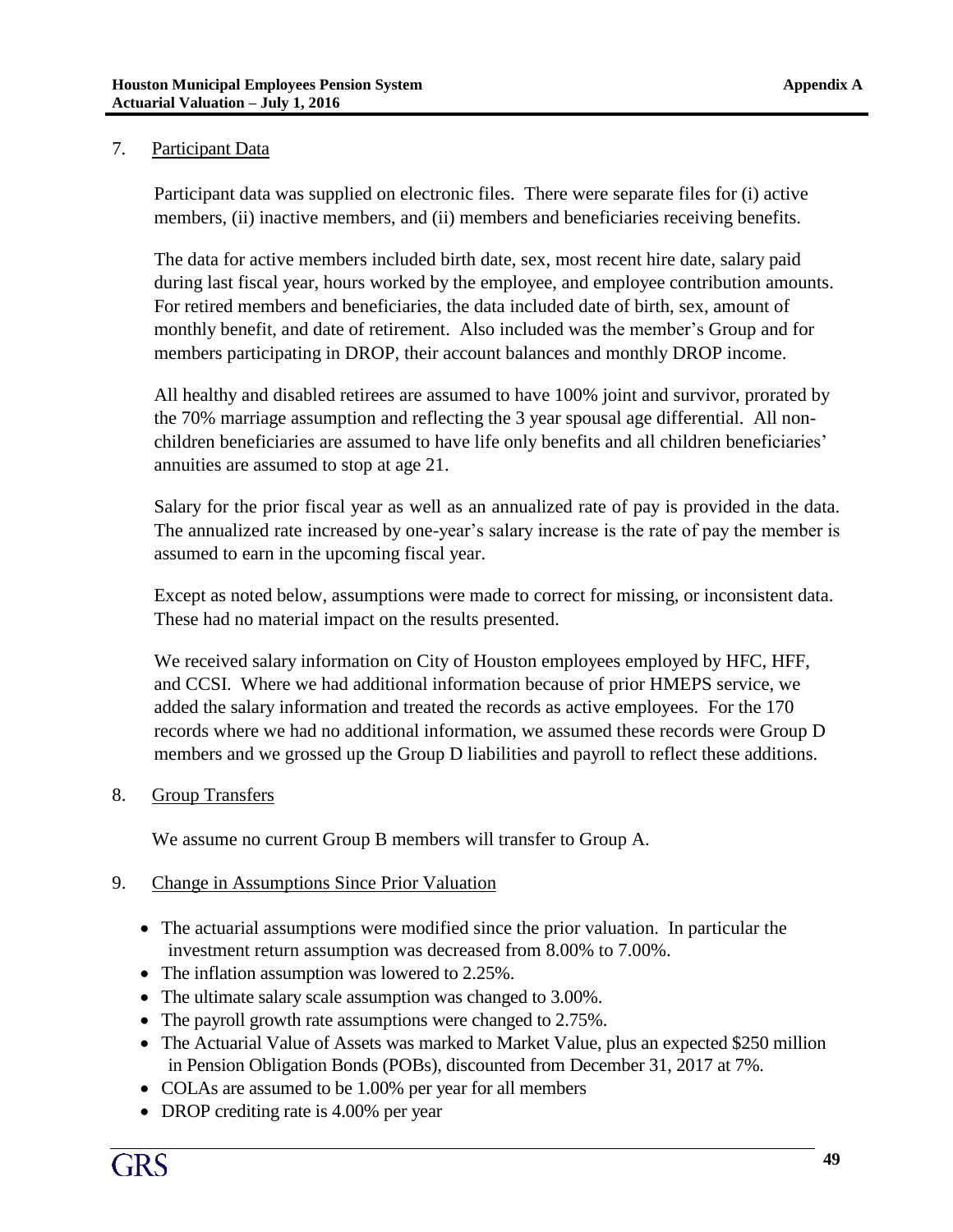## **Summary of Plan Provisions**

The provisions summarized in this section apply to persons who are members (active employees). Former members may have been covered under different plan provisions, depending on their dates of separation from service.

1. Covered Members

Any person who is a participant of Group A, under the original act.

Persons who became employees of the City of Houston after September 1, 1981 and prior to September 1, 1999, and elected officials of the City of Houston who assumed office after September 1, 1981 and prior to September 1, 1999, participate in Group B, but may make an irrevocable election to participate in Group A instead.

Persons who become employees of the City and persons who are elected as City officials after September 1, 1999 and prior to January 1, 2008 become members of Group A. Certain persons who were or became a Director of a City Department, Chief Administrative Officer, or Executive Director of HMEPS on or after September 1, 1999 and prior to January 1, 2005 participate in Group C. Effective January 1, 2005, all Group C participation ceased and all Group C participants became Group A participants. Accruals earned by Group C participants prior to January 1, 2005 are retained, but all future accruals are based on the Group A formulas.

All future references to Group C participants in this appendix are intended to reflect this change in the Group C status.

Covered employees newly hired on or after January 1, 2008 will be members of Group D.

A former employee who is rehired on or after January 1, 2008 is a member of the group in which such employee participated at the time of his/her immediately preceding separation from service.

#### 2. Monthly Final Average Salary (FAS)

The sum of the seventy-eight highest biweekly salaries paid to a member during his period of credited service, divided by thirty-six. Salary includes base pay, longevity pay, and any shift differential pay. If there are fewer than seventy-eight biweekly salaries, the FAS is determined by multiplying the average of all biweekly salaries paid to the member during the period of credited service by 26 and dividing the product by 12.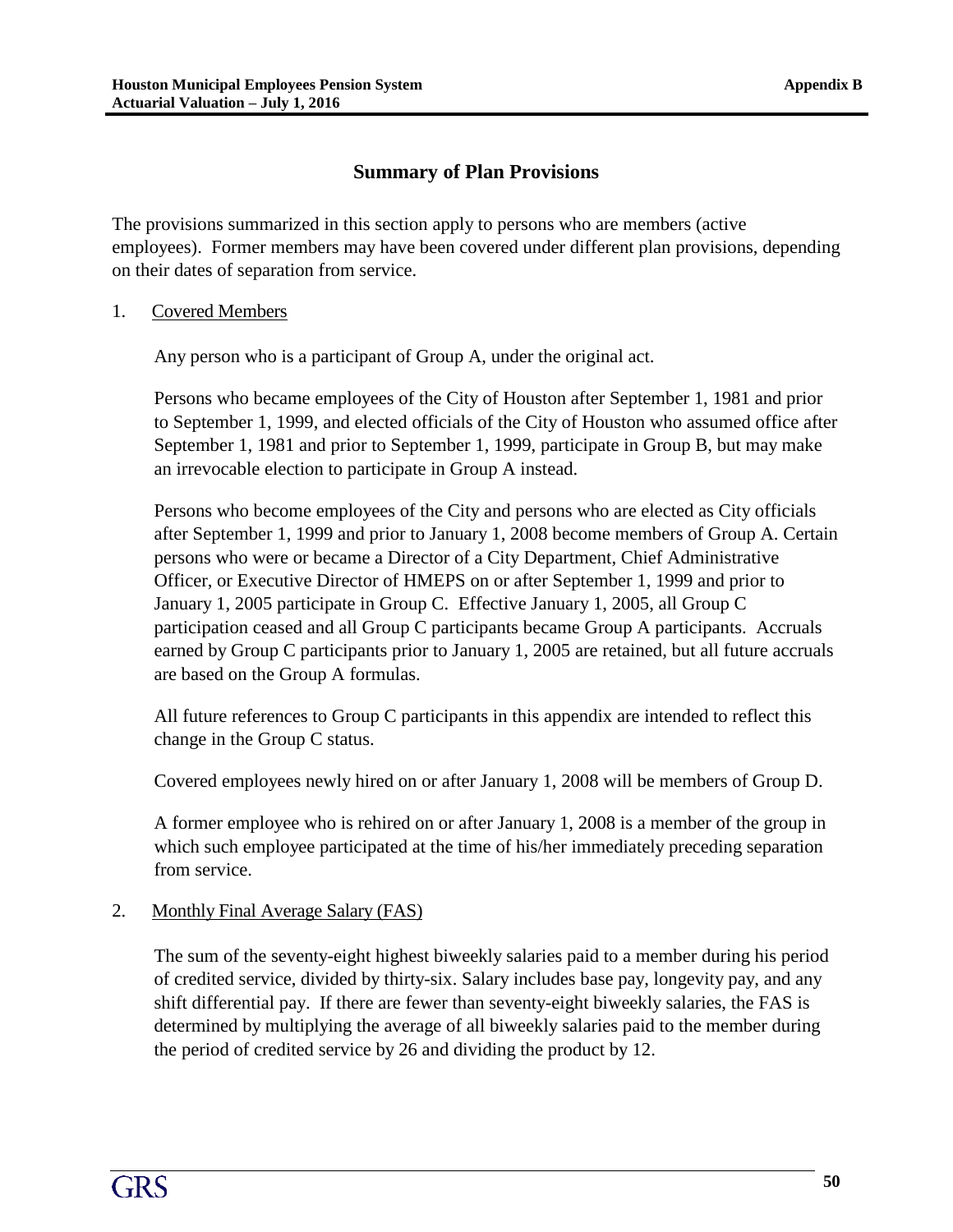#### 3. Credited Service

All services and work performed by an employee, including prior service. For members of Group A and former Group C, all services and work performed after September 1, 1943 must have been accompanied by corresponding contributions to HMEPS by the employee or legally authorized repayments must have been made.

Credited service for former participants in Group C means the number of years of eligible service after the executive official's effective date of participation in Group C. A former Group C member receives two times the number of actual years of credited service in Group C solely for the purpose of fulfilling the eligibility requirements in Group C.

If former Group D and pre-1997 Group B members who forfeited their previous credited service are rehired they will regain a year of forfeited credited service for each year of service earned upon reemployment.

- 4. Normal Retirement
	- a. Eligibility For participants in Group A or Group B, or, a former Group C member who became a Group A member as of January 1, 2005, the earliest of:
		- (i) age 62 and 5 years of Credited Service
		- (ii) 5 years of Credited Service, and age plus years of Credited Service equal 70 or more, provided that, prior to January 1, 2005, the participant had at least five years of credited service and the combination of age and years of credited service was equal to or greater than 68.
		- (iii) 5 years of Credited Service, and age plus years of Credited Service equal 75 or more with minimum age 50.

For participants in Group D Age 62 and 5 years of Credited Service

#### b. Benefit Prior to January 1, 2005:

Group A: 3.25% of FAS for each of the first 10 years of Credited Service plus 3.50% of FAS for Credited Service greater than 10 years but less than 20 years plus 4.25% of FAS for each year of Credited Service greater than 20 years (excludes period of DROP participation). Maximum benefit is 90% of FAS for all future retirees.

Group B: 1.75% of FAS for each of the first 10 years of Credited Service plus 2.00% of FAS for Credited Service greater than 10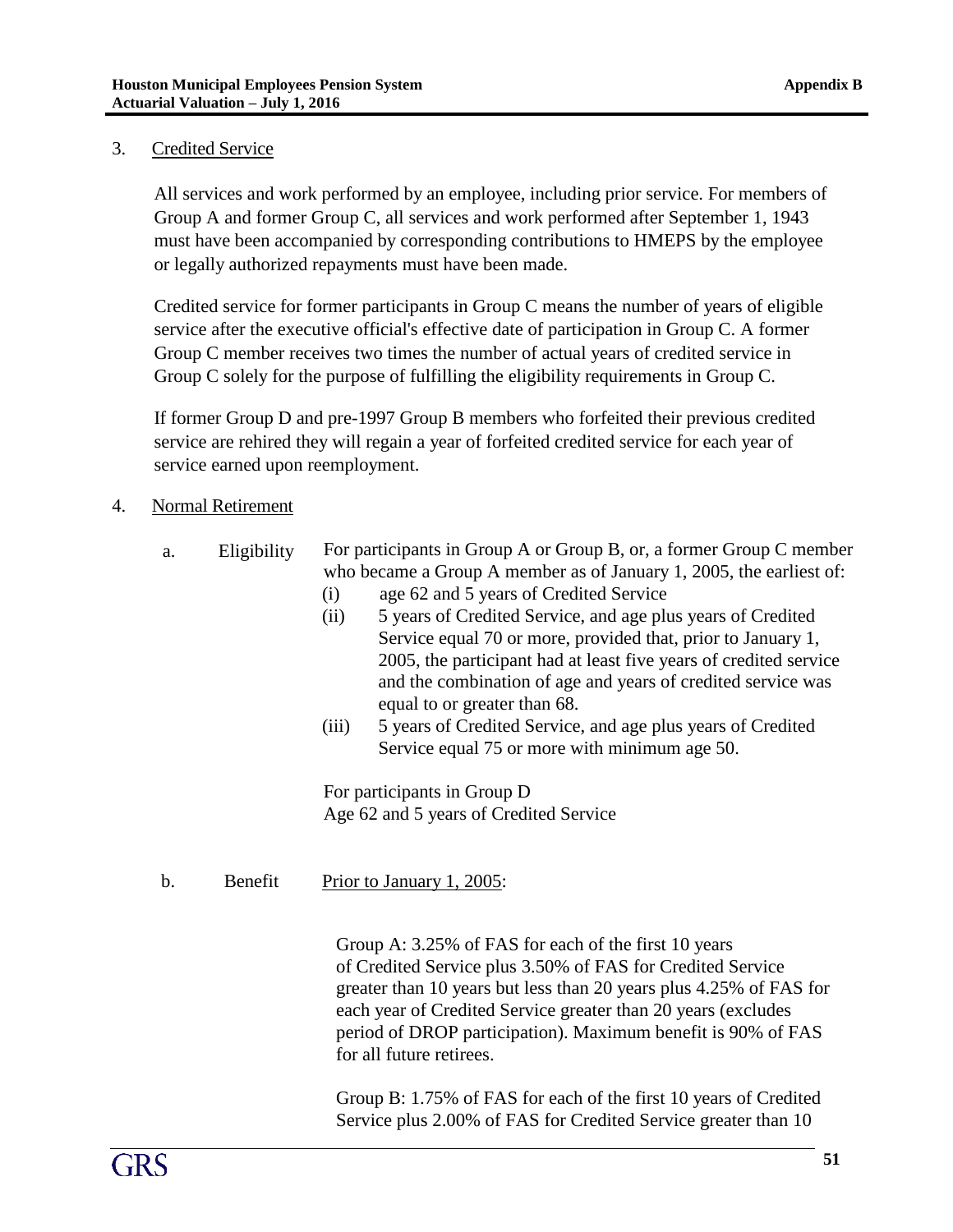years but less than 20 years, plus 2.75% of FAS for each year of Credited Service greater than 20 years (excludes period of DROP participation). Maximum benefit is 90% of FAS for all future retirees.

Group C: Double the rate for Group A

All accruals after January 1, 2005:

All accruals under the prior multipliers were frozen as of January 1, 2005 and the following benefit multipliers apply to service on or after that date:

Group A: 2.50% of FAS for each of the first 20 years of Credited Service plus 3.25% of FAS for each year of Credited Service greater than 20 years (excludes period of DROP participation). Maximum benefit is 90% of FAS for all future retirees.

Group B: 1.75% of FAS for each of the first 10 years of Credited Service plus 2.00% of FAS for Credited Service greater than 10 years but less than 20 years, plus 2.50% of FAS for each year of Credited Service greater than 20 years (excludes period of DROP participation). Maximum benefit is 90% of FAS for all future retirees.

Group D: 1.80% of FAS for each of the first 25 years of Credited Service, plus 1.00% of FAS for each year of Credited Service greater than 25 years. Maximum benefit is 90% of FAS for all future retirees.

age and service equals or is greater than 75.

#### 5. Early Retirement (Group D only)

| a. | Eligibility | (i) | at least ten years of Credited Service; or                   |  |  |  |  |
|----|-------------|-----|--------------------------------------------------------------|--|--|--|--|
|    |             |     | at least five years of Credited Service and a combination of |  |  |  |  |

b. Benefit Accrued normal retirement benefit reduced by 0.25% for each month you are less than age 62.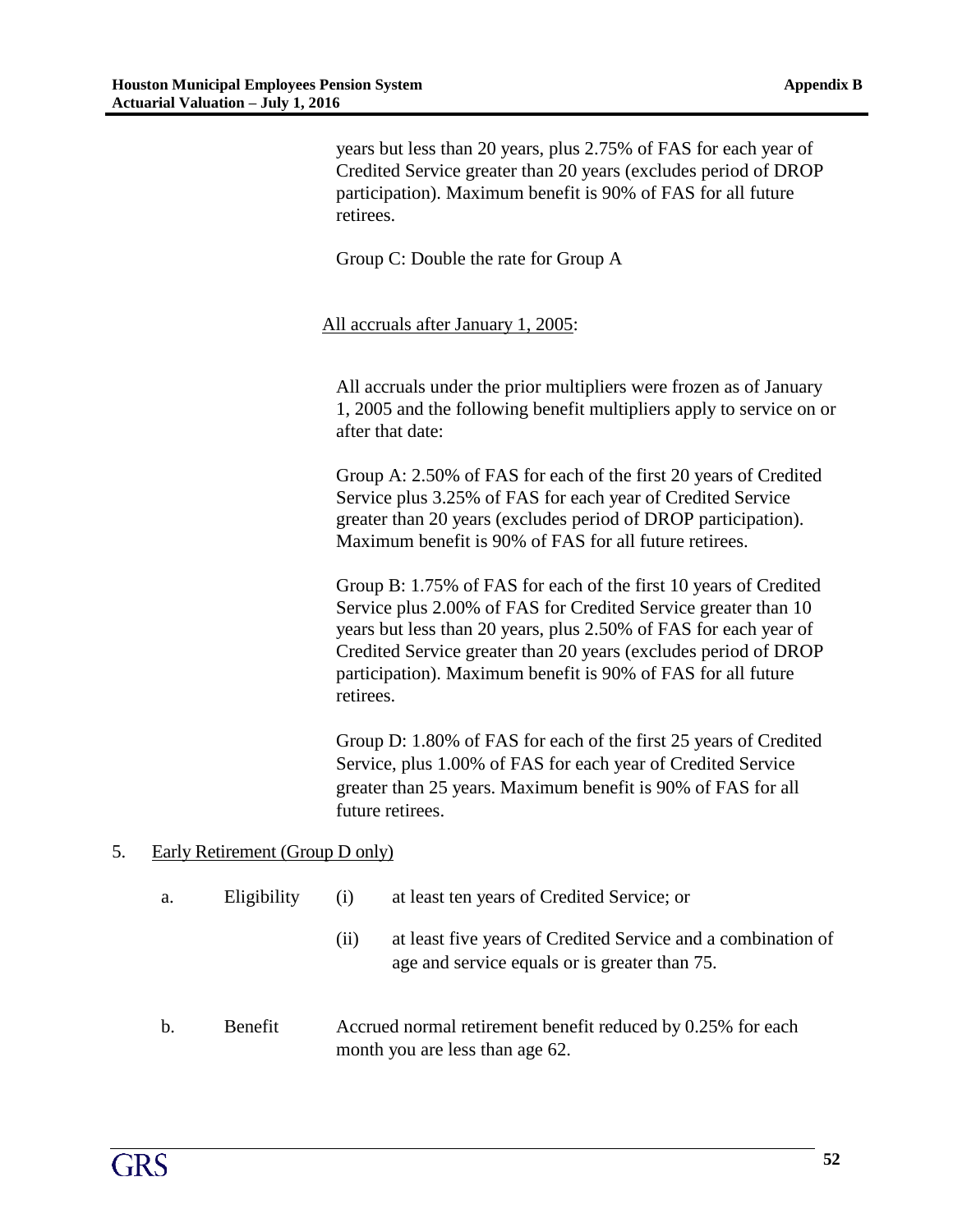#### 6. Vested Pension

| a.             | Eligibility | 5 years of Credited Service.                                                                                                                                                                                                                                                                                                                                                              |
|----------------|-------------|-------------------------------------------------------------------------------------------------------------------------------------------------------------------------------------------------------------------------------------------------------------------------------------------------------------------------------------------------------------------------------------------|
| $\mathbf{b}$ . | Benefit     | Group A and Group C: Either the accrued normal retirement<br>benefit with payments beginning at the normal retirement<br>eligibility date or a refund of employee contributions, if any,<br>without interest.                                                                                                                                                                             |
|                |             | Group B and Group D: Accrued normal retirement benefit payable<br>at the normal retirement eligibility date.                                                                                                                                                                                                                                                                              |
|                |             | If the actuarial present value of a pension is less than \$20,000, a<br>terminated participant who is not eligible to begin receiving a<br>pension may request an early lump sum distribution of the pension.<br>Such early lump sum distribution is irrevocable. Credited Service<br>associated therewith can be reinstated after reemployment and<br>pursuant to the rules of the plan. |

#### 7. Withdrawal Benefit

If a nonvested member withdraws from service with less than 5 years, a refund of the member's contributions is made without interest, upon request.

#### 8. Service-Connected Disability Retirement

| Eligibility<br>a. | Any age |
|-------------------|---------|
|-------------------|---------|

b. Benefit Current:

Group A: Accrued normal retirement benefit, but not less than 20% of final monthly salary at time of disability plus 1% of final monthly salary per year of Credited Service, to a maximum of 40% of final monthly salary.

Group B and Group D: Accrued normal retirement benefit, but not less than 20% of final monthly salary at time of disability.

After July 1, 2017:

Accrued normal retirement benefit, but not less than 20% of final monthly salary at time of disability plus 1% of final monthly salary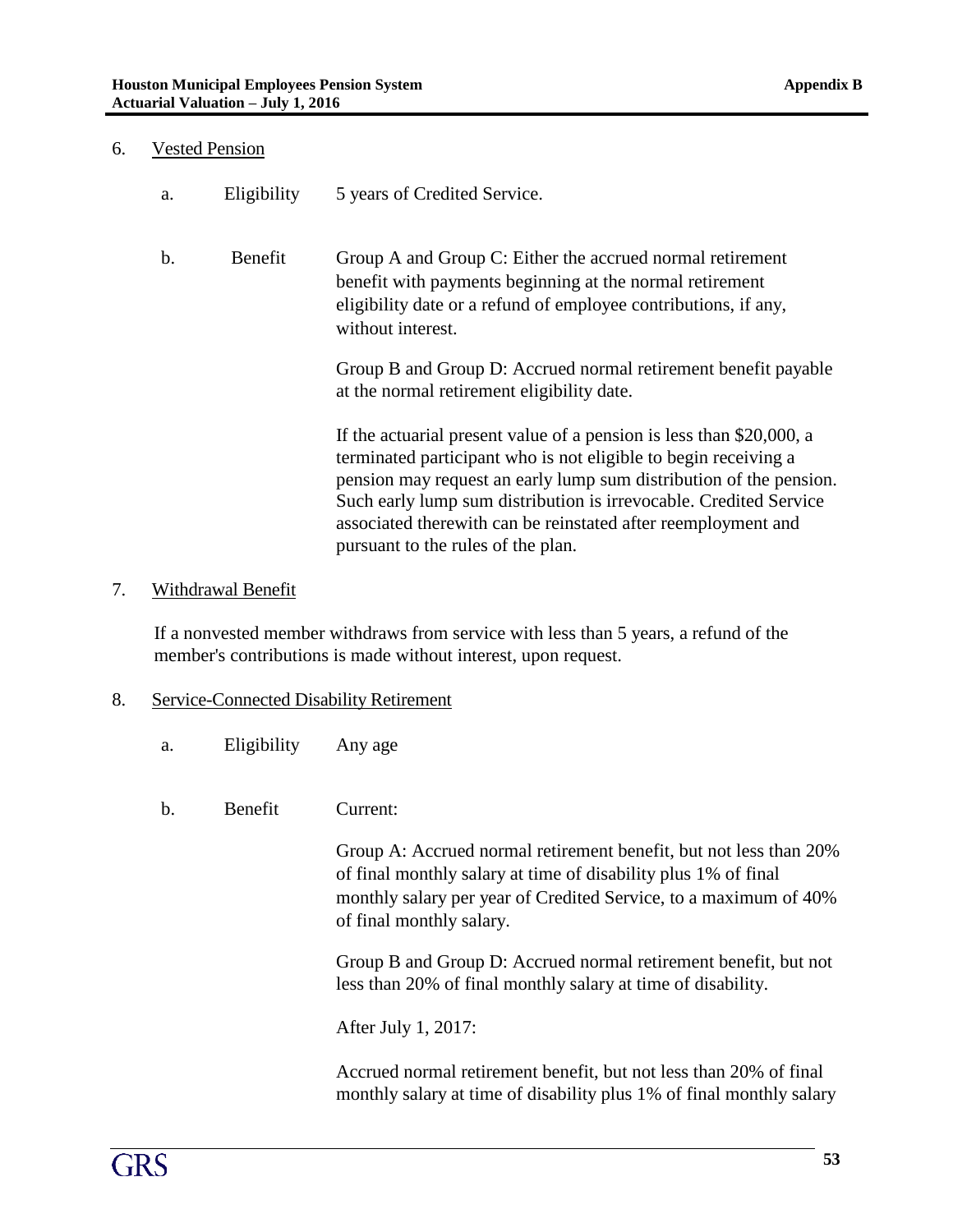per year of Credited Service, to a maximum of 40% of final monthly salary.

- 9. Non-service-Connected Disability Retirement
	- a. Eligibility 5 years of Credited Service.
	- b. Benefit Accrued normal retirement benefit payable immediately.

#### 10. Pre-retirement Survivor Benefits

- A. Service-connected
	- a. Eligibility Any age or Credited Service
	- b. Benefit Current:

If there is a surviving spouse, 100% of FAS payable to the spouse. 10% of FAS is payable to each qualifying dependent to a maximum of 20% for all dependents. Surviving spouse's benefit will be reduced by the amount of dependent benefits. If no surviving spouse, dependent benefits are 50% of the amount a surviving spouse would have received for each dependent to a maximum of 100% for all dependents in the aggregate.

Effective July 1, 2017:

If there is a surviving spouse, the spousal survivor benefit is 80% of the participant's final average salary, payable immediately.

- B. Non service-connected
	- a. Eligibility 5 years of Credited Service
	- b. Benefit Current:

Benefits for survivorship of vested Group D members after January 1, 2008:

Death of active employee: If there is a surviving spouse, 100% of accrued pension is payable to the spouse. 10% of accrued pension is payable to each qualifying dependent to a maximum of 20% for all dependents. Surviving spouse's benefit will be reduced by the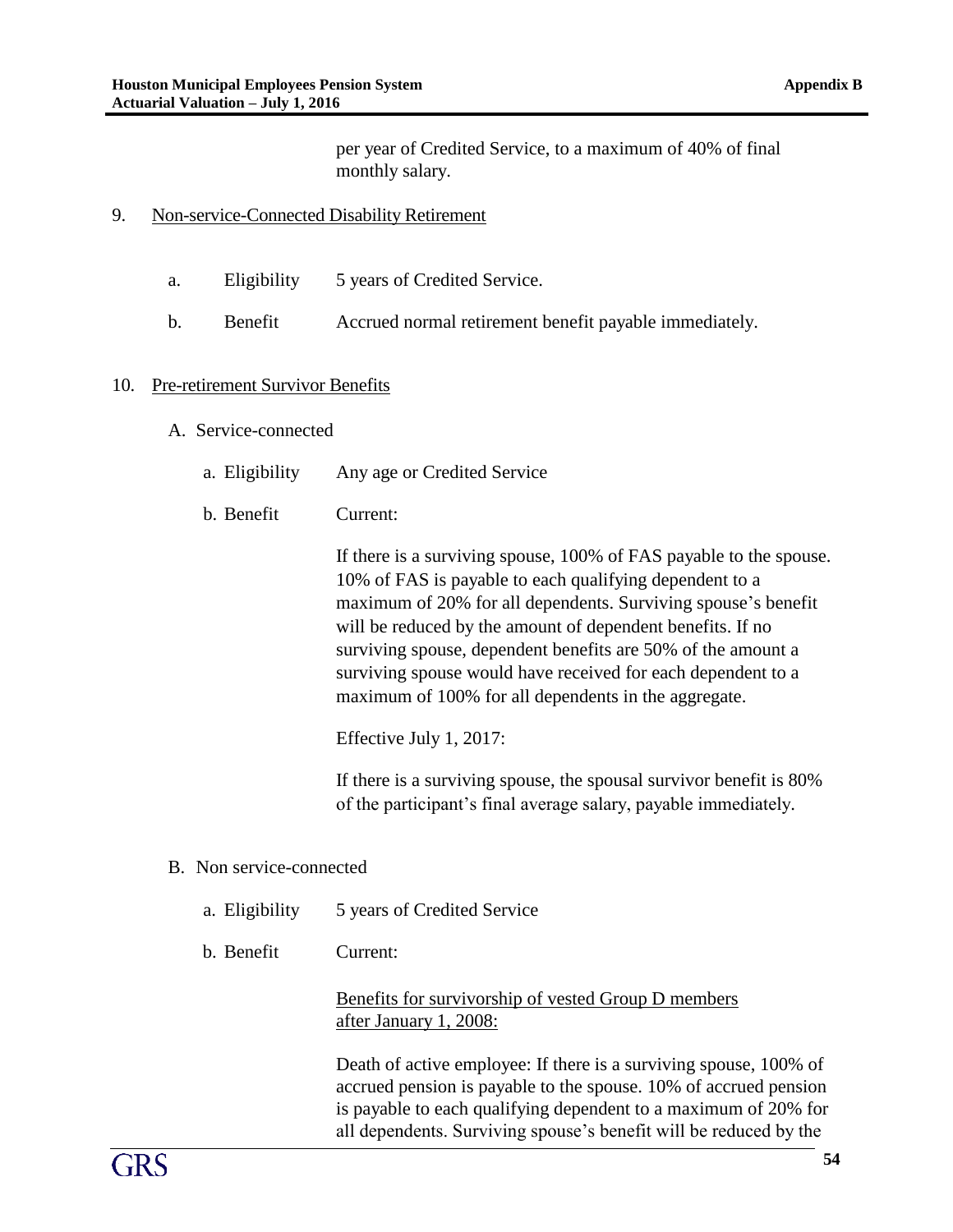amount of dependent benefits. If no surviving spouse, dependent benefits are 50% of the amount a surviving spouse would have received for each dependent to a maximum of 100% for all dependents in the aggregate.

Death of terminated vested employee (not yet retired): If participant selected Optional Annuity then benefit will be paid based on selected option. If the participant did not select an optional annuity then if there is a surviving spouse the participant will be deemed to have selected the 50% J&S Optional Annuity. If the participant did not select an Optional Annuity and there is no surviving spouse then no benefit is payable.

For all other Groups on or after August 1, 2001:

If there is a surviving spouse, 100% of accrued normal retirement benefit payable to the spouse and 10% of accrued normal retirement benefit to each qualifying dependent to a maximum of 20% for all dependents in the aggregate. The surviving spouse's benefit will be reduced by dependent benefits, if any. If there is no surviving spouse, each dependent will receive 50% of the benefit a surviving spouse would have received subject to a maximum of 100% of a surviving spouse's benefit for all dependents in the aggregate.

Effective July 1, 2017:

If an active Group A, Group B or Group D member with at least 5 years of credited service dies while still in service with the City (off-duty death), the spousal survivor benefit will be 80% of the normal accrued pension, payable immediately, provided that the spouse was married to the participant for at least one continuous year as of the date of death. If such spouse was married less than one continuous year as of the date of death, the survivor benefit is 50% of the normal accrued pension.

If a Group A or Group B deferred participant (not yet receiving a pension benefit) dies, the spousal survivor benefit is 50% of the normal accrued pension, payable at the participant's eligibility date. However, the surviving spouse can elect an earlier actuarially equivalent benefit.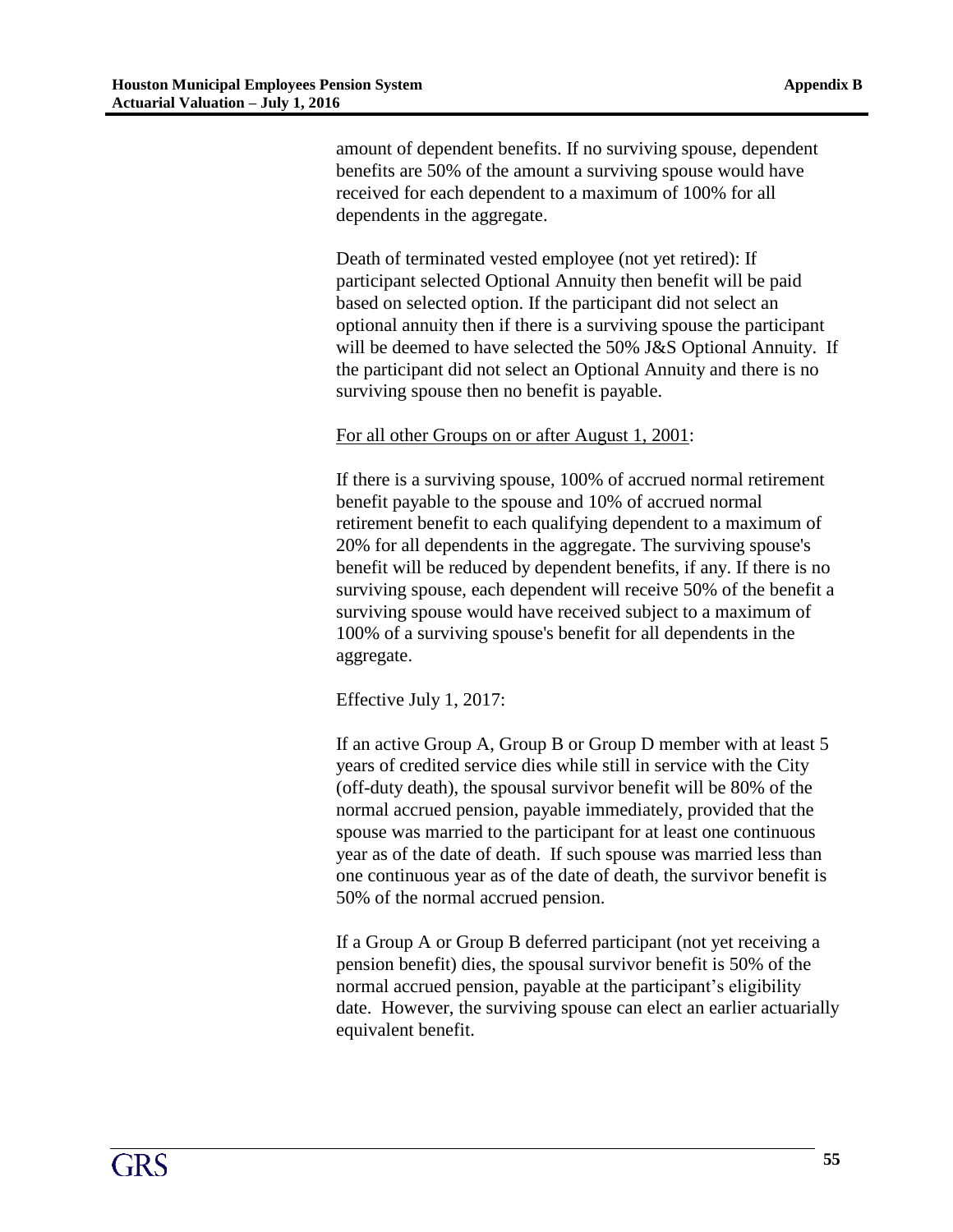#### 11. Postretirement Survivor Benefits

#### All Groups except Option-Eligible Participants Prior to June 30, 2017:

If there is a surviving spouse, 100% of the retirement benefit the deceased retiree was receiving at the time of death payable to the spouse and 10% of that retirement benefit payable to each qualifying dependent to a maximum of 20% for all dependents. The surviving spouse's benefit will be reduced by dependent benefits, if any. If there is no surviving spouse, each dependent will receive 50% of the benefit a surviving spouse would have received subject to 100% of a surviving spouse's benefit for all dependents in the aggregate.

## All Groups except Option-Eligible Participants On or After July 1, 2017:

If there is a surviving spouse, 80% of the retirement benefit the deceased retiree was receiving at the time of death payable immediately, provided that the spouse was married to the retiree at the time of death and for at least one continuous year as of the date of separation from service (the marriage requirement applies for separations from service on or after July 1, 2017). If such spouse was married less than one continuous year as of the date of separation from service (the marriage requirement applies for separations from service on or after July 1, 2017), the spousal survivor benefit is 50% of the retirement benefit being received by the retiree at the time of death.

## Option-Eligible Participants:

Life only to the retiree. Option-Eligible Participants may elect other options based on actuarial factors.

All Group D members, Group A  $\&$  B members who terminate after June 30, 2011 eligible for a normal retirement benefits and who are not married at their termination of service, and Group B members who terminated prior to September 1, 1997 and who are eligible for a normal retirement benefit are Option-Eligible Participants.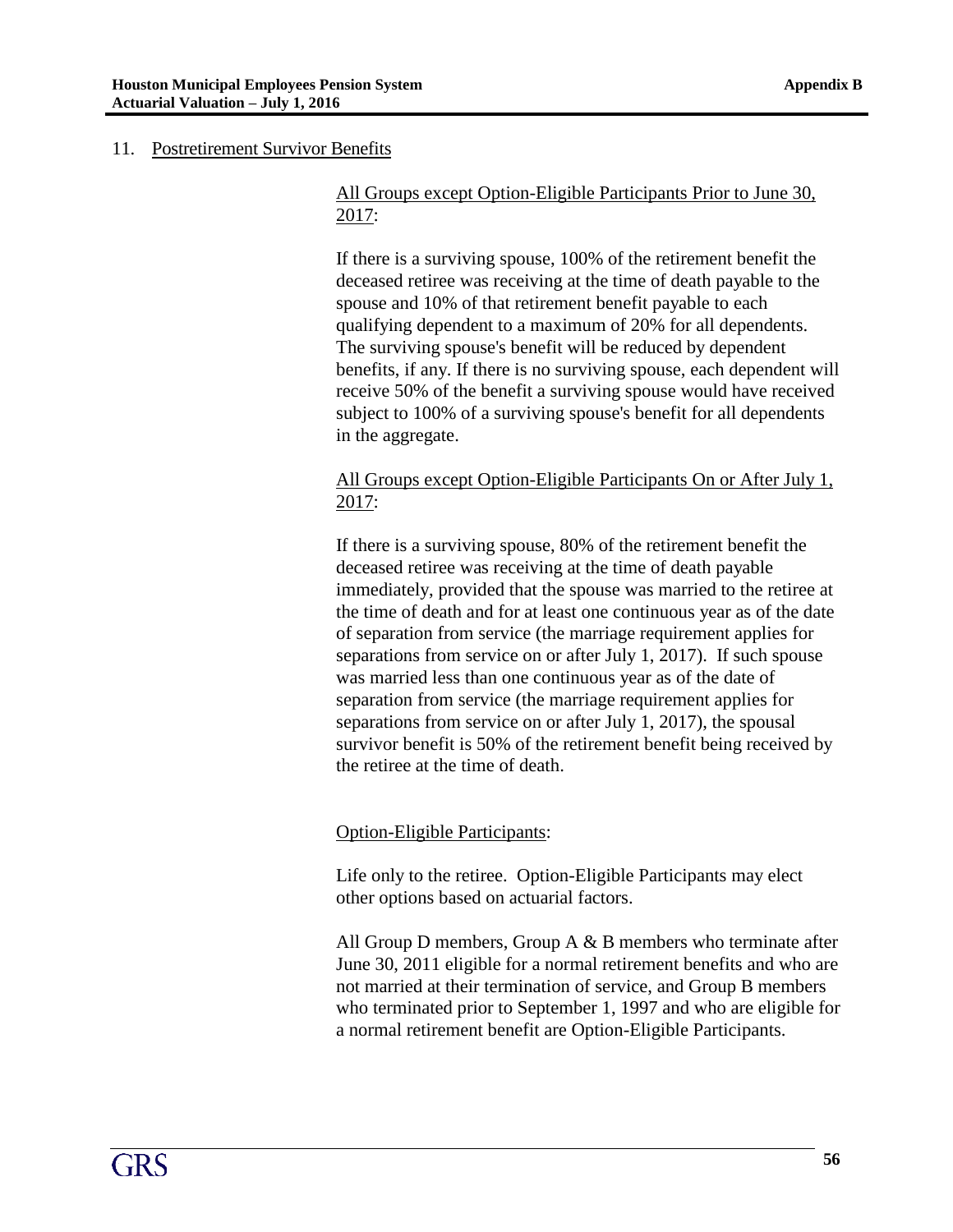#### 12. Benefit Adjustments

Prior to June 30, 2017:

Each year, effective February 1, monthly benefits will be increased 3.0%, not compounded, for all retirees and survivors. This will affect all members currently in payment status and members who enter payment status in the future. For members hired on or after January 1, 2005 future increases will be 2.0%, not compounded. However, pre-2005 retirees who are rehired will receive a 3% COLA on their subsequent benefit instead. No COLA for Group D members.

#### On or after July 1, 2017:

COLAs are calculated as half of the average five-year investment return less five percentage points, with a minimum of 0% and a maximum of 2%, not compounded. Group D retirees, who terminated after the effective date of the 2017 Legislation, will receive COLAs in the future. For employees who are participating in DROP, COLAs will be delayed until the earlier of their age at retirement or age 62 as of January 1 of the year in which the increase is made.

- 13. Contribution Rates. (all rates occur as of the first full pay period on or after the applicable effective date)
	- a. Members Effective July 1, 2017, 7% of salary for Group A members, 2% of salary for Group B members and 2% of salary for Group D members. For Group D, beginning January 1, 2018, in addition to the 2%, employees contribute 1% to a notional account that will be credited with the DROP Credit interest. Effective July 1, 2018, the total contribution increases to 8% of salary for Group A members and 4% of salary for Group B members.
	- b. City Beginning in 1993, the rate required to fund the Retirement Fund on an actuarial reserve basis. However, effective September 1, 1999, the minimum contribution rate is equal to the greater of 10% of covered payroll or twice the contribution rate a Group A member is required to make by statute. Under the ARM&CA between the Board and the City of Houston, the City will contribute the greater of \$108.5 million or 21.36% of payroll in fiscal year 2013. Contributions in future fiscal years increase by the greater of \$10 million or 2% of payroll over the prior year's rate until such time that the City's contribution rate equals the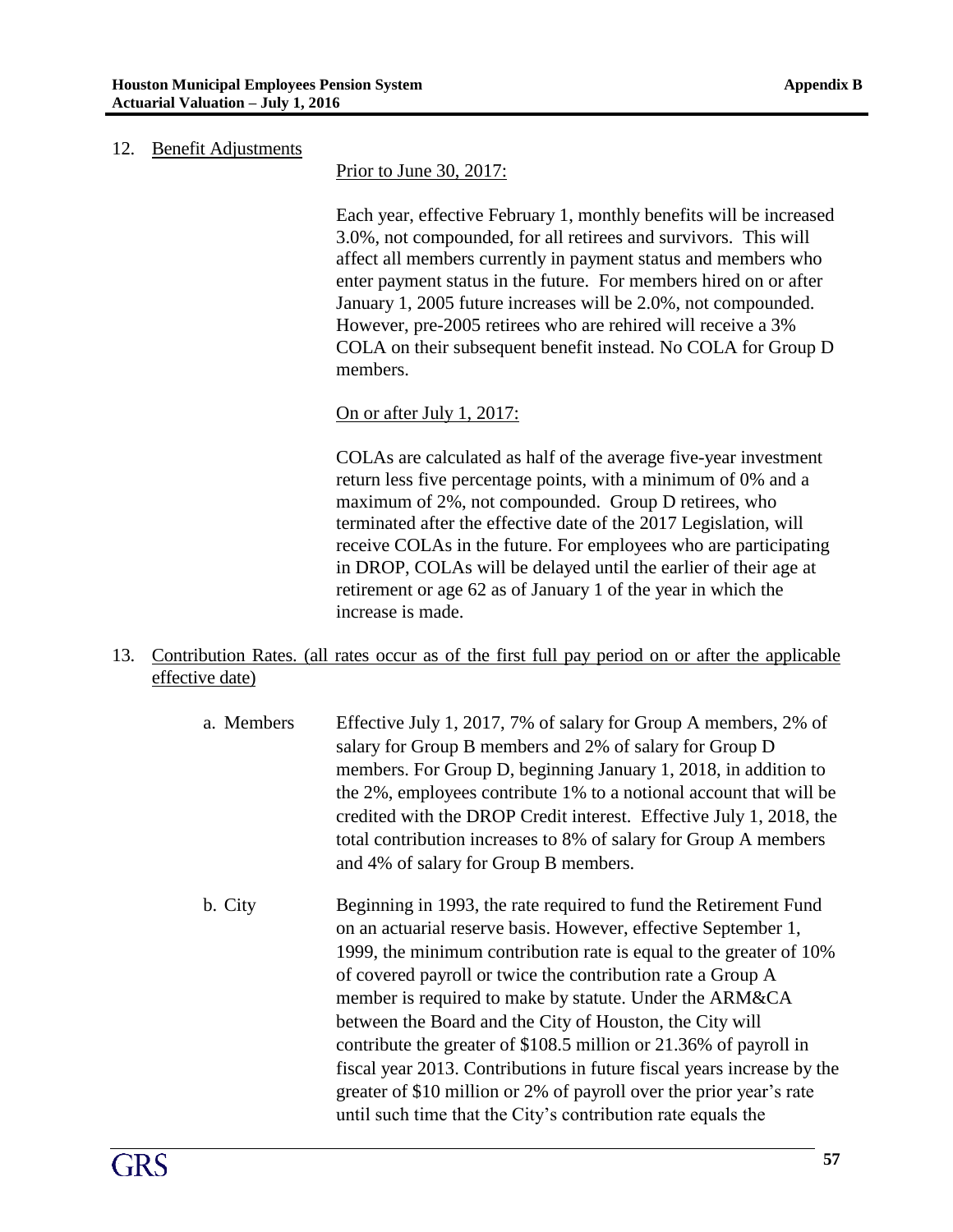actuarially determined contribution rate.

Effective July 1, 2017, the City's contribution obligation is set by state statute as described in the RSVS Section.

#### 14. Deferred Retirement Option

a. Eligibility Participants (other than Group D) who are eligible to retire but who have not retired and who remain in service with the City may participate in the DROP.

#### b. Monthly DROP Credit

An amount equal to the accrued normal retirement benefit as of the effective date of DROP participation. The Monthly DROP Credit is credited to a notional account (DROP Account) on the last calendar day each month.

#### c. DROP Credit Interest

Interest is credited to the DROP Account at the beginning of each day based on the DROP Account balance at the end of the previous day and posted monthly on the last calendar day of each month. Effective July 1, 2017, the annual interest rate effective beginning January 1 each year is half of the average five-year investment return, not less than 2.50% and not greater than 7.5%. The assumed DROP Credit interest is 4.00%.

#### d. DROP Credits-COLA

On or after July 1, 2017:

COLAs will not be given if the DROP participant is younger than age 62. When the DROP participant attains at least age 62 as of January 1 of the year of the increase, COLAs are calculated as half of the average five-year investment return less five percentage points, with a minimum of 0% and a maximum of 2%, not compounded.

Between January 1, 2005 and December 31, 2016

The Monthly DROP Credit for participants who entered the DROP effective on or before January 1 of the then current year will be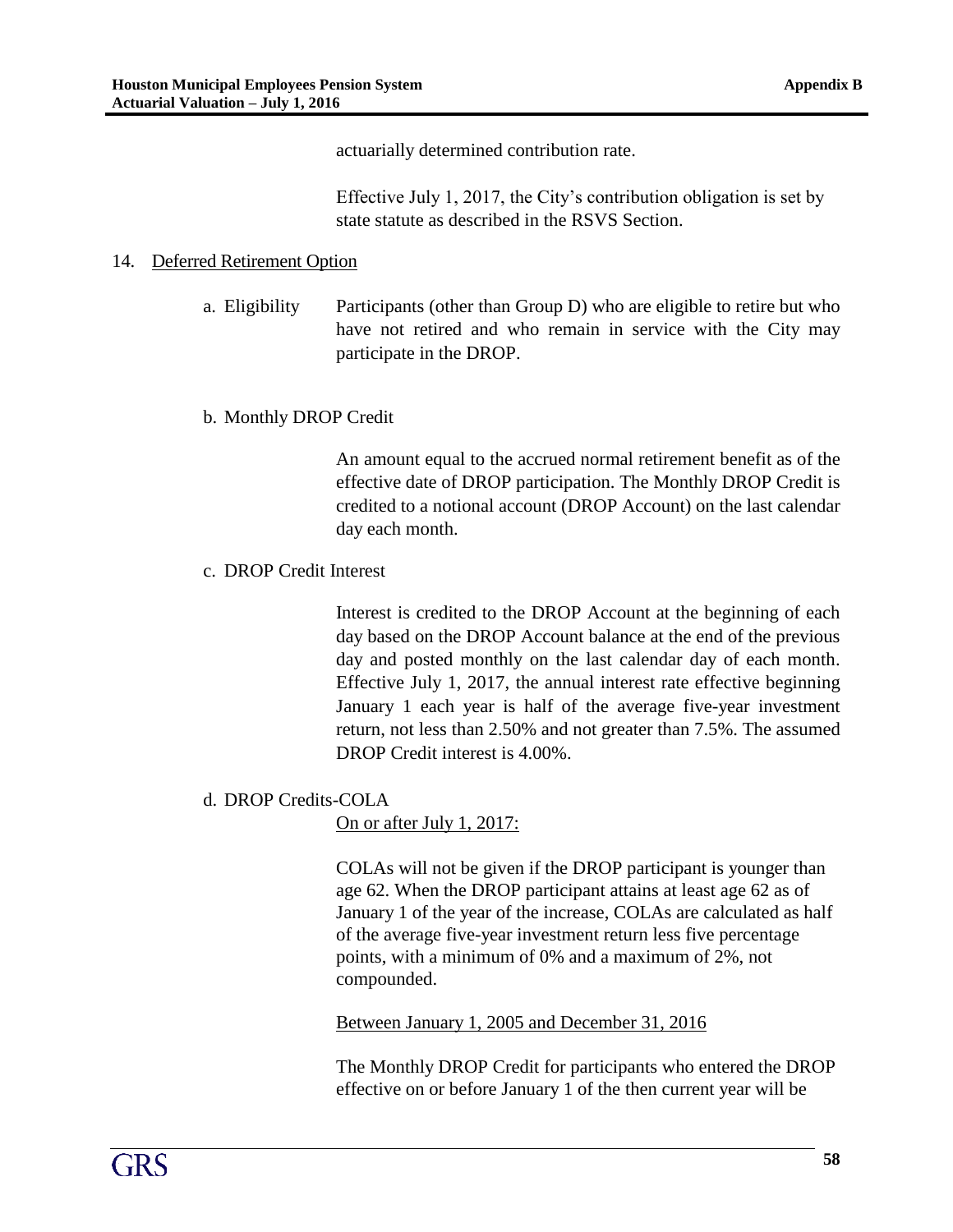increased effective February 1 each year by 3.0%, not compounded. The Monthly DROP Credit for Group A and Group B participants who were first hired on or after January 1, 2005 who entered the DROP effective on or before January 1 of the then current year will be increased effective February 1 each year by 2.0%, not compounded. e. DROP Account Balance The sum of a participant's Monthly DROP (DROP Benefit) Credits, Monthly DROP Credit Adjustments, applicable interest, and employee contributions as applicable. 15. DROP Benefit Pay-out A terminated DROP participant may elect to: a. Receive the entire DROP Account Balance in a lump sum. b. Receive the DROP Account Balance in periodic payments as approved by the Pension Board. c. Receive a portion of the DROP Account balance in a lump sum and the remainder in periodic payments as approved by the Pension Board. d. Receive a partial payment of not less than \$1,000, no more than once each ninety (90) days.

- e. Defer election of a payout option until a future date.
- 16. Post DROP Retirement The Final Pension is the accrued normal retirement benefit as of the effective date of DROP participation, increased with COLAs since DROP entry.

#### **Changes in Plan Provisions Since Prior Year**

- 1. Prospective Cost of Living Adjustments (COLAs) are calculated as 50% of the average five-year investment return less five percentage points, with a minimum of 0% and a maximum of 2%. COLAs will be delayed until age 62 for participants while actively employed in the DROP.
- 2. The DROP Interest Credit formula is 50% of the average five-year investment return, with a minimum of 2.50% and a maximum of 7.50%.
- 3. The prospective employee contribution rate will be 8% for employees in Group A, 4% for employees in Group B, and 2% for employees in Group D. For Group D, in addition to the 2% employee contribution, employees contribute 1% to a notional account that will be credited with the DROP interest crediting rate.
- 4. For all new survivors of Group A/B members after 6/30/2017, 80% or 50% of the benefit is payable, depending on date of termination of employment and marital status at termination of employment.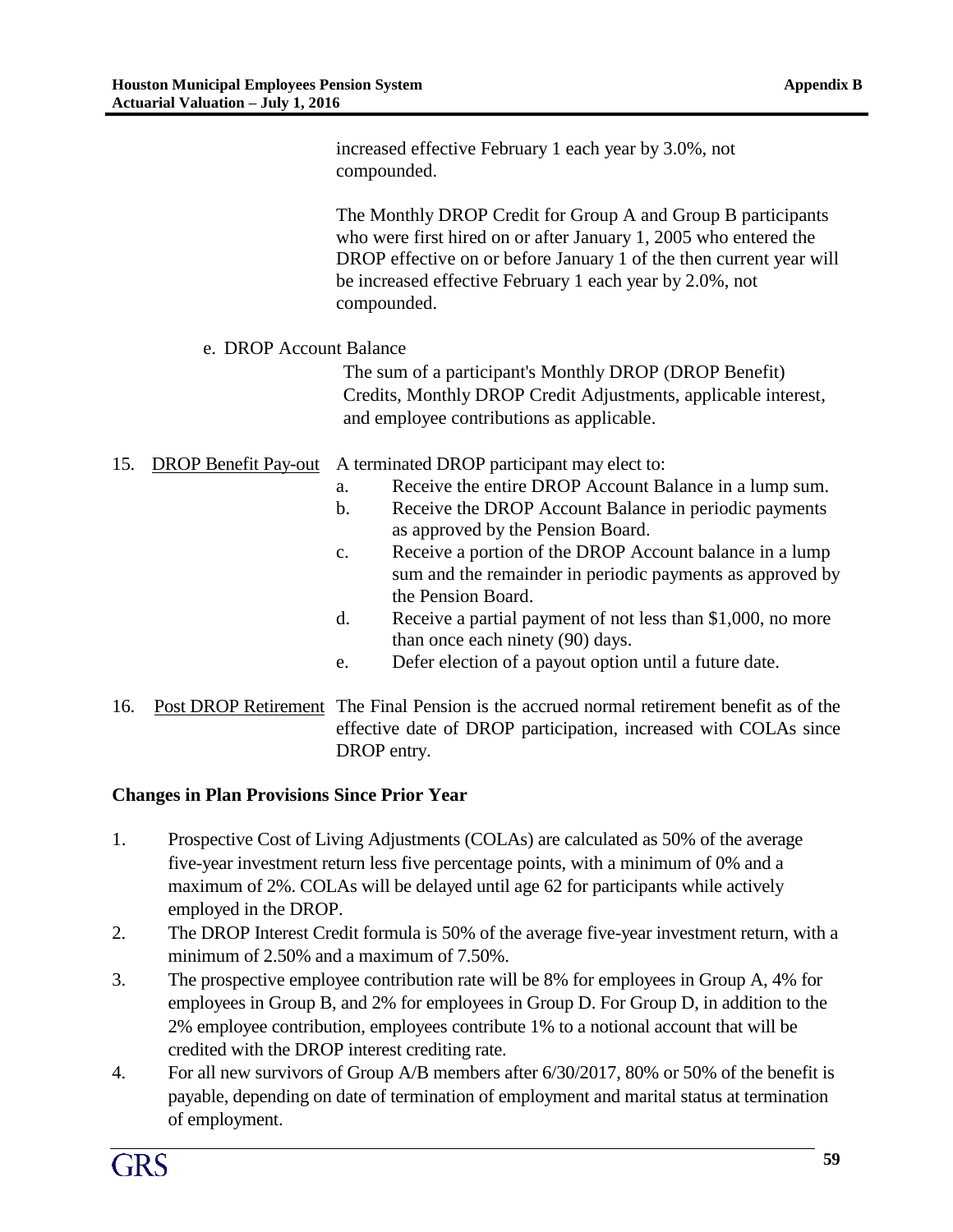



City of Houston **HMEPS** Proposed Initial Risk Sharing Valuation Study As of July 1, 2016

**September 15, 2017**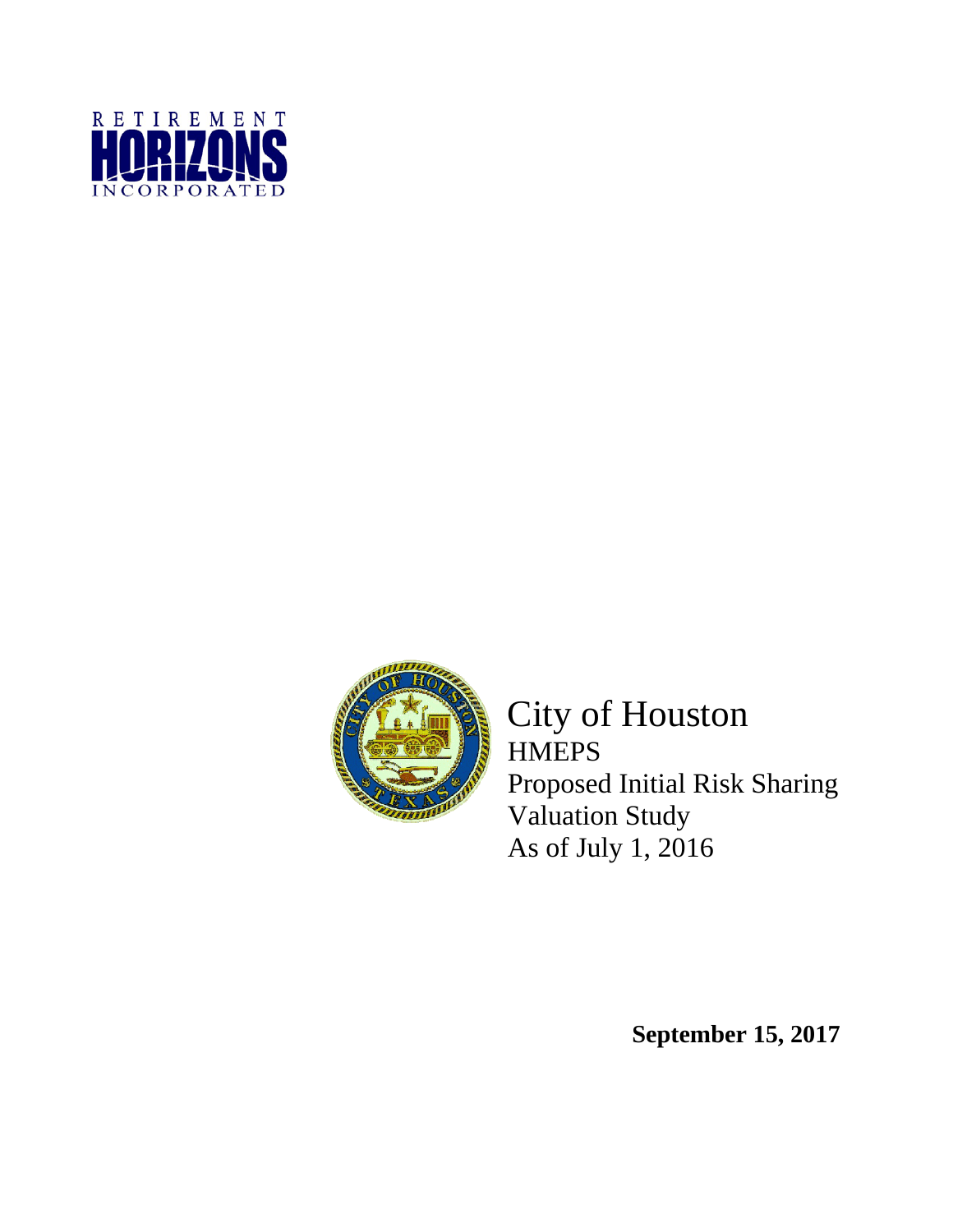September 15, 2017

Mr. Kelly Dowe Chief Business Officer and Finance Director City of Houston 611 Walker Houston, TX 77002

## *Re: HMEPS Proposed Initial Risk Sharing Valuation Study*

Dear Kelly:

Texas Revised Statutes article 6243h (the Article) sets forth requirements for an initial Risk Sharing Valuation Study (RSVS) of the Houston Municipal Employees Pension System (HMEPS). The purpose of this study is to determine the City Contribution Rate for Fiscal Year 2018. The initial Study will also be used to set the Risk Sharing Corridor Midpoint, Minimum Contribution Rate, and Maximum Contribution Rate, as well as the Contribution Amount, for the next 31 years. Retirement Horizons Inc. (RHI) was engaged by the City of Houston to perform this proposed initial Risk Sharing Valuation Study as the municipal actuary. This report provides the results of the Study and is organized as follows:

- Section 1 Forecast of Corridor Midpoint, Contribution Amount, and Total City Contribution
- Section  $2 -$  Actuarial Exhibits
- Section  $3 -$  Summary of Plan Provisions
- Section 4 Actuarial Methods and Assumptions
- Section 5 Summary of Valuation Data

RHI received Actuarial Data as defined in Section 1 of the Article and required by Section 8B(a) of the Article. RHI conducted our proposed initial RSVS using the Actuarial Data provided and plan provisions as summarized in this report. The analysis presented in this report is based on the interest rate assumption and actuarial cost and asset methods prescribed by law. All other actuarial methods and assumptions summarized in this report were adopted by the City of Houston Finance Department based on existing assumptions used by HMEPS in its July 1, 2016 actuarial valuation and input from RHI for the assumptions resulting from the changes in the plan provisions and compliance with the Article. Please note, the HMEPS actuary's proposed initial RSVS dated June 19, 2017 was provided to RHI on August 16, 2017, and it included an estimated liability and cost for 170 employees of HFC, HFF, and CCSI. Inclusion of these 170 people does not constitute acceptance by the City as to their eligibility for HMEPS, and no estimate of their liability was included in our analysis.

The actual costs, City Contribution Rates, and other results could be materially different from those described in this report in the future if actual plan experience differs significantly from the underlying valuation basis. Differences could occur for a number of reasons such as plan experience differing from the underlying demographic and economic assumptions or changes in plan provisions. Due to the limited scope of this report, analysis of the potential range of such future measurements has not been performed.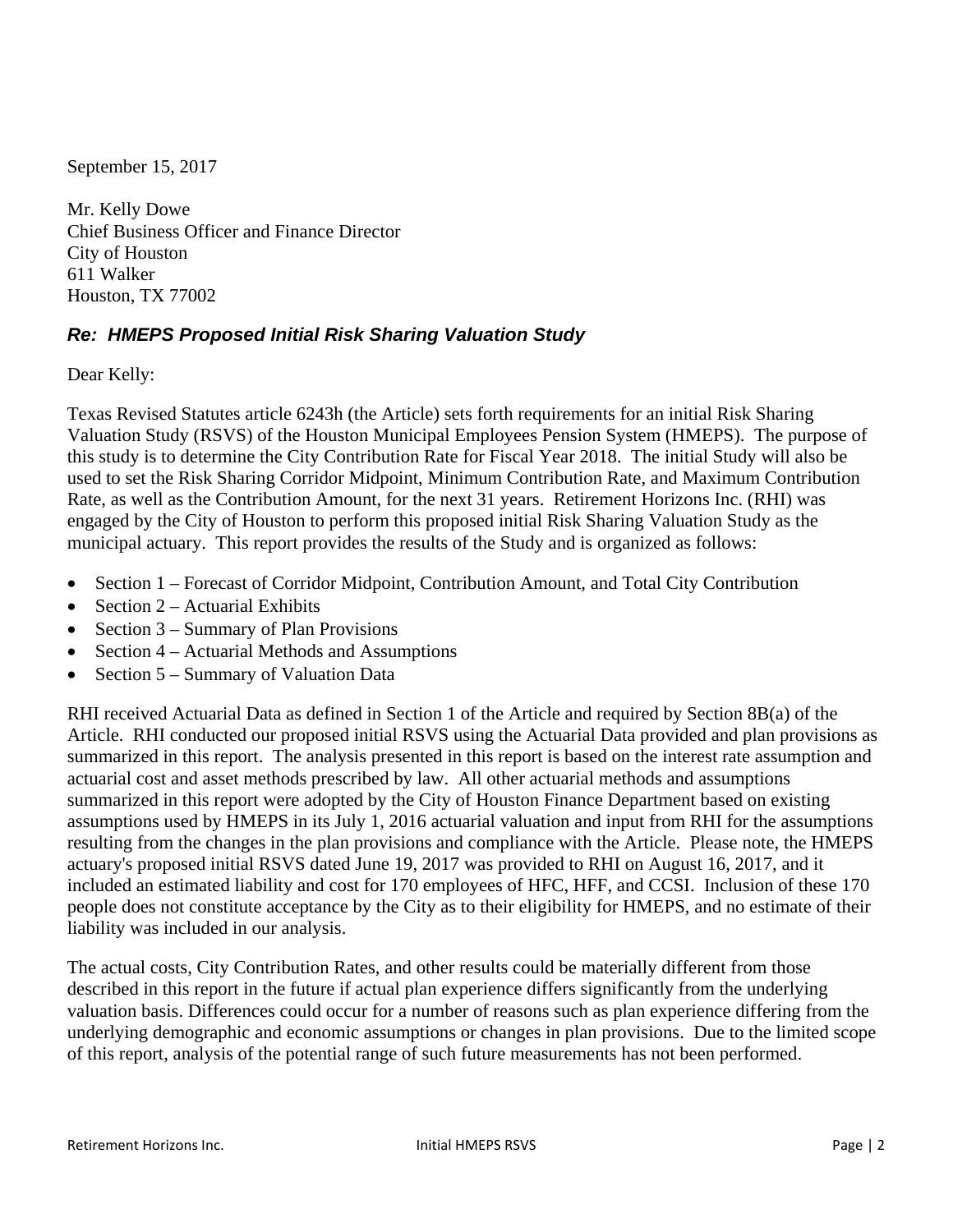Mr. Kelly Dowe September 15, 2017

The results in this report and any measures of funded status are predicated on the notion of the Fund's ongoing operation and should not be relied upon for assessing the sufficiency of plan assets for settlement of plan termination liabilities.

The information contained in this report was prepared as requested by the City of Houston and solely for the purpose of satisfying the initial RSVS requirements of the Article, and should not be used for any other purpose. As significantly different results from those contained in this report may be needed for other purposes, this report should only be provided to other parties in its entirety.

The signing actuaries for this report are members of the Society of Actuaries and other professional actuarial organizations and meet the "Qualification Standards for Actuaries Issuing Statements of Actuarial Opinion." The undersigned are available to answer questions regarding the information contained in this report or to provide further explanations or details as needed.

Respectfully submitted by Retirement Horizons Inc.

David Howyer

Senior Consultant Actuarial Consultant

Carly a. nichols

David A. Sawyer, FSA EA MAAA Carly A. Nichols, FSA EA MAAA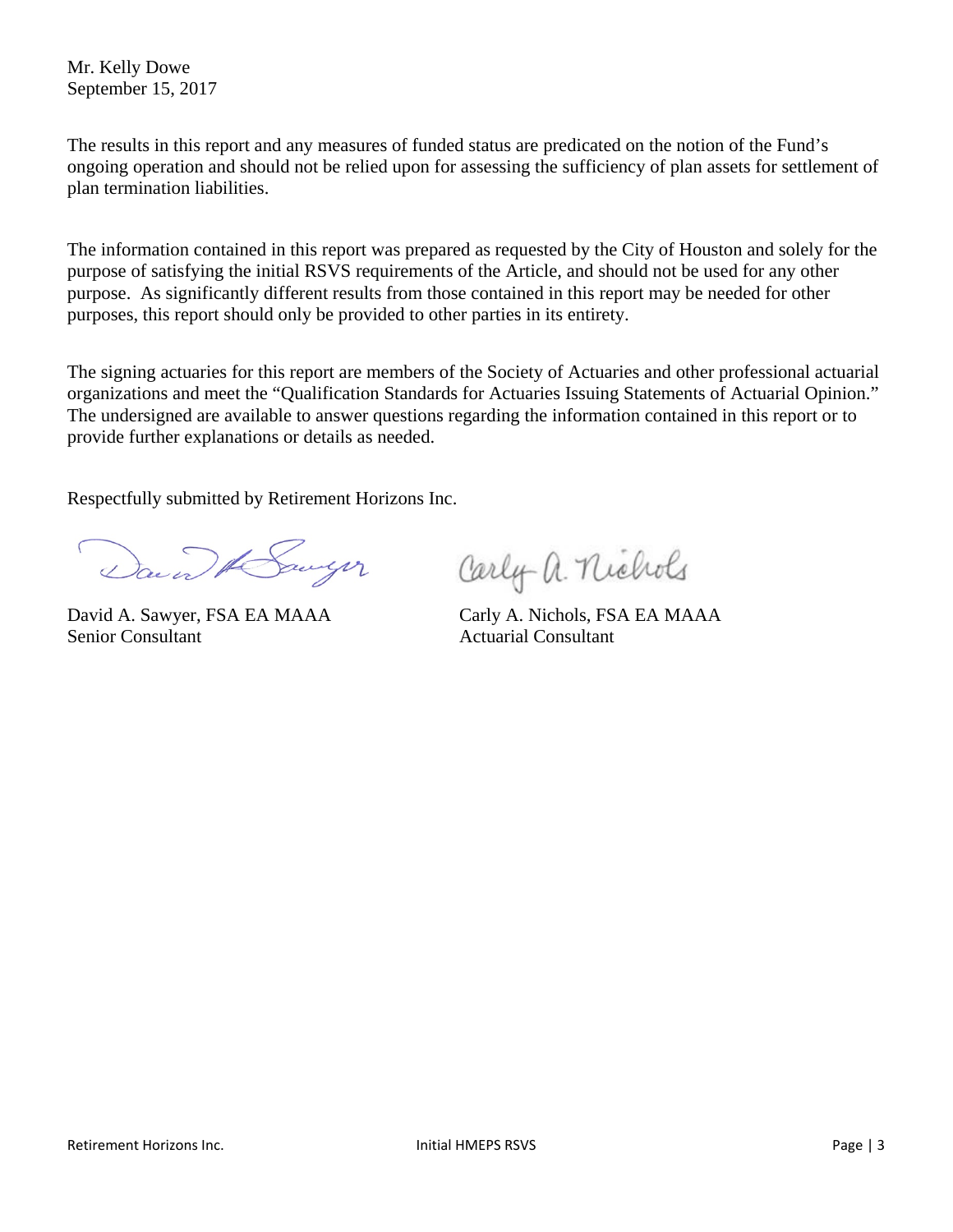## **Forecast of Corridor Midpoint, Contribution Amount, and Total City Contribution**

## **Forecast of Corridor Midpoint - 7% Interest Rate**

The table below contains a forecast of the Corridor Midpoint, along with the corresponding Minimum and Maximum Contribution Rates using a 5% Corridor Margin as specified in the Article.

|           |                    |                 |                 | <b>Minimum</b> | <b>Maximum</b> |
|-----------|--------------------|-----------------|-----------------|----------------|----------------|
|           | <b>City Normal</b> | Admin.          | Corridor        | Contribution   | Contribution   |
| <b>FY</b> | <b>Cost Rate</b>   | <b>Expenses</b> | <b>Midpoint</b> | Rate           | Rate           |
| 2018      | 6.86%              | 1.19%           | 8.05%           | 3.05%          | 13.05%         |
| 2019      | 6.89%              | 1.19%           | 8.08%           | 3.08%          | 13.08%         |
| 2020      | 6.92%              | 1.19%           | 8.11%           | 3.11%          | 13.11%         |
| 2021      | 6.95%              | 1.19%           | 8.14%           | 3.14%          | 13.14%         |
| 2022      | 6.98%              | 1.19%           | 8.17%           | 3.17%          | 13.17%         |
| 2023      | 7.01%              | 1.19%           | 8.20%           | 3.20%          | 13.20%         |
| 2024      | 7.04%              | 1.19%           | 8.23%           | 3.23%          | 13.23%         |
| 2025      | 7.07%              | 1.19%           | 8.26%           | 3.26%          | 13.26%         |
| 2026      | 7.10%              | 1.19%           | 8.29%           | 3.29%          | 13.29%         |
| 2027      | 7.13%              | 1.19%           | 8.32%           | 3.32%          | 13.32%         |
| 2028      | 7.16%              | 1.19%           | 8.35%           | 3.35%          | 13.35%         |
| 2029      | 7.18%              | 1.19%           | 8.37%           | 3.37%          | 13.37%         |
| 2030      | 7.20%              | 1.19%           | 8.39%           | 3.39%          | 13.39%         |
| 2031      | 7.22%              | 1.19%           | 8.41%           | 3.41%          | 13.41%         |
| 2032      | 7.24%              | 1.19%           | 8.43%           | 3.43%          | 13.43%         |
| 2033      | 7.26%              | 1.19%           | 8.45%           | 3.45%          | 13.45%         |
| 2034      | 7.28%              | 1.19%           | 8.47%           | 3.47%          | 13.47%         |
| 2035      | 7.30%              | 1.19%           | 8.49%           | 3.49%          | 13.49%         |
| 2036      | 7.32%              | 1.19%           | 8.51%           | 3.51%          | 13.51%         |
| 2037      | 7.34%              | 1.19%           | 8.53%           | 3.53%          | 13.53%         |
| 2038      | 7.36%              | 1.19%           | 8.55%           | 3.55%          | 13.55%         |
| 2039      | 7.37%              | 1.19%           | 8.56%           | 3.56%          | 13.56%         |
| 2040      | 7.38%              | 1.19%           | 8.57%           | 3.57%          | 13.57%         |
| 2041      | 7.39%              | 1.19%           | 8.58%           | 3.58%          | 13.58%         |
| 2042      | 7.40%              | 1.19%           | 8.59%           | 3.59%          | 13.59%         |
| 2043      | 7.41%              | 1.19%           | 8.60%           | 3.60%          | 13.60%         |
| 2044      | 7.42%              | 1.19%           | 8.61%           | 3.61%          | 13.61%         |
| 2045      | 7.43%              | 1.19%           | 8.62%           | 3.62%          | 13.62%         |
| 2046      | 7.44%              | 1.19%           | 8.63%           | 3.63%          | 13.63%         |
| 2047      | 7.45%              | 1.19%           | 8.64%           | 3.64%          | 13.64%         |
| 2048      | 7.46%              | 1.19%           | 8.65%           | 3.65%          | 13.65%         |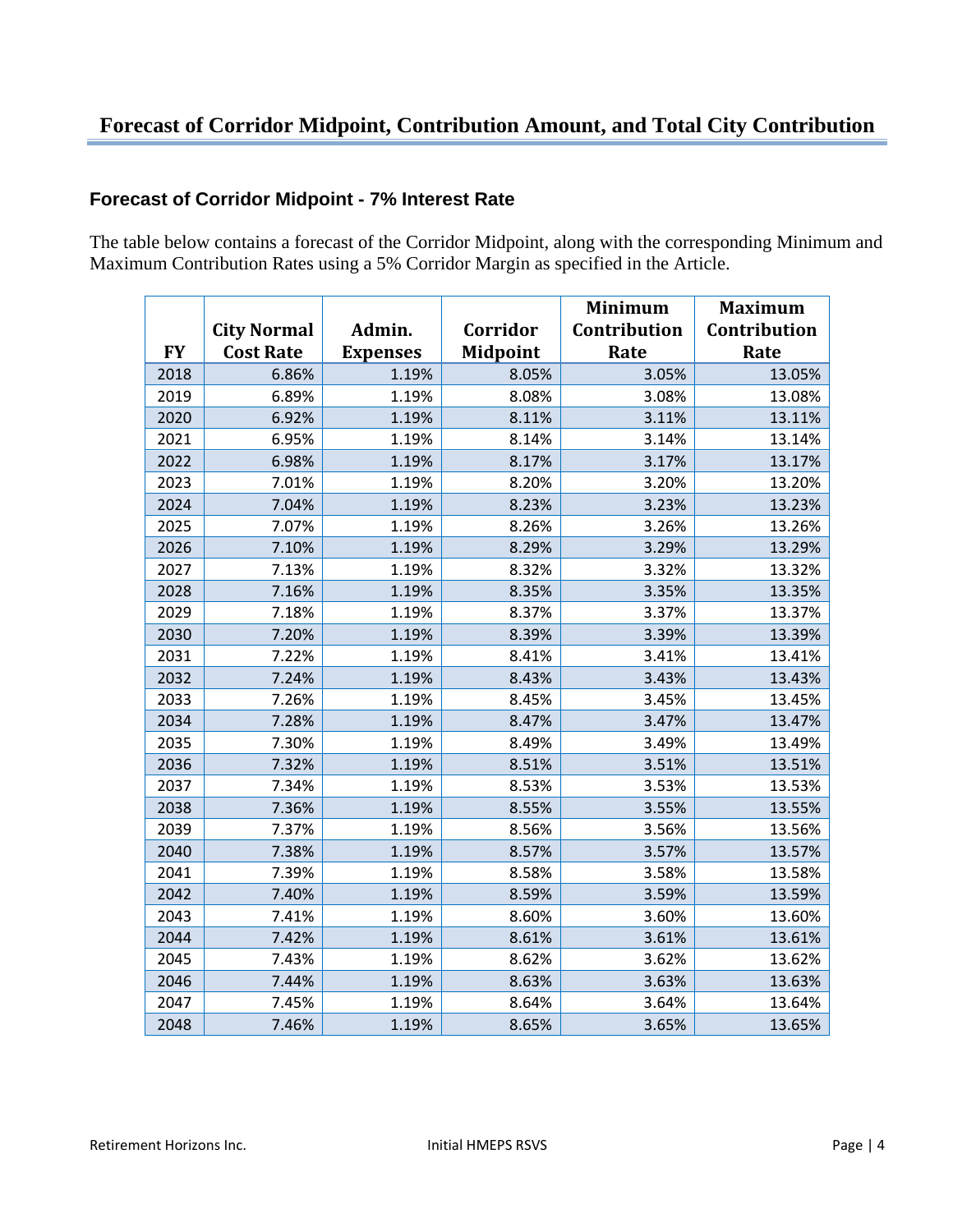### **Forecast of Corridor Midpoint, Contribution Amount, and Total City Contribution**

#### **Forecast of Contribution Amount - 7% Interest Rate**

The table below contains a forecast of the Contribution Amount, which is a 30-year amortization of the Legacy Liability (unfunded actuarial accrued liability as of June 30, 2016) as specified in the Article. This Contribution Amount is added to the contribution resulting from the application of the City Contribution Rate to payroll to determine the Total City Contribution.

|           |               |                 | Contribution  |
|-----------|---------------|-----------------|---------------|
|           | Contribution  | Projected       | Amount as a % |
| <b>FY</b> | <b>Amount</b> | <b>Payroll</b>  | of Payroll    |
| 2018      | \$119,353,985 | \$620,020,701   | 19.25%        |
| 2019      | \$122,636,219 | \$637,071,270   | 19.25%        |
| 2020      | \$126,008,716 | \$654,590,730   | 19.25%        |
| 2021      | \$129,473,955 | \$672,591,975   | 19.25%        |
| 2022      | \$133,034,489 | \$691,088,254   | 19.25%        |
| 2023      | \$136,692,937 | \$710,093,181   | 19.25%        |
| 2024      | \$140,451,993 | \$729,620,743   | 19.25%        |
| 2025      | \$144,314,423 | \$749,685,313   | 19.25%        |
| 2026      | \$148,283,069 | \$770,301,659   | 19.25%        |
| 2027      | \$152,360,854 | \$791,484,955   | 19.25%        |
| 2028      | \$156,550,777 | \$813,250,791   | 19.25%        |
| 2029      | \$160,855,924 | \$835,615,188   | 19.25%        |
| 2030      | \$165,279,462 | \$858,594,606   | 19.25%        |
| 2031      | \$169,824,647 | \$882,205,958   | 19.25%        |
| 2032      | \$174,494,825 | \$906,466,622   | 19.25%        |
| 2033      | \$179,293,432 | \$931,394,454   | 19.25%        |
| 2034      | \$184,224,002 | \$957,007,801   | 19.25%        |
| 2035      | \$189,290,162 | \$983,325,516   | 19.25%        |
| 2036      | \$194,495,641 | \$1,010,366,968 | 19.25%        |
| 2037      | \$199,844,272 | \$1,038,152,060 | 19.25%        |
| 2038      | \$205,339,989 | \$1,066,701,242 | 19.25%        |
| 2039      | \$210,986,839 | \$1,096,035,526 | 19.25%        |
| 2040      | \$216,788,977 | \$1,126,176,503 | 19.25%        |
| 2041      | \$222,750,674 | \$1,157,146,357 | 19.25%        |
| 2042      | \$228,876,317 | \$1,188,967,882 | 19.25%        |
| 2043      | \$235,170,416 | \$1,221,664,499 | 19.25%        |
| 2044      | \$241,637,603 | \$1,255,260,273 | 19.25%        |
| 2045      | \$248,282,637 | \$1,289,779,931 | 19.25%        |
| 2046      | \$255,110,409 | \$1,325,248,879 | 19.25%        |
| 2047      | \$262,125,945 | \$1,361,693,223 | 19.25%        |
| 2048      | \$269,334,409 | \$1,399,139,787 | 0.00%         |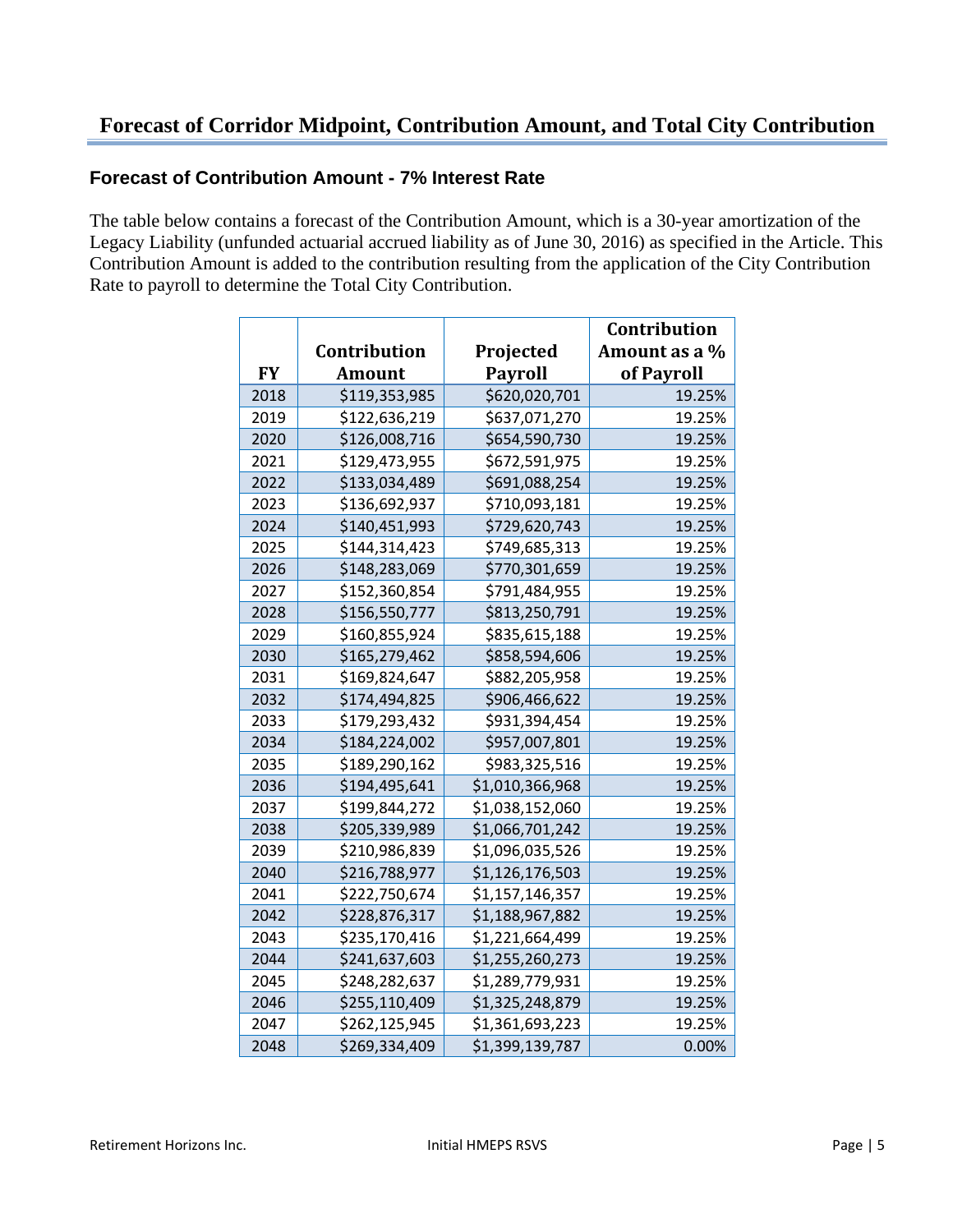### **Forecast of Corridor Midpoint, Contribution Amount, and Total City Contribution**

#### **Forecast of Total City Contribution - 7% Interest Rate**

The table below contains a forecast of the Total City Contribution as a percent of payroll.

|           | <b>Normal Cost</b> | Administrative  | Contribution  | <b>Total City</b> |
|-----------|--------------------|-----------------|---------------|-------------------|
| <b>FY</b> | Rate               | <b>Expenses</b> | <b>Amount</b> | Contribution      |
| 2018      | 6.86%              | 1.19%           | 19.25%        | 27.30%            |
| 2019      | 6.89%              | 1.19%           | 19.25%        | 27.33%            |
| 2020      | 6.92%              | 1.19%           | 19.25%        | 27.36%            |
| 2021      | 6.95%              | 1.19%           | 19.25%        | 27.39%            |
| 2022      | 6.98%              | 1.19%           | 19.25%        | 27.42%            |
| 2023      | 7.01%              | 1.19%           | 19.25%        | 27.45%            |
| 2024      | 7.04%              | 1.19%           | 19.25%        | 27.48%            |
| 2025      | 7.07%              | 1.19%           | 19.25%        | 27.51%            |
| 2026      | 7.10%              | 1.19%           | 19.25%        | 27.54%            |
| 2027      | 7.13%              | 1.19%           | 19.25%        | 27.57%            |
| 2028      | 7.16%              | 1.19%           | 19.25%        | 27.60%            |
| 2029      | 7.18%              | 1.19%           | 19.25%        | 27.62%            |
| 2030      | 7.20%              | 1.19%           | 19.25%        | 27.64%            |
| 2031      | 7.22%              | 1.19%           | 19.25%        | 27.66%            |
| 2032      | 7.24%              | 1.19%           | 19.25%        | 27.68%            |
| 2033      | 7.26%              | 1.19%           | 19.25%        | 27.70%            |
| 2034      | 7.28%              | 1.19%           | 19.25%        | 27.72%            |
| 2035      | 7.30%              | 1.19%           | 19.25%        | 27.74%            |
| 2036      | 7.32%              | 1.19%           | 19.25%        | 27.76%            |
| 2037      | 7.34%              | 1.19%           | 19.25%        | 27.78%            |
| 2038      | 7.36%              | 1.19%           | 19.25%        | 27.80%            |
| 2039      | 7.37%              | 1.19%           | 19.25%        | 27.81%            |
| 2040      | 7.38%              | 1.19%           | 19.25%        | 27.82%            |
| 2041      | 7.39%              | 1.19%           | 19.25%        | 27.83%            |
| 2042      | 7.40%              | 1.19%           | 19.25%        | 27.84%            |
| 2043      | 7.41%              | 1.19%           | 19.25%        | 27.85%            |
| 2044      | 7.42%              | 1.19%           | 19.25%        | 27.86%            |
| 2045      | 7.43%              | 1.19%           | 19.25%        | 27.87%            |
| 2046      | 7.44%              | 1.19%           | 19.25%        | 27.88%            |
| 2047      | 7.45%              | 1.19%           | 19.25%        | 27.89%            |
| 2048      | 7.46%              | 1.19%           | 0.00%         | 8.65%             |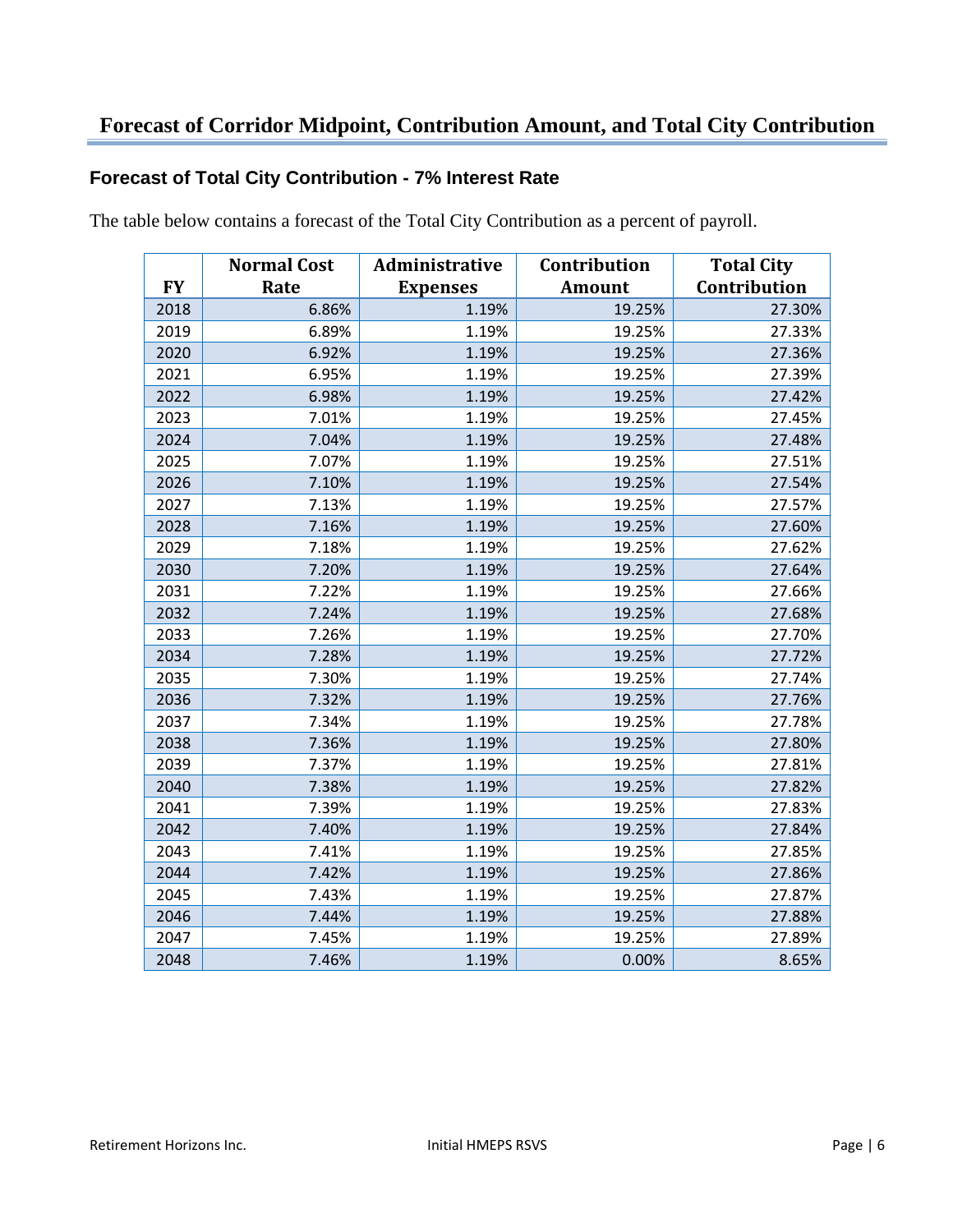## **Actuarial Exhibits**

#### *3.1. Actuarial Value of Assets*

| 1. Actuarial Value of Assets, beginning of prior year                  | N/A             |
|------------------------------------------------------------------------|-----------------|
| 2. Net Cash Flow                                                       |                 |
| a. Contributions                                                       | N/A             |
| b. Disbursements                                                       | N/A             |
| c. Net Cash Flow [2.a. - 2.b.]                                         | N/A             |
| 3. Expected Investment Return [1. x 0.07] + [2.c. x 0.035]             | N/A             |
| 4. Expected Actuarial Value of Assets at end of year $[1 + 2.c. + 3.]$ | N/A             |
| 5. Market Value of Assets at end of year                               | \$2,625,896,251 |
| 6. Difference [5. - 4.]                                                | N/A             |
| 7. Development of Actuarial Value of Assets, end of year               |                 |
| Remaining                                                              |                 |
| Deferrals of                                                           |                 |
| <b>Excess</b>                                                          |                 |

| Fiscal | (Shortfall) of |                          |                                 |                             |                |                                |                                |
|--------|----------------|--------------------------|---------------------------------|-----------------------------|----------------|--------------------------------|--------------------------------|
| Year   | Investment     |                          |                                 | Offsetting of Net Deferrals | Years          |                                | Recognized for Remaining after |
| End    | Income         |                          | Gains/(Losses) Remaining        |                             |                | Remaining This Valuation       | This Valuation                 |
|        |                |                          |                                 |                             |                |                                |                                |
| 2016   | - \$           |                          | $-$ \$                          | - \$                        | $\mathbf{1}$   | \$<br>- \$                     |                                |
| 2017   |                | N/A                      | N/A                             | N/A                         | 2              | N/A                            | N/A                            |
| 2018   |                | N/A                      | N/A                             | N/A                         | 3              | N/A                            | N/A                            |
| 2019   |                | N/A                      | N/A                             | N/A                         | $\overline{4}$ | N/A                            | N/A                            |
| 2020   |                | N/A                      | N/A                             | N/A                         | 5              | N/A                            | N/A                            |
| Total  | <sup>\$</sup>  | $\overline{\phantom{a}}$ | $\mathcal{S}$<br>$\blacksquare$ | -                           |                | \$<br>$\overline{\phantom{0}}$ |                                |

Actuarial Value as of July 1, 2016 2,625,896,251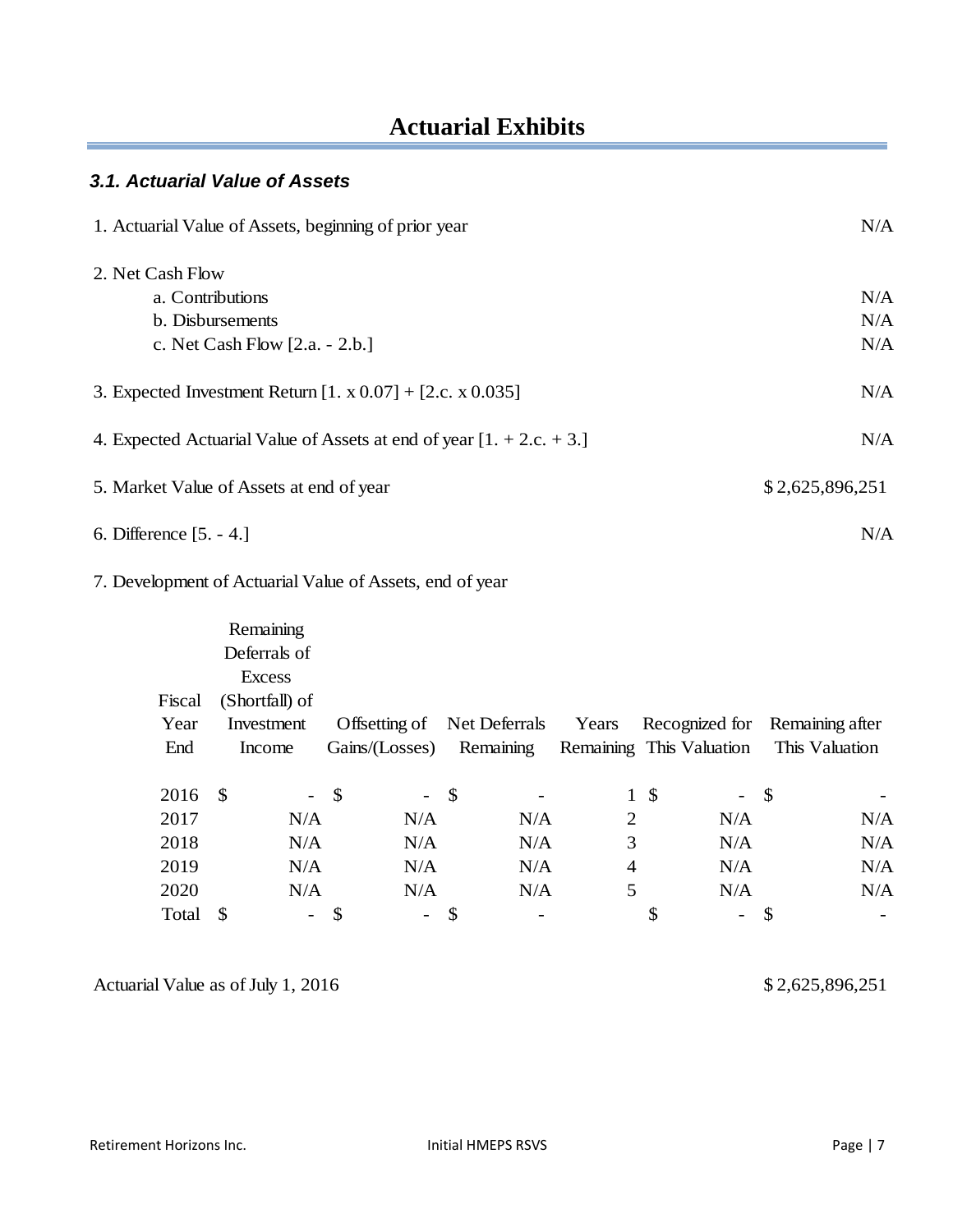## *3.2. Actuarial Accrued Liability*

|                                                  | July 1, 2016    |
|--------------------------------------------------|-----------------|
| A. Discount Rate                                 | 7.0%            |
| <b>B.</b> Actuarial Accrued Liability            |                 |
| 1. Active                                        | 1,787,427,842   |
| 2. Terminated Vested or NonVested                | 179,794,872     |
| 3. Disabled                                      | 37,740,189      |
| 4. Retired $1$                                   | 2,657,232,166   |
| 5. Total                                         | 4,662,195,069   |
| C. Change in Actuarial Accrued Liability         |                 |
| 1. Benefits Accumulated                          | N/A             |
| 2. Benefits Paid                                 | N/A             |
| 3. Decrease in Discount Period                   | N/A             |
| 4. Plan Experience                               | N/A             |
| 5. Actuarial Assumptions                         | N/A             |
| 6. Actuarial Methods                             | N/A             |
| 7. Plan Amendments                               | N/A             |
| 8. Net Change                                    | N/A             |
| D. Actuarial Value of Assets                     | \$2,625,896,251 |
| E. Unfunded Actuarial Liability                  | 2,036,298,818   |
| I. Total Normal Cost % of Payroll                | 9.86%           |
| J. Member Contribution % of Payroll <sup>2</sup> | 3.00%           |
| K. City Normal Cost Rate [I - J]                 | 6.86%           |

<sup>1</sup> Liability for inactive DROP balances is allocated to Retired members

 $2^{2}$  For Group D members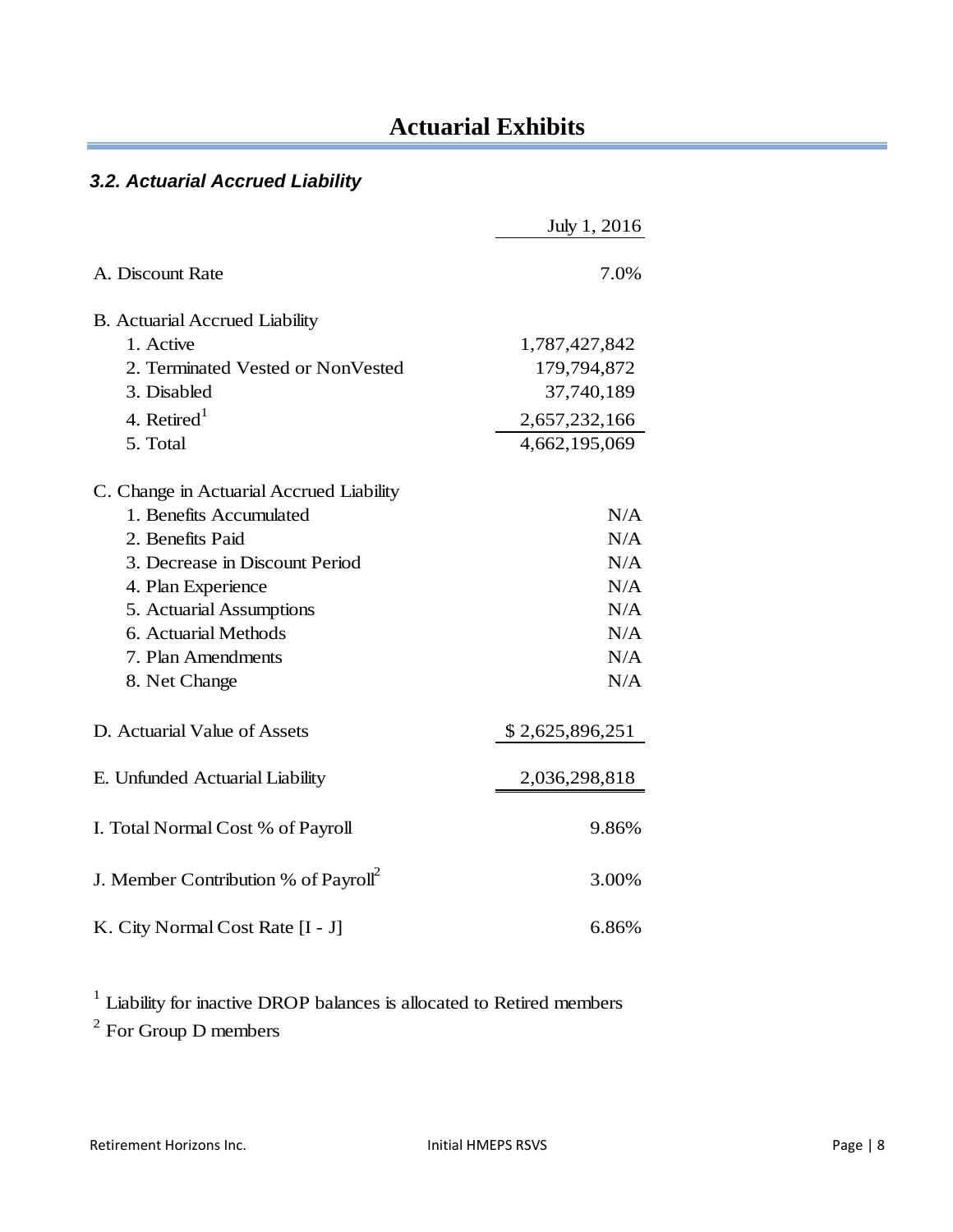## **Actuarial Exhibits**

## *3.3. Gain/Loss Analysis*

|    |                                            | Liability       | Assets          | Unfunded        |
|----|--------------------------------------------|-----------------|-----------------|-----------------|
| A. | Values at Prior Year Beginning             | N/A             | N/A             | N/A             |
| B. | <b>Expected Changes During Year</b>        |                 |                 |                 |
|    | 1. Normal Cost                             | N/A             | N/A             | N/A             |
|    | 2. Contributions                           | N/A             | N/A             | N/A             |
|    | 3. Benefits Paid                           | N/A             | N/A             | N/A             |
|    | 4. Interest on                             |                 |                 |                 |
|    | a. Item A                                  | N/A             | N/A             | N/A             |
|    | b. Item B.1                                | N/A             | N/A             | N/A             |
|    | c. Item B.2                                | N/A             | N/A             | N/A             |
|    | d. Item B.3                                | N/A             | N/A             | N/A             |
|    | 5. Total Expected Changes                  | \$0             | \$0             | \$0             |
| C. | Expected Values at Prior Year End          | N/A             | N/A             | N/A             |
| D. | <b>Other Changes</b>                       |                 |                 |                 |
|    | 1. Plan Experience                         | N/A             | N/A             | N/A             |
|    | 2. Actuarial Assumptions                   | N/A             | N/A             | N/A             |
|    | 3. Actuarial Methods                       | N/A             | N/A             | N/A             |
|    | 4. Plan Amendments                         | N/A             | N/A             | N/A             |
|    | 5. Total Other Changes                     | \$0             | \$0             | \$0             |
| Е. | Actual Values as of Current Year Beginning | \$4,662,195,069 | \$2,625,896,251 | \$2,036,298,818 |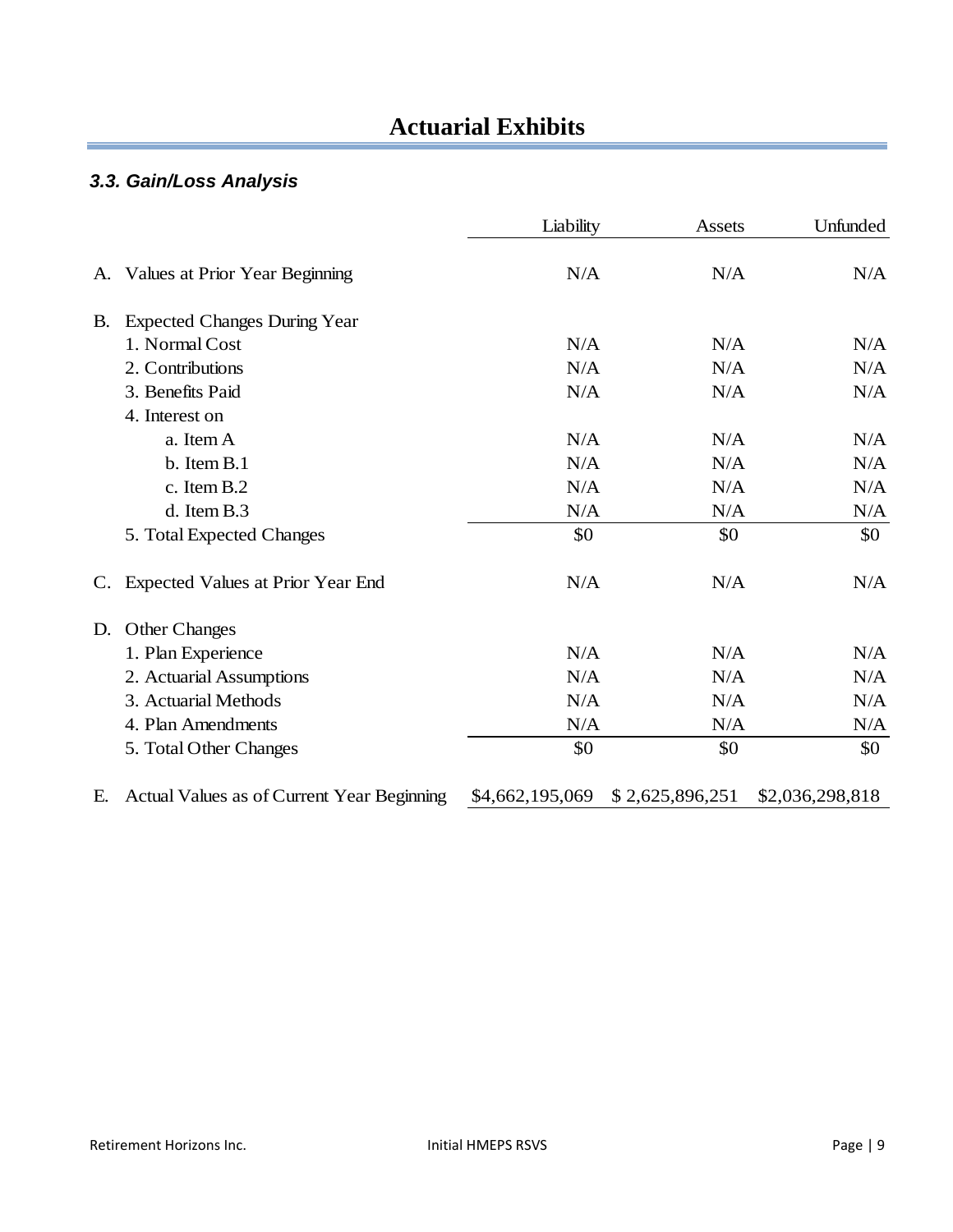## *3.4. Liability Layers*

|        |                   |                    |              |        |               | Level Percent |
|--------|-------------------|--------------------|--------------|--------|---------------|---------------|
|        | Initial Amount of | Liability Layer to |              |        |               | of Payroll    |
| Fiscal | Liability Layer   | be Amortized       | Amortization | Payoff | Amortization  | Amortization  |
| Year   | (BOY)             | (EOY)              | Period       | Year   | Amount        | Rate          |
|        |                   |                    |              |        |               |               |
| 2016   | \$2,036,298,818   | \$2,044,308,767    | 30           | 2047   | \$119,353,985 | 19.25%        |
|        |                   |                    |              |        |               |               |
| Total  |                   |                    |              |        |               | 19.25%        |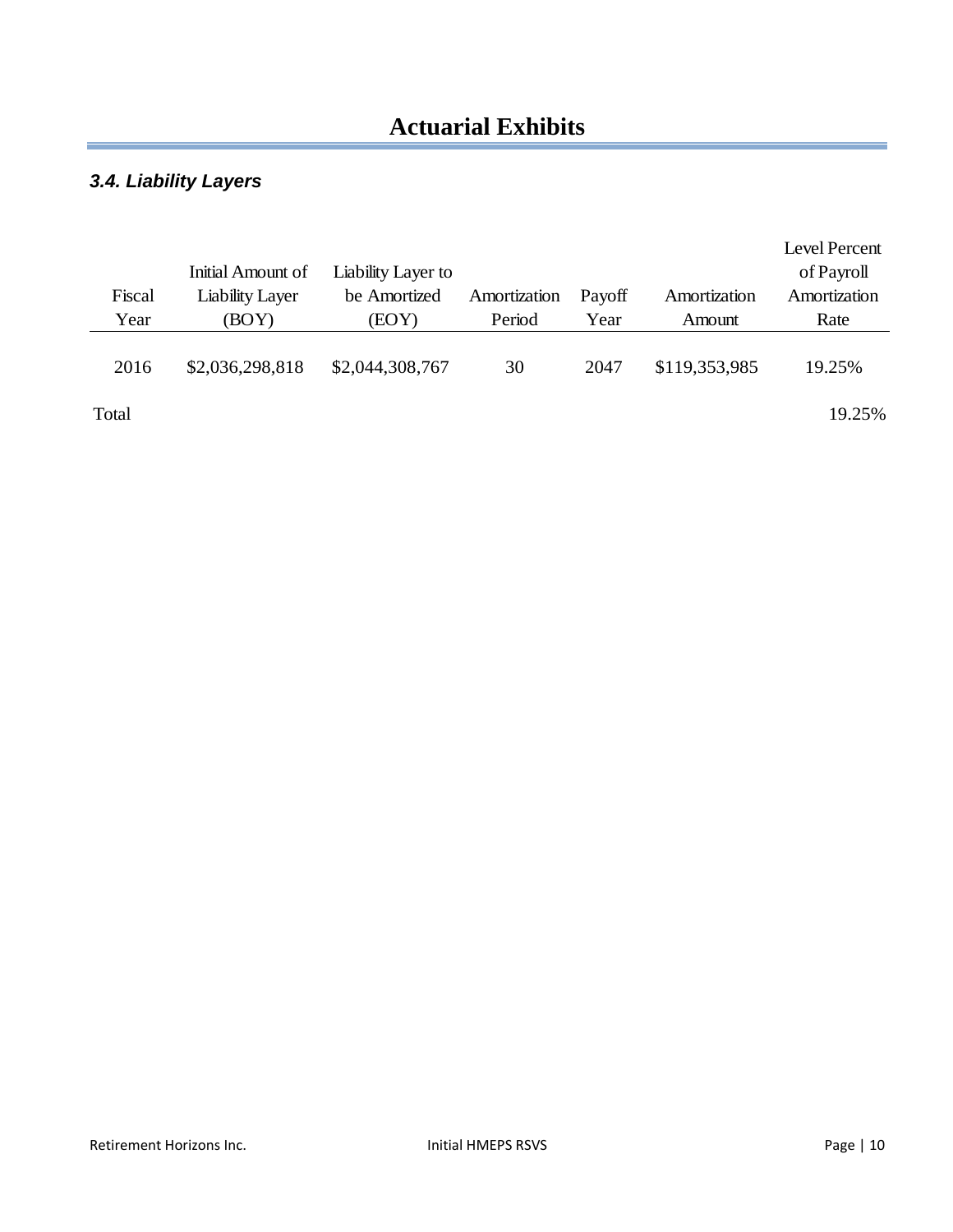| <b>Eligibility and Participation</b> | Group A: Hired after September 1, 1981 and prior to September<br>1, 1999 and opted into Group A, or hired after September 1,<br>1999 and prior to January 1, 2008. Group C participants receive<br>the same benefits as Group A participants for service after<br>December 31, 2004.                                                                                     |
|--------------------------------------|--------------------------------------------------------------------------------------------------------------------------------------------------------------------------------------------------------------------------------------------------------------------------------------------------------------------------------------------------------------------------|
|                                      | Group B: Hired after September 1, 1981 and prior to September<br>1, 1999 and did not opt into Group A.                                                                                                                                                                                                                                                                   |
|                                      | Group D: Hired after January 1, 2008.                                                                                                                                                                                                                                                                                                                                    |
| <b>Final Average Pay (FAP)</b>       | The average of the highest 78 bi-weekly payroll periods of<br>salary, including base pay, longevity pay, and shift differential.                                                                                                                                                                                                                                         |
| <b>Credited Service</b>              | Elapsed time from date of hire, for all periods of service<br>classified as full-time, fully paid, employment with the City of<br>Houston.                                                                                                                                                                                                                               |
| <b>Retirement Benefit</b>            |                                                                                                                                                                                                                                                                                                                                                                          |
| Eligibility                          |                                                                                                                                                                                                                                                                                                                                                                          |
| $\triangleright$ Groups A and B      | The earliest of:<br>1. Age 62 with 5 years of Credited Service<br>2. 5 years of Credited Service and age plus Credited Service of<br>70 or more, with at least 5 years of Credited Service and age<br>plus Credited Service of 68 or more as of January 1, 2005<br>3. 5 years of Credited Service and age plus Credited Service of<br>75 or more and age at least age 50 |
| Group D<br>➤                         | Age 62 with 5 years of Credited Service. Early retirement<br>benefits are available at age 55 with at least 10 years of<br>Credited Service or at 75 Points with at least 5 years of Credited<br>Service.                                                                                                                                                                |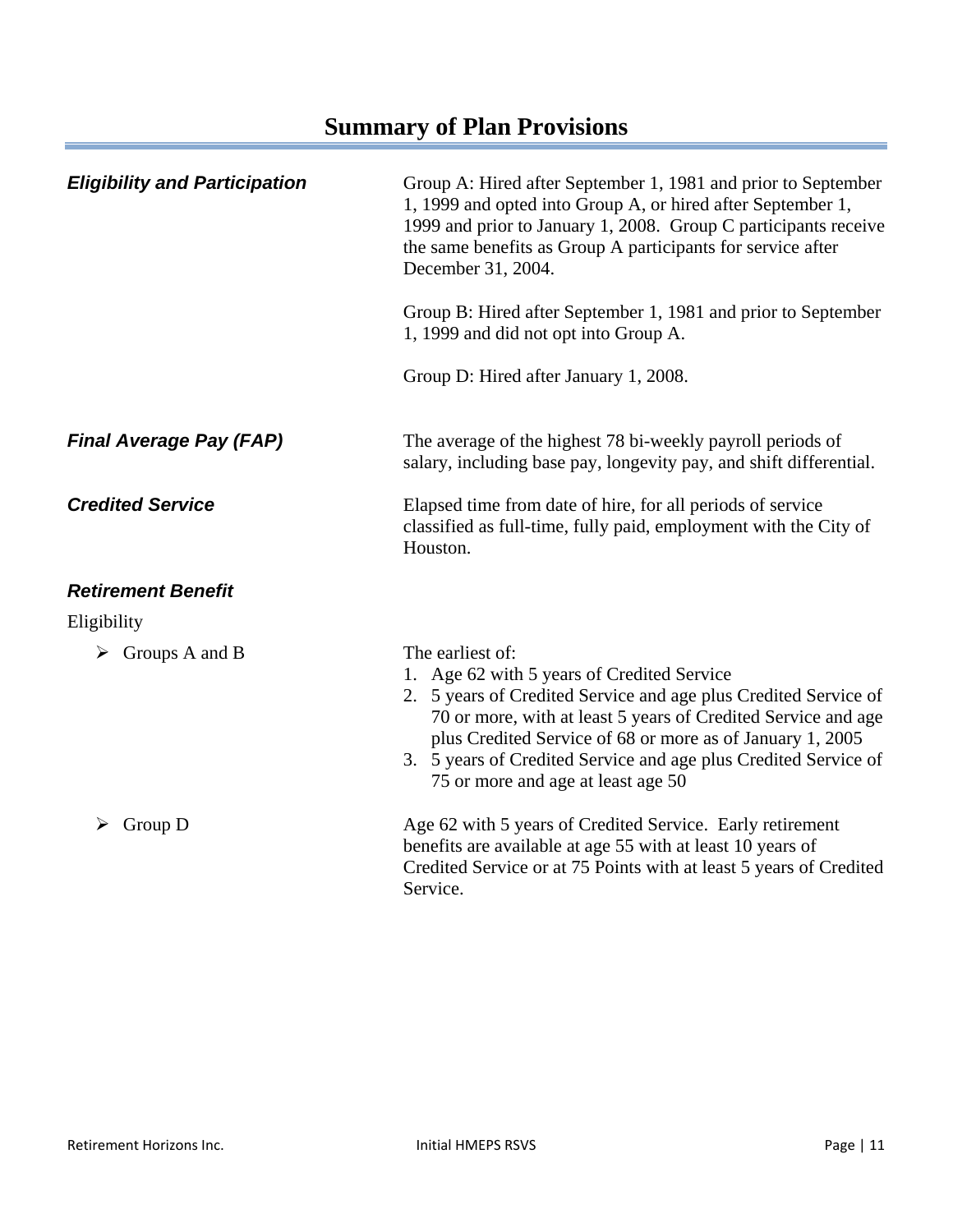Amount

Group A FAP multiplied by the following service-based percentages:

| <b>Service</b> | Pre-<br>2005 | Post-<br>2004 |
|----------------|--------------|---------------|
| $0 - 10$       | 3.25%        | 2.5%          |
| $11 - 20$      | 3.5%         | 2.5%          |
| Over 20        | 4.25%        | 3.25%         |

Group B FAP multiplied by the following service-based percentages:

|                | Pre-  | Post- |
|----------------|-------|-------|
| <b>Service</b> | 2005  | 2004  |
| $0 - 10$       | 1.75% | 1.75% |
| $11 - 20$      | 2.0%  | 2.0%  |
| Over 20        | 2.75% | 2.5%  |

 $\triangleright$  Group D FAP multiplied by the following service-based percentages. The benefit is reduced by 0.25% for each month retirement precedes age 62:

| <b>Service</b> | Percentage |
|----------------|------------|
| $-25$          | 1.8%       |
| Over $25$      | 1.0%       |

 In addition, beginning January 1, 2018, Group D members will accrue a cash balance account based on member contributions of 1% of pay. This account will be credited with the same interest rate as DROP accounts.

Maximum benefit is 90% of FAP for all groups.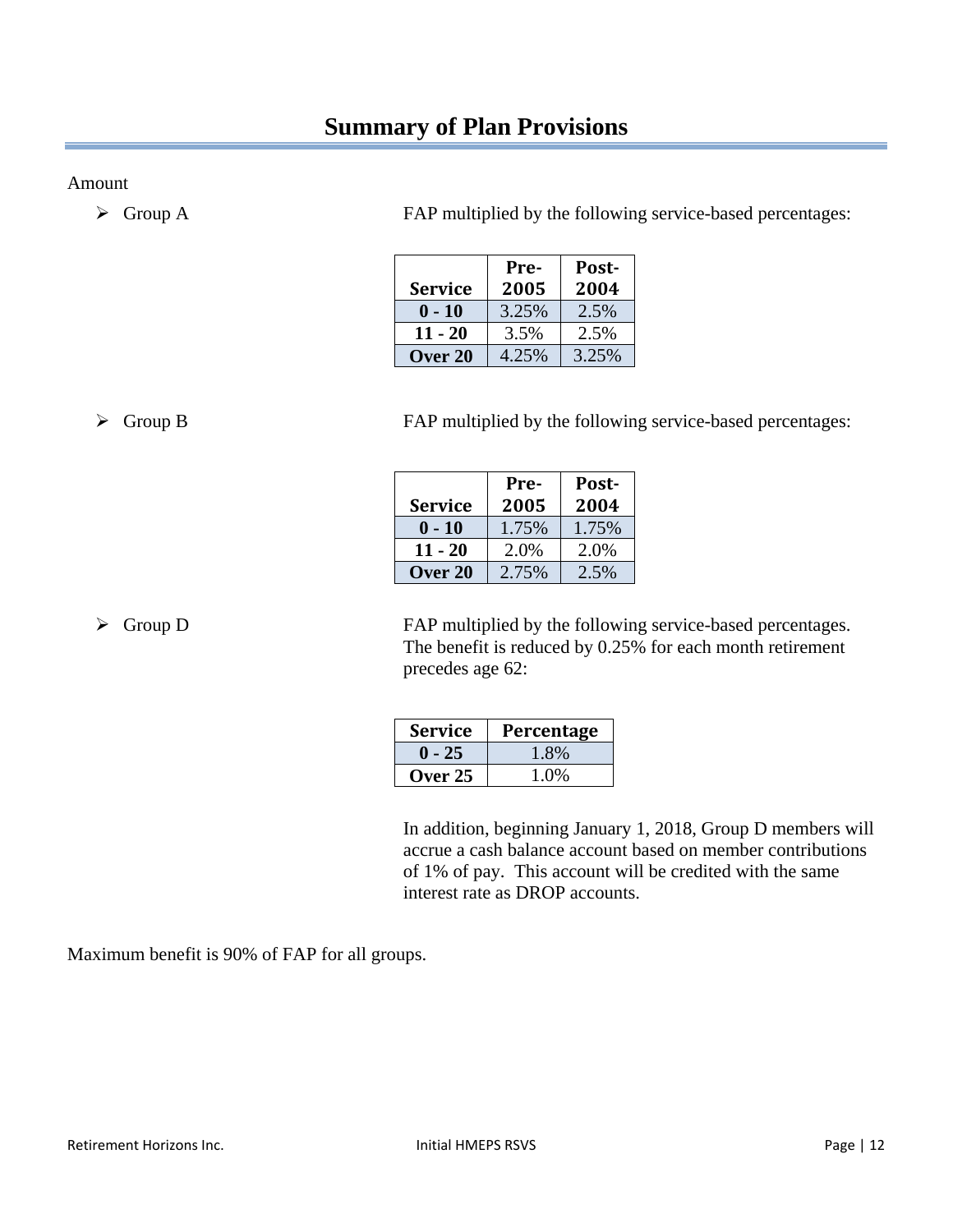| <b>Termination Benefit</b> |                                                                                                                                                                                                                                                         |
|----------------------------|---------------------------------------------------------------------------------------------------------------------------------------------------------------------------------------------------------------------------------------------------------|
| Eligibility                | 5 years of Credited Service.                                                                                                                                                                                                                            |
| Amount                     | Accrued normal retirement benefit payable at the normal<br>retirement eligibility date. Members have the option of receive<br>a refund of contributions without interest. Non-vested members<br>may receive a refund of contributions without interest. |
| <b>On-Duty Disability</b>  |                                                                                                                                                                                                                                                         |
| Eligibility                | No age or service requirements.                                                                                                                                                                                                                         |
| Amount                     | Accrued benefit, not less than 20% of final monthly salary, plus<br>a group A member may receive 1% per year of final monthly<br>salary per year of Credited Service, up to a maximum of 40% of<br>final monthly salary for a total disability pension. |
| <b>Off-Duty Disability</b> |                                                                                                                                                                                                                                                         |
| Eligibility                | 5 years of Credited Service.                                                                                                                                                                                                                            |
| Benefit                    | Accrued benefit payable immediately.                                                                                                                                                                                                                    |
| <b>On-Duty Death</b>       |                                                                                                                                                                                                                                                         |
| Eligibility                | No age or service requirements.                                                                                                                                                                                                                         |
| Benefit                    | 80% of FAP.                                                                                                                                                                                                                                             |
| <b>Off-Duty Death</b>      |                                                                                                                                                                                                                                                         |
| Eligibility                | 5 years of Credited Service.                                                                                                                                                                                                                            |
| Benefit                    | 80% of the accrued benefit, payable to a surviving spouse who<br>has been married to the participant for at least one year.<br>Otherwise, 50% of the accrued benefit.                                                                                   |
|                            |                                                                                                                                                                                                                                                         |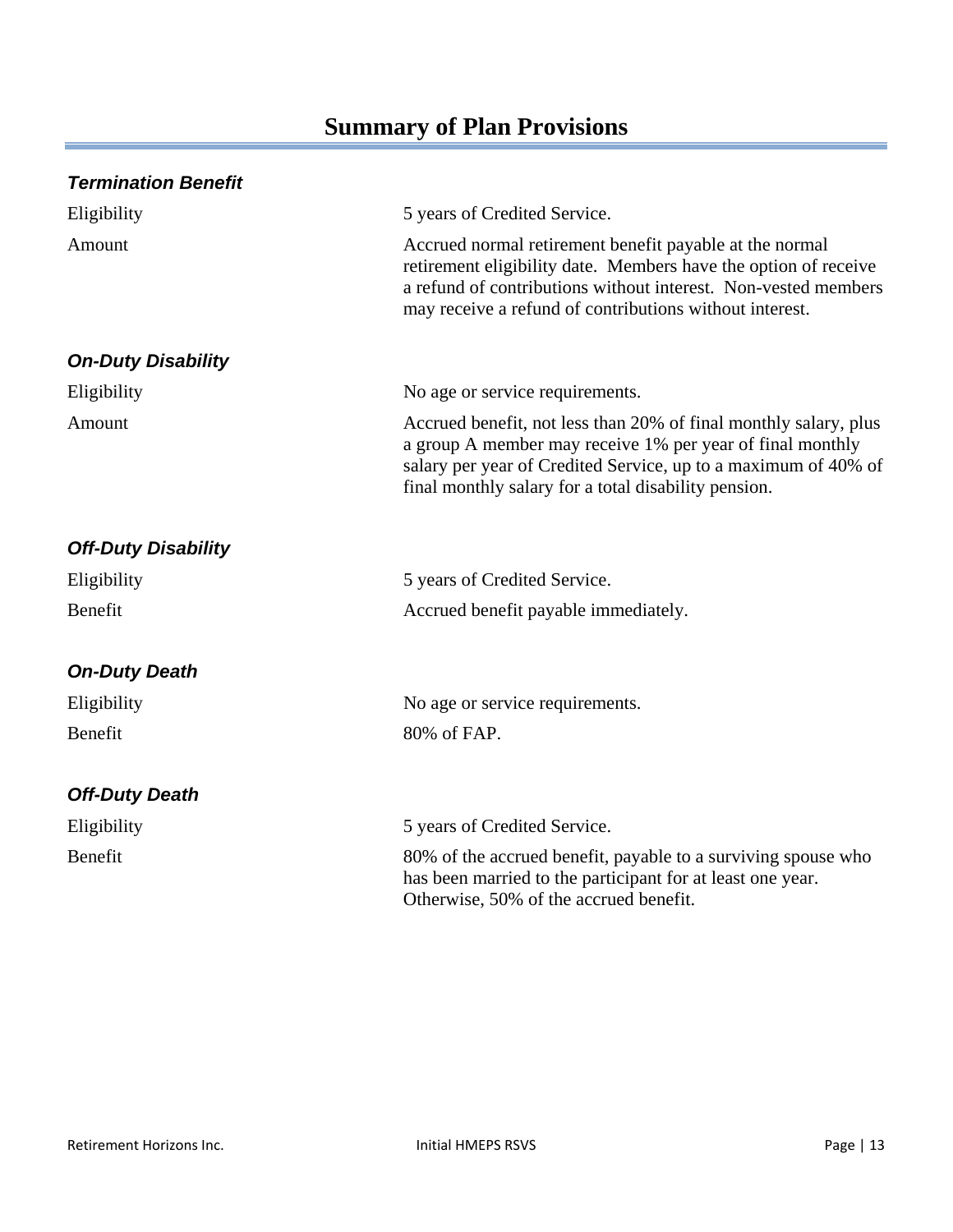#### *Retired Member Death*

| Eligibility                        | Retired and receiving monthly pension.                                                                                                                                                                                                                                                                                                                                                                                                                                                                                                                                                                |
|------------------------------------|-------------------------------------------------------------------------------------------------------------------------------------------------------------------------------------------------------------------------------------------------------------------------------------------------------------------------------------------------------------------------------------------------------------------------------------------------------------------------------------------------------------------------------------------------------------------------------------------------------|
| Amount                             | Participants other than Option-Eligible Participants: 80% of<br>monthly pension the retired member was receiving (50% if<br>payable to a surviving spouse who has not been married to the<br>participant for at least one year), except beneficiaries of<br>members who commenced a deferred vested benefit will receive<br>50% of the monthly pension the retired member was receiving.                                                                                                                                                                                                              |
|                                    | Option-Eligible Participants: Based on member election at<br>retirement.                                                                                                                                                                                                                                                                                                                                                                                                                                                                                                                              |
| <b>Allocation to Beneficiaries</b> | The benefit amount above is payable to a surviving spouse, with<br>10% payable to each qualifying dependent other than the<br>surviving spouse, with a maximum of 20% and the surviving<br>spouse's benefit offset by this amount. If there is no surviving<br>spouse, 50% is payable to each qualifying dependent, up to a<br>maximum of 100% of the surviving spouse's benefit (does not<br>apply to Option-Eligible Participants after retirement).                                                                                                                                                |
| <b>Cost of Living Adjustment</b>   | Five-year investment return (net of investment expenses), less<br>an adjustment factor, with the result multiplied by 50%. The<br>adjustment factor is the assumed interest rate less 2.0%. The<br>COLA will be no less than 0% and no more than 2%. All<br>members except Group D members who terminated<br>employment prior to July 1, 2017 will be eligible.                                                                                                                                                                                                                                       |
| <b>DROP</b>                        | Upon reaching retirement eligibility, Group A and B members<br>may enter the Deferred Retirement Option Plan (DROP). The<br>member's monthly annuity (with COLA beginning at age 62) is<br>added to a notional account, along with Group A member<br>contributions prior to 2005. Interest is credited on the account<br>using the 50% of the Fund's five-year investment return (net of<br>investment expenses), with a minimum of 2.5% and a<br>maximum of 7.5%. Upon exiting the DROP for retirement, the<br>member's monthly benefit is the current monthly annuity,<br>including COLA increases. |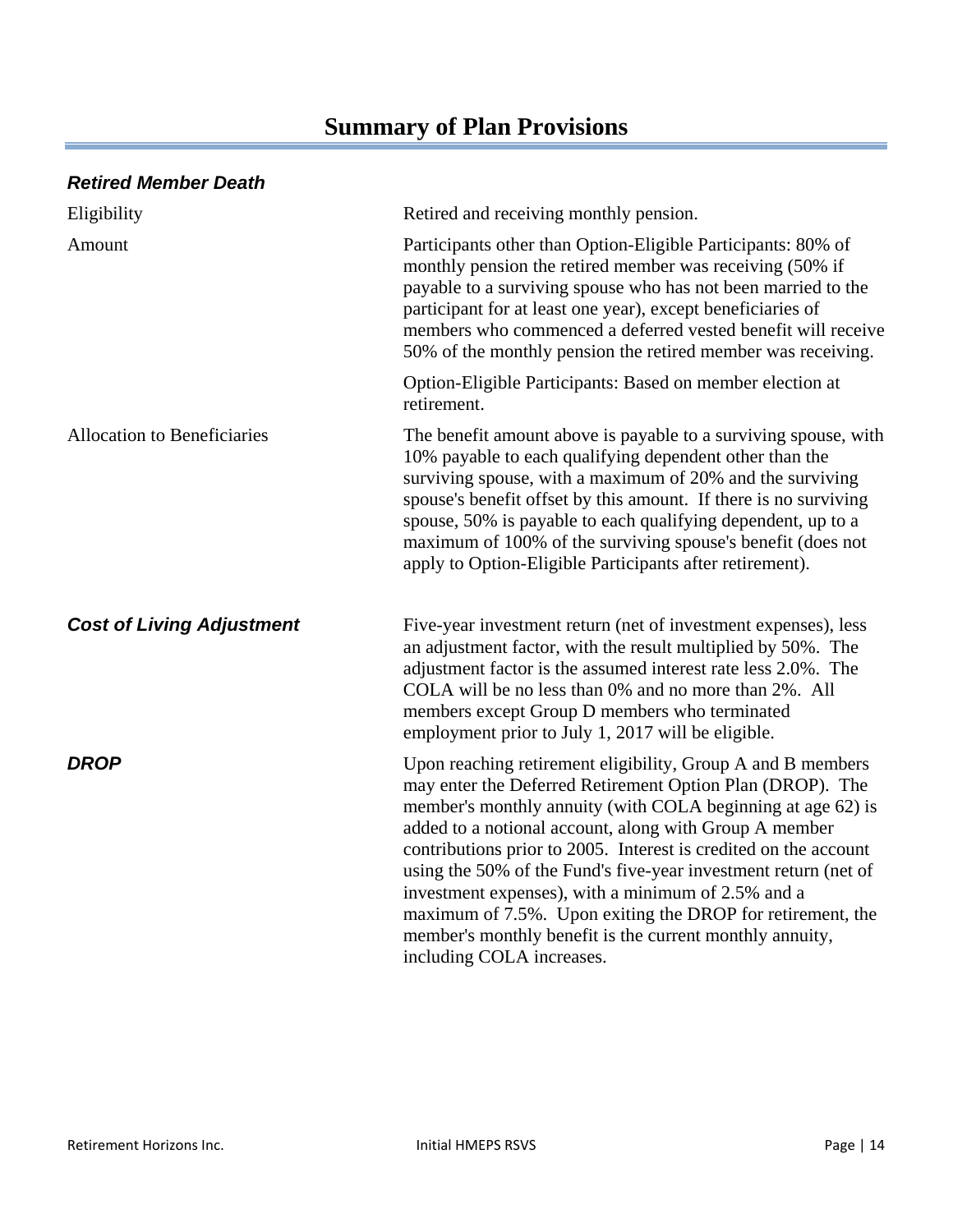### *Contribution Rates*

| <b>Members</b> |                                                                                                                                                                                                                                               |
|----------------|-----------------------------------------------------------------------------------------------------------------------------------------------------------------------------------------------------------------------------------------------|
| Group A        | 8% of pensionable pay, phased in as 7% beginning July 1, 2017<br>and 8% beginning July 1, 2018.                                                                                                                                               |
| Group B        | 4% of pensionable pay, phased in as 2% beginning July 1, 2017<br>and 4% beginning July 1, 2018.                                                                                                                                               |
| Group D        | 3% of pensionable pay. One third of the contributions from<br>Group D members will be used to provide a cash balance<br>benefit payable upon termination of service, with interest<br>credited at the same rate is credited on DROP accounts. |
| City           | The City Contribution Rate from the RSVS applied to<br>pensionable payroll. The result will be added to the<br>Contribution Amount to obtain the Total City Contribution.                                                                     |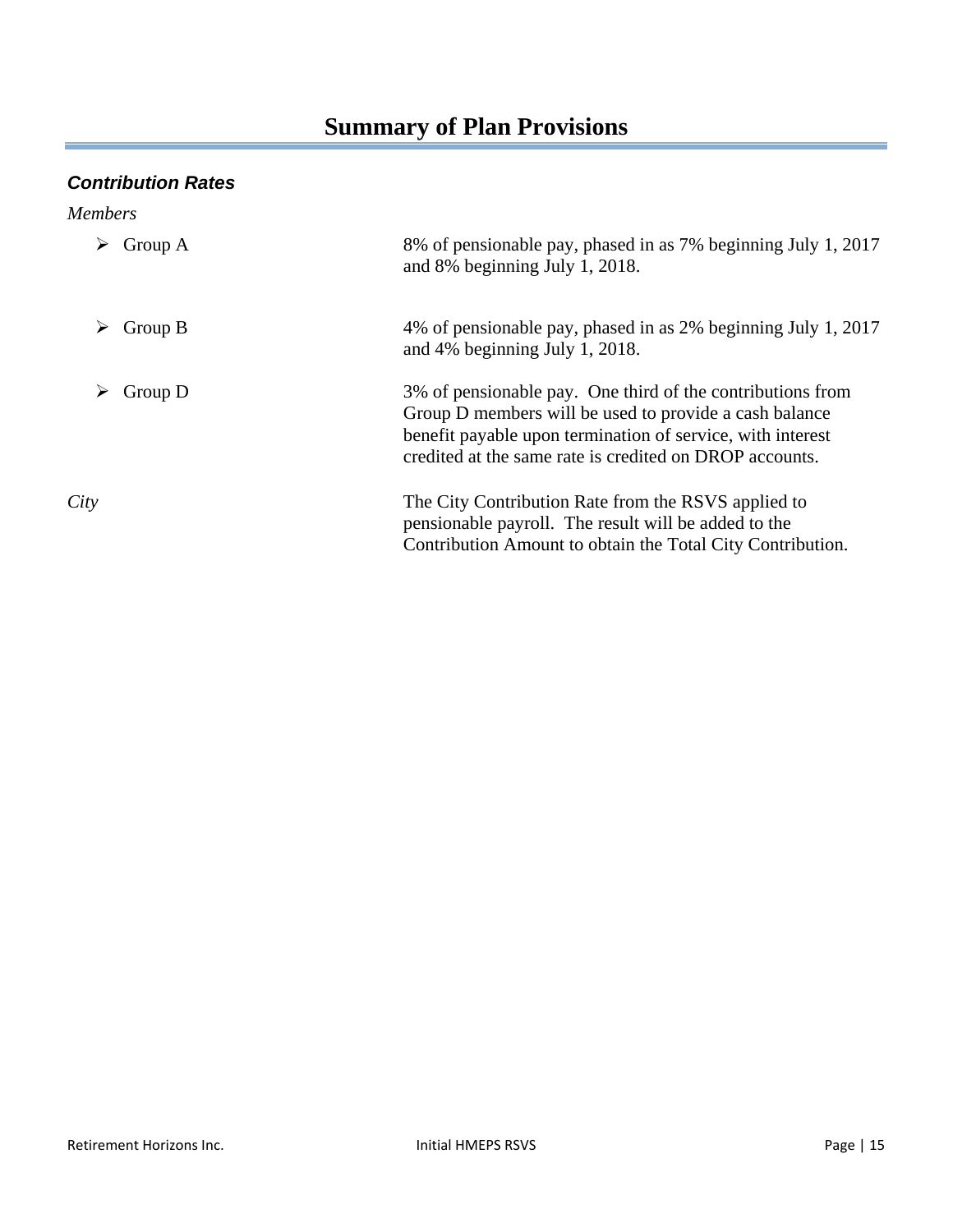### *Actuarial Cost Methods*

| <b>Measurement Date</b>          | Census data as of July 1, 2016. Plan changes assumed to take<br>effect July 1, 2016, with changes to City Contribution Rate<br>effective July 1, 2017 (Fiscal Year 2018). Impact of plan<br>changes measured on future accruals only; no impact to accruals<br>through the valuation date.                                                                                                                                                                                                                                                                                                                                                                                                                                                                                          |
|----------------------------------|-------------------------------------------------------------------------------------------------------------------------------------------------------------------------------------------------------------------------------------------------------------------------------------------------------------------------------------------------------------------------------------------------------------------------------------------------------------------------------------------------------------------------------------------------------------------------------------------------------------------------------------------------------------------------------------------------------------------------------------------------------------------------------------|
| <b>Actuarial Value of Assets</b> | Fair market value of assets as of June 30, 2016, with smoothing<br>of future gains and losses over a period of no more than five<br>years (that is, initial Actuarial Value equal to Fair Market Value<br>with smoothing thereafter). Gains may be used to offset<br>outstanding losses, and vice versa, to accelerate the<br>amortization.                                                                                                                                                                                                                                                                                                                                                                                                                                         |
| <b>Actuarial Cost Method</b>     | The Ultimate Entry Age Normal Actuarial Cost Method A<br>method under which the actuarial present value of all potential<br>future projected benefits of each individual included in the<br>valuation is calculated, assuming continued service and pay<br>increases. The <i>normal cost</i> is calculated as the average uniform<br>percentage of payroll which, if applied to the compensation of<br>each participant during the entire period of anticipated covered<br>service, would meet the cost of all benefits payable based on<br>benefits provisions for new hires. The portion of the actuarial<br>present value of future benefits not provided for at the valuation<br>date by the present value of future normal costs is called the<br>actuarial accrued liability. |
| <b>Key Economic Assumptions</b>  |                                                                                                                                                                                                                                                                                                                                                                                                                                                                                                                                                                                                                                                                                                                                                                                     |
| <b>Interest Rate</b>             | 7.00% as prescribed by law.                                                                                                                                                                                                                                                                                                                                                                                                                                                                                                                                                                                                                                                                                                                                                         |
| <b>General Inflation</b>         | 2.25%.                                                                                                                                                                                                                                                                                                                                                                                                                                                                                                                                                                                                                                                                                                                                                                              |
| Wage Inflation                   | 3.00%.                                                                                                                                                                                                                                                                                                                                                                                                                                                                                                                                                                                                                                                                                                                                                                              |
|                                  |                                                                                                                                                                                                                                                                                                                                                                                                                                                                                                                                                                                                                                                                                                                                                                                     |

Payroll Growth 2.75%.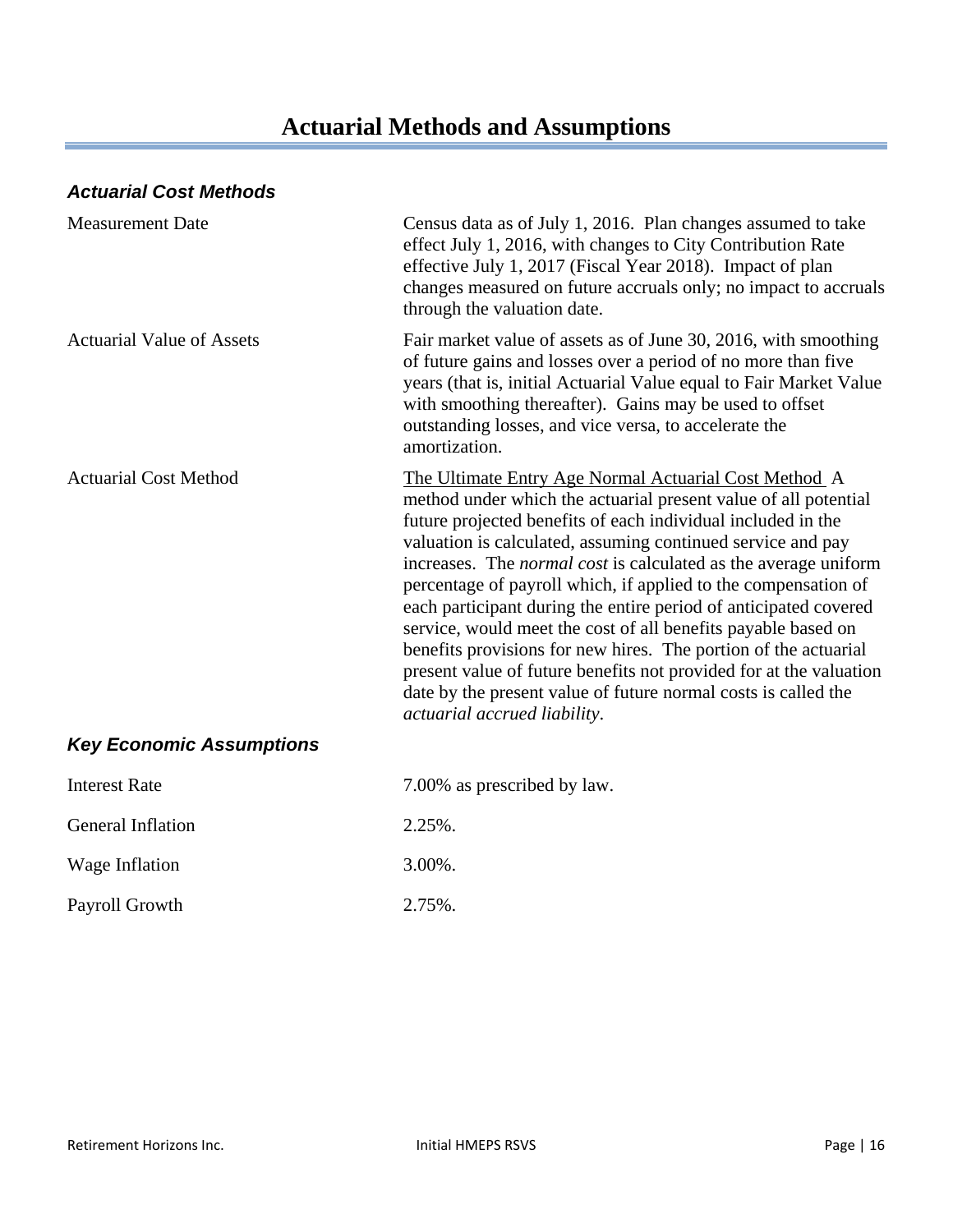### Individual Pay Increase Rate A service-related assumption:

| <b>Years of Credited</b> |       |
|--------------------------|-------|
| <b>Service</b>           | Rate  |
| 1                        | 5.25% |
| $\overline{2}$           | 5.25% |
| 3                        | 5.75% |
| 4                        | 5.25% |
| 5                        | 4.75% |
| 6                        | 4.50% |
| 7                        | 4.25% |
| 8                        | 4.00% |
| 9                        | 3.75% |
| 10-24                    | 3.50% |
| $25+$                    | 3.00% |

| <b>DROP</b> Participation           | 65% of members are assumed to enter DROP. Members are<br>assumed to enter at the earliest eligible date, but not before the<br>valuation date. |
|-------------------------------------|------------------------------------------------------------------------------------------------------------------------------------------------|
| <b>DROP</b> Interest Crediting Rate | $4.00\%$ .                                                                                                                                     |

COLA 1.00% per year, not compounded.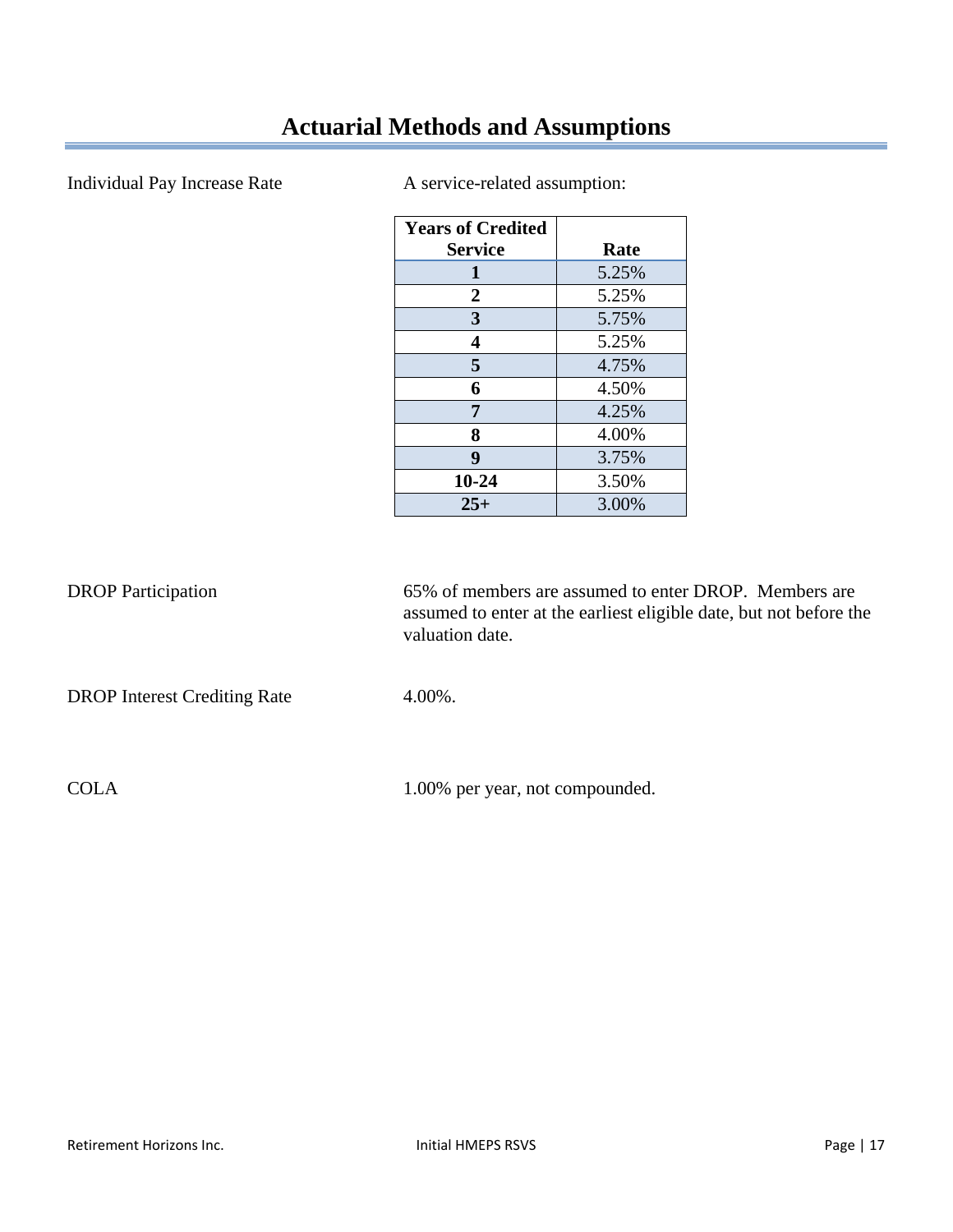#### *Demographic Assumptions*

#### Mortality Rates

 Active members The RP-2000 Combined Healthy Mortality, scaled by 90% for males and 80% for females.

> 90% of active member deaths are assumed to be Non-Service- Connected.

 Retired members and beneficiaries RP-2000 Combined Healthy Mortality Tables with Blue Collar Adjustment, scaled by 125% for males and 112% for females, with generational mortality improvement projected based on Scale BB. Rates are set forward five years for Disabled Retirees.

|           | <b>Expected Retirements Per 100 Lives</b> |                |                |                        |  |  |  |
|-----------|-------------------------------------------|----------------|----------------|------------------------|--|--|--|
|           | <b>Group A &amp; B Members</b>            |                |                | <b>Group D Members</b> |  |  |  |
| Age       | <b>Males</b>                              | <b>Females</b> | <b>Males</b>   | <b>Females</b>         |  |  |  |
| $45 - 49$ | 15                                        | 12             | $\overline{0}$ | $\overline{0}$         |  |  |  |
| $50 - 54$ | 10                                        | 11             | 3              | 3                      |  |  |  |
| 55        | 10                                        | 11             | $\overline{4}$ | $\overline{4}$         |  |  |  |
| 56        | 10                                        | 11             | 5              | 5                      |  |  |  |
| 57        | 10                                        | 11             | 6              | 6                      |  |  |  |
| 58        | 10                                        | 11             | $\overline{7}$ | 7                      |  |  |  |
| 59        | 10                                        | 11             | 8              | 8                      |  |  |  |
| 60        | 12                                        | 11             | 10             | 10                     |  |  |  |
| 61        | 14                                        | 11             | 13             | 13                     |  |  |  |
| 62        | 16                                        | 20             | 35             | 35                     |  |  |  |
| 63        | 18                                        | 18             | 25             | 18                     |  |  |  |
| 64        | 20                                        | 12             | 18             | 20                     |  |  |  |
| 65        | 20                                        | 22             | 20             | 20                     |  |  |  |
| $66 - 69$ | 20                                        | 20             | 20             | 19                     |  |  |  |
| $70 - 74$ | 20                                        | 25             | 20             | 19                     |  |  |  |
| $75+$     | 100                                       | 100            | 100            | 100                    |  |  |  |

#### Retirement Rates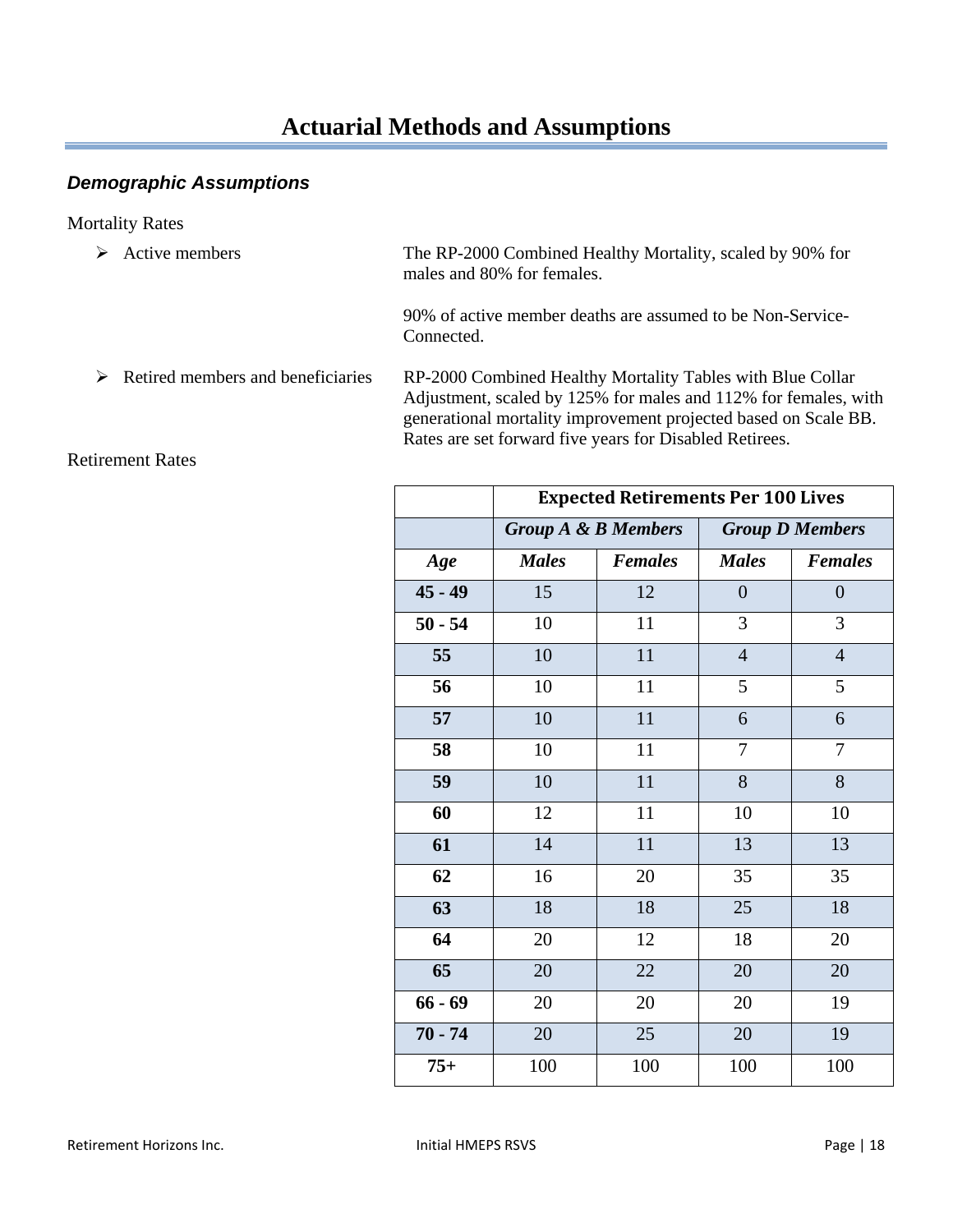#### Disability Rates

| Age | Males    | Females  |
|-----|----------|----------|
| 20  | 0.000004 | 0.000006 |
| 25  | 0.000010 | 0.000013 |
| 30  | 0.000078 | 0.000069 |
| 35  | 0.000340 | 0.000108 |
| 40  | 0.000695 | 0.000251 |
| 45  | 0.001346 | 0.000564 |
| 50  | 0.002346 | 0.001342 |
| 55  | 0.003390 | 0.002159 |
| 60  | 0.004477 | 0.002604 |

 Rates of decrement are assumed to be zero once a member reaches retirement eligibility.

 Rates of Service-Connected Disability are 93.5% of those shown above. Rates of Non-Service-Connected Disability are 6.5% of those shown above.

Termination Rates **Rates Rates of termination are a function of age and service.** 

#### Sample Rates

| Males |                  |                         |                |        |        |        |                 |        |        |        |        |
|-------|------------------|-------------------------|----------------|--------|--------|--------|-----------------|--------|--------|--------|--------|
|       |                  | <b>Years of Service</b> |                |        |        |        |                 |        |        |        |        |
| Age   | $\boldsymbol{0}$ | 1                       | $\overline{2}$ | 3      | 4      | 5      | $6\phantom{1}6$ | 7      | 8      | 9      | $10+$  |
| 20    | 0.3244           | 0.2682                  | 0.2300         | 0.2060 | 0.1926 | 0.1824 | 0.1617          | 0.1507 | 0.1400 | 0.1278 | 0.0541 |
| 30    | 0.2585           | 0.2146                  | 0.1808         | 0.1563 | 0.1396 | 0.1275 | 0.1143          | 0.1057 | 0.0985 | 0.0919 | 0.0449 |
| 40    | 0.2003           | 0.1645                  | 0.1351         | 0.1124 | 0.0954 | 0.0832 | 0.0750          | 0.0683 | 0.0634 | 0.0603 | 0.0357 |
| 50    | 0.1559           | 0.1258                  | 0.1013         | 0.0824 | 0.0681 | 0.0577 | 0.0510          | 0.0454 | 0.0411 | 0.0383 | 0.0265 |
| 60    | 0.1341           | 0.1083                  | 0.0887         | 0.0740 | 0.0634 | 0.0557 | 0.0469          | 0.0407 | 0.0344 | 0.0277 | 0.0173 |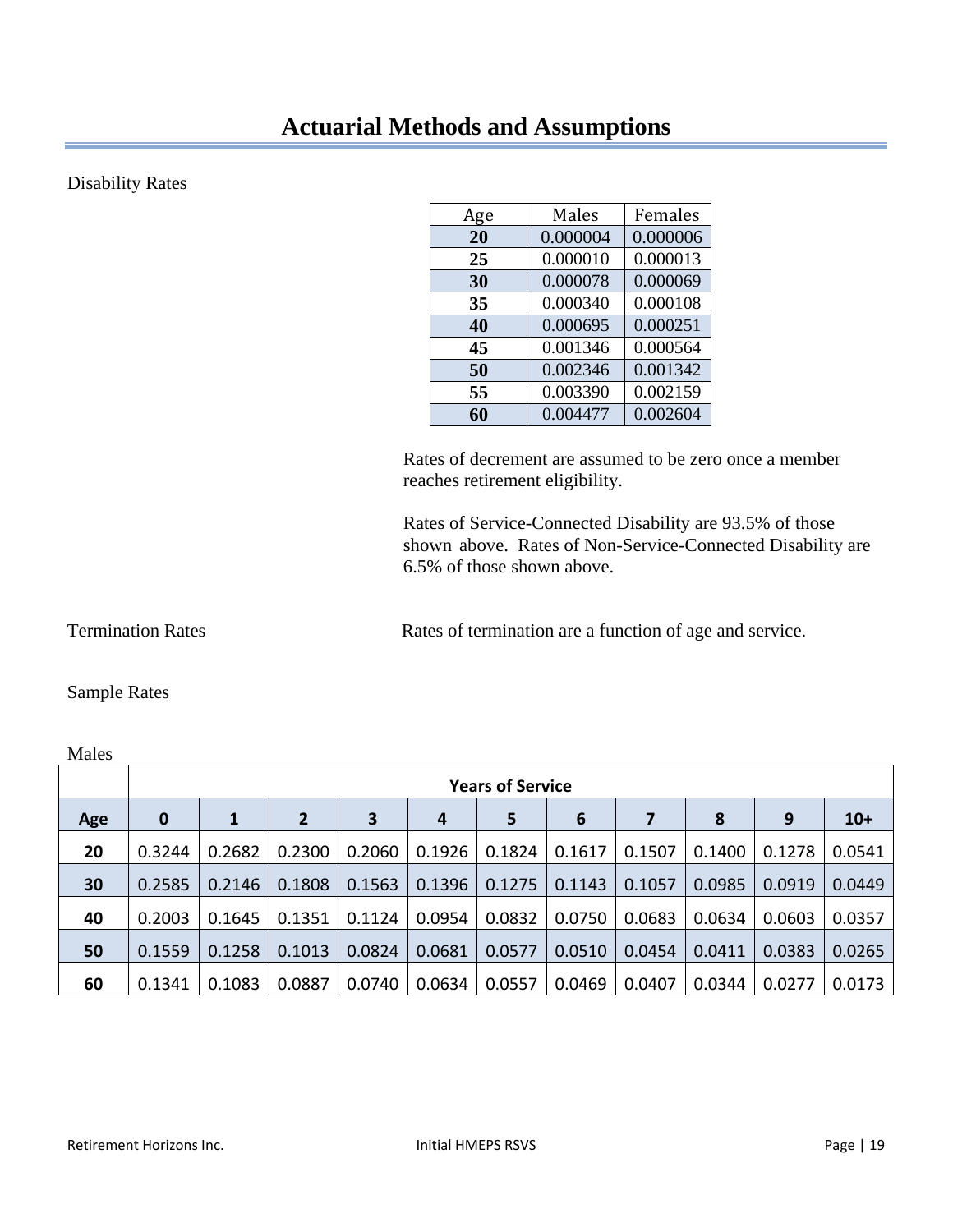| Females |          |                         |                |        |        |        |                 |        |        |        |        |
|---------|----------|-------------------------|----------------|--------|--------|--------|-----------------|--------|--------|--------|--------|
|         |          | <b>Years of Service</b> |                |        |        |        |                 |        |        |        |        |
| Age     | $\bf{0}$ | 1                       | $\overline{2}$ | 3      | 4      | 5      | $6\phantom{1}6$ | 7      | 8      | 9      | $10+$  |
| 20      | 0.2811   | 0.2574                  | 0.2344         | 0.2123 | 0.1912 | 0.1711 | 0.1506          | 0.1282 | 0.1040 | 0.0784 | 0.1385 |
| 30      | 0.2155   | 0.1943                  | 0.1736         | 0.1539 | 0.1356 | 0.1188 | 0.1032          | 0.0879 | 0.0730 | 0.0585 | 0.0795 |
| 40      | 0.1688   | 0.1460                  | 0.1250         | 0.1063 | 0.0903 | 0.0770 | 0.0664          | 0.0581 | 0.0517 | 0.0472 | 0.0367 |
| 50      | 0.1510   | 0.1223                  | 0.0984         | 0.0791 | 0.0645 | 0.0544 | 0.0481          | 0.0452 | 0.0453 | 0.0481 | 0.0339 |
| 60      | 0.1794   | 0.1373                  | 0.1049         | 0.0812 | 0.0653 | 0.0570 | 0.0540          | 0.0552 | 0.0601 | 0.0682 | 0.0339 |

Members with a choice of terminated vested benefit or refund of contributions are assumed to elect the benefit with the larger present value. Those electing the terminated vested benefit are assumed to commence at age 62.

| Percentage married              | 70% of participants are assumed to be married.                                    |
|---------------------------------|-----------------------------------------------------------------------------------|
|                                 | No beneficiaries other than the spouse assumed.                                   |
|                                 |                                                                                   |
| Age difference                  | Husbands assumed to be three years older than wives.                              |
|                                 |                                                                                   |
| Development of Valuation Pay    | Valuation pay is projected by increasing the prior year's pay                     |
|                                 | with the nominal individual pay increase rate.                                    |
| <b>Payment of DROP Balances</b> | Installments over 8 years. The value of the DROP balance is                       |
|                                 | multiplied by a factor which reflects the difference between the                  |
|                                 | assumed DROP interest crediting rate and the interest rate<br>assumption (0.912). |
| <b>Administrative Expenses</b>  | 1.19% of payroll.                                                                 |
|                                 |                                                                                   |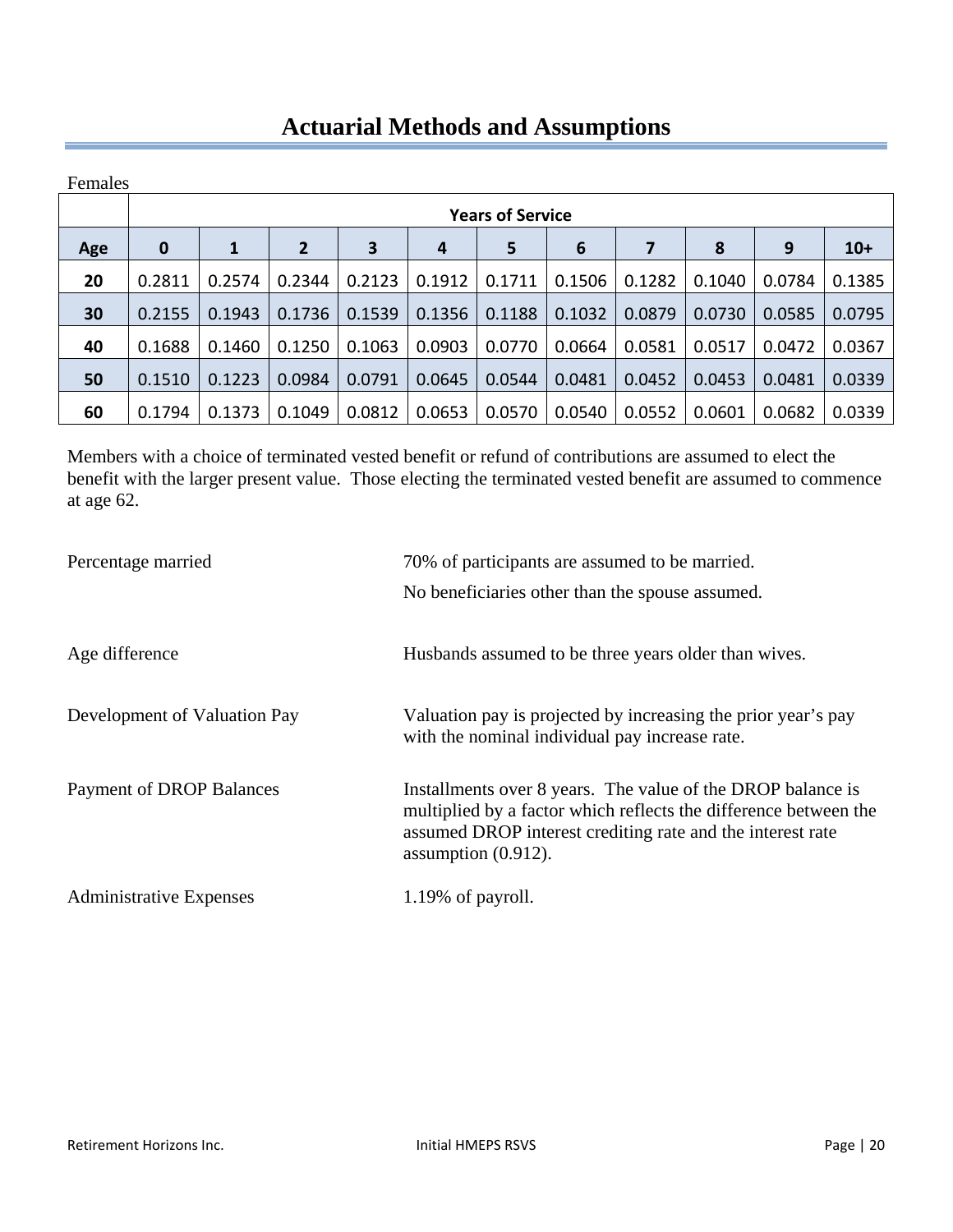| <b>Funding Policy</b>           | The City is assumed to contribute the City Contribution Rate<br>from the prior year, plus the Contribution Amount. The<br>actuarially determined City Contribution Rate is measured as<br>the normal cost rate, plus the administrative expenses rate, plus<br>30-year amortization rate of the Unfunded Actuarial Accrued<br>Liability (UAAL) not attributable to the Legacy Liability, less<br>the member contribution rate for Group D, adjusted with<br>interest to mid-year. The 30-year closed amortization rate of<br>the UAAL is calculated as a level percent of pay.                                                                                     |  |  |  |  |
|---------------------------------|--------------------------------------------------------------------------------------------------------------------------------------------------------------------------------------------------------------------------------------------------------------------------------------------------------------------------------------------------------------------------------------------------------------------------------------------------------------------------------------------------------------------------------------------------------------------------------------------------------------------------------------------------------------------|--|--|--|--|
|                                 | The City Contribution Amount was calculated based on a 30-<br>year closed level percent of pay amortization rate applied to<br>projected payroll. The projected payroll for FY 2017 was based<br>on the FY 2016 pensionable pay, increased with the assumed<br>payroll growth rate, and multiplied by a factor. The numerator<br>of the factor was the total number of active employees included<br>in the current valuation, and the denominator was the average<br>number of active employees included in the current and prior<br>valuations. Projected payroll in all future years was based on<br>this amount increased with the assumed payroll growth rate. |  |  |  |  |
| <b>Pension Obligation Bonds</b> | \$250,000,000 in Pension Obligation Bonds were assumed to be<br>issued December 31, 2017. This amount was discounted to<br>June 30, 2016 with one and a half years of interest to<br>determined the UAL.                                                                                                                                                                                                                                                                                                                                                                                                                                                           |  |  |  |  |
| <b>Benefits Not Valued</b>      | Group D members who terminated employment prior to July 1,<br>2017 do not receive a COLA.                                                                                                                                                                                                                                                                                                                                                                                                                                                                                                                                                                          |  |  |  |  |
|                                 | A non-service-connected death benefit payable for a member<br>married less than one year is a 50% survivor benefit.                                                                                                                                                                                                                                                                                                                                                                                                                                                                                                                                                |  |  |  |  |